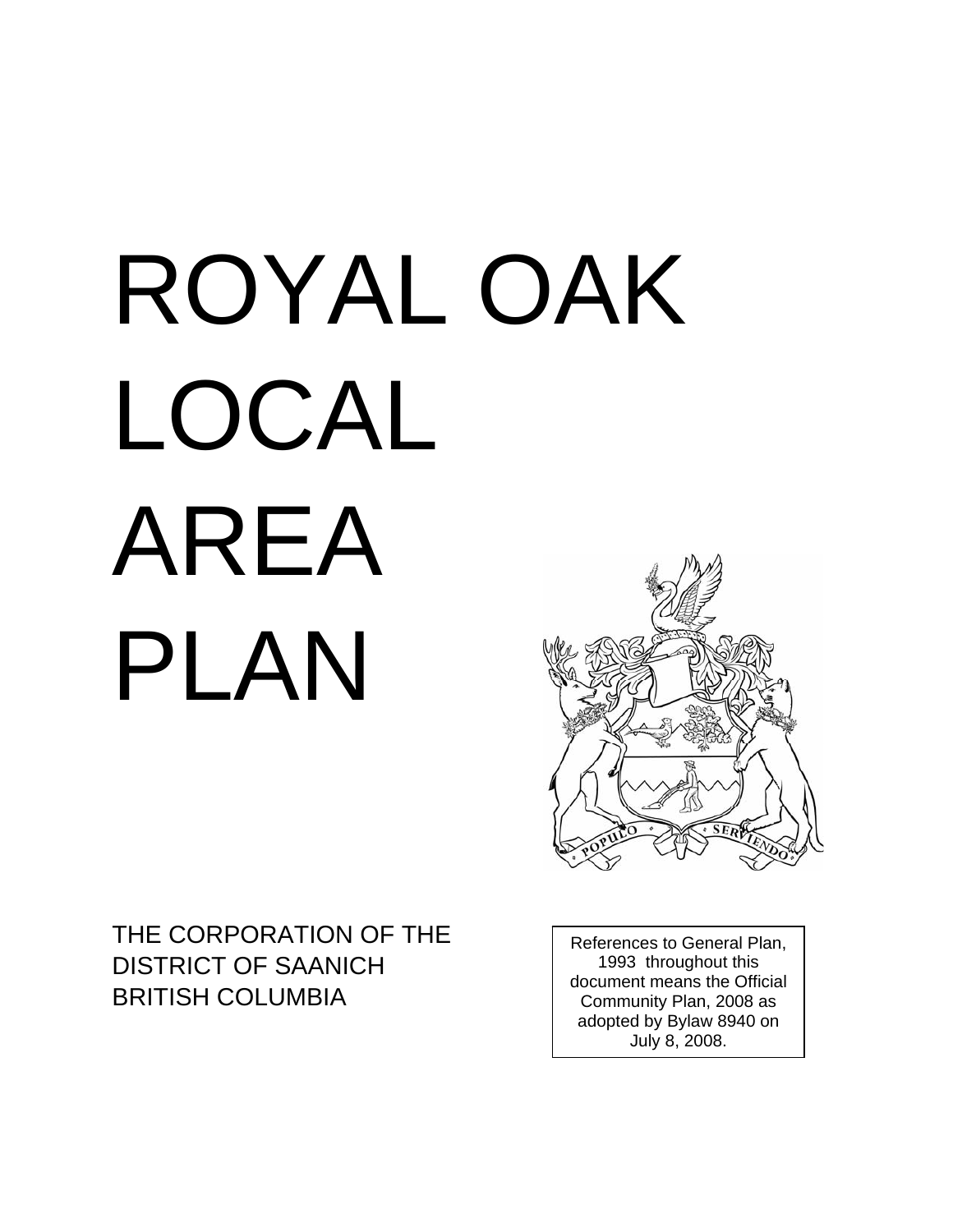# ROYAL OAK LOCAL AREA PLAN

Appendix I to Bylaw 8940

Prepared by the Planning Department The Corporation of the District of Saanich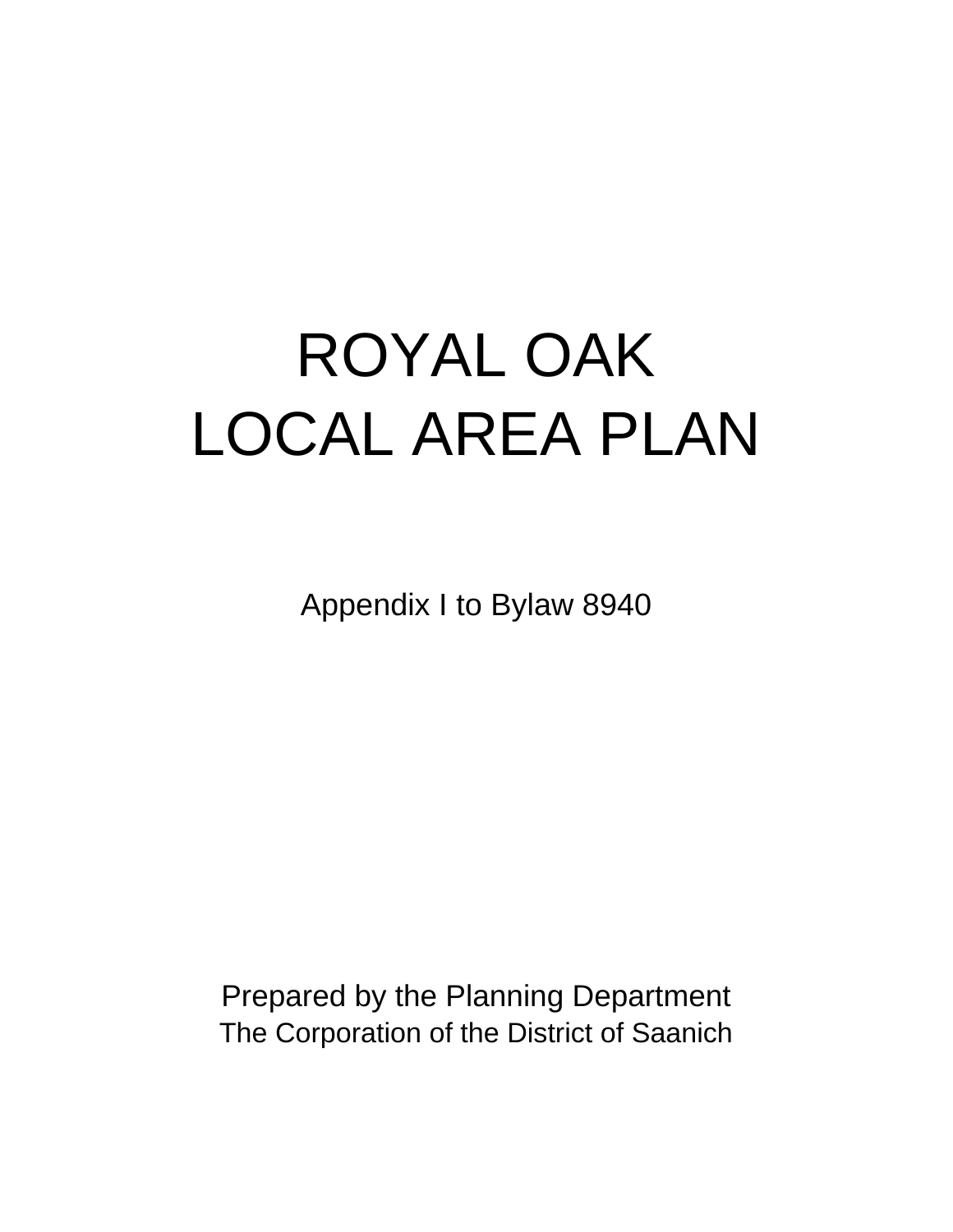#### **THE CORPORATION OF THE DISTRICT OF SAANICH**

#### **BYLAW NO. 8940**

#### **TO ADOPT AN OFFICIAL COMMUNITY PLAN**

**WHEREAS** Section 875 of the *Local Government Act* provides that an official community plan is a statement of objectives and policies to guide decisions on planning and land use management, within the area covered by the plan, respecting the purposes of local government;

**AND WHEREAS** under Section 876 of the *Local Government Act*, a local government may adopt an official community plan;

**AND WHEREAS** under Section 876 of the *Local Government Act*, an official community plan must designate the area covered by the plan;

**AND WHEREAS** an official community plan has been prepared for all areas of the District of Saanich consisting of the General Plan, twelve Local Area Plans, and Development Permit Areas Justifications and Guidelines, attached hereto as Schedule "A" and comprising the following appendices:

| Appendix "A" |   | <b>General Plan</b>                     |
|--------------|---|-----------------------------------------|
| Appendix "B" | - | <b>Blenkinsop Local Area Plan</b>       |
| Appendix "C" | - | Cadboro Bay Local Area Plan             |
| Appendix "D" | ۰ | Carey Local Area Plan                   |
| Appendix "E" |   | Cordova Bay Local Area Plan             |
| Appendix "F" | - | Gordon Head Local Area Plan             |
| Appendix "G" | - | North Quadra Local Area Plan            |
| Appendix "H" | - | Quadra Local Area Plan                  |
| Appendix "I" | - | Royal Oak Local Area Plan               |
| Appendix "J" | - | <b>Rural Saanich Local Area Plan</b>    |
| Appendix "K" | - | Saanich Core Local Area Plan            |
| Appendix "L" | - | Shelbourne Local Area Plan              |
| Appendix "M" | - | Tillicum Local Area Plan                |
| Appendix "N" |   | Development Permit Areas, Justification |
|              |   | and Guidelines                          |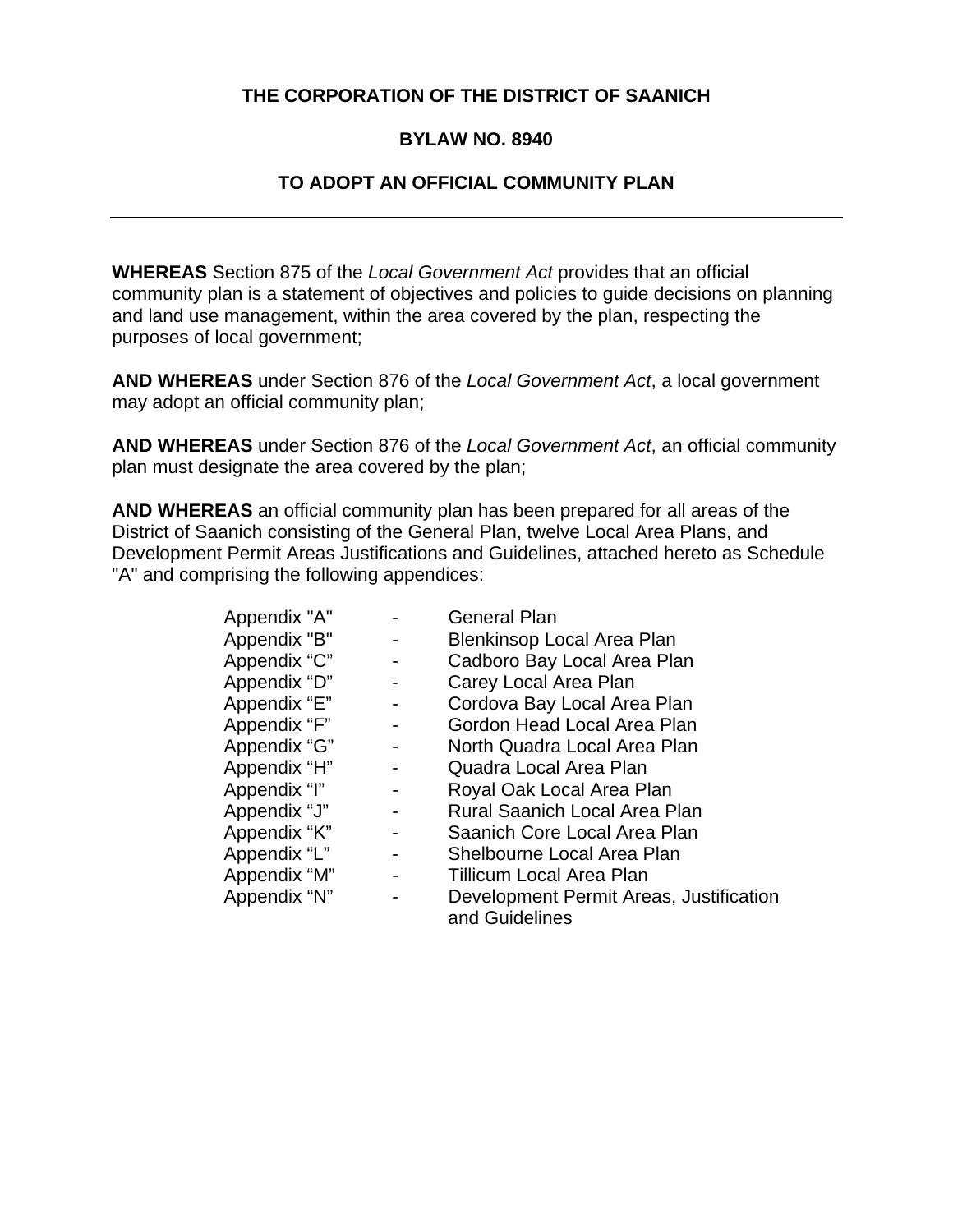**NOW THEREFORE** the Municipal Council of The Corporation of the District of Saanich in open meeting assembled enacts as follows:

1. The official community plan attached hereto as Schedule "A" comprising appendices "A" to "N" inclusive and made a part of this Bylaw is hereby designated as the Official Community Plan for the District of Saanich.

…/2

| Official Community Plan Bylaw, 2008, No. 8940 |  | Page 2 |
|-----------------------------------------------|--|--------|
|                                               |  |        |

- 2. Bylaw No. 7044, being the "Official Community Plan Bylaw, 1993" is hereby repealed except insofar as it may repeal any other bylaw.
- 3. This Bylaw may be cited as the "Official Community Plan Bylaw, 2008, No. 8940".

Read a first time this 23<sup>rd</sup> day of June, 2008.

Public Hearing held at the Municipal Hall on the  $8<sup>th</sup>$  day of July, 2008.

Read a second time this  $8<sup>th</sup>$  day of July, 2008.

Read a third time this  $8<sup>th</sup>$  day of July, 2008.

Adopted by Council, signed by the Mayor and Clerk and sealed with the Seal of The Corporation on the  $8<sup>th</sup>$  day of July, 2008.

"CARRIE MacPHEE" "FRANK LEONARD"

Municipal Clerk and the Mayor Mayor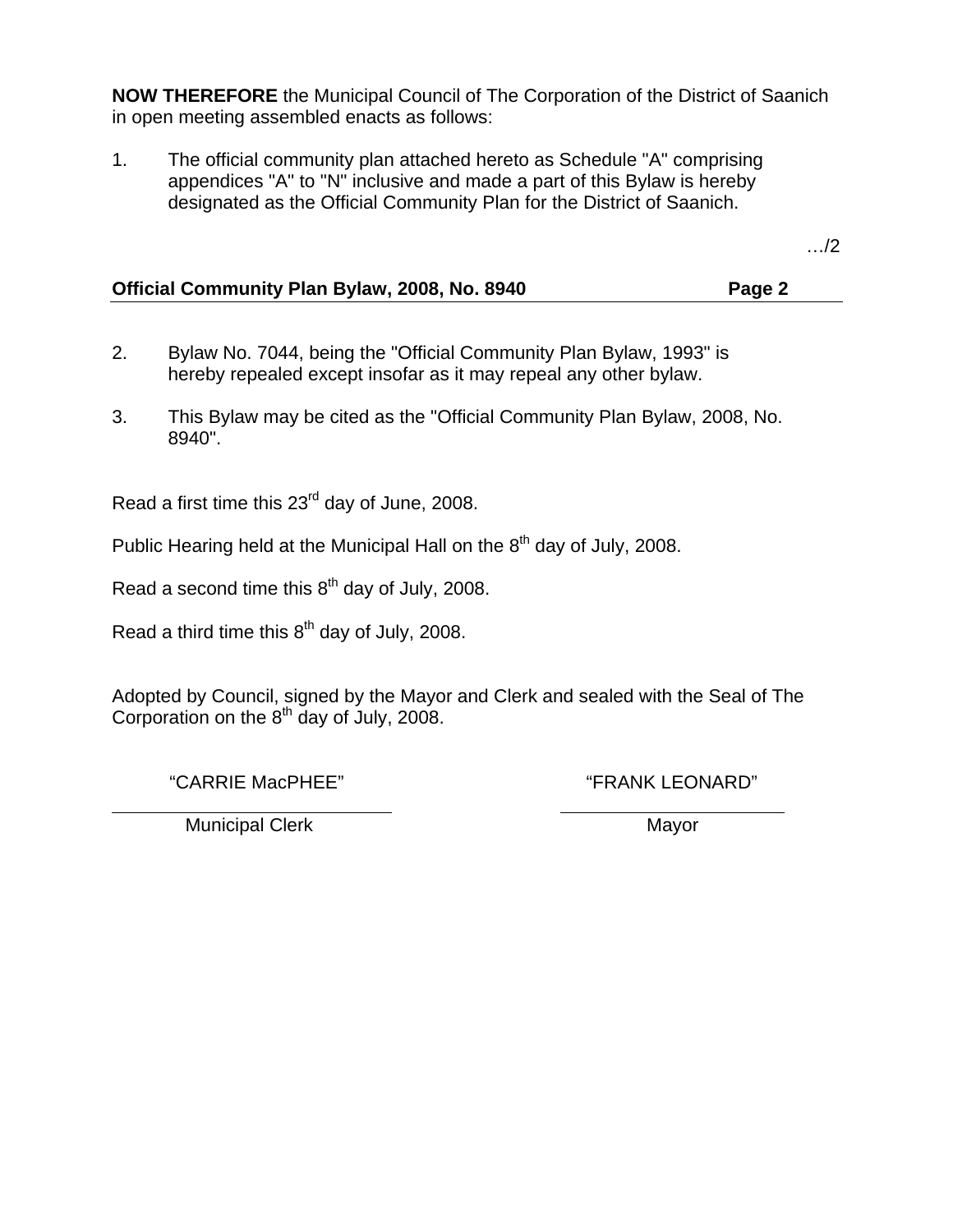## **TABLE OF CONTENTS**

| 1.0 |    |
|-----|----|
|     |    |
|     |    |
|     |    |
|     |    |
|     |    |
|     |    |
| 2.0 |    |
| 3.0 |    |
|     |    |
|     |    |
|     |    |
|     |    |
|     |    |
|     |    |
|     |    |
|     |    |
| 4.0 |    |
|     |    |
|     |    |
|     |    |
|     |    |
|     |    |
|     |    |
|     |    |
| 5.0 |    |
|     |    |
|     |    |
| 6.0 |    |
|     |    |
|     |    |
|     |    |
|     |    |
|     |    |
| 7.0 | 25 |
|     |    |
|     |    |
|     |    |
|     |    |
|     |    |
| 8.0 |    |
|     |    |
|     |    |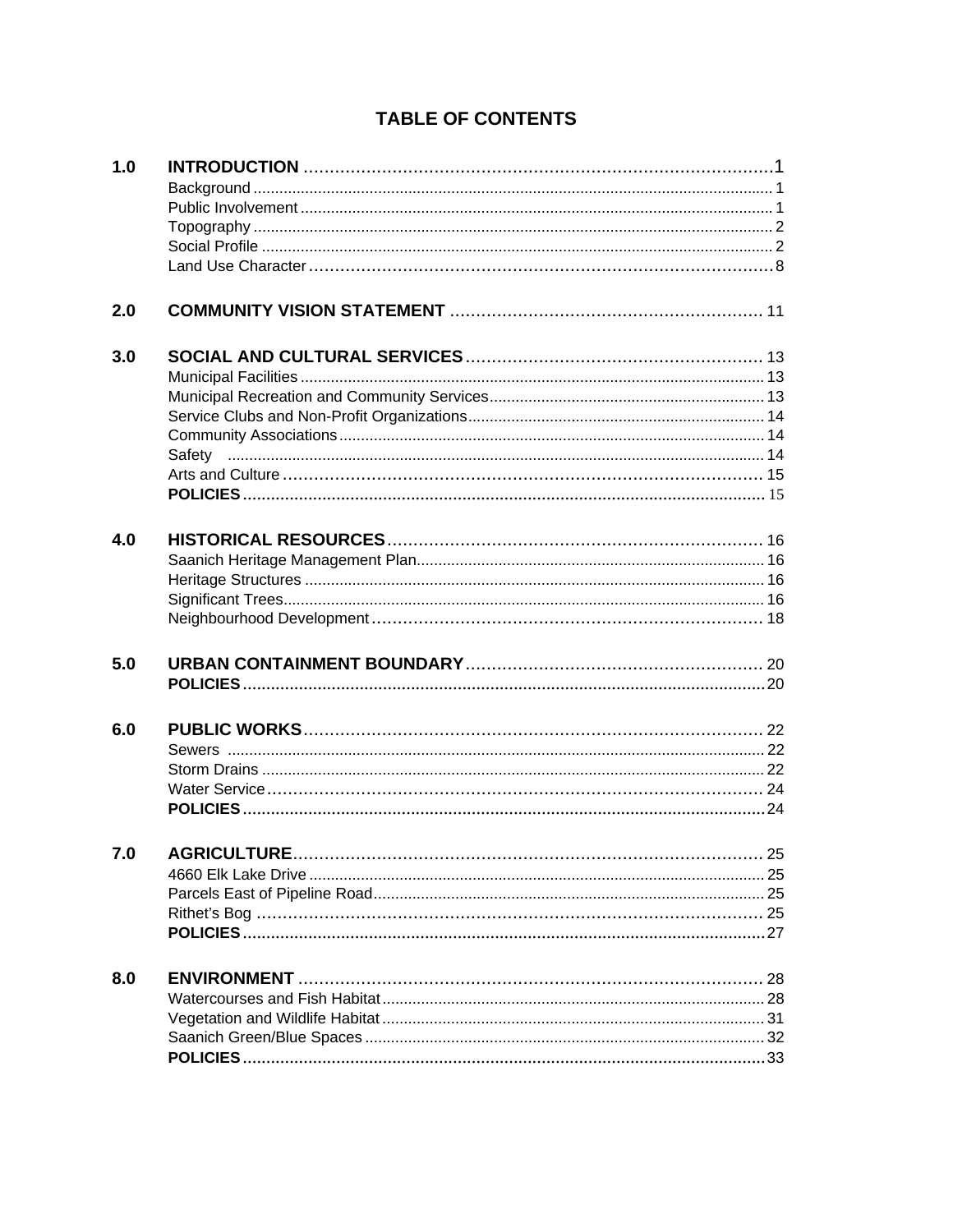| 9.0  |        |  |
|------|--------|--|
|      |        |  |
|      |        |  |
|      |        |  |
|      |        |  |
|      |        |  |
|      |        |  |
|      |        |  |
| 10.0 |        |  |
|      |        |  |
|      | Trails |  |
|      |        |  |
|      |        |  |
|      |        |  |
|      |        |  |
|      |        |  |
|      |        |  |
| 11.0 |        |  |
|      |        |  |
|      |        |  |
|      |        |  |
|      |        |  |
|      |        |  |
|      |        |  |
|      |        |  |
|      |        |  |
|      |        |  |
| 12.0 |        |  |
|      |        |  |
|      |        |  |
|      |        |  |
|      |        |  |
|      |        |  |
| 13.0 |        |  |
|      |        |  |
|      |        |  |
|      |        |  |
|      |        |  |
|      |        |  |
|      |        |  |
|      |        |  |
|      |        |  |
| 14.0 |        |  |
|      |        |  |
|      |        |  |
| 15.0 |        |  |
|      |        |  |
|      |        |  |
|      |        |  |
| 16.0 |        |  |
|      |        |  |
|      |        |  |
|      |        |  |
|      |        |  |
|      |        |  |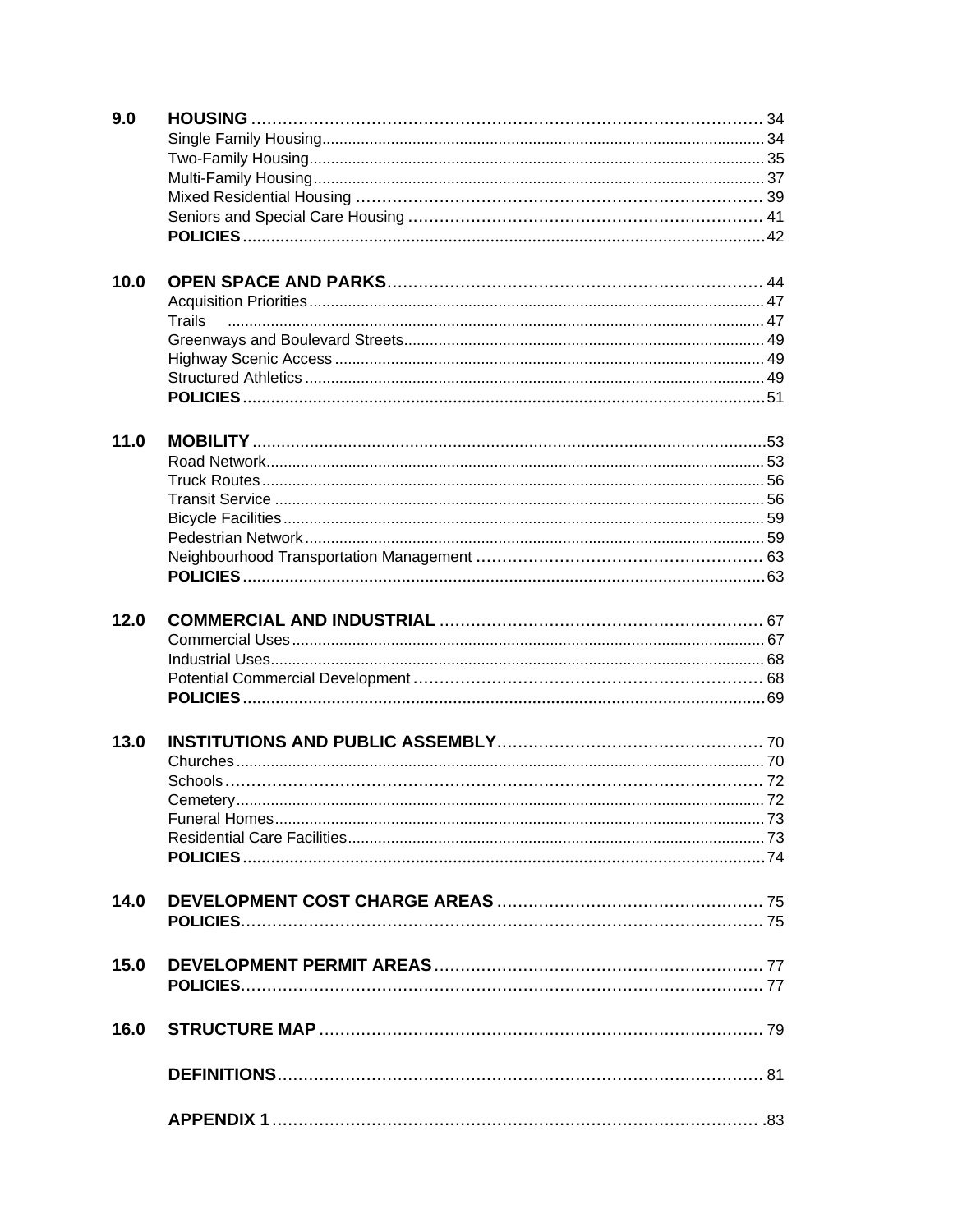| <b>MAP 1.1</b>  |                                                   |  |
|-----------------|---------------------------------------------------|--|
| MAP $1.2$       |                                                   |  |
| MAP 1.3         |                                                   |  |
| <b>MAP 1.4</b>  |                                                   |  |
| <b>MAP 4.1</b>  |                                                   |  |
| MAP 5.1         | Urban Containment and Sewer Service Boundaries 21 |  |
| MAP 6.1         |                                                   |  |
| MAP 7.1         |                                                   |  |
| <b>MAP 8.1</b>  |                                                   |  |
| MAP 9.1         |                                                   |  |
| MAP 10.1        |                                                   |  |
| MAP 10.2        |                                                   |  |
| MAP 10.3        |                                                   |  |
| MAP 11.1        |                                                   |  |
| <b>MAP 11.2</b> |                                                   |  |
| MAP 11.3        |                                                   |  |
| <b>MAP 11.4</b> |                                                   |  |
| MAP 11.5        |                                                   |  |
| MAP 11.6        |                                                   |  |
| <b>MAP 12.1</b> |                                                   |  |
| MAP 13.1        |                                                   |  |
| MAP 14.1        |                                                   |  |
| <b>MAP 15.1</b> |                                                   |  |
|                 |                                                   |  |

# **FIGURES**

| FIGURE 1        |                                                                        |  |
|-----------------|------------------------------------------------------------------------|--|
| <b>FIGURE 2</b> |                                                                        |  |
| <b>FIGURE 3</b> |                                                                        |  |
|                 | FIGURE 4 Housing Type Comparison Among Royal Oak, Saanich, and CRD  34 |  |

# **TABLES**

| TABLE 1.1<br>TABLE 1.2 |                                                                |  |
|------------------------|----------------------------------------------------------------|--|
| TABLE 1.3              |                                                                |  |
| TABLE 9.1              |                                                                |  |
| TABLE 9.2              |                                                                |  |
| TABLE 9.3              |                                                                |  |
| TABLE 9.4              |                                                                |  |
| TABLE 9.5              |                                                                |  |
| <b>TABLE 10.1</b>      | Comparison of Municipal Open Standards and                     |  |
|                        |                                                                |  |
| <b>TABLE 10.2</b>      |                                                                |  |
| <b>TABLE 13.1</b>      | Development Guidelines Lot A, Plan 45385 (Royal Oak Drive)  70 |  |
| <b>TABLE 13.2</b>      |                                                                |  |
| <b>TABLE 13.3</b>      |                                                                |  |
| <b>TABLE 14.1</b>      |                                                                |  |
|                        |                                                                |  |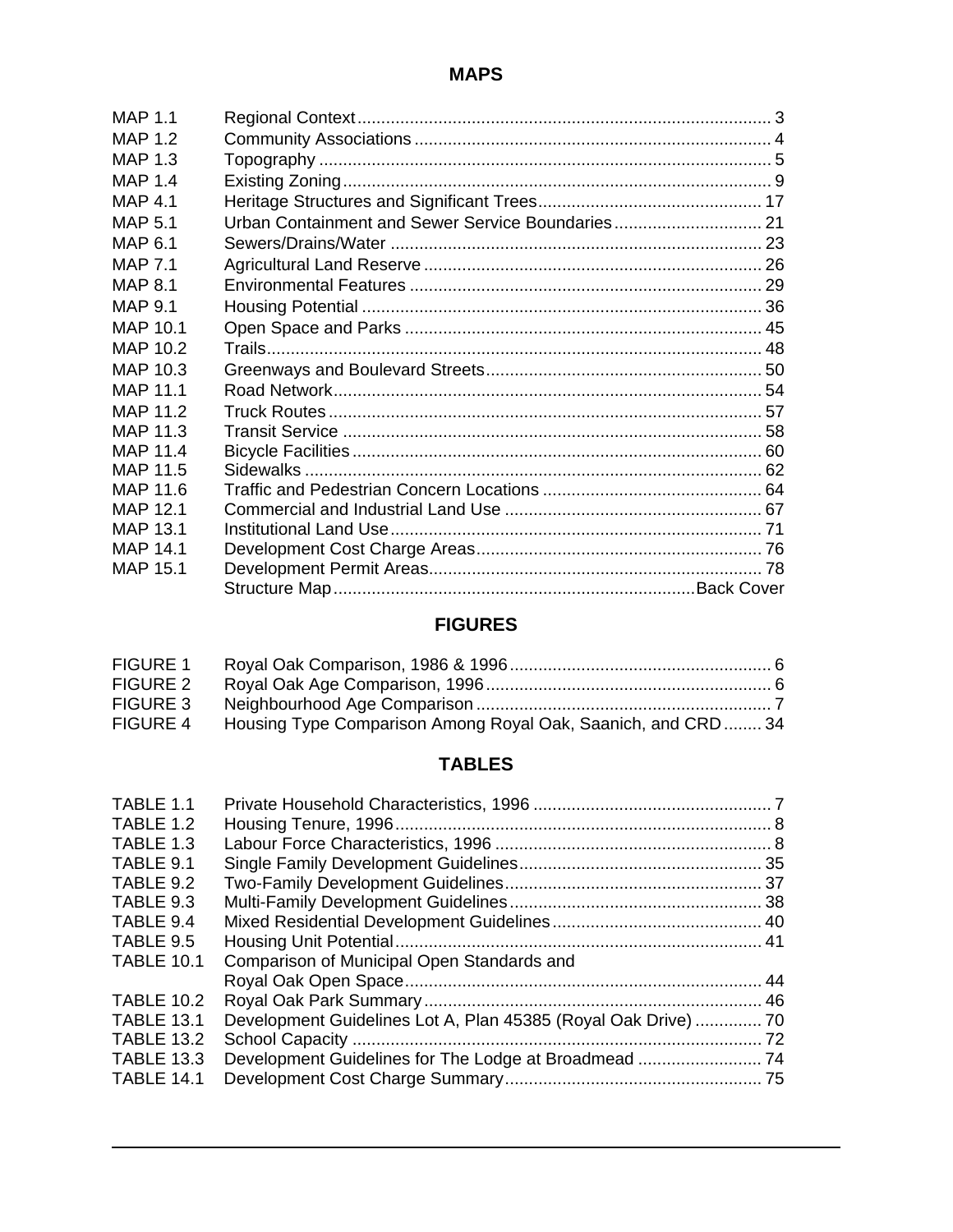# **1.0 INTRODUCTION**

#### **Background**

The Saanich Official Community Plan comprises the General Plan 1993 and twelve local area plans. The General Plan provides a policy framework from an overall municipal perspective, while the local area plans provide more detailed policies at a neighbourhood level.

The local area plans set out comprehensive policies that help guide the future of individual communities. They supplement the General Plan by creating a local context and specific policies and guidelines to which Council can refer when making decisions on development proposals and capital works. The local area plan is also intended to provide residents, property owners and others with an interest in this area with a reasonable level of certainty about future use and development and the quality of life to be achieved within the area. The local area plan also sets a context for considering development proposals in the area, many of which may not have been anticipated when the Plan was updated. Council may amend the local area plan, following a public hearing, in response to a specific development proposal.

The first Royal Oak Local Area Plan was adopted by Council December, 1981. The Planning Department initiated a major review and a new plan was adopted by Council December, 1989. Since then, a number of amendments have occurred in response to specific development proposals; however, the basic policies have not changed.

On November 20, 1995, Council endorsed a program to update all local area plans before 2001. A public participation process was approved that focused on tapping into the local knowledge and interests of residents through the local community associations. The program recognizes that, while most of the basic land use policies are generally relevant, changes are required to update statistics and maps and to acknowledge a new awareness of environmental and social issues.

#### **Public Involvement**

Although the public participation process was simplified for this update, opportunity was provided for residents to be involved in the review. The public process included advertisements in the local newspapers; meetings with the Broadmead Area Residents' Association, Falaise Crescent Community Associations and the Royal Oak Community Association. An opinion survey was delivered to all residents March, 1998. The results of the survey are included in Appendix 1. A Community Visioning workshop was held June, 1999 to receive community input about the future goals of the Royal Oak Area. A Community Vision Statement was created which set the direction for the Local Area Plan. Local residents reviewed the draft plan and a Community Open House was held April, 2000 to receive community feedback. The plan was amended as necessary and considered by Council at Committee of the Whole December, 2000.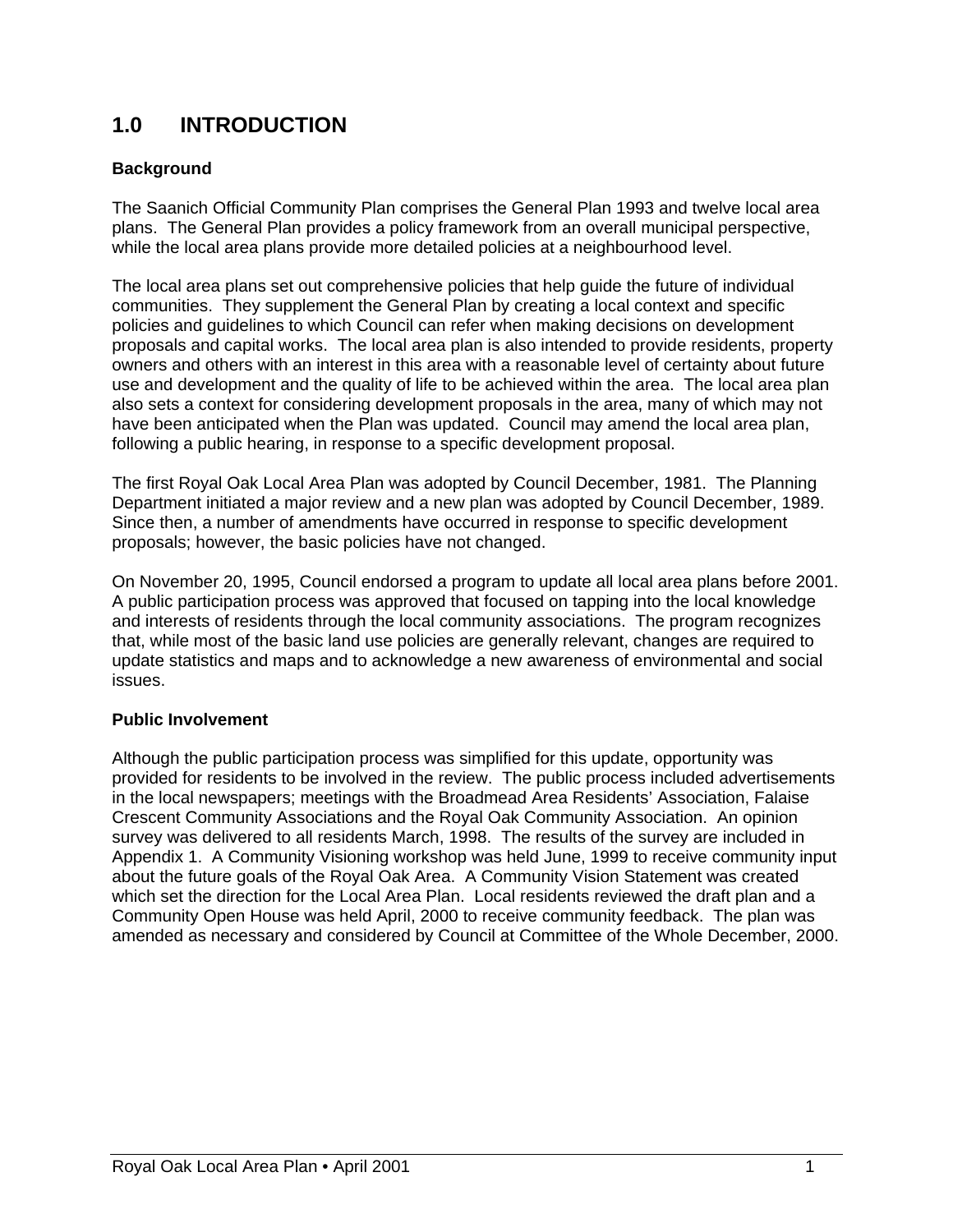The Public Hearing was held April, 2001.

To facilitate discussion the area is divided into three neighbourhoods shown on Map 1.1 – Broadmead, Falaise and Viewmont.

#### **Community Associations**

The Royal Oak area is represented by three community associations (refer to Map 1.2). The Broadmead Area Residents' Association represents most of the area east of Pat Bay Highway to the north and south of Royal Oak Drive. An exception is the Falaise Crescent Community Association which represents residents of Falaise Drive, Falaise Crescent, Royal Wood Place and Adeline Place. The Royal Oak Community Association represents the area on the west side of Pat Bay Highway. Their area of representation extends beyond the local area boundary into the Carey and Rural Saanich local areas.

Other groups active in the area include the Rithet's Bog Conservation Society, dedicated to matters pertaining to the health of the bog and the Broadmead Covenant Enforcement Society which administers the covenants placed by Broadmead Farms on the properties in Broadmead.

#### **Topography**

Map 1.3 identifies topography in Royal Oak. Royal Oak is located in the Colquitz River watershed. There are prominent high lands on the eastern side of Pat Bay Highway; Boulderwood Hill, Rithet Reservoir, Maltwood Hill and Valewood Trail Hill. These are comparable to other significant hills in Saanich, such as Mt. Douglas, Mt. Tolmie and Christmas Hill. From the top of Boulderwood Hill the land slopes east toward Cordova Bay, to the south toward Rithet's Bog and to the west toward Pat Bay Highway. The Bog is a significant environmental and open space feature. From the Bog, the land rises to the east toward the Blenkinsop Valley and south toward Quadra Street.

The land on the west side of Pat Bay Highway slopes gradually to the south and the south-west from a high point to a low point near the Colquitz River. The river flows from north to south through parts of Royal Oak and Rural Saanich. The topography to the east of the river includes its tributaries of Normandy Creek, Gabo Creek and Mahon Brook. The land rises on the west side of the river.

#### **Social Profile**

The social profile identifies the demographic characteristics of Royal Oak. The data source for this section is Statistics Canada 1996 Census.`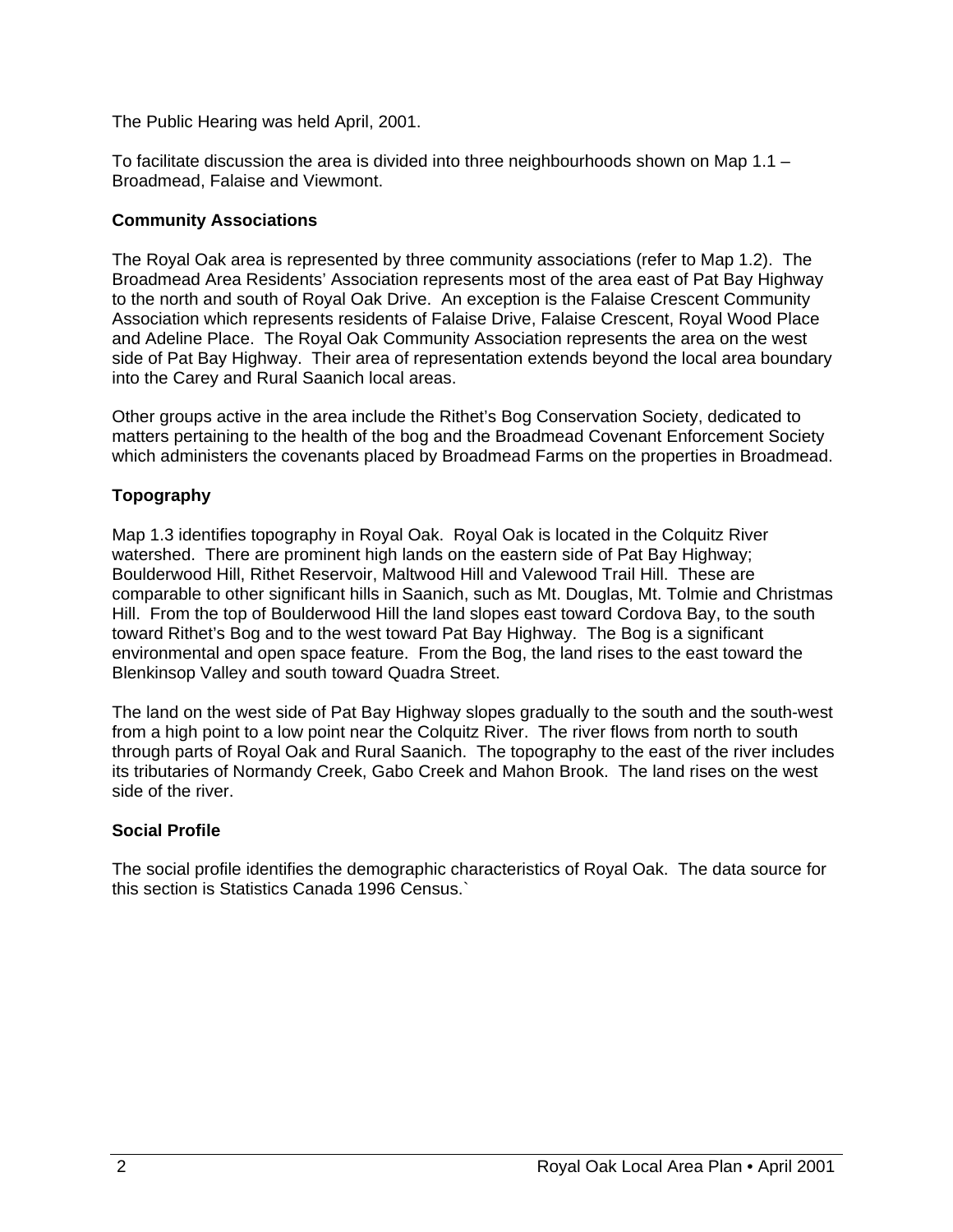# **MAP 1.1 REGIONAL CONTEXT**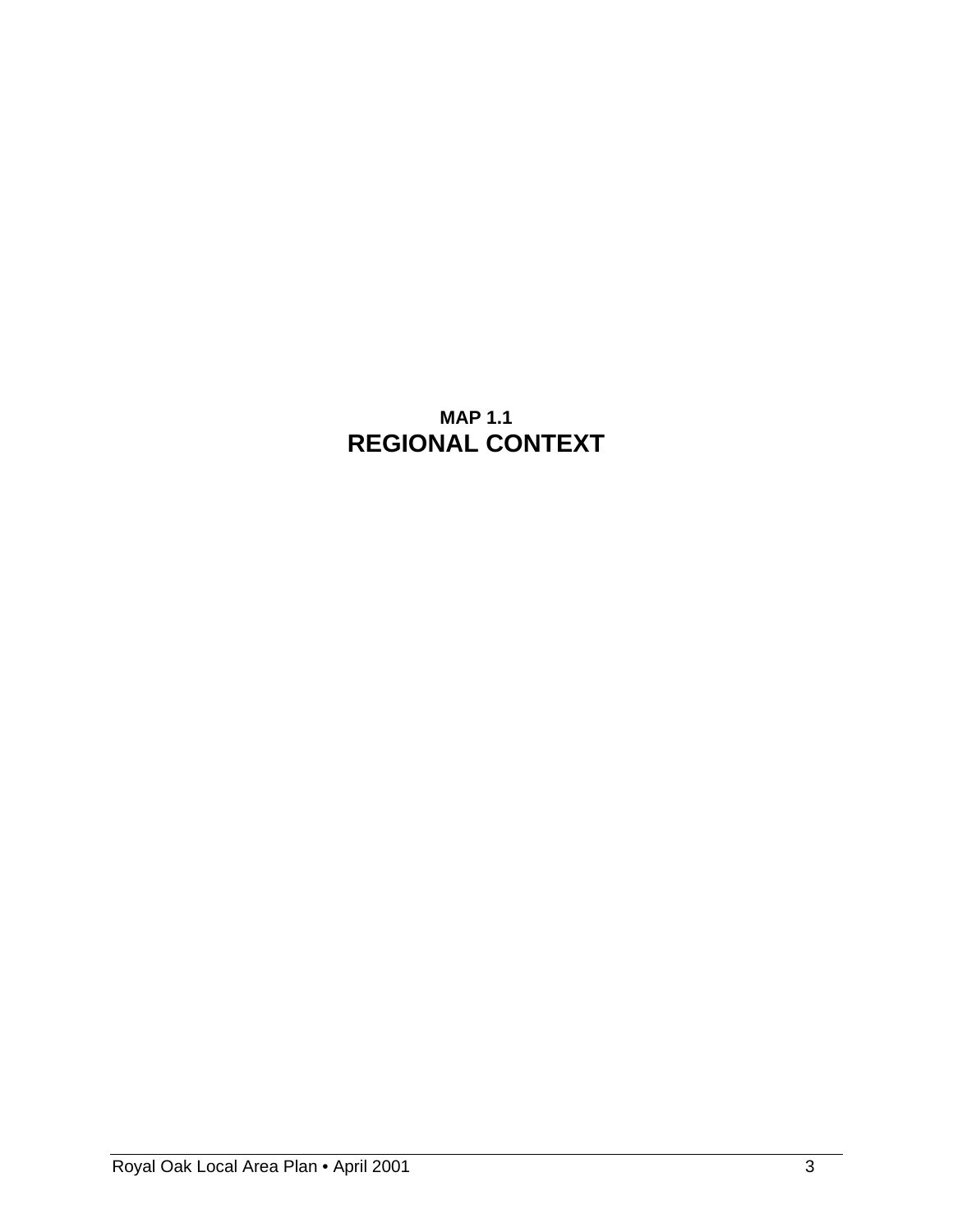# **MAP 1.2 COMMUNITY ASSOCIATIONS**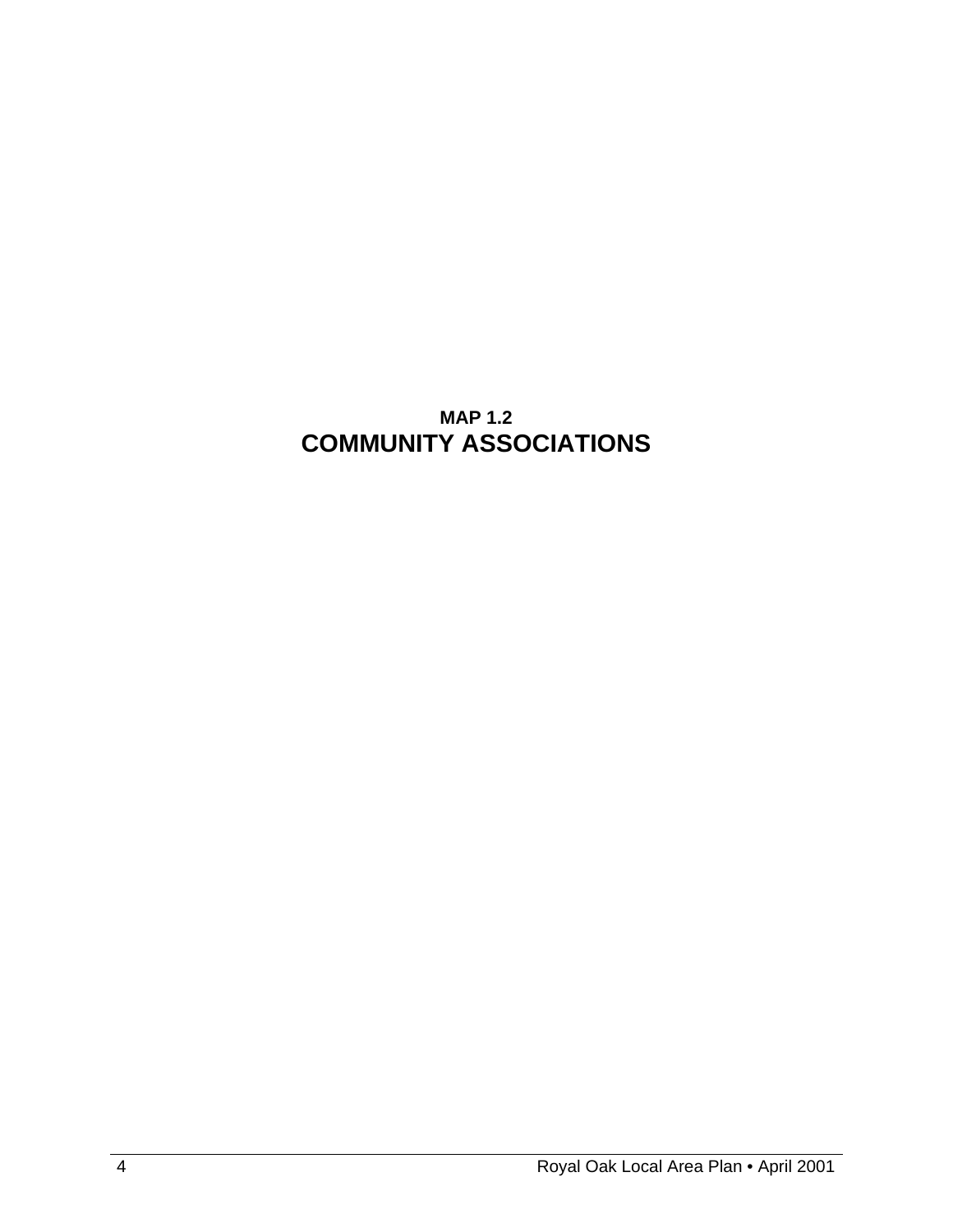# **MAP 1.3 TOPOGRAPHY**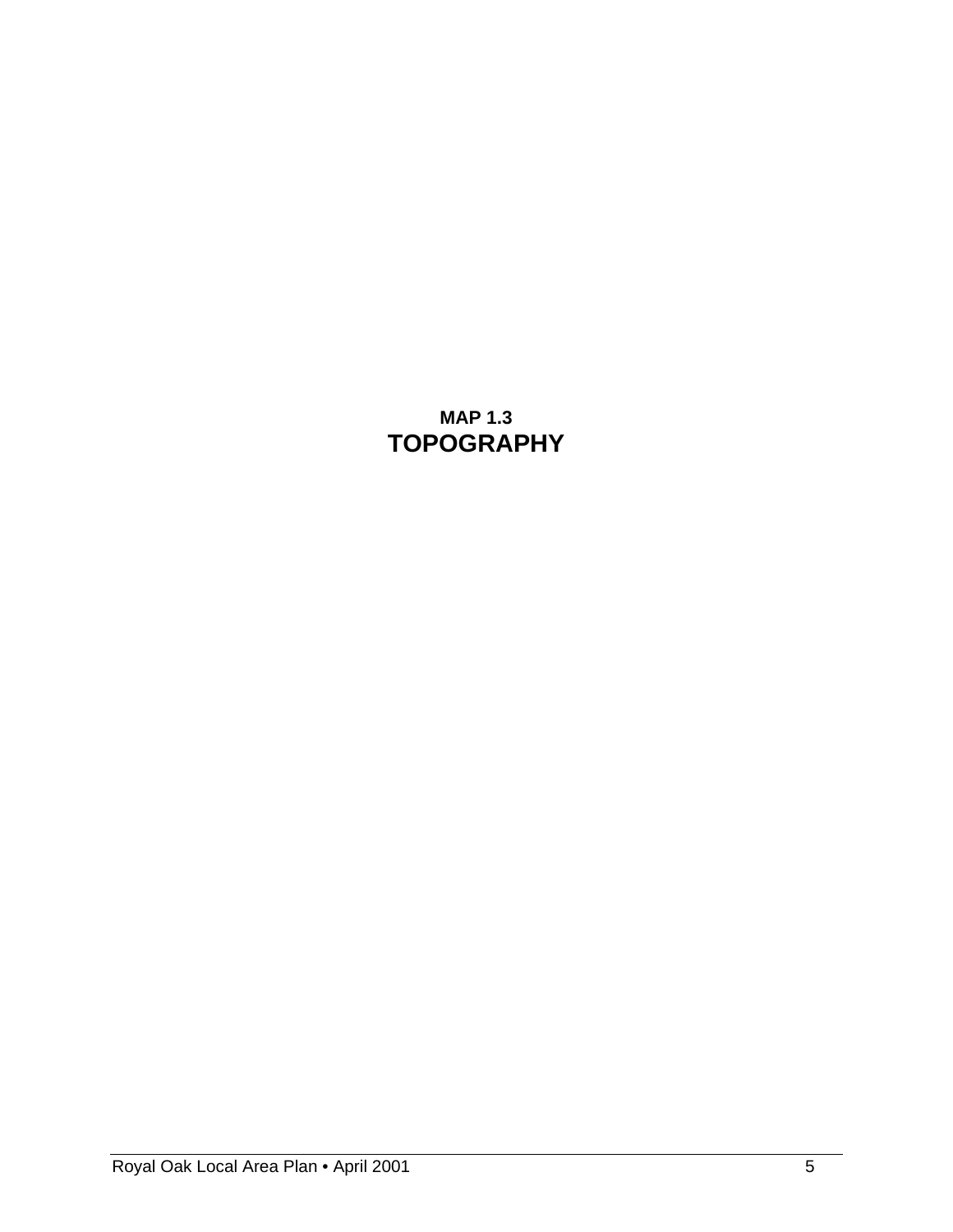Figure 1 is an age comparison for Royal Oak from 1986 to 1996. Over the last ten years, the population of Royal Oak has grown by over 100% from 3,445 to about 7,000 persons. The proportion of persons in all age groups, with the exception of persons 45 to 54 years of age and those persons 65 years of age and over, has declined over the ten years. This reflects the fact that in 1986 there was a large proportion of persons 35 to 64 years of age who have now moved to older age groups. This may also indicate that older families have moved into the area.





Figure 2 is an age comparison between Royal Oak, Saanich and the Capital Regional District (CRD). Royal Oak has a similar percentage of youth, a lower percentage of young adults, and a higher percentage of middle age adults and seniors.



**Figure 2:**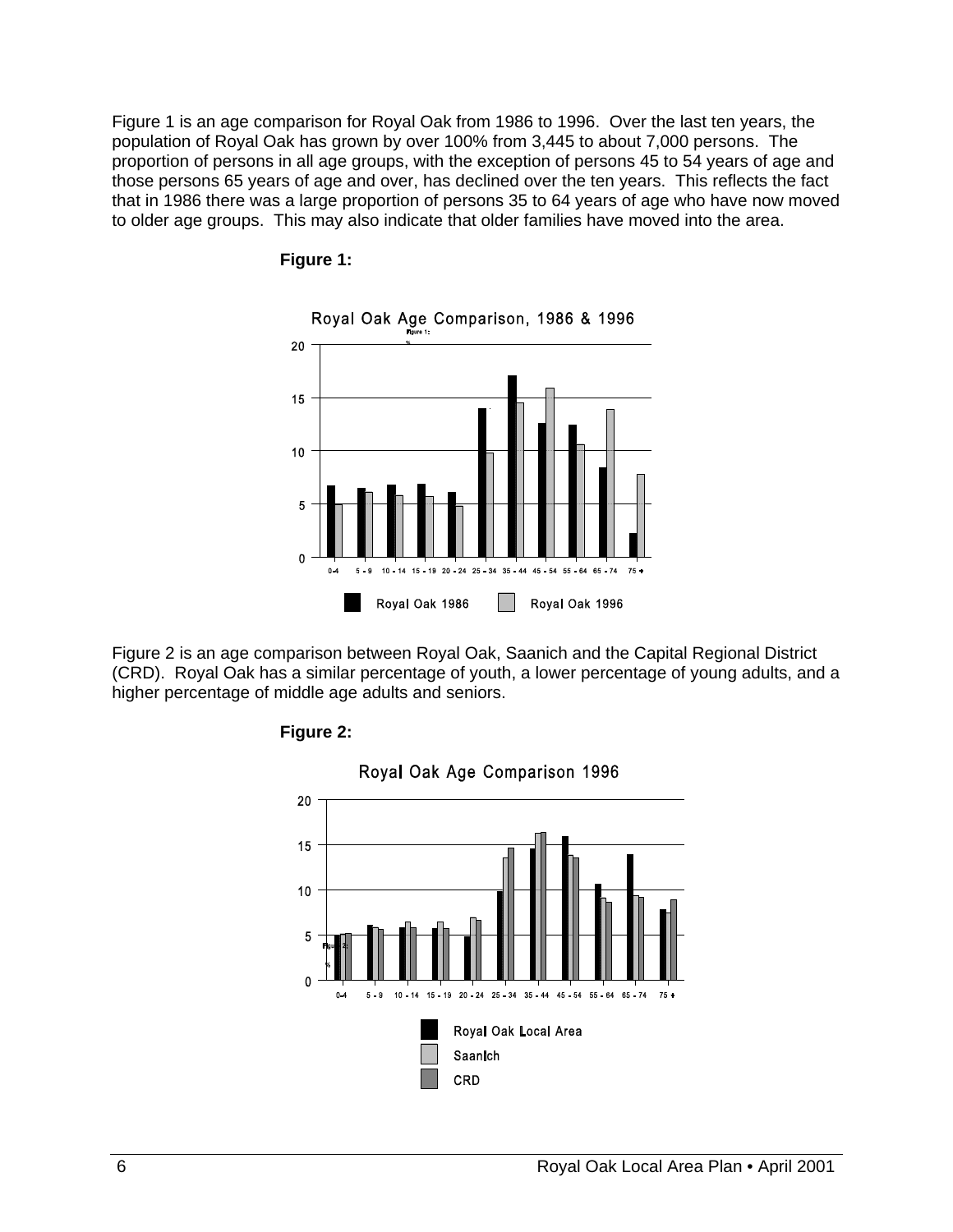Figure 3 is an age comparison between the three neighbourhoods in Royal Oak; Broadmead, Falaise and Viewmont. Falaise has the lowest percentage of youth and young adults, while Viewmont has the highest percentage of each. Broadmead has the highest percentage of middle age adults and Viewmont has the lowest. Falaise has the highest percentage of seniors and Viewmont has the lowest.



**Figure 3:** 

Table 1.1 includes the private household characteristics of Royal Oak. The average size of private households is less and the average household income is higher than for Saanich as a whole.

| Table 1.1: Private Household Characteristics, 1996 |                                       |                |
|----------------------------------------------------|---------------------------------------|----------------|
| <b>Characteristic</b>                              | <b>Royal Oak</b><br><b>Local Area</b> | <b>Saanich</b> |
| Total private households                           | 2800                                  | 39695          |
| Average number of person per private households    | 2.5                                   | 2.8            |
| Average household income                           | \$69,352                              | \$56.841       |

Source: Statistics Canada 1996 Census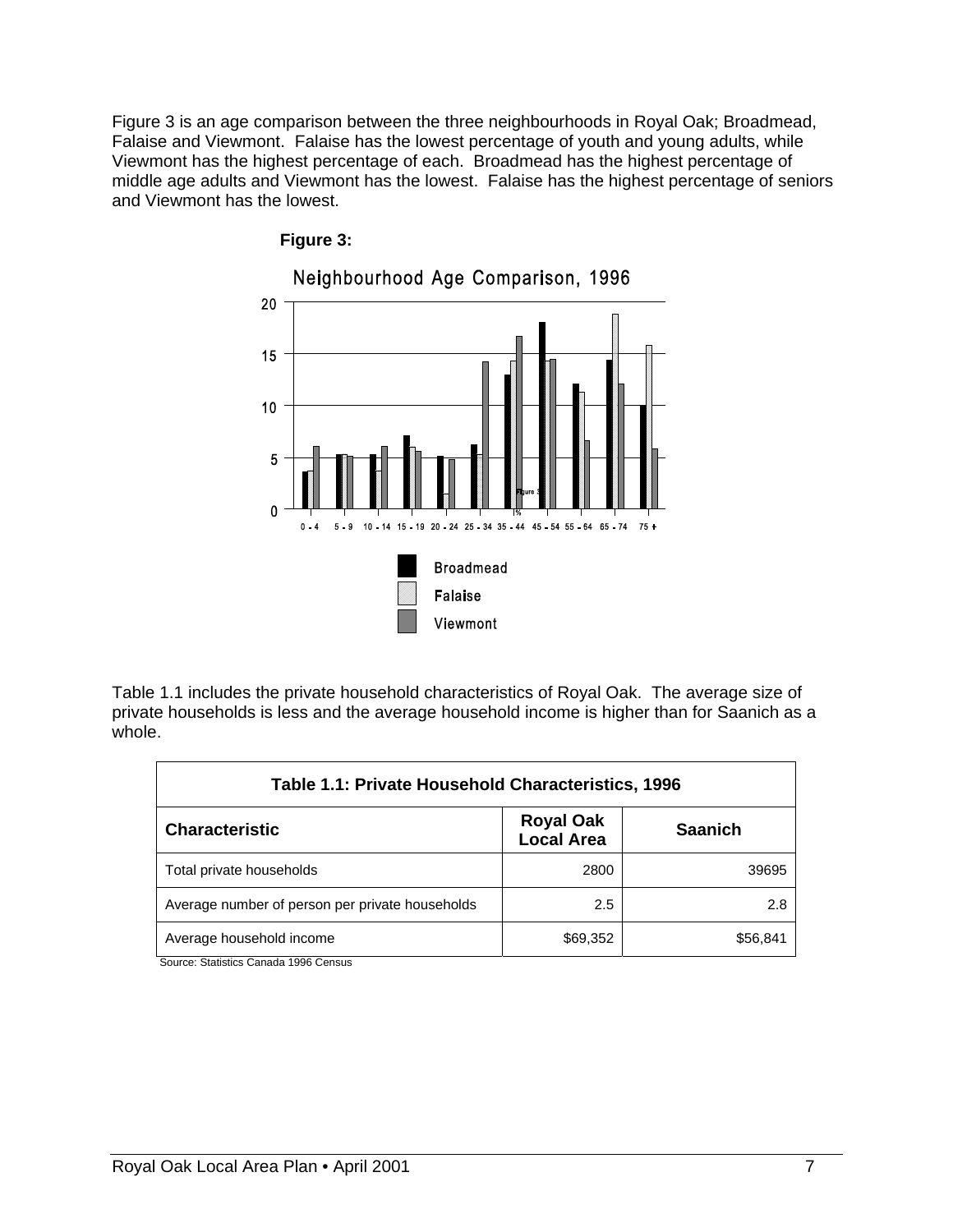Table 1.2 indicates that a higher proportion of Royal Oak residents own their homes than residents in Saanich as a whole. This may reflect the higher average income in Royal Oak than in Saanich as a whole.

| Table 1.2:<br><b>Housing Tenure, 1996</b> |                                       |                |
|-------------------------------------------|---------------------------------------|----------------|
| <b>Tenure</b>                             | <b>Royal Oak</b><br><b>Local Area</b> | <b>Saanich</b> |
| Owned                                     | 83.9%                                 | 73.7%          |
| Rented                                    | 16.1%                                 | 26.3%          |

Source: Statistics Canada 1996 Census

Table 1.3 indicates that Royal Oak has lower labour force participation rates than in Saanich as a whole. This may reflect the higher proportion of middle age and seniors residents in Royal Oak than in Saanich as a whole, of which many may be retired.

| Table 1.3: Labour Force<br><b>Characteristics, 1996</b> |                                |                |
|---------------------------------------------------------|--------------------------------|----------------|
| Labour<br>Force                                         | <b>Royal Oak</b><br>Local Area | <b>Saanich</b> |
| Participation                                           | 60.4%                          | 65.5%          |
| Male                                                    | 65.3%                          | 72.5%          |
| Female                                                  | 56.0%                          | 59.0%          |

#### **Land Use Character**

Map 1.4 identifies zoning in Royal Oak. The land use is predominately single family housing, but there is multi-family housing, including both apartments and townhouses, throughout the area. A pocket of land in the Pipeline, Goyette and Cheeseman Road area has retained its rural character and lot sizes because it is located outside of the urban containment boundary.

Commercial uses are located primarily within Broadmead Village Shopping Centre, Royal Oak Shopping Centre, the Chatterton Way office complexes, and along West Saanich Road and Elk Lake Drive.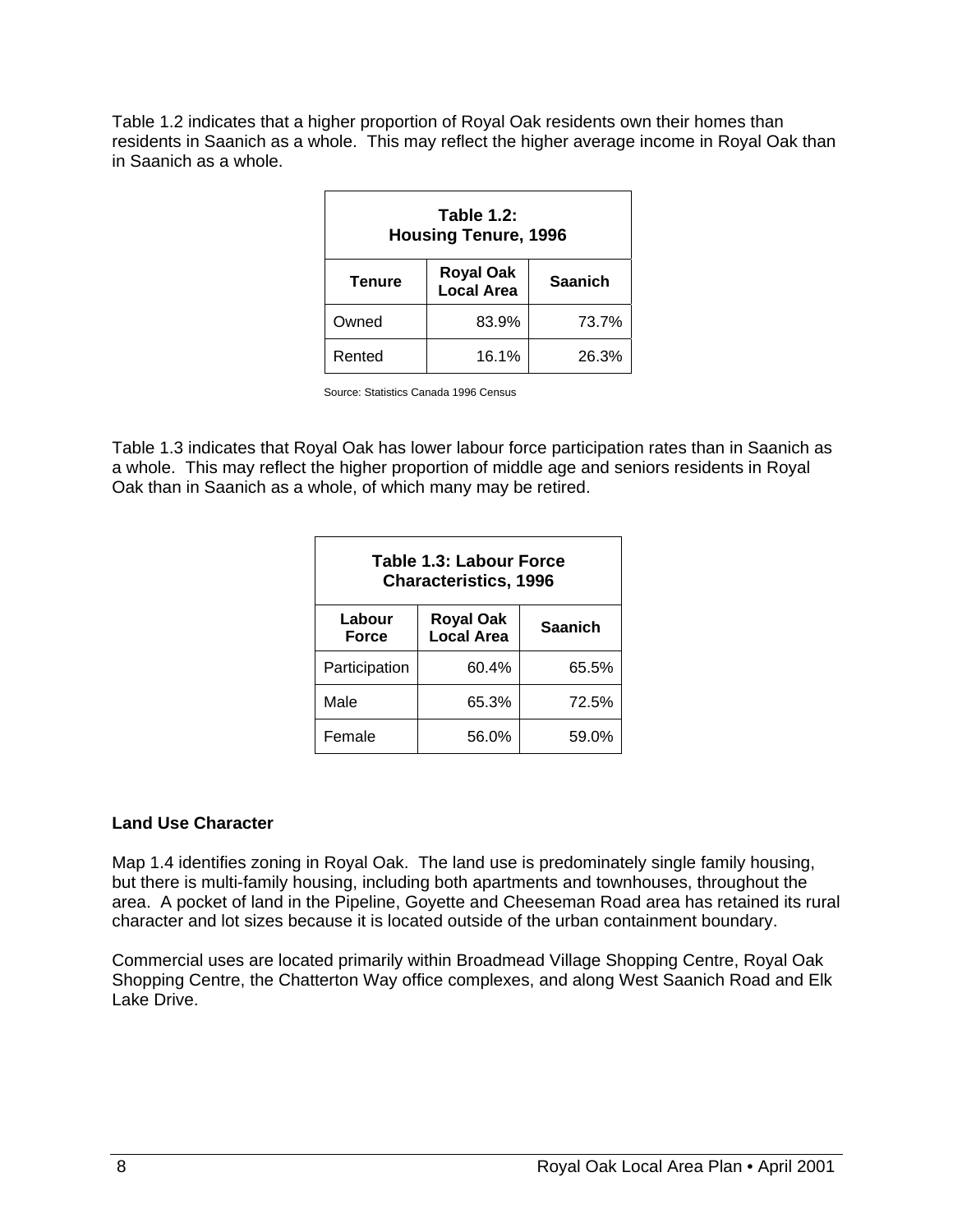# **MAP 1.4 EXISTING ZONING**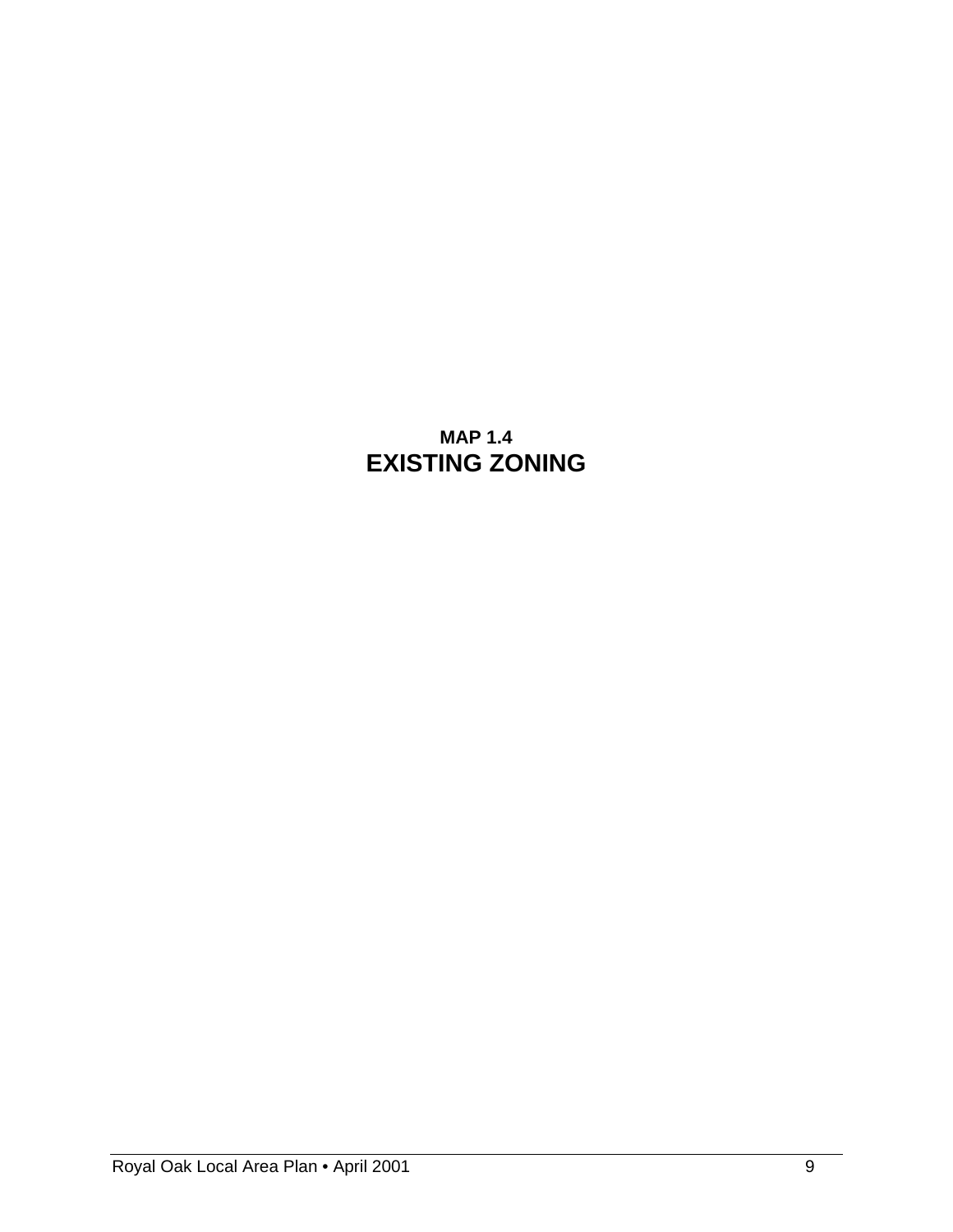The one industrial site, owned by BC Hydro, is located on West Saanich Road south of the Royal Oak Shopping Centre and includes an office and warehouse complex. Institutional uses include a middle school, a fire and an ambulance station, four churches, a cemetery, two funeral homes and a residential care facility.

The area is well served by major roads and an arterial highway which provide good access to the rest of the region and the local area. The transportation corridors are utilized by private automobiles, commercial trucks, transit, bicycles and pedestrians.

Royal Oak is well serviced with open space and parkland, including Colquitz River Park, Rithet's Bog, Saanich Commonwealth Place and Royal Oak Burial Park. The Broadmead area has a system of trails and on-road pathways that wind through the area connecting small neighbourhood parks. Another significant feature of the Broadmead area is the preservation of trees under restrictive covenants.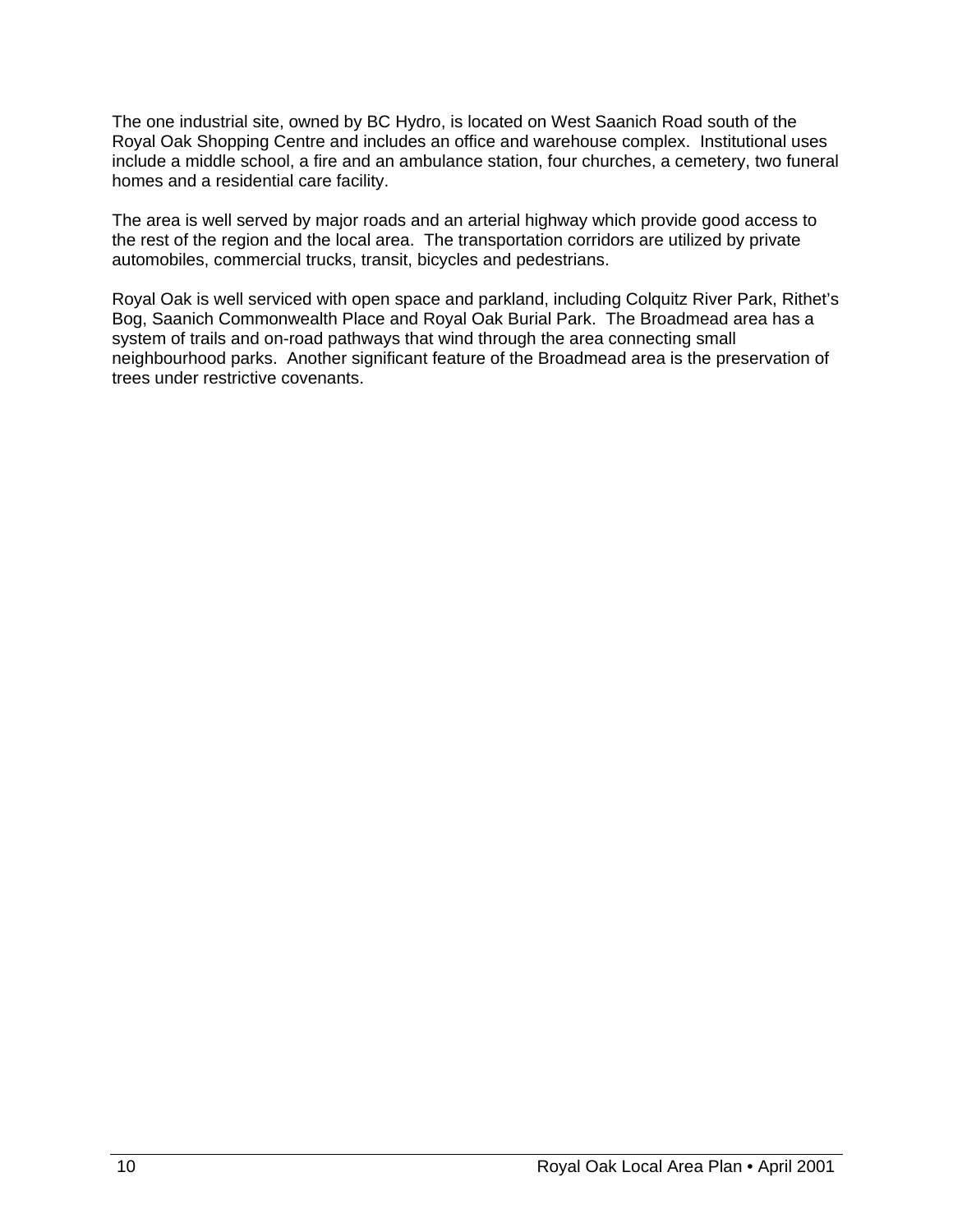# **2.0 COMMUNITY VISION STATEMENT**

The Local Area Plan should provide clear direction for change in Royal Oak. This direction is based upon the residents' vision about the character of the area and the features that they would like to preserve and enhance. The participants at the Community Vision Statement Workshop worked in small groups to create community vision statements about what Royal Oak should look like in ten years time. The following community vision statement provides direction for the Local Area Plan policies in Royal Oak.

*Royal Oak is a well maintained suburban community with a strong historical presence. Single family housing is the predominant land use. There is a good selection of multi-family homes that provide housing options for seniors and young families. New and expanded long term care facilities enable residents to live and age in their community. The urban containment boundary is maintained in order to manage growth and limit urban encroachment into rural Saanich. Urban development at the urban containment boundary is sensitive to adjacent rural properties.* 

*Broadmead Village Shopping Centre and Royal Oak Shopping Centre provide retail and professional services. The recommendations of the West Saanich Road Streetscape Study have been implemented to create a Village Centre with good pedestrian linkages, bicycle lanes, and enhanced landscaping. The Thatch/Maltwood property is a historical community amenity and the former municipal properties to the south include commercial uses, public facilities, and open space. The commercial office uses located on the west side of Chatterton Way offer professional services and provide local employment opportunities.* 

*There have been no new industrial sites created in the community. The BC Hydro site continues to operate as an office and warehouse complex in accordance with high community and neighbourhood standards.* 

*The conservation and enhancement of natural systems is an important community goal. Environmental features and open space continue to benefit from environment policies and a strong community interest in promoting a healthy environment. Development proposals continue to be assessed for impact on watercourses, vegetation, wildlife, and visual impacts. The urban forest is maintained to meet aesthetic and wildlife goals and boulevards are naturalized with native planting. Greenways in the community provide environmental connections, as well as pedestrian and bicycle linkages. Land acquisition has been completed along the Colquitz River.* 

*While Saanich Commonwealth Place is a municipal wide facility, it continues to be a focus of the Royal Oak community. Programs and activities, particularly those to service youth and seniors, are also established through local schools, churches, service clubs, and a full service youth centre. In addition to formal programs and activities, public space in community parks and commercial areas exist to promote informal activities and interaction between all age groups.*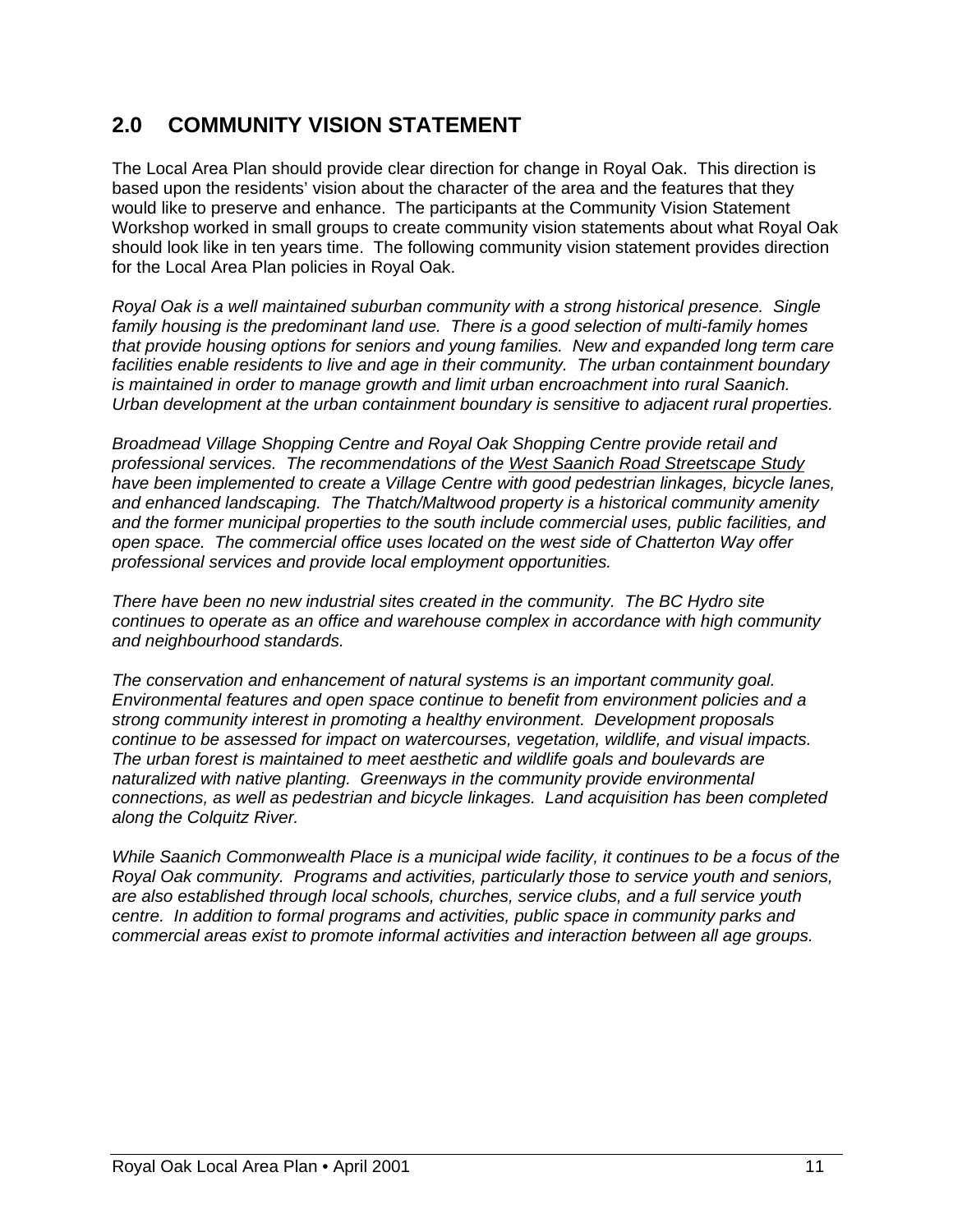*Community Associations continue to play an important role in the community by liaising with the District of Saanich and coordinating neighbourhood programs and activities. Pat Bay Highway provides good access to the ferries, downtown, and via the Trans Canada Highway to up island. The noise and visual concerns associated with the highway are resolved. Royal Oak Drive is an important east-west connector that includes pedestrian, bicycling, and interchange improvements. Traffic calming is implemented on residential streets where appropriate to reduce the volume and speed of motor vehicles. On-street parking issues on residential streets adjacent to commercial areas are resolved.* 

*The private automobile continues to be a major mode of transportation in the area; however, residents are using transit, walking and bicycles more. BC Transit route location and frequency of service responds to demand and a new transit exchange is constructed. Bicycle lanes exist on major and most collector roads and bicycle parking facilities are established at destinations. Sidewalks, trails, and neighbourhood transportation management have improved pedestrian and bicycle safety, particularly between institutional and commercial nodes, as well as at the Royal Oak Drive overpass and Royal Oak Avenue underpass.* 

*The Royal Oak Area is a community that provides for the needs of its current residents while keeping connections with its past and looking to its future.*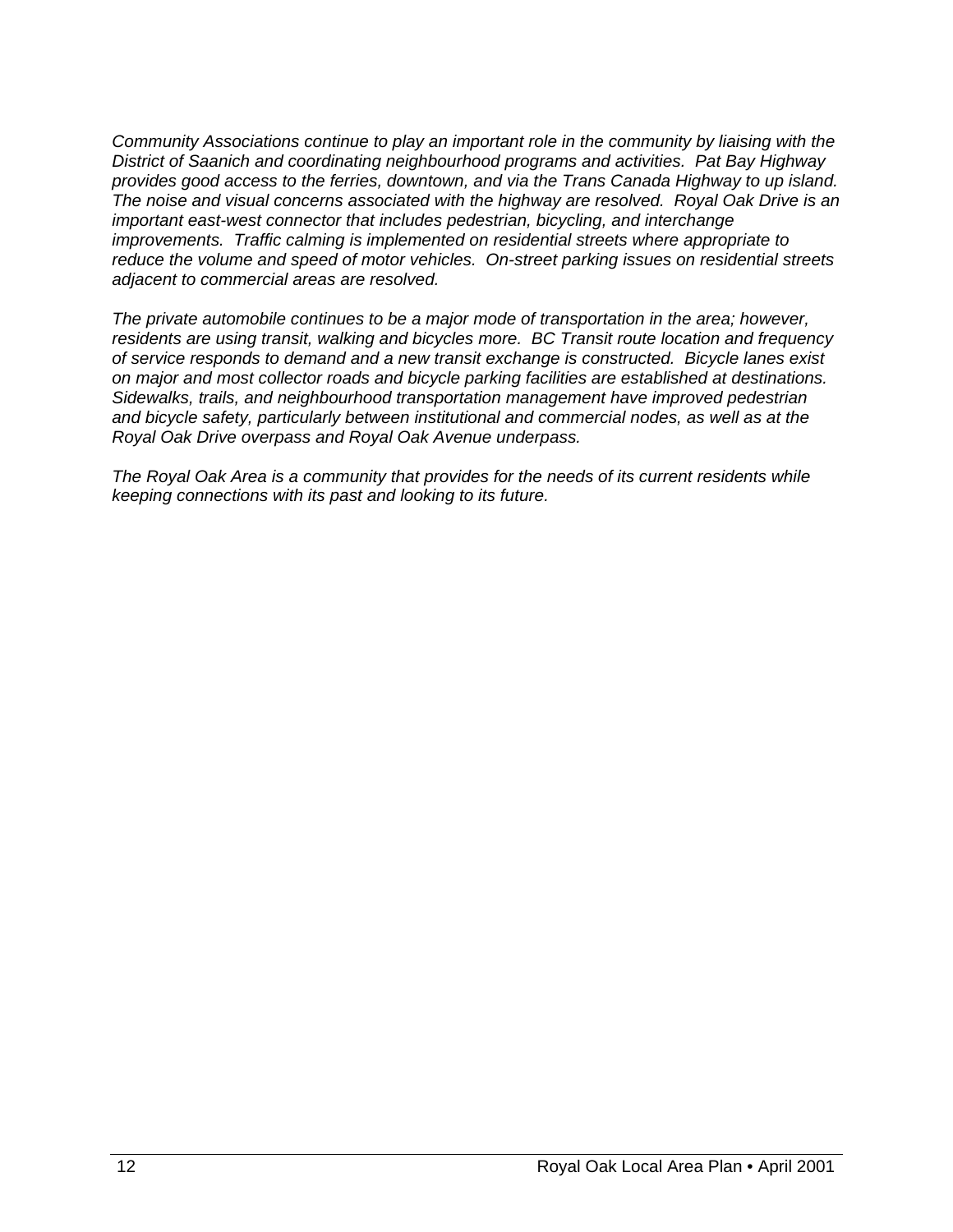# **3.0 SOCIAL AND CULTURAL SERVICES**

**Goal:** Ensure the provision of social and cultural services is adequate for the health and well being of the community.

Social and cultural services are important components of communities. The adequacy of facilities, programs and services can be measured relative to a community's demographics (refer to Social Profile Section in Chapter 1.0 – Introduction). The ability of existing social and culture services to address the issues of different age groups can be assessed through an inventory of facilities, programs and services in the community.

#### **Municipal Facilities**

Saanich Commonwealth Place is a community recreation centre. There are several swimming pools, a hot pool and waterslide, as well as a number of meeting rooms, gymnasium and Bruce Hutchinson Library. There is an extensive program of activities and services for families, preschool children, youth, adults and seniors.

The Royal Oak School House is a designated heritage building at 4525 West Saanich Road. The parcel on which the old schoolhouse is located is owned by the District of Saanich and is for sale. The schoolhouse should be preserved in its existing location as part of a new development or moved to another site in the area. The schoolhouse should continue to be available for use by community organizations.

Municipal parks and the facilities they contain (refer to Chapter 10.0 – Open Space and Parks) are used for active recreation and open space, but can also provide opportunities for social and cultural amenties.

Royal Oak Burial Park is a full service cemetery, crematorium and community mausoleum. The burial park, established in 1923, is jointly owned by the District of Saanich and the City of Victoria.

#### **Municipal Recreation and Community Services**

The District of Saanich Recreation Services Department coordinates recreation and community services and programs in conjunction with other stakeholders. These services and programs are beneficial to all residents in Saanich.

During Youth Week 1998, Saanich Council endorsed a "Municipal Youth Strategy" developed by staff and community youth, parents, schools and other youth agencies. One of the recommendations from the report is the development of full services youth centre in Royal Oak. Due to the difficulty of crossing Pat Bay Highway, the siting of a youth facility that can be accessible to those residing in Viewmont, Falaise and Broadmead neighbourhoods will be a challenge.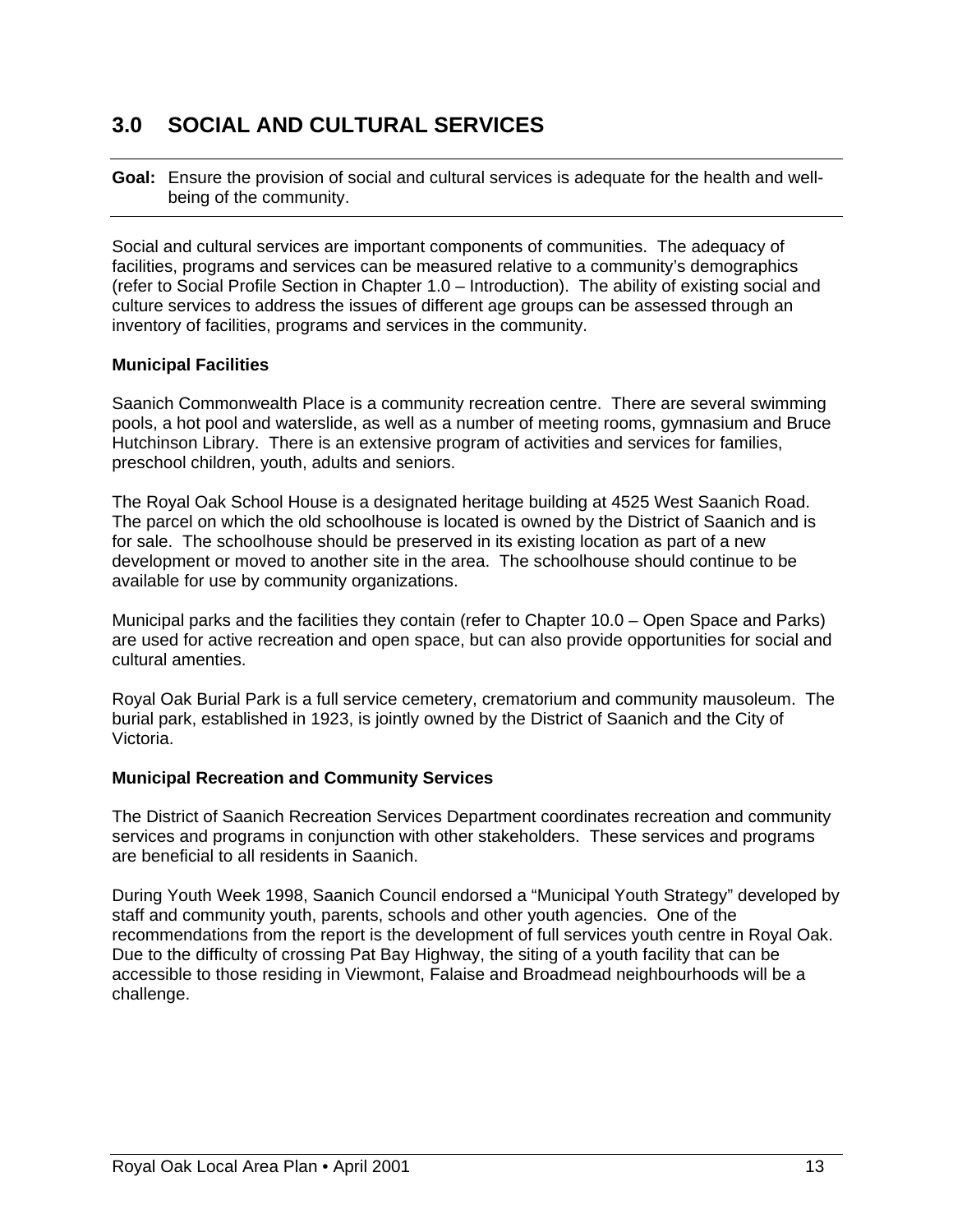#### **Service Clubs and Non-Profit Organizations**

The Royal Oak Women's Institute owns the Royal Oak Hall at 4516 West Saanich Road. Monies raised by the institute through fund raising activities are donated to local charities. The hall is used seven days a week for a variety of community activities such as dance classes, bazaars and teas.

The Royal Oak Lions lease the Royal Oak School House. They make it available for Scouts, Guides, Lions' activities and community groups.

The St. Vincent de Paul Society operates the Ozanam Sheltered Workshops as a day program for disabled and special needs clients at 4349 West Saanich Road. The program services the greater Victoria area. The Life Cycles Program grows vegetables in garden space at this location.

Local churches provide space and coordinate activities and programs for youth and seniors.

The Board of Cemetery Trustees of Greater Victoria is a non-profit organization working on behalf of the District of Saanich and the City of Victoria. It is responsible for the maintenance, operation and development of the Royal Oak Burial Park. The six member board comprises of three Mayoral appointees from each municipality.

#### **Community Associations**

Community associations play an important role in representing community interests and conveying these interests to the municipality. They have a strong interest in the quality of life of their communities. While interest in land use and development is more apparent, these associations also play an important role in promoting other issues such as safety, and neighbourhood and recreational services. For example, the Broadmead Area Residents Association has a community safety program that includes Block Watch and disaster preparedness. Community associations benefit from being supported by the municipality.

#### **Safety**

Fire and police protection are provided by the District of Saanich. Fire Station No. 2 is located at 4595 Elk Lake Drive at the intersection with Royal Oak Drive. The police station is located outside the area at the Municipal Hall complex. The emergency preparedness program is coordinated by the Saanich Fire Department through the 'Saanich Emergency Program'. The four community recreational centres are designated primary reception centres following a major disaster. The Ambulance Service of British Columbia operates an Ambulance Station at 4528 Viewmont Avenue.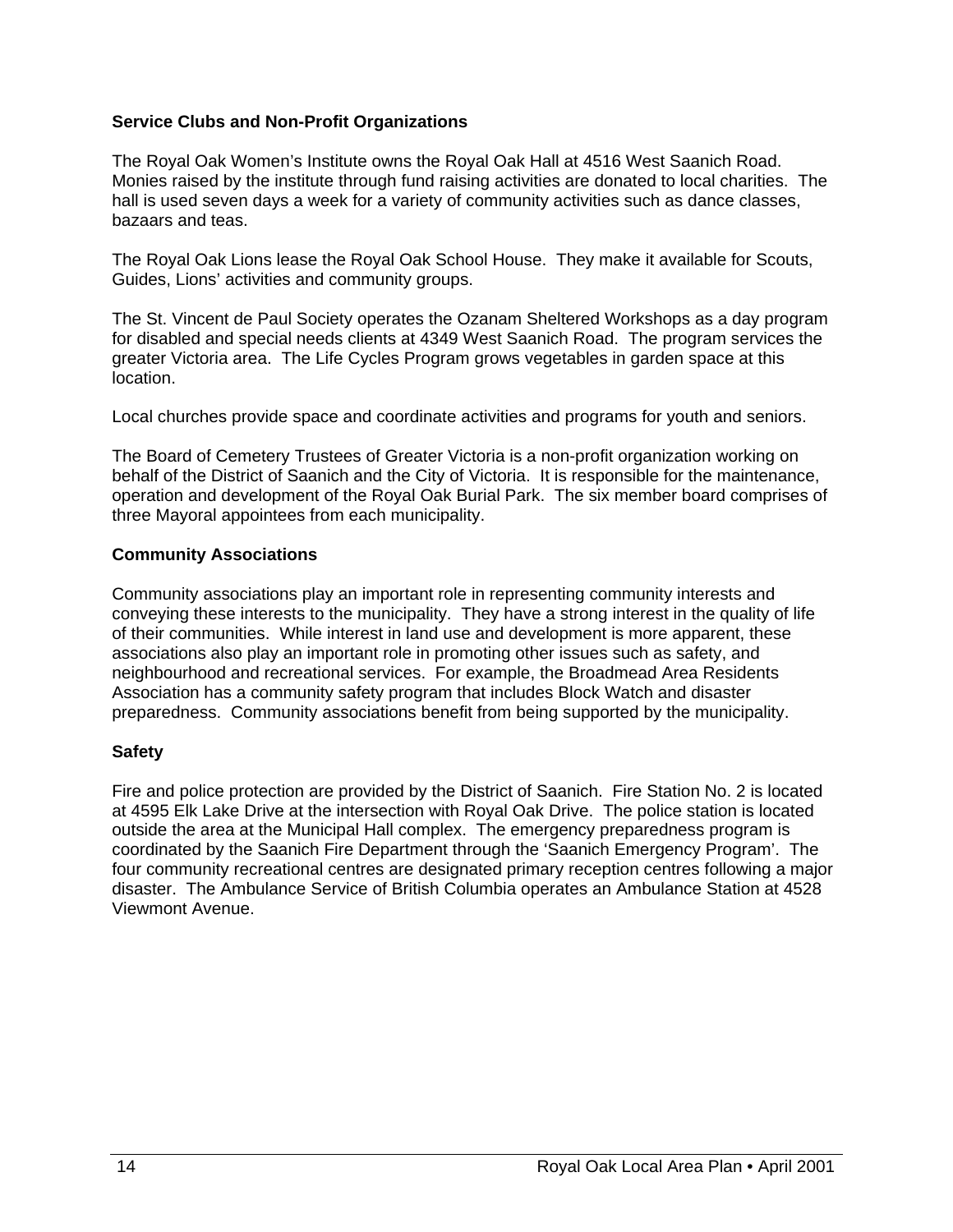#### **Arts and Culture**

Saanich Recreational Services delivers over 120 arts and cultural programs during each four month program session through the four municipal recreational centres.

Claremont Secondary School located in Cordova Bay was renovated in the early 1990's to increase its capacity and to include a theatre and other recreational facilities that are available to students and the wider community.

The Royal Oak Design Charrett identified live/work residences as an optional land use on the municipal properties south of the Thatch/Maltwood property. This concept would provide an opportunity to establish a focus for art and crafts in the area and municipality, which would complement the many local artists' studios, as well as assist in the creation of the Village Centre concept along West Saanich Road.

#### **POLICIES**

- 3.1 Continue to increase the provision of facilities and recreational activity programs to meet the health and well-being of the local community (e.g. Increasing activity programs for teens, with emphasis on youth at risk).
- 3.2 Consider establishing a full service youth centre.
- 3.3 Continue to monitor the need to expand support services for seniors.
- 3.4 Encourage Community Associations and Parent Advisory Committees to have a consistent role in determining the need for community services.
- 3.5 Encourage and assist Community Associations to implement neighbourhood programs such as Block Watch, emergency preparedness and recreational programs for youth.
- 3.6 Support the inclusion of social and cultural amenities in development proposals.
- 3.7 Evaluate opportunities for social and cultural amenities in Saanich parks.
- 3.8 Continue to encourage development of community arts through the use of public facilities such as the theatre at Claremont Secondary School and Saanich Commonwealth Place.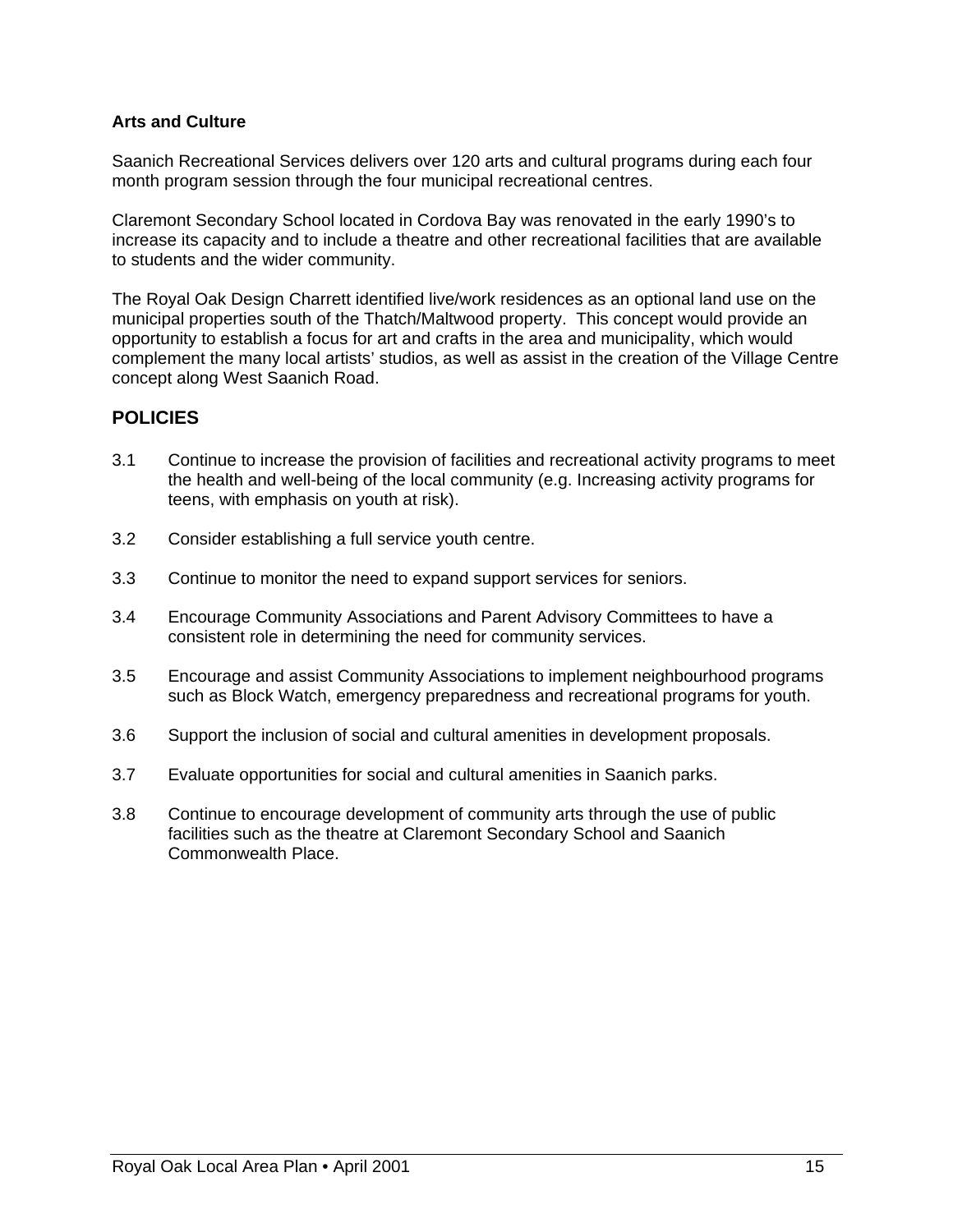# **4.0 HISTORICAL RESOURCES**

#### **Goal:** Preserve and enhance significant heritage resources.

The Royal Oak area is rich in history. Much of it has been farmed since the 1860's and early landowners included such familiar names as Goyette, Cheeseman, Quck and Rithet. The Royal Oak name is attributed to Jane Cheeseman who was said to describe a particularly large oak tree as a "Royal Oak". The heritage structures along West Saanich Road are a reminder of the village character and its rural roots. Early residents in Royal Oak were responsible for the incorporation of Saanich as a municipality in 1906. The municipal hall was located in Royal Oak until the current municipal hall was built in 1965.

#### **Saanich Heritage Management Plan**

The Saanich Heritage Management Plan, 1999 was adopted by Council in 2000. It allows municipal staff, the Saanich Heritage Advisory and Archival Committee, property owners and the public to better understand and manage situations involving changes to heritage resources.

One of the Plan's recommendations is to establish a West Saanich Road Heritage Conservation Area. The municipality should initiate a joint regional study with Central and North Saanich to determine the feasibility of protecting heritage resources along the entire length of the road corridor.

#### **Heritage Structures**

Saanich Heritage Structures, An Inventory, published in 1991, identifies 265 sites of heritage significance in Saanich and has been adopted by Council as a Community Heritage Register. It identifies a broad range of structures that illustrate all phases of Saanich's historical development that provide a tangible link with the past and a meaningful sense of historical continuity. Sites in the Register are classified as either designated or inventoried heritage structures. Each classification includes preservation tools that can be used by the municipality. Heritage structures in Royal Oak include the old Saanich Municipal Hall, Royal Oak Community Hall, Royal Oak School House, Thatch/Maltwood Property, Saanich War Memorial Health Centre, Crematorium Chapel and Retort at the Royal Oak Burial Park, and five residences. Map 4.1 identifies heritage structures in Royal Oak.

#### **Significant Trees**

The Heritage Tree Project was initiated by the Victoria Horticultural Society in 1972. The purpose of the project is to identify and record significant native and exotic trees within the Capital Regional District. The goal of this project was to stimulate public interest in trees and to educate the public about the importance of tree preservation and protection. The Saanich Significant Tree Committee continues to identify trees that are important to the community for their heritage or landmark value, or as wildlife habitat. Map 4.1 identifies significant trees in Royal Oak.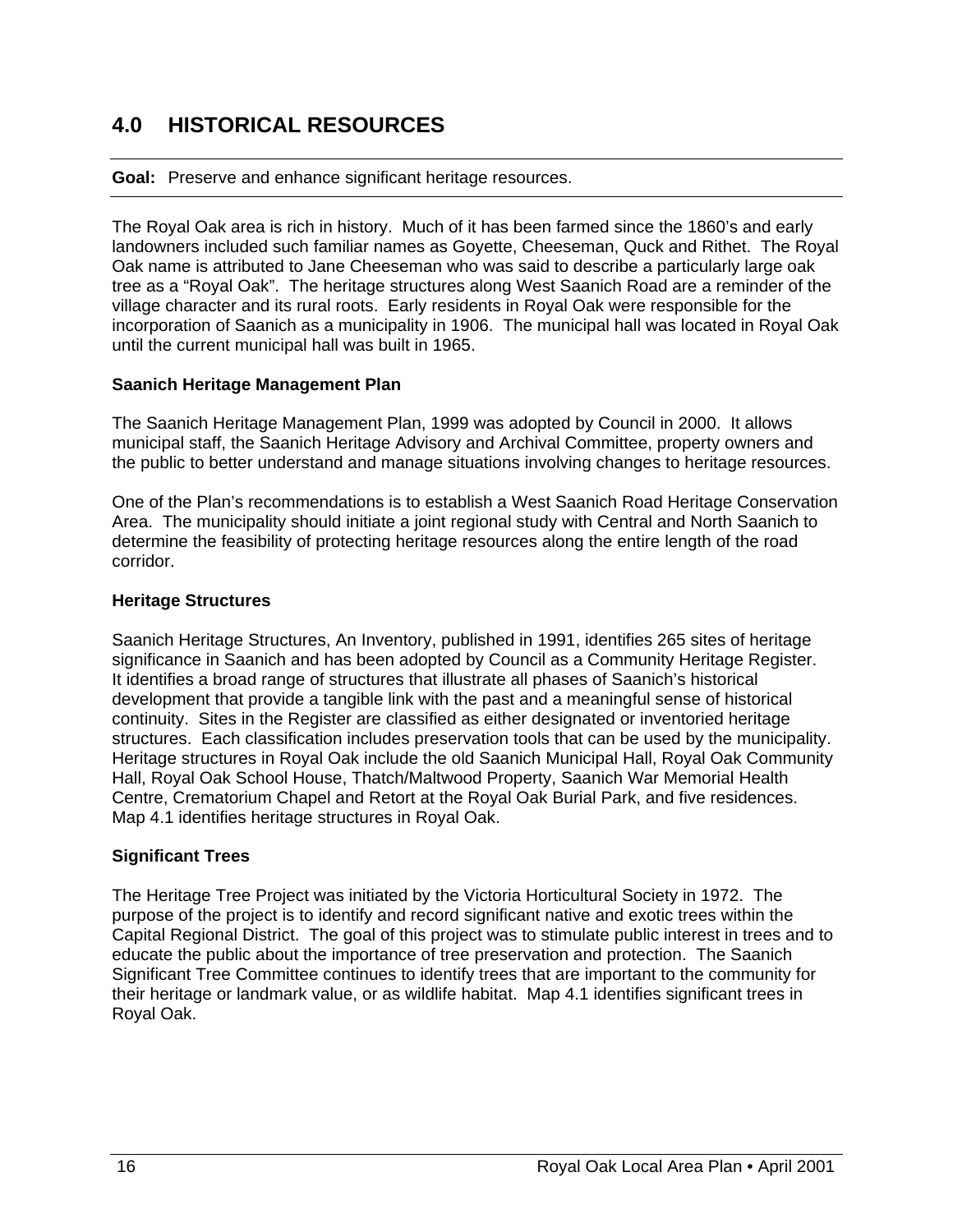# **MAP 4.1 HERITAGE STRUCTURES AND SIGNIFICANT TREES**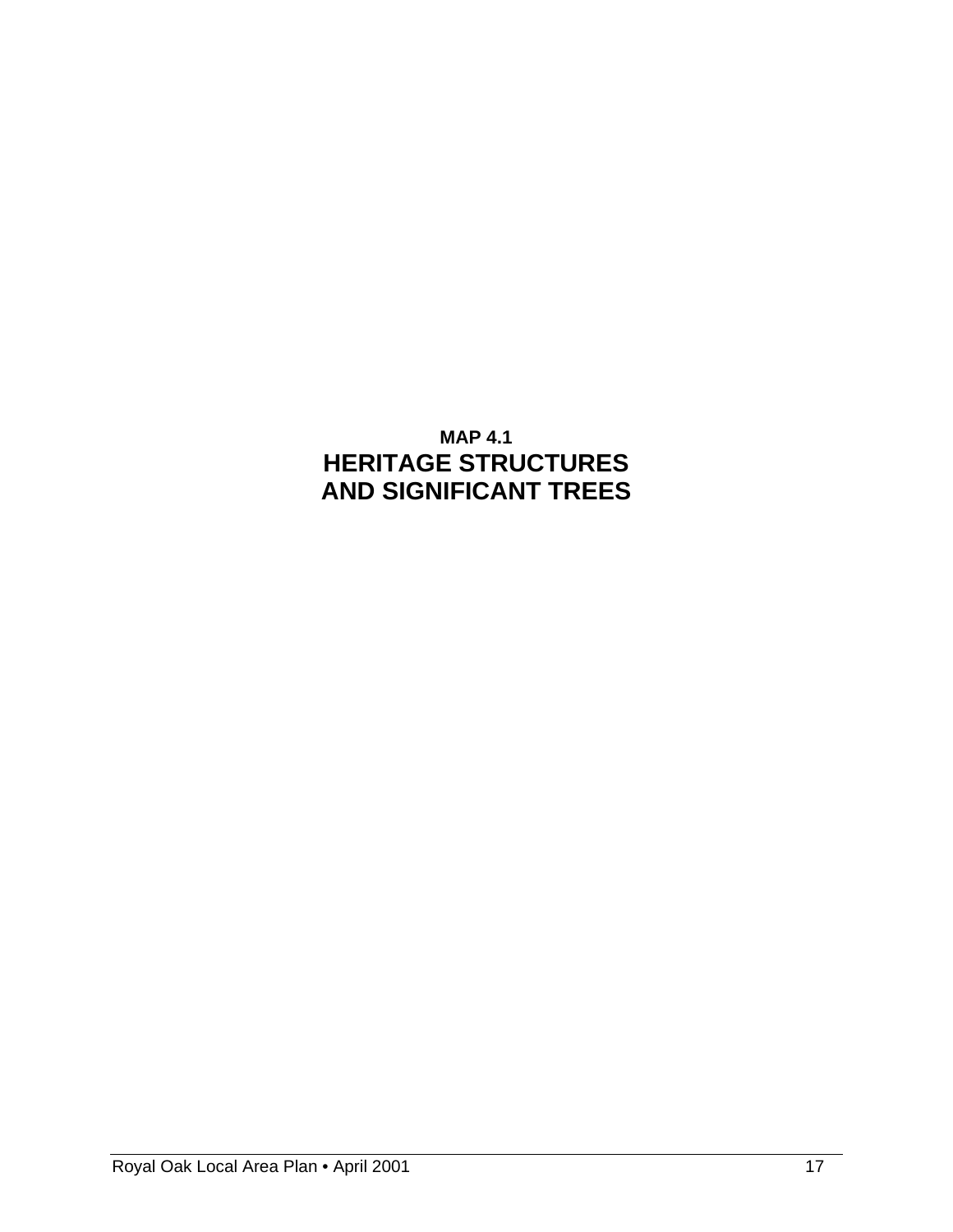#### **Neighbourhood Development**

The Viewmont and Falaise neighbourhoods have developed following a traditional pattern of subdivision. Larger lots have been subdivided into smaller lots without following a comprehensive plan. The majority of the Viewmont area has been developed since the 1970's and into the 1980's. There may be opportunity for a limited number of small scale subdivisions and infill lots. Viewmont area also includes multi-family developments, mostly developed in the 1990's. They are primarly located along Marsett Place and near the West Saanich Road commercial area. Reflecting historic development patterns, commercial and industrial uses continue to be concentrated along West Saanich Road. The Falaise area was originally subdivided in the 1950's, with another phase of subdivision occurring in the 1980's. There may be some single family infill opportunities.

The Broadmead area was originally owned by R.P. Rithet, a Victoria pioneer, who used the property as a horse farm. Upon his death, his land holdings were placed in a company called Rithet Consolidated that was operated by family members. In the 1950's limited subdivision was undertaken around the perimeter of the property along Quadra Street and Royal Oak Avenue. In the 1960's the company decided that piecemeal subdivision was not appropriate and hired a Vancouver planning firm to prepare a comprehensive plan to guide development of the properties. Certain aspects of the plan were questioned by a number of directors of the company and local developer/planner Gordon Rolston was hired to review the plan. His review concluded that the plan did not respect the topography and environmental features of the site. He was hired to prepare a new plan. Because the lands were owned by a single owner, it provided him the opportunity to experiment with a new residential design concept that respected the landscape and created linked green spaces. A new company call Broadmead Farms Ltd., which included Gordon Rolston, acquired the lands in 1965. The company and the area were named for one of R.P. Rithet's famous race horses. The comprehensive plan was approved by the municipality and display homes were constructed in the Carol wood and Edgewood areas in 1965 through 1967. In 1969/70 the proposed Broadmead Village Shopping Centre site was identified as a regional centre. In 1972 the Guinness family, who developed the British Properties in North Vancouver, acquired a 75% interest in Broadmead Farms. A trunk sewer was extended to Broadmead in 1976 allowing the multi-family sites to be developed. The development of the Tillicum Shopping Centre in 1978 resulted in the Broadmead Village site being downgraded to a neighbourhood shopping centre. In the early 1980's the Guinness family acquired full ownership of Broadmead Farms. Broadmead Farms closed its site office in 1994, but continued to play a role in the development of several properties in the area until 1999. Company design control, strict covenants and enforcement, and the retention of the trees has resulted in a unique development with high standards of design and maintenance. The Broadmead Covenant Enforcement Society enforces the design control covenants.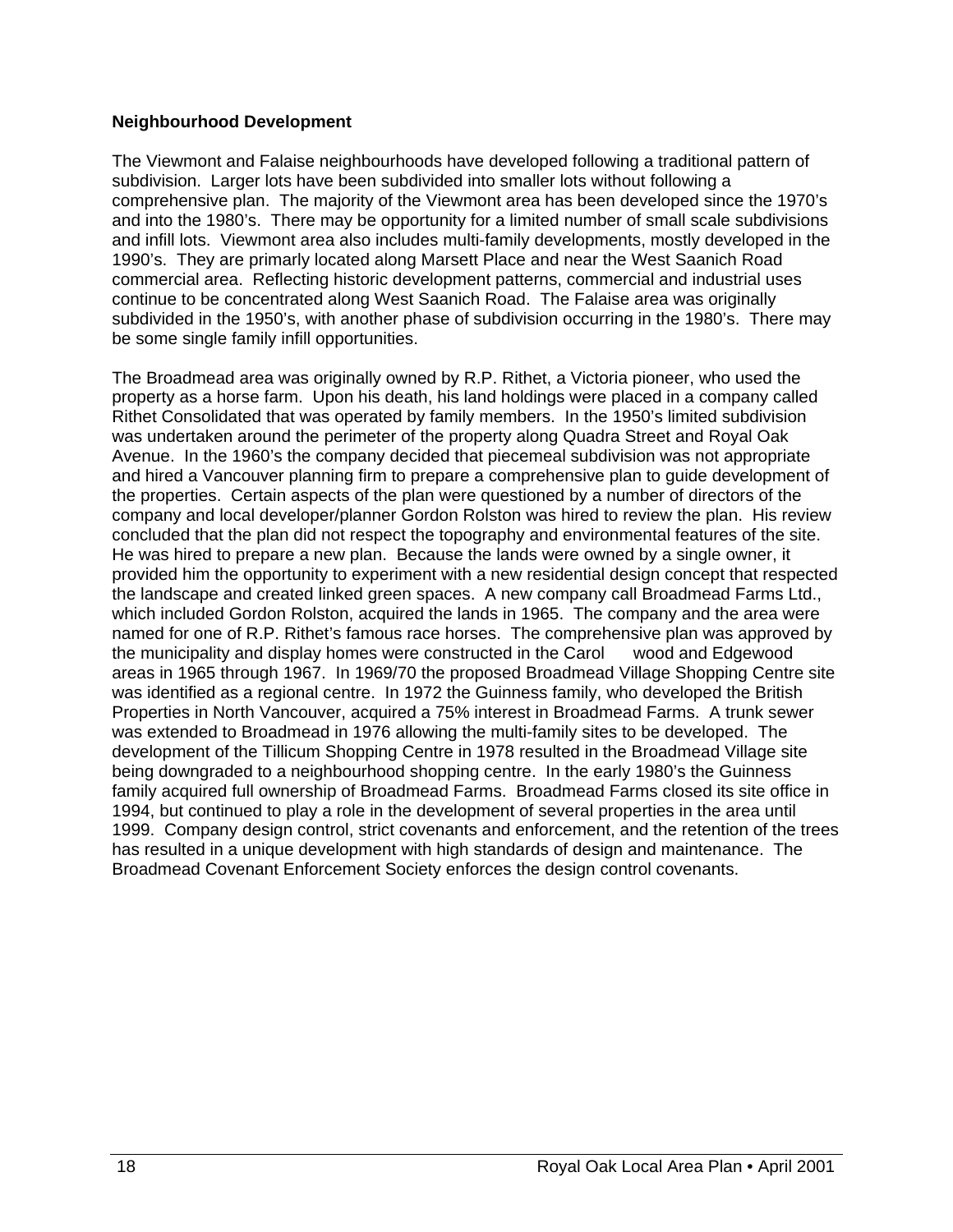#### **POLICIES**

- 4.1 Preserve the public visibility of heritage structures identified on Map 4.1.
- 4.2 Preserve and protect the significant trees identified on Map 4.1.
- 4.3 Encourage design compatibility when considering rezoning, subdivision and development permits in the vicinity of heritage structures and significant trees.
- 4.4 Support the efforts of the Saanich Heritage Foundations, Heritage Advisory and Archival Committee and Significant Tree Committee to preserve heritage resources in Royal Oak.
- 4.5 Implement the recommendations of the Saanich Heritage Management Plan, 1999 to preserve the heritage resources in Royal Oak, including the establishment of a West Saanich Road Heritage Conservation Area in cooperation with Central and North Saanich.
- 4.6 Continue to seek opportunities for the preservation and re-use of the Royal Oak School House.
- 4.7 Support the Broadmead Covenant Enforcement Society in its enforcement of the Broadmead design control covenants that protect and preserve the features of this neighbourhood.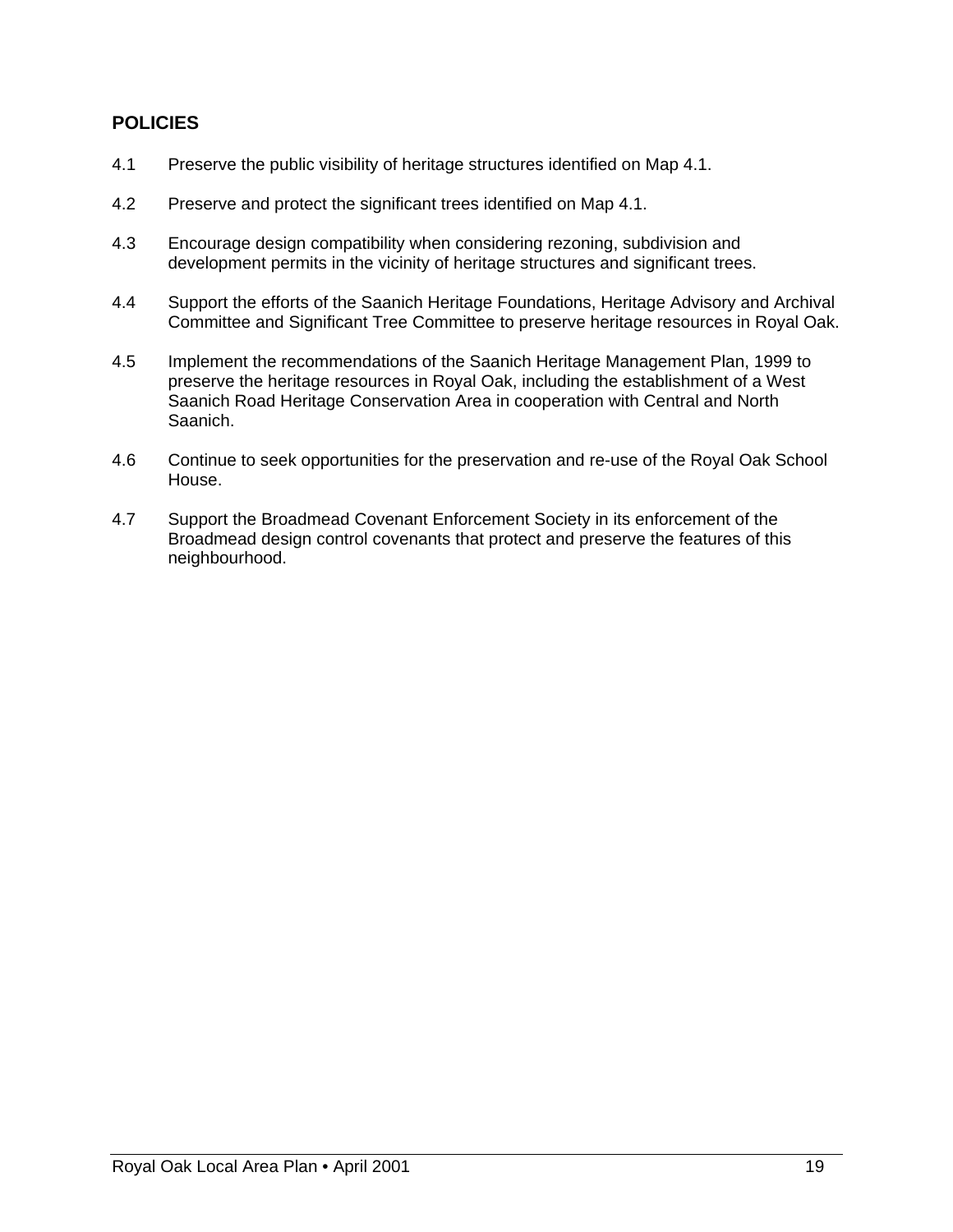# **5.0 URBAN CONTAINMENT BOUNDARY**

#### **Goal:** Contain urban growth within the Urban Containment Boundary

The Urban Containment Boundary (UCB) identifies the division between urban and rural areas and continues to be one of the main tools of the Saanich Growth Management Program. It generally encompasses the sewered area of the municipality. Land within the boundary is expected to be serviced and developed as urban uses. Land outside the boundary is expected to remain rural and outside the Sewer Service Boundary (SSB) (refer to Chapter 6.0 – Public Works). The UCB in Royal Oak is identified on Map 5.1.

The Royal Oak Burial Grounds and First Memorial Funeral Services are located outside the UCB. The use of these lands is not expected to change and, therefore, there is no plan to expand the boundary to include them.

Cheeseman, Pipeline, Goyette and Rosehill Roads' area is located outside the UCB, but the SSB was extended beyond the UCB to service the Goyette and Rosehill Roads area and Pipeline Road area. (Refer to Chapter 6.0 – Public Works). There are no plans to expand the UCB to include this area despite numerous applications by property owners. The applications to date have been denied as such an amendment is considered to be major and is, therefore, restricted by Saanich General Plan 1993 Policies 3.5 and 3.6.

Policies 3.5 and 3.6 of the Saanich General Plan 1993 are as follows:

| Policy 3.5 | "Do not adopt any bylaw or resolution providing for a major |
|------------|-------------------------------------------------------------|
|            | expansion to the UCB before December 31, 2001".             |

 *Policy 3.6 "Do not adopt any bylaw or resolution providing for a major extension to the UCB after December 31, 2001, without first obtaining the assent of the electors".* 

Minor amendments to the UCB may be approved by Council, if additional information indicates that gravity sewer service is possible to an existing sewer system without replacing or deepening existing sewers.

#### **POLICIES**

5.1 Consider only minor amendments to the urban containment boundary to include land which can be serviced by gravity to the sanitary sewer system without replacing or deepening existing sewers.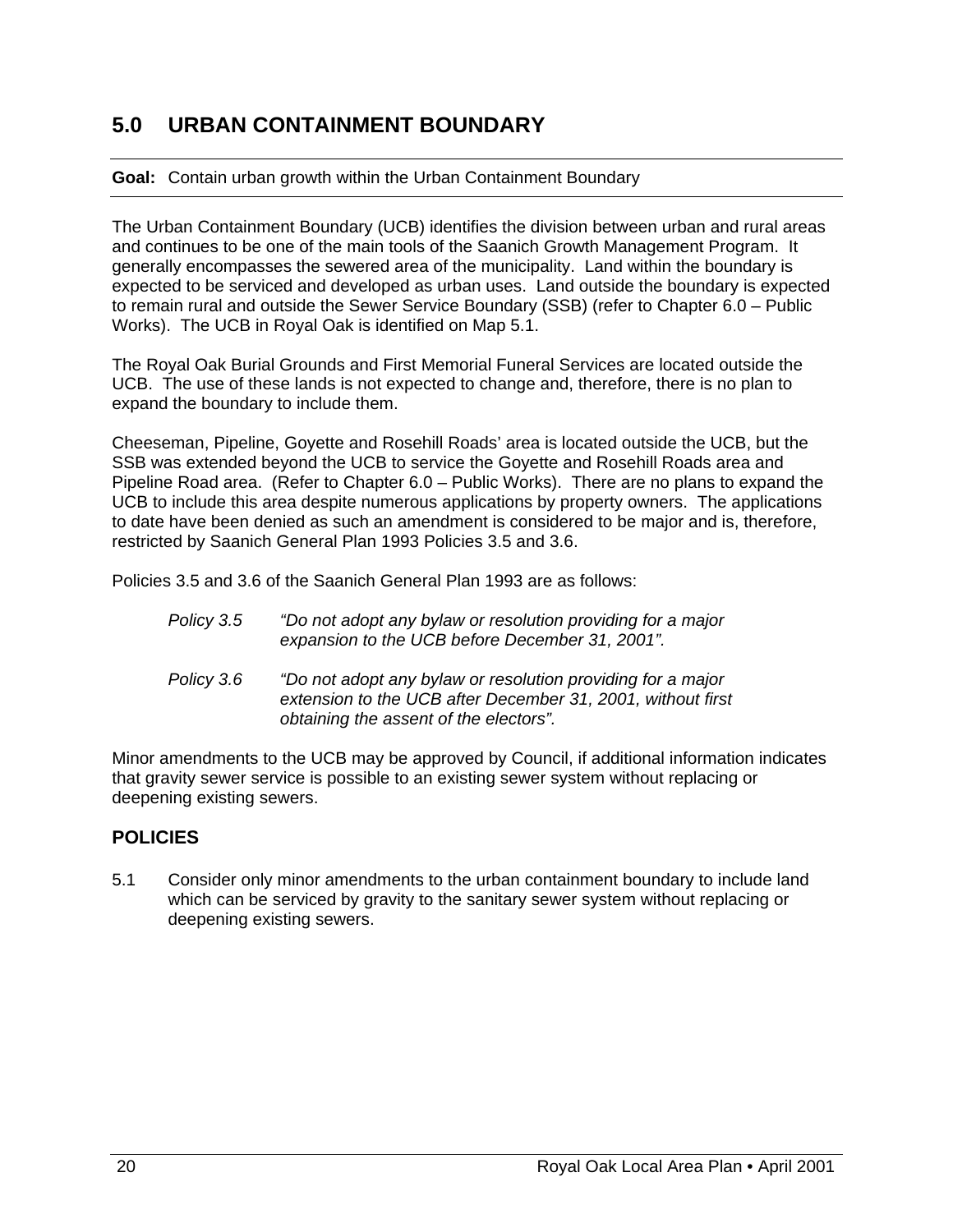# **MAP 5.1 URBAN CONTAINMENT & SEWER ENTERPRISE BOUNDARIES**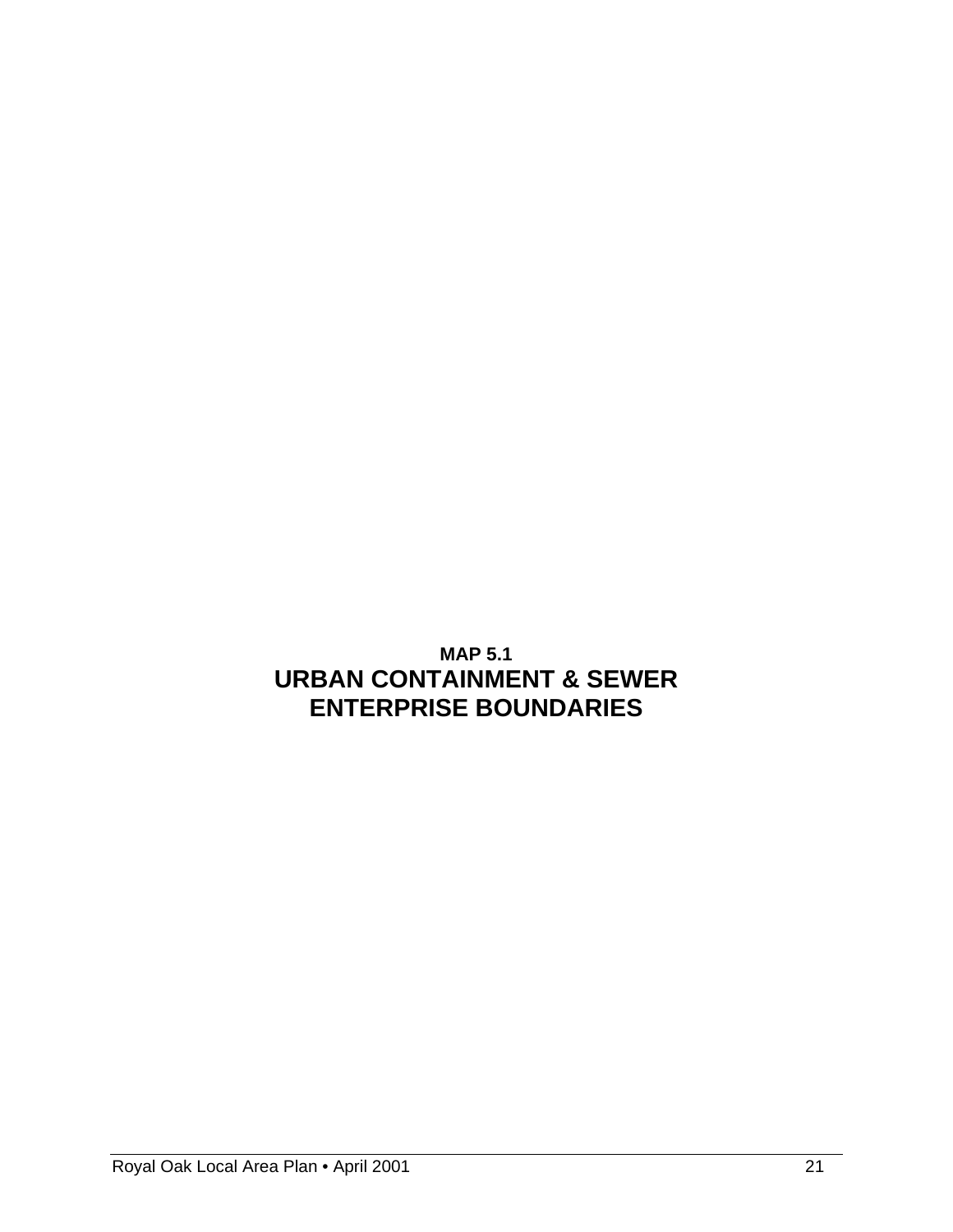# **6.0 PUBLIC WORKS**

**Goal:** Coordinate the provision of public works with land use and transportation in an efficient, cost effective and environmentally sensitive manner.

Municipal sewers, storm drains and water service are shown on Map 6.1. BC Hydro supplies electricity; Telus, Shaw Cable and others provide communication services and Terasen Gas provides natural gas.

#### **Sewers**

Most of Royal Oak is within the Sewer Service Boundary (SSB) which defines the area served by a sanitary sewer system (refer to Map 5.1). The SSB was extended beyond the UCB to service the Goyette and Rosehill Roads area in 1983. Three properties on Pipeline Road were included in the SSB in 1985 and another was included in 1990. The purpose of this extension was to resolve environmental concerns resulting from malfunctioning septic fields. The installation of sewers in this area was not to create new development opportunities and the area remains outside of the UCB. At the time, Council adopted the following policy:

*"extend the Sewer Service Boundary outside of the Urban Containment Boundary to encompass the small lot subdivision in the Rosehill/Goyette area to ensure that the problem of sewage disposal is resolved in an economic and efficient manner. This exception to normal policy is to deal with the specific problem and should not be used as precedent or a means to encourage further subdivision in the area."* 

Sewage in Royal Oak flows by way of Saanich trunk sewers to Marigold pump station where it enters the Capital Regional District trunk sewers. The sewage then flows via the City of Victoria to Macaulay Point where it receives preliminary treatment prior to being discharged through an outfall into the Strait of Juan de Fuca.

#### **Storm Drains**

The storm drainage system is a combination of piped service, open ditches and watercourses that drain to the Colquitz River. Except for a small area in the north-west and the designated watercourses, the area has piped service. The Municipal Watercourse Bylaw that designates Colquitz River, Rithet's Bog, Gabo Creek, Normandy Creek and Mahon Brook regulates the maintenance of natural watercourses, ditches and drains for stormwater management and water quality. The Deposit of Fill Regulation Bylaw that applies to Colquitz River and Rithet's Bog, is intended to maintain the stormwater capacity of designated watercourses. Contemporary stormwater management practices also incorporate, where possible, on-site retention and detention that can include stormwater management ponds.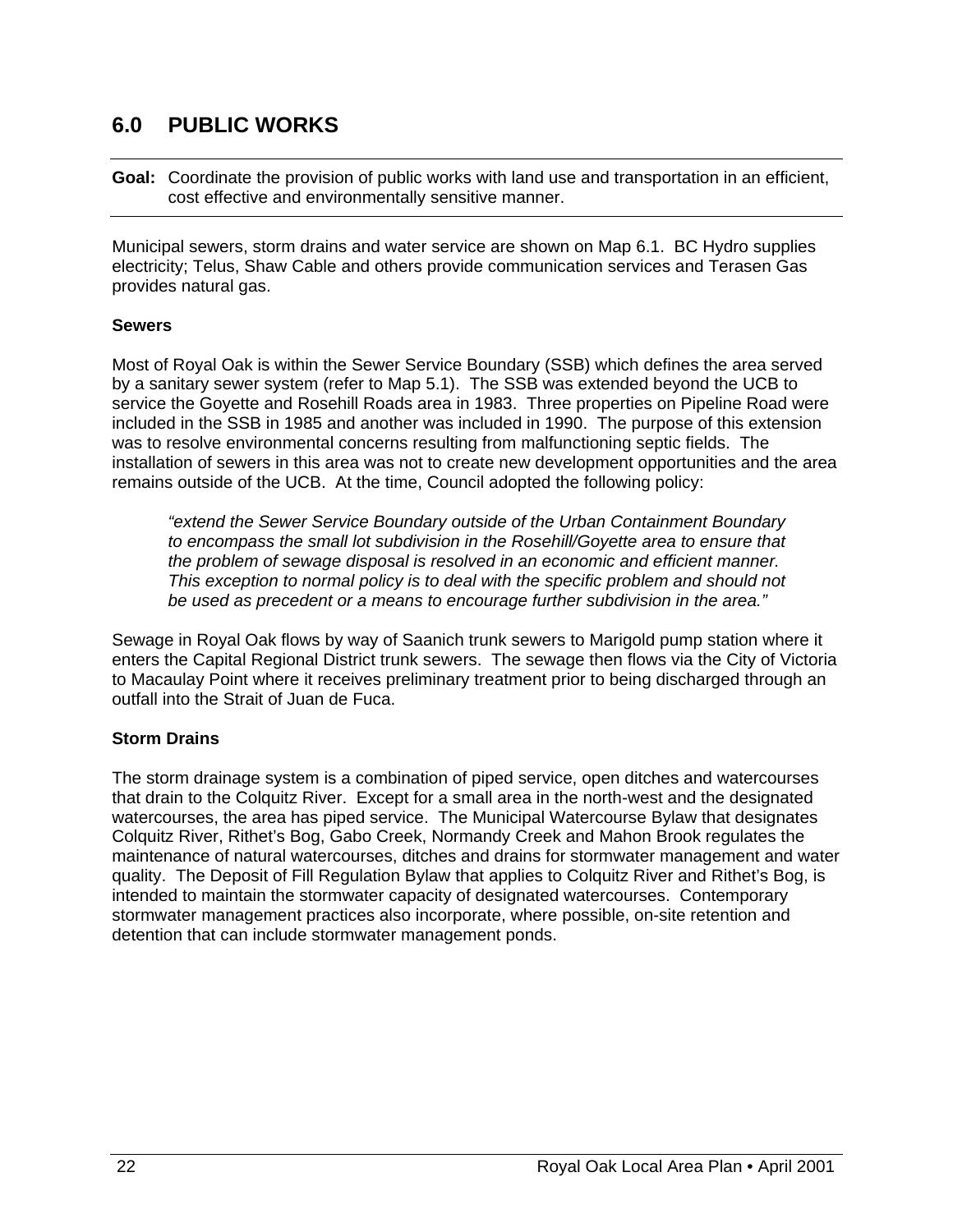# **MAP 6.1 SEWERS, DRAINS & WATER**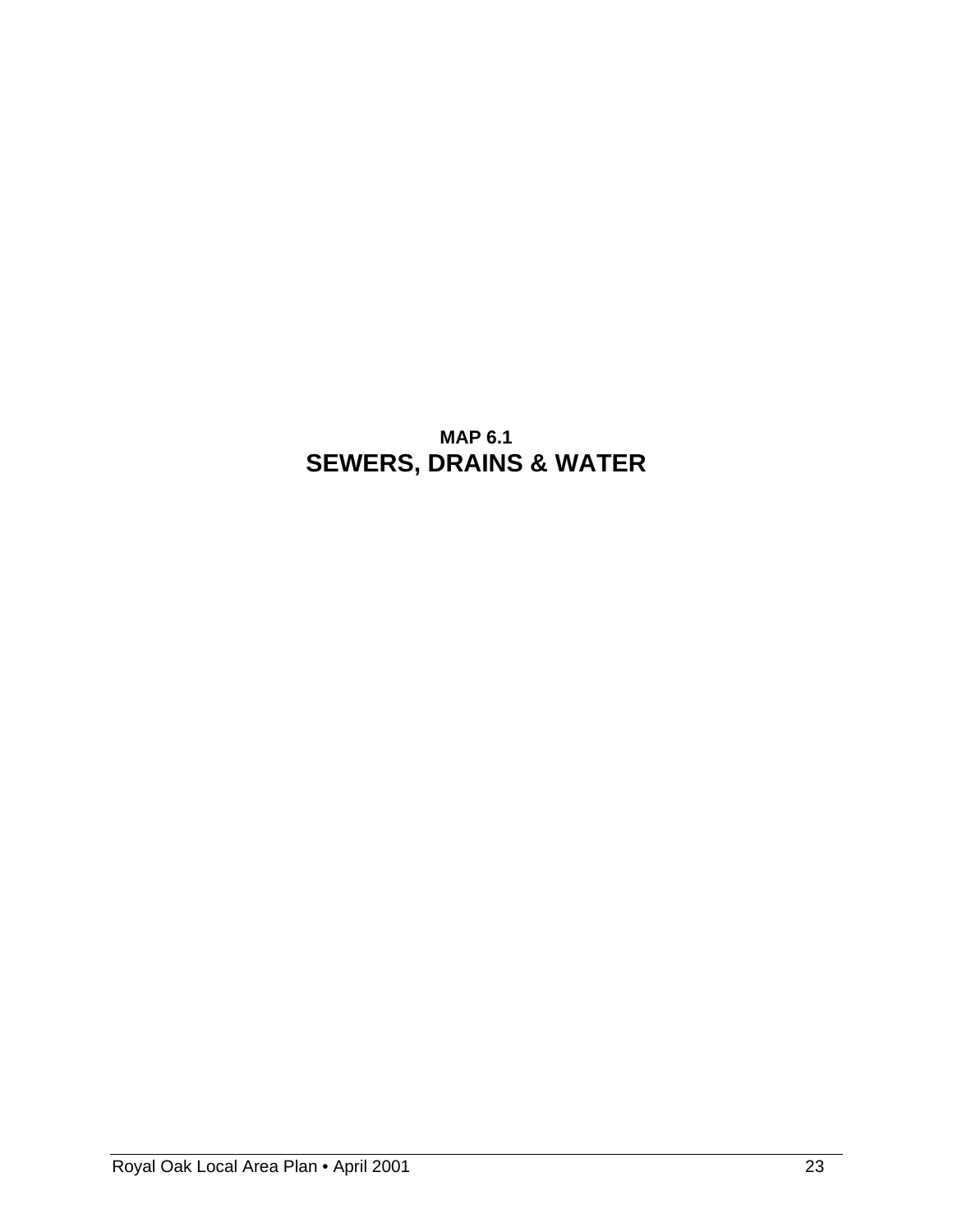#### **Water Service**

Capital Regional District Water Services supplies water to the municipality from the Sooke Lake Watershed. Royal Oak is serviced by the municipal water system that includes the Rithet water reservoir located in Broadmead. It stores 22 to 27 million litres and services Broadmead, Cordova Bay, Blenkinsop Valley and parts of Gordon Head and North Quadra.

#### **POLICIES**

- 6.1 Consider only minor amendments to the Sewer Service Boundary to include land which can be serviced by gravity to the sanitary sewer system without replacing or deepening existing sewers.
- 6.2 Require the Engineering Department to design infrastructure alternatives which preserve important landscape features when underground services are constructed and maintained.
- 6.3 Enhance water quality, streetscape, safety and environmental features when undertaking projects that affect stormwater.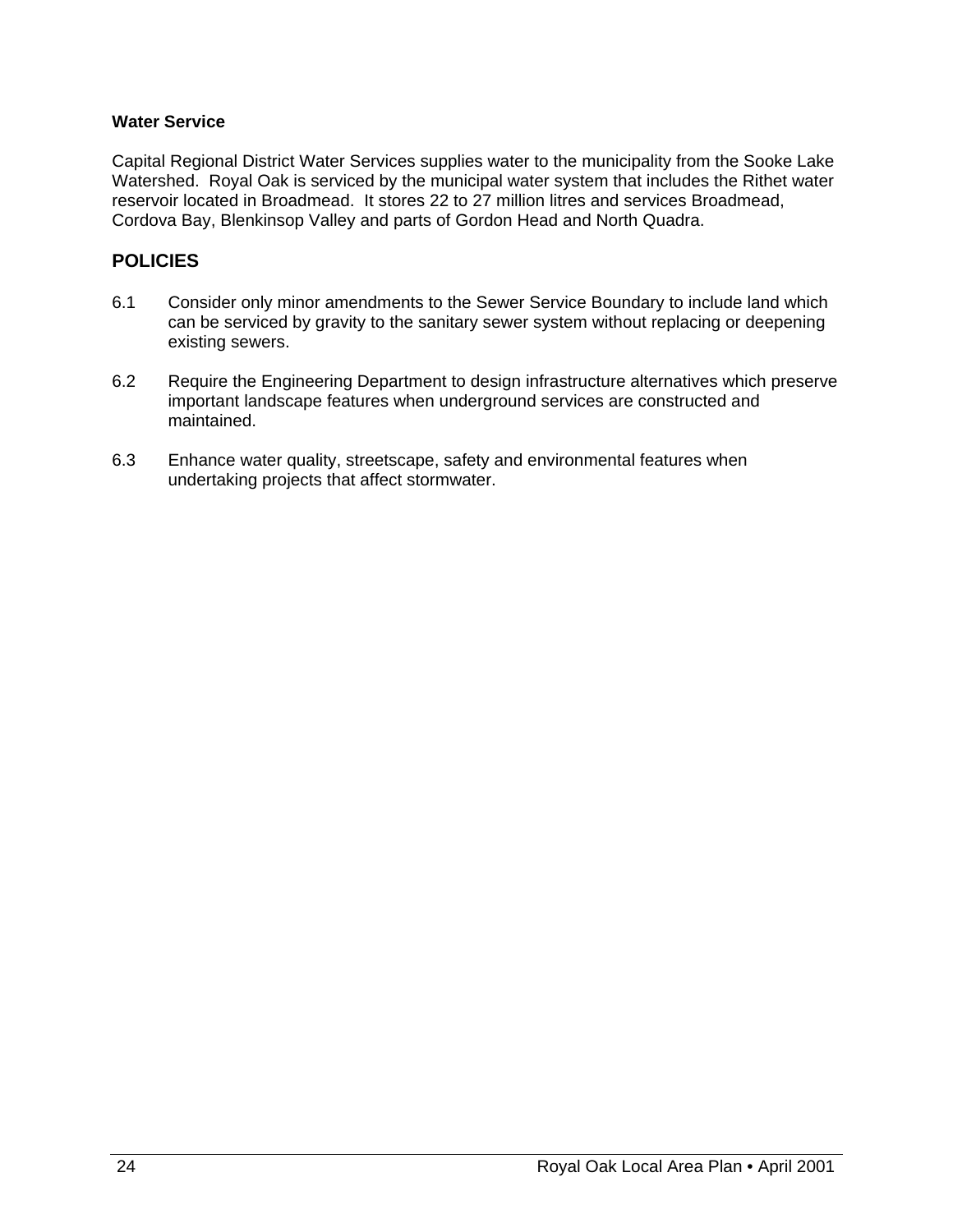# **7.0 AGRICULTURE**

#### **Goal:** Rationalize parcels designated as Agricultural Land Reserve

The Royal Oak area has a strong agricultural history. In the past, agriculture was a valuable part of the economy. It enhanced the local food supply and created rural viewscapes. Suburban development in the area, however, has displaced agricultural uses and fragmented agricultural lands. There are a number of rural zoned parcels remaining in the area that permit agricultural uses (refer to Map 1.4). A parcel may be zoned to permit agricultural uses without being designated a Provincial Agricultural Land Reserve (ALR).

The ALR was established in 1974 to preserve high quality agricultural lands from development. The *Land Commission Act* requires that lands within the ALR be used or retained for agricultural purposes. Changes to land use, including the subdivision of land, must be supported by the municipality and approved by the Land Commission.

Saanich General Plan 1993 identifies parcels off Elk Lake Drive and Pipeline Road for exclusion from the ALR (refer to Map 7.1). As a housekeeping measure, the municipality should support applications to the Land Commission to exclude these parcels from the ALR, independent of other land use decisions.

#### **4660 Elk Lake Drive**

The ALR parcel at 4660 Elk Lake Drive is zoned A-3 (Rural Zone) and is used as a garden centre with greenhouses and a retail store which sells plants grown off-site. Although the garden centre and the associated greenhouses could be considered an agricultural use, the operation is a retail commercial use. Therefore, the ALR designation does not accurately reflect the existing and potential uses of the site.

#### **Parcels East of Pipeline Road**

Since the last local area plan review in 1989, 4636 Elk Lake Drive (Saanich Commonwealth Place) and 4631 and 4657 Pipeline Road have been excluded from the ALR. The parcels remaining in the ALR include the Royal Oak Golf course and three private parcels. These parcels are not contiguous to other ALR parcels in Rural Saanich.

#### **Rithet's Bog**

Rithet's Bog was used for agriculture from the 1880's to 1994. The ALR designation and its location within the floodplain development permit area provided a measure of protection from development prior to 1994. The bog was acquired by the municipality in 1994 and identified as an environmentally sensitive area. Accordingly the bog is zoned P-5 (Conservation Zone). There are no plans by the Municipality to farm any part of the bog as agricultural activity would seriously degrade its ecological features by displacing native species which is detrimental to its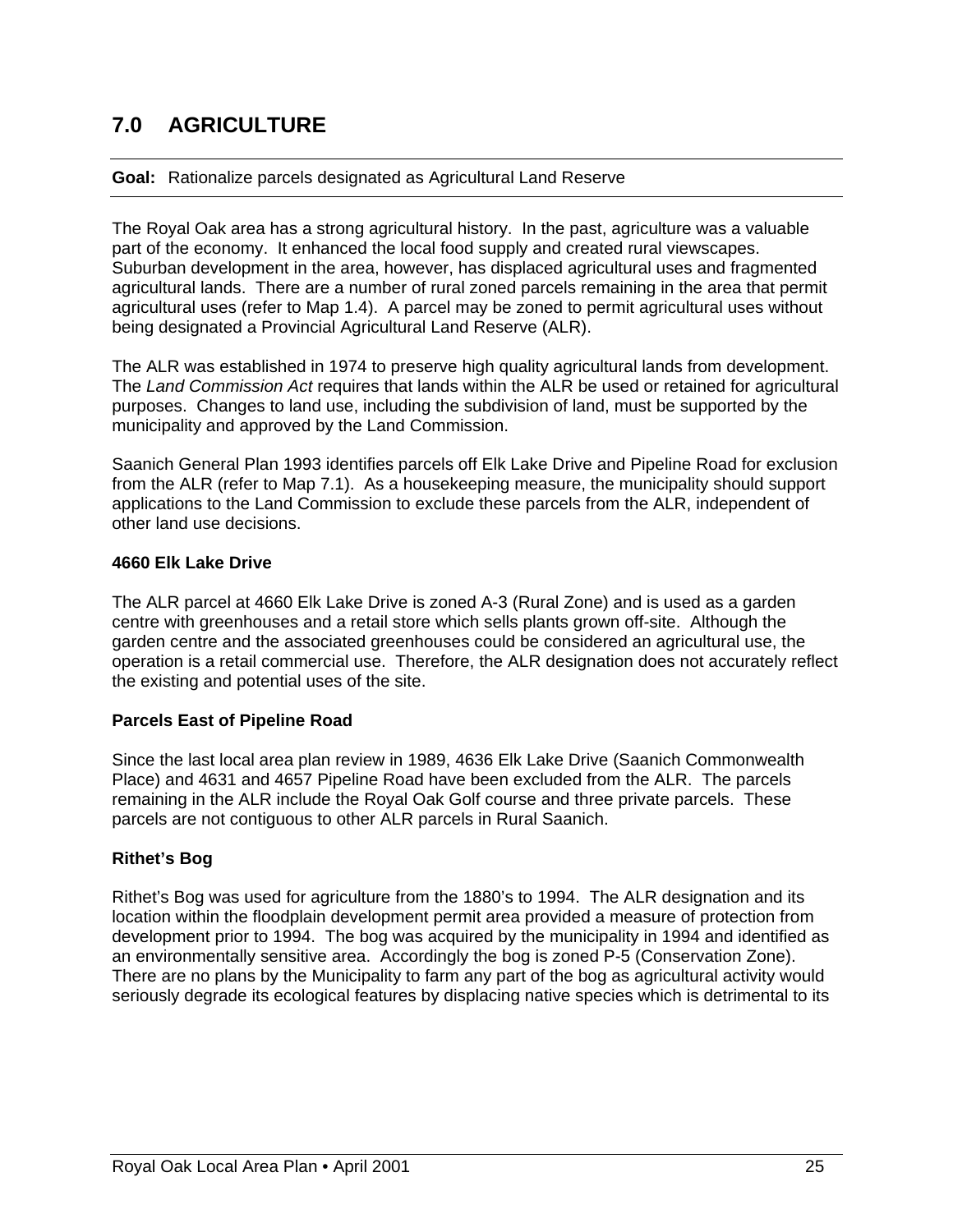# **MAP 7.1 AGRICULTURAL LAND RESERVE**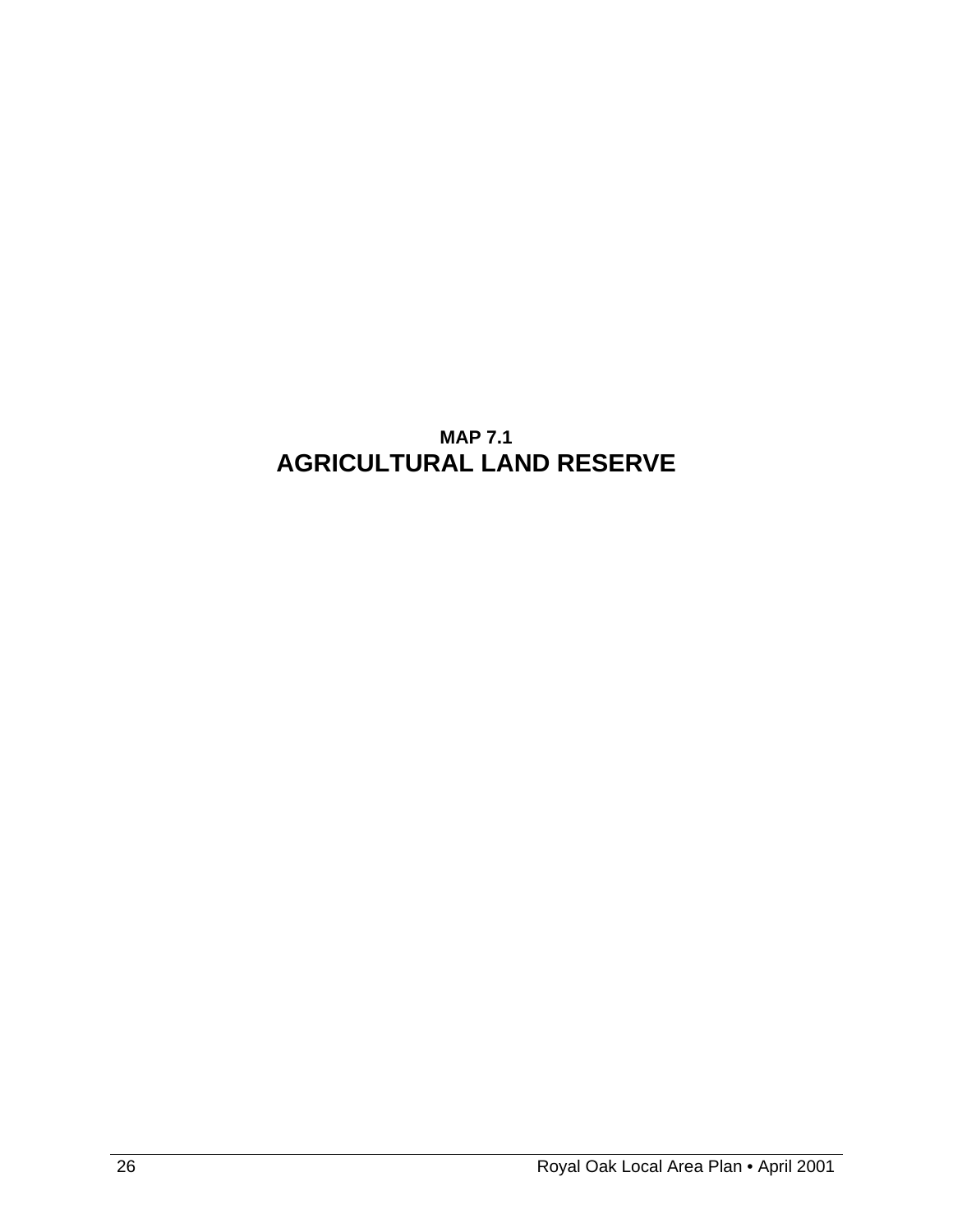continued restoration. As the bog will not be used for agriculture and its ecological features are protected by the P-5 zoning and development permit area, the municipality should initiate an application to exclude the bog from the ALR. The bog's ecological features are discussed in Chapter 8.0 – Environment.

# **POLICIES**

- 7.1 Support applications to exclude from the Agricultural Land Reserve the parcels identified on Map 7.1.
- 7.2 Initiate an application to exclude Rithet's Bog from the Agricultural Land Reserve.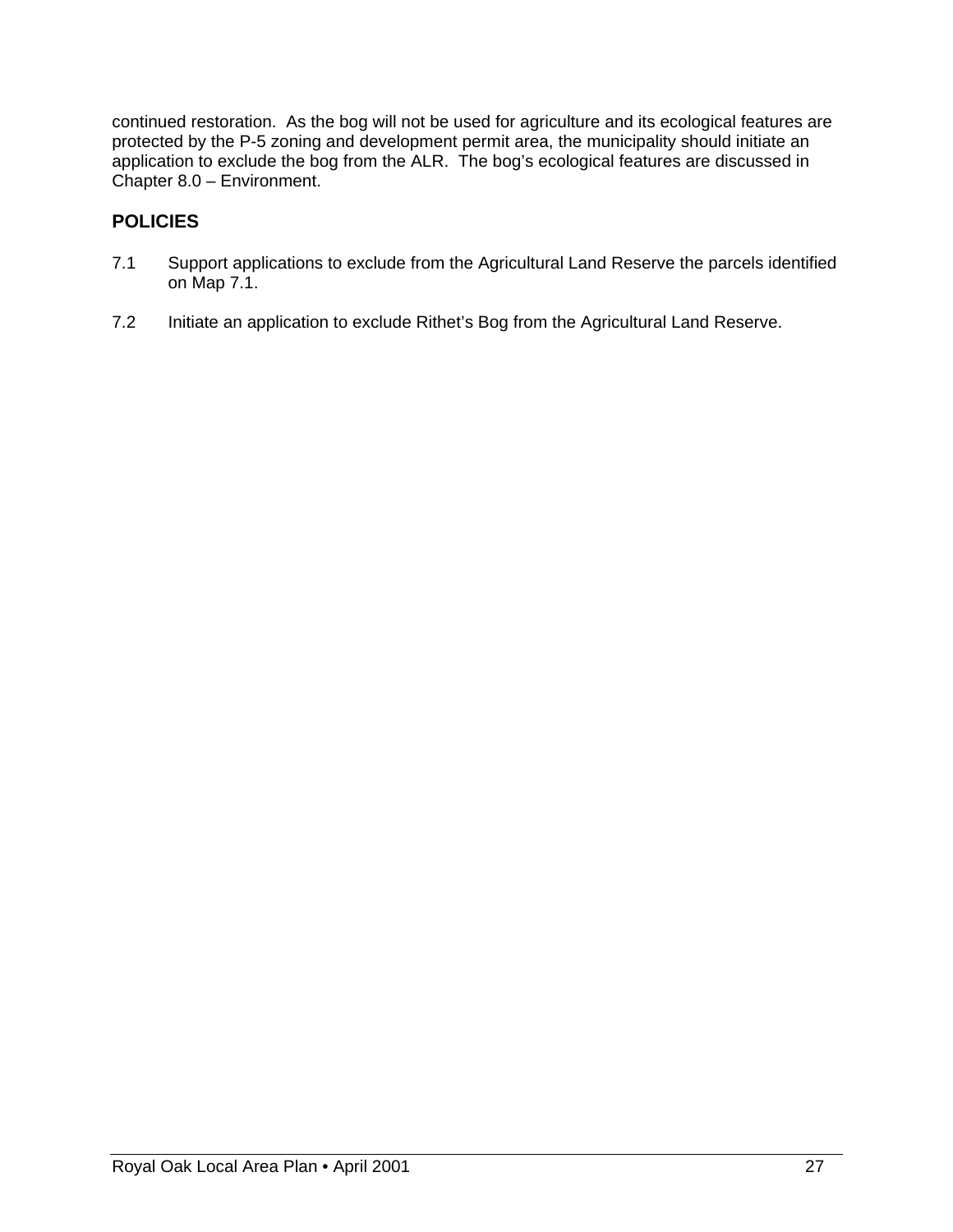# **8.0 ENVIRONMENT**

**Goal:** Identify and protect areas of ecological significance, restore ecologically damaged sites and enhance the overall health of ecological systems.

Royal Oak has a diverse natural environment ranging from watercourses such as the Colquitz River, to the vegetation of Rithet's Bog, Broadmead urban forest and Garry oak ecosystems. Fish and wildlife are important components of the environment and indicators of environmental health.

The Saanich Environmentally Significant Areas Atlas, 1999 focuses on detailed field-based assessment of environmental features, specifically streams, lakes, wetlands and riparian zones (streamside vegetation). Some areas of native vegetation and rare plant sites are also identified. Map 8.1 identifies the environmental features in Royal Oak. For more detailed information, refer to the atlas.

#### **Watercourses and Fish Habitat**

The Municipal Watercourse Bylaw restricts fouling, obstructing or impeding the flow in watercourses in order to maintain the quality of water and the rate of flow. As salmon bearing streams, Colquitz River and its tributaries are also governed under the Provincial *Fish Protection Act*  and Federal *Fisheries Act*. The *Local Government Act* provides Council the authority to establish a development permit area for the protection of the natural environment by a variety of means, including specifying lands subject to hazards, requiring preservation of natural watercourses, regulating development of lands above natural boundaries of watercourses, and if requested by the Minister of Environment Lands and Parks, protecting fisheries through erosion control of protection of watercourse banks.

Watercourses in Royal Oak include the Colquitz River and its tributaries of Gabo Creek and Rithet's Bog; Mahon Brook and Normandy Creek. Grosbeak Creek flows to Blenkinsop Lake. Haliburton Brook flows to Beaver Lake. The Colquitz River and its tributaries are fish bearing watercourses. The Colquitz River watershed covers all of the Royal Oak area and extends far beyond the local area.

 A watercourse is a river, stream, creek, waterway, lagoon, lake, spring, swamp, marsh or other natural body of fresh water or a canal, ditch, reservoir or other man-made surface feature in which water flows constantly, intermittently or at any time.

 Source: Saanich Bylaw No. 7501 for the Regulation and protection of natural watercourses, ditches, and drains.

 Day lighting takes a watercourse out of a culvert, exposes it to day light and restores it to a more natural conditional which may create fish and wildlife habitat.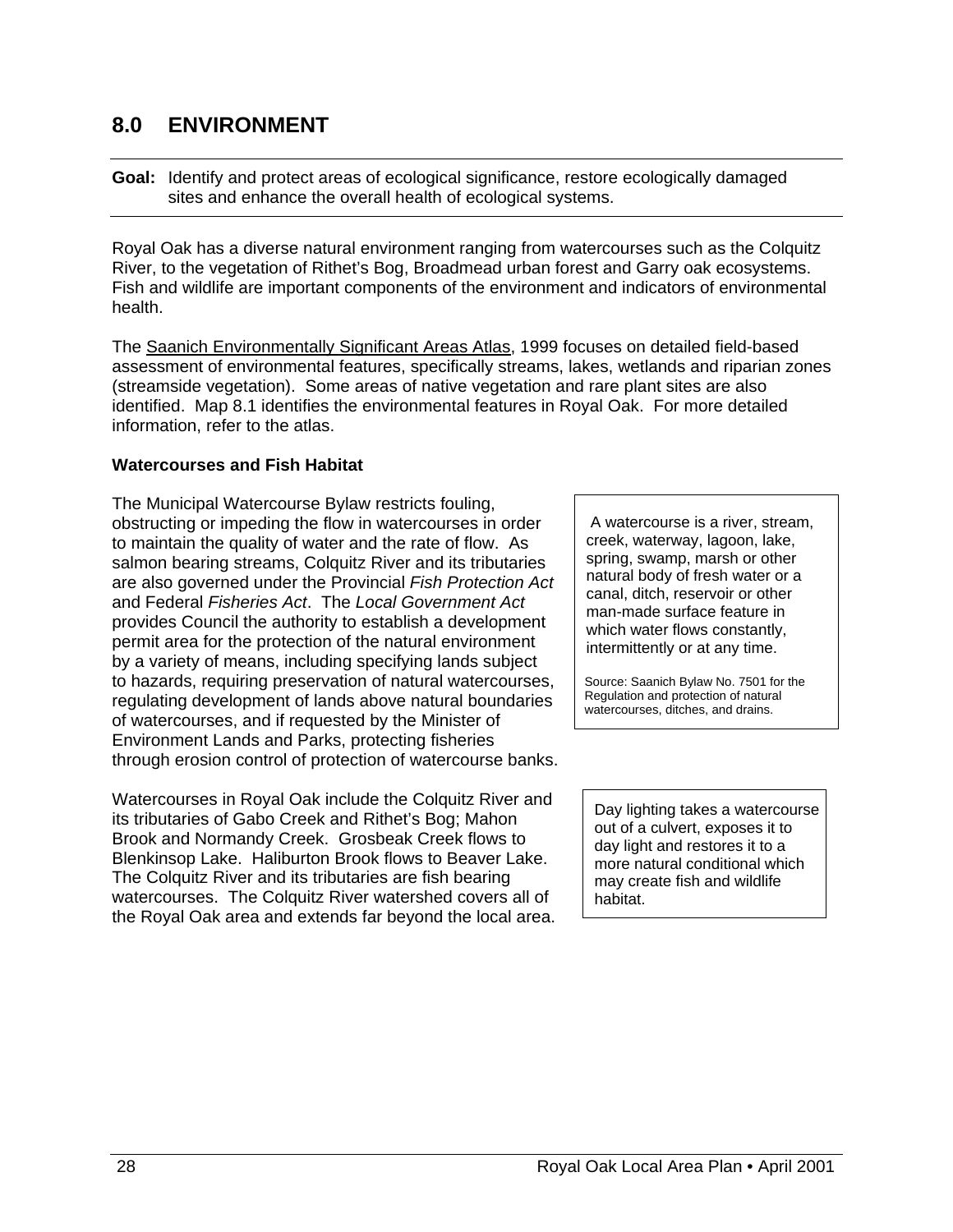# **MAP 8.1 ENVIRONMENTAL FEATURES**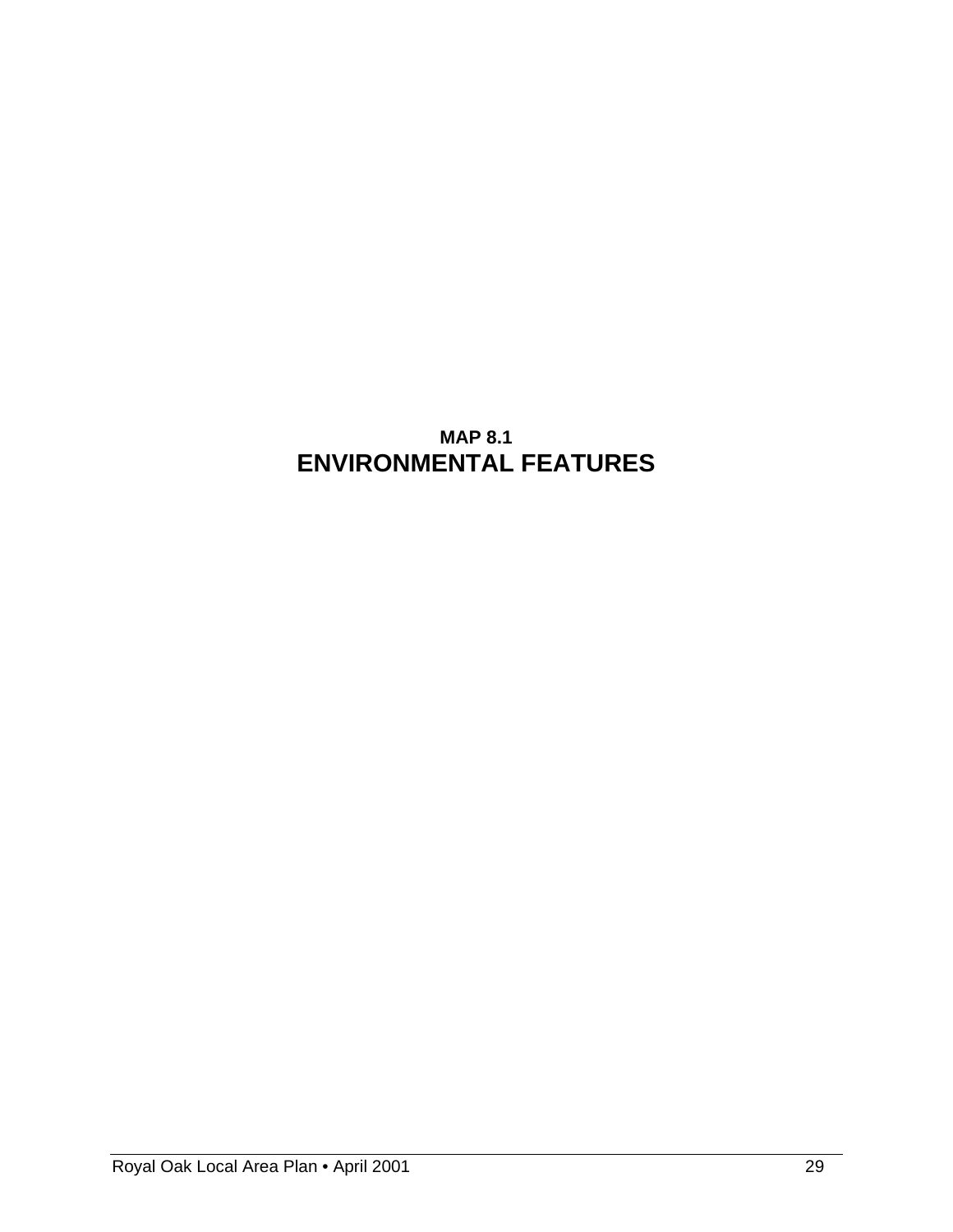Parts of Gabo Creek, Normandy Creek and Halburton Brook are culverted. Where possible, the day lighting of the culverted reaches of each watercourse should be considered.

The environmental significance of the Colquitz River and its riparian zone is being protected through the Colquitz River land acquisition program which was initiated by the Municipality in 1969. Most of the land adjacent to the river south of West Saanich Road is within Colquitz River Park and zoned for recreation and open space or natural park. An important part of this park is the Quick's Bottom natural park which is located outside Royal Oak in Rural Saanich. Much of the land adjacent to the river north of West Saanich Road is designated for future park and is still to be acquired by the municipality. Acquisition and the development of the corridor as a greenway is discussed in Chapter 10.0 – Open Space and Parks.

Fish found in the Colquitz River and its tributaries include coho salmon, cut-throat trout, chum salmon (historically), pumpkinseed sunfish, brown bullhead and prickly sculpin.

Development can affect fish habitat by changing water quality, quantity and riparian zones. Water quality problems occur because pollutants, such as oil, gas, lead, heavy metals and pesticides run off property and streets directly into receiving streams via the storm drains. Water quality in streams is also negatively affected by excessive amounts of nutrients (nitrogen and phosphorous) from fertilizers, composting grass and leaves deposited along banks and animal faeces. The removal of vegetation and the creation of impervious surfaces increase the speed and volume of surface water moving through a watershed. Managing water quality and quantity in a watershed includes many variables including the maintenance of healthy riparian zones adjacent to watercourses, minimization of impervious surfaces in watersheds and an education strategy to help residents understand that their actions can directly affect the health of watercourses.

 The riparian zone is the area adjacent to streams, lakes or wetlands that is the transition between water and land. In a healthy ecosystem, the riparian zone is vegetated, often with plants, shrubs and trees that are distinct from the surrounding uplands. Riparian zones provide:

- pollution removal through filtering which is especially important in agricultural areas, along golf courses and in urban areas where runoff contains high levels of sediment and nutrients;
- shade for the stream which keeps the water cool in the summer;
- large woody debris in the stream;
- stream channel stabilization;
- water, cover and food for animals, including invertebrates, birds and fish;
- movement corridors for wildlife; and
- areas of high biodiversity.

 Impervious surfaces are anything that prevents the infiltration of water into the soil. Examples include rooftops, roads, driveways, patios, parking lots, and sidewalks, as well as bedrock outcrops and compacted soils.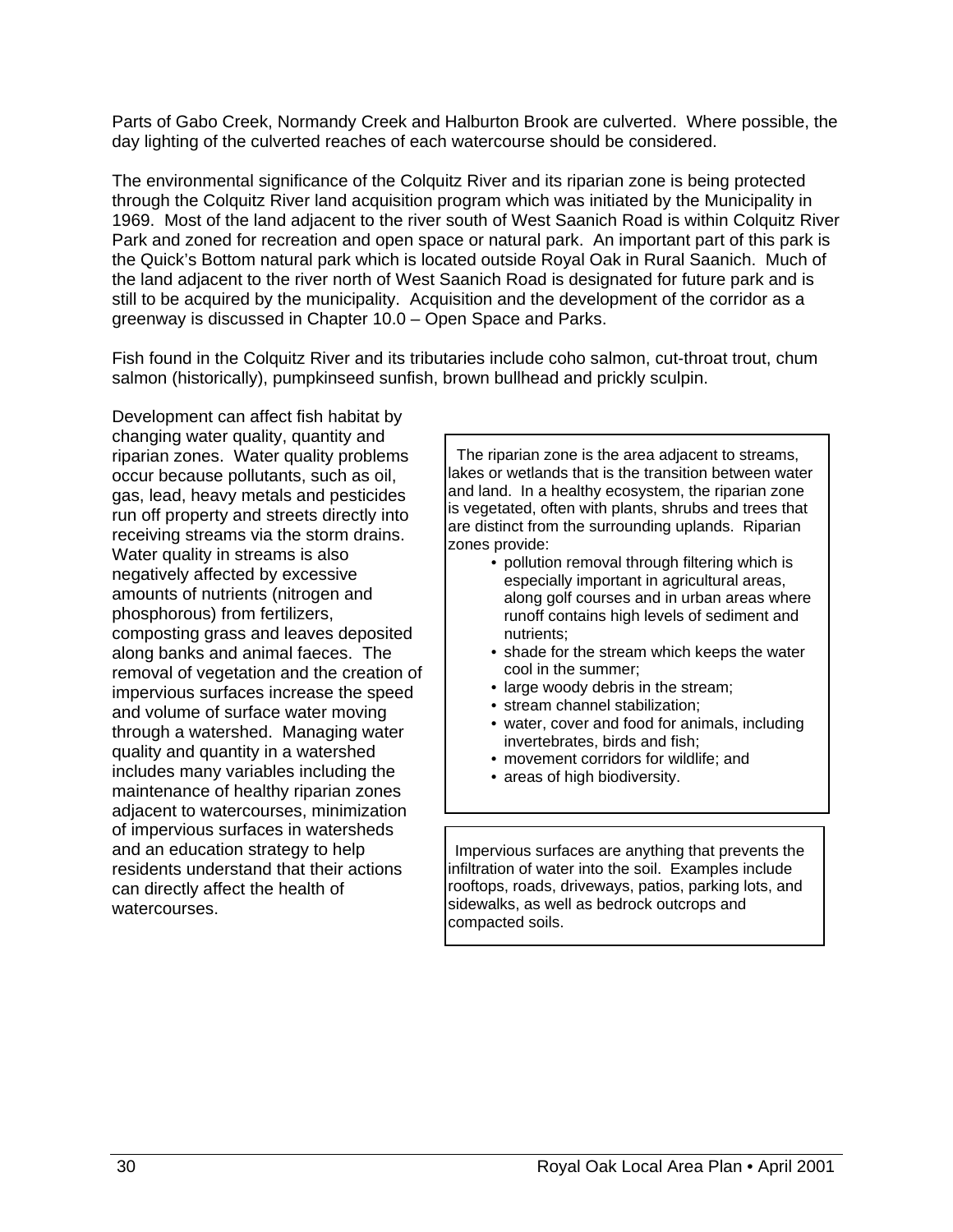#### **Vegetation and Wildlife Habitat**

Indigenous vegetation, including tree, shrub and under storey species, provides habitat for fish and wildlife and creates natural viewscapes. The Royal Oak area contains large areas of indigenous vegetations; Colquitz River Park in Viewmont, Royal Oak Burial Park in Falaise, Rithet's Bog and the urban forest in Broadmead and remnants of the Garry oak ecosystem located throughout the area.

Royal Oak Burial Park is a large open space. It contains landscaped areas and significant natural vegetation along with its lot boundaries, particularly the northern and eastern slopes. The vegetation provides wildlife habitat, natural viewscapes and is located in the headwaters of Normandy and Haliburton Creeks. Future development in the park should consider the importance of vegetation and use of the grounds for public trails and open space.

Rithet's Bog is the last remaining peat bog in Greater Victoria. The bog was used for agriculture from the 1880's to 1994 and as such is located in the Agricultural Land Reserve. In 1994, the Guinness family, owners of Broadmead Farms, donated 42 ha of the bog to Saanich. At that time agricultural activities ceased and water levels were no longer manipulated. In 1995 the municipality added two small parcels at the eastern edge and north-west corner and rezoned the land to P-5 (Nature Sanctuary). The bog is identified for exclusion from the Agricultural Land Reserve in Chapter 7.0 – Agriculture.

The Bog is classified as a coniferous treed type basin bog. Basin bogs are typically small with accumulations of organic peat. The rapid succession of Rithet's Bog to shrub and tree dominated vegetation is attributable to disruptions to local hydrology and nutrient regimes caused by the ditches excavated to improve drainage for agriculture and increased impervious surfaces from urban development in the bog's watershed resulting in faster runoff. The Bog provides habitat for a number of plant species with restricted distribution in southern Vancouver Island. The vegetation communities include shore pine, Labrador tea forest, cottonwood stands, shrub thickets, marsh plants, Garry oak rock outcrops and hedgerow, Douglas fir forest and disturbed areas dominated by exotic vegetation.

The Rithet's Bog Conservation Strategy, 1997 includes recommendations for further research and management. Rithet's Bog Conservation Society is an independent advisory group which works closely with Saanich Parks staff to specify objectives and actions for conservation, research, educational interpretation and operation of the bog lands.

Almost all of Broadmead has been built with an emphasis on tree preservation. The development was designed to fit in with the topography, thereby reducing the clearing and grading necessary for construction. The linear park system of Broadmead reinforces this emphasis on vegetation and open space. In addition to the Municipal bylaw to regulate and prohibit the cutting of trees, the maintenance of trees on private property in Broadmead is required through a conservation covenant administered by the Broadmead Covenant Society. The Covenant Enforcement Society is operated independent of municipal policy and bylaws, but its role in tree preservation is significant. Issues of concern include the removal of dangerous trees and the planting of new trees to eventually succeed those that exist.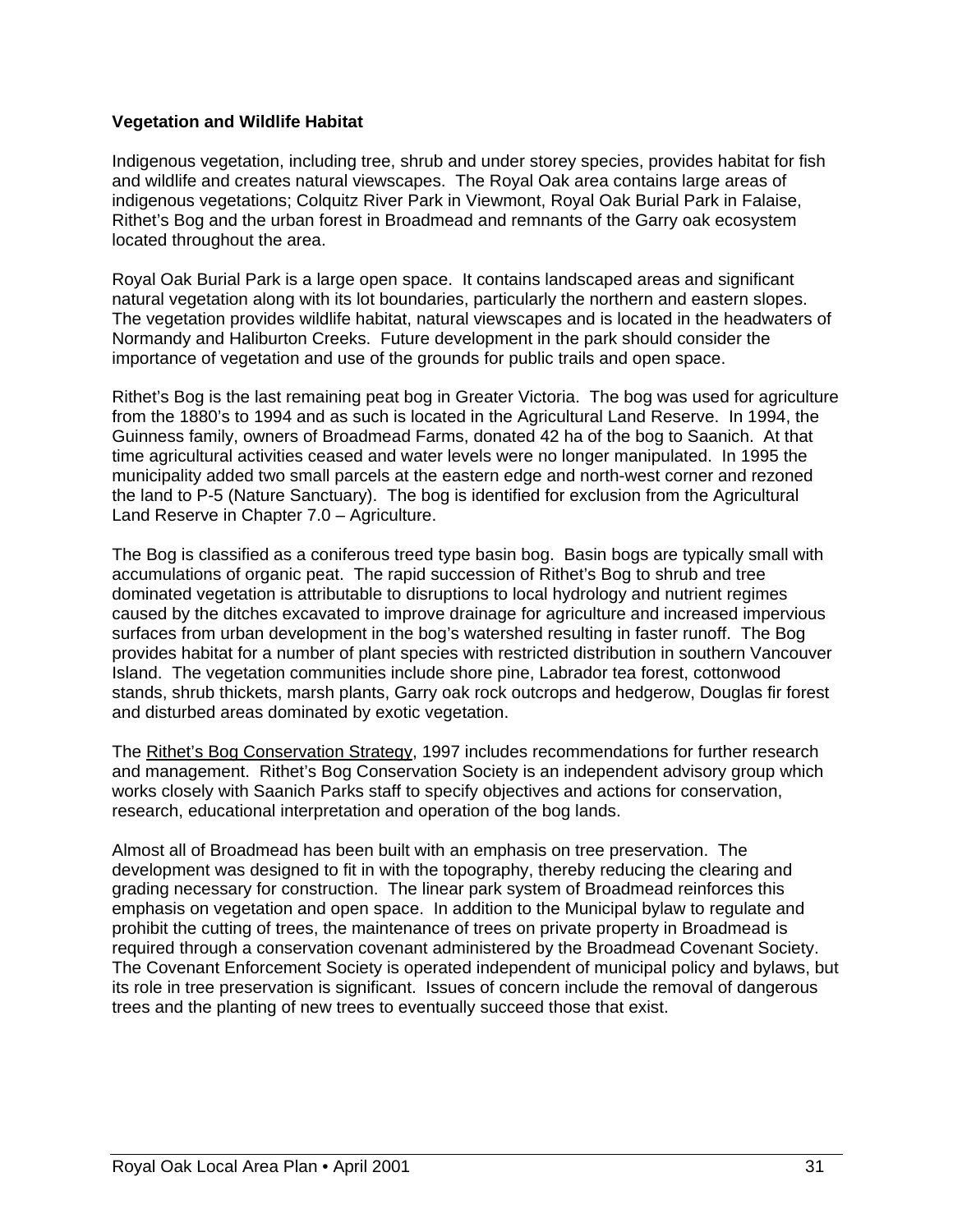Another component of the urban forest is the Garry oak ecosystem. It is important that the remnants in the local area are protected and restored. A Garry Oak Ecosystem Restoration Project has been recently initiated to identify and restore site in Saanich through a partnership between the municipality, community groups, schools and private landowners. One of the first projects was in Brydon Park in Viewmont.

Garry Oak Ecosystems:

- contain woodlands, meadows, grasslands, scattered Douglas fir stands, and open rocky areas;
- existed in Greater Victoria as the largest continuous occurrence of Garry oak woodlands in BC prior to the impacts of urban development.

Wildlife is affected by development which removes and fragments habitat and vegetation. Linear corridors that link natural areas, parks, open spaces and riparian zones are valuable as they preserve habitat and facilitate the movement of wildlife. Royal Oak, particularly in Broadmead, contains extensive linear corridors that should be preserved and maintained.

Council has endorsed the Naturescape Program British Columbia in principle and directed staff and committees to identify naturescape opportunities in Saanich, and to suggest appropriate guidelines and policies for municipal properties and promote this program on private lands. The purpose of the Naturescape Program is to restore, preserve and enhance wildlife habitat in urban and rural landscapes.

### **Saanich Green/Blue Spaces**

Green/blue spaces planning recognizes the structure of natural systems and the importance of clean land, clean air and clean water. Saanich Green/Blue Spaces – A Framework for Action builds on the Regional Blue/Green Spaces Strategy of the Capital Regional District and Provincial Capital Commission. Saanich green/blue spaces are defined as:

*Land and water areas of high ecological, scenic, renewable resource, outdoor recreation, greenway and/or social value. Green/blue spaces could include developed, partly developed or undeveloped public and private spaces.* 

Within Royal Oak the green/blue space concept is particularly evident because the open space areas have important ecological significance – Colquitz River, its tributaries and Rithet's Bog. The extensive trail system in Royal Oak is part of the East/West Regional Trail greenway connection between Mount Douglas Park and Goldstream Provincial Park.

## **POLICIES**

- 8.1 Establish a development permit area to protect watercourse riparian zones, including Colquitz River, Normandy Creek, Mahon Brook, Gabo Creek, Grosbeak Creek, Haliburton Brook, Rithet's Bog and their tributaries.
- 8.2 Consider day lighting the culverted reaches of watercourses.
- 8.3 Consider the requirements of fish and wildlife habitat in the acquisition, development and maintenance of open space, parks and greenways.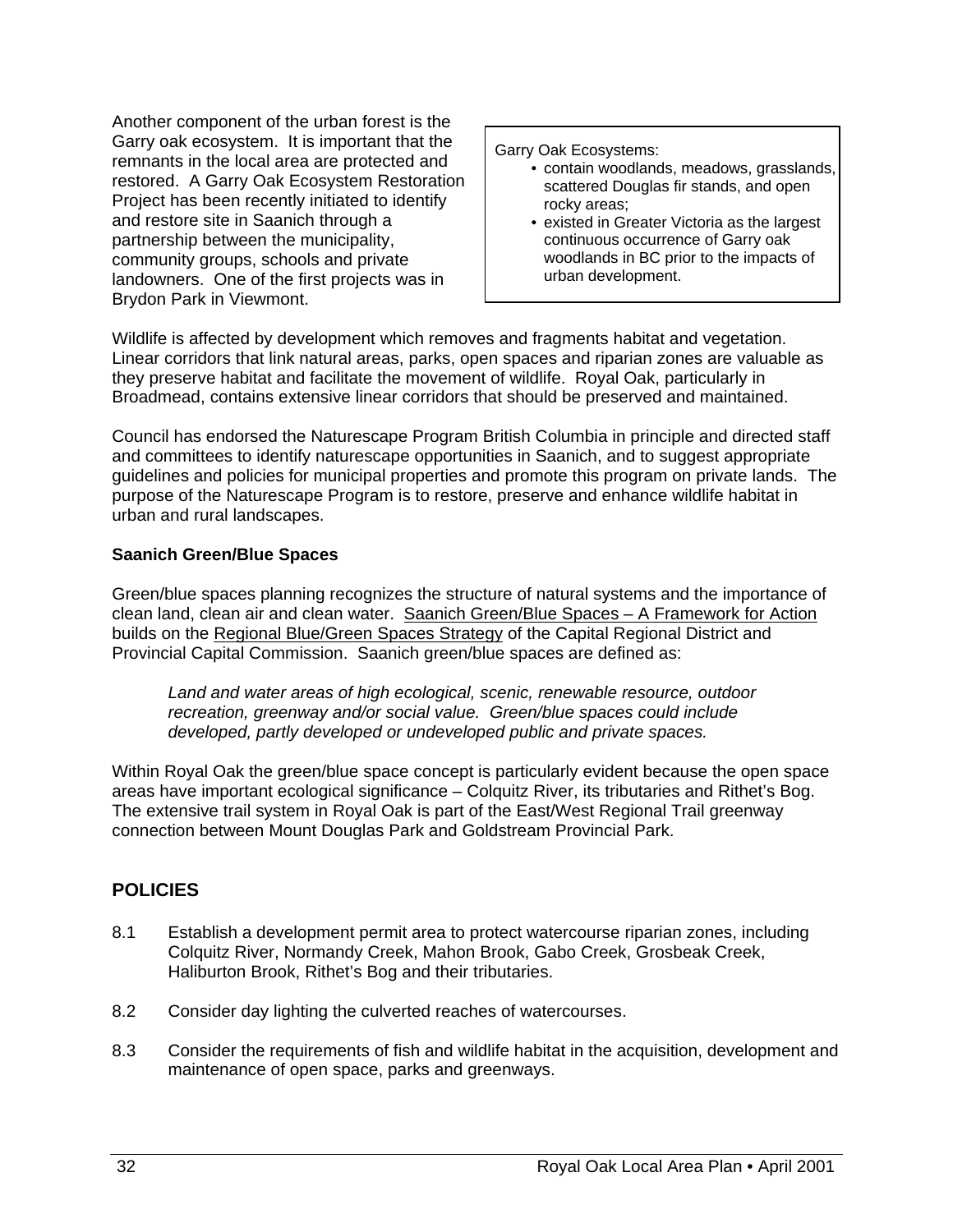- 8.4 Seek opportunities to preserve and restore indigenous trees, shrubs, plants and rock outcrops within public open space, parks, boulevards and unconstructed road right-ofways and on private lands through the Naturescape Program.
- 8.5 Work with the Royal Oak Burial Park to complete a Master Plan within five years that includes the retention of natural vegetation, including visual buffers along its lot boundaries and considers environmental issues, such as watercourses and wildlife habitat, in its management.
- 8.6 Continue to consider the recommendations of the Rithet's Bog Conservation Strategy, 1997 and the Rithet's Bog Conservation Society in the management of the bog.
- 8.7 Support the preservation of the urban forest in Broadmead by supporting the Broadmead Covenant Society in the enforcement of its vegetation covenants.
- 8.8 Support the Garry Oak Ecosystem Restoration Project in the identification and restoration of sites in Royal Oak.
- 8.9 Develop, implement and monitor a watercourse and riparian zone restoration plan and environmental education program for the Colquitz River watershed in partnership with the community, stewardship groups, industry, schools and universities, and other government agencies.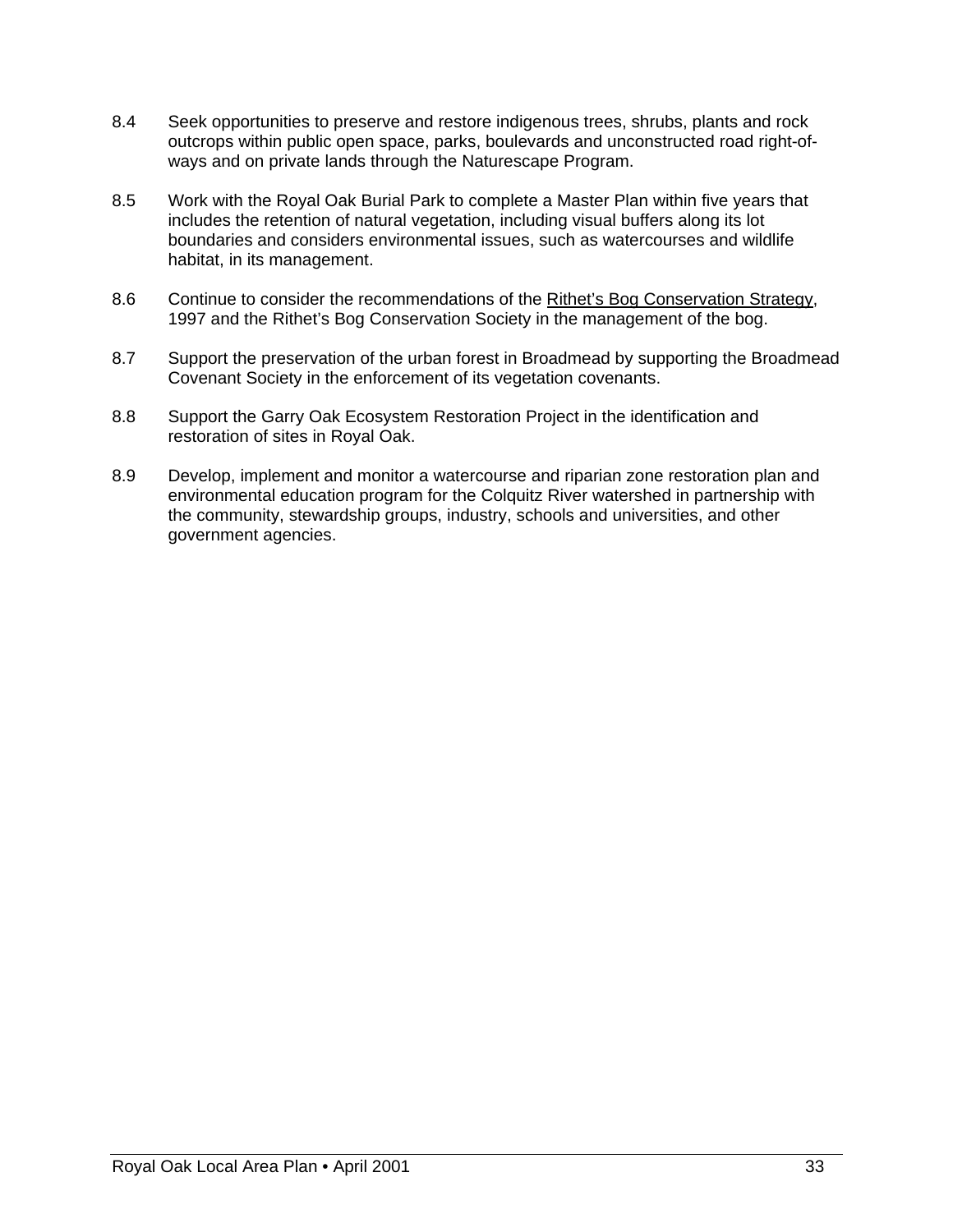## **9.0 HOUSING**

**Goal:** Provide a variety of housing types, including sensitive infill and multi-family, while maintaining neighbourhood character and livability.

The locations of housing types in Royal Oak are identified on Map 1.4. Viewmont has single family housing, townhouses (attached housing) and apartments. Falaise has single family housing. Broadmead has single family house, townhouses and apartments. The percentage of housing types by the number of dwelling units of each in Royal Oak, Saanich and Capital Regional District (CRD) are compared in Figure 4.

**Figure 4:** Housing Type Comparison between Royal Oak, Saanich and the CRD.



#### **Single Family Housing**

Single family dwellings are the predominant land use in Royal Oak and account for 55% of the dwelling units. Lot sizes are slightly larger than the standard lot size in Saanich. These lot sizes exist in conformity with the policies of the former Local Area Plan which identified minimum parcel sizes for Viewmont and Falaise. The minimum lot size policies of the 1989 Local Area Plan provided some opportunity for single family infill development.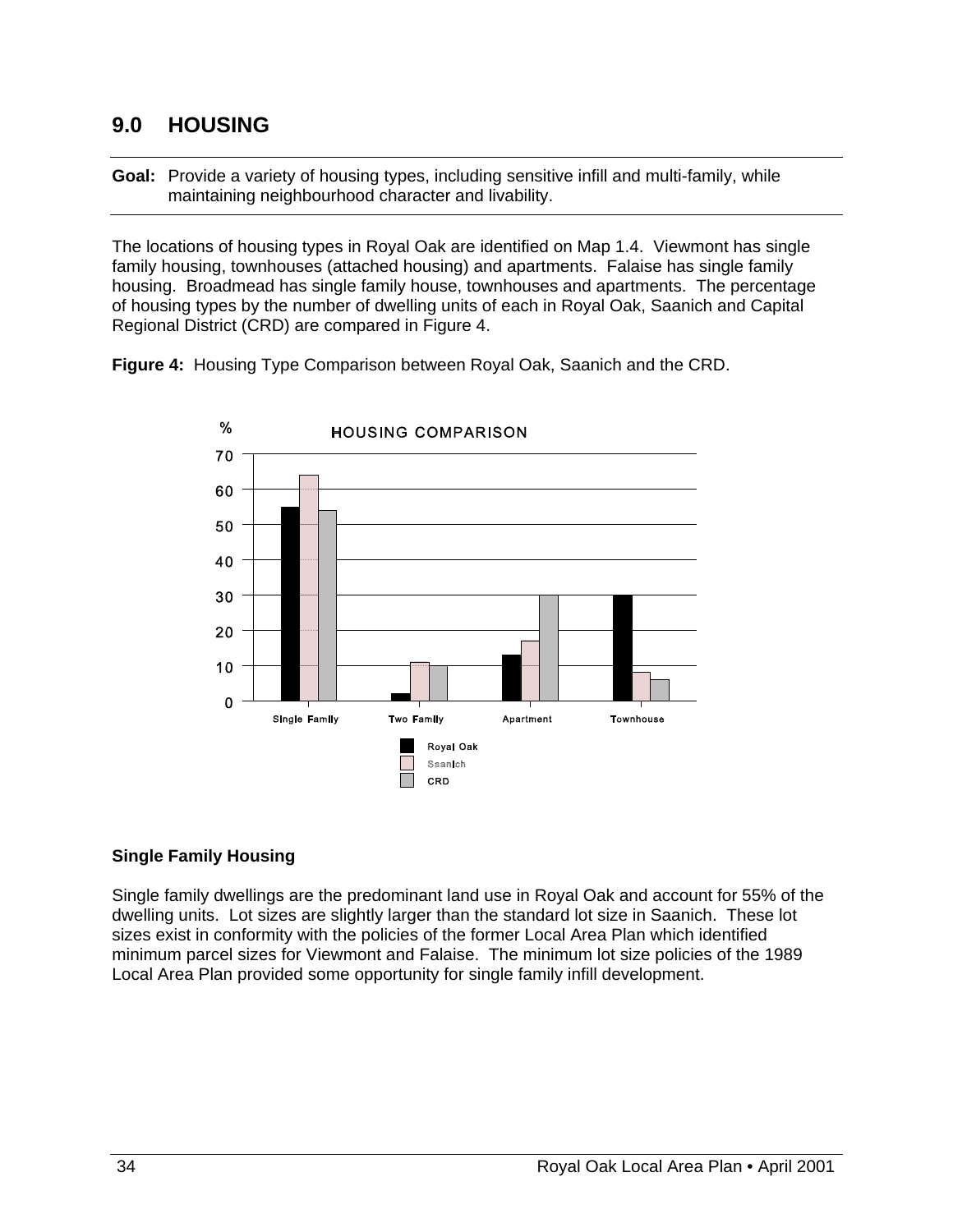It is difficult to estimate the subdivision opportunities that may exist as a result of these policies due to lot area, lot width and road frontage bylaw requirements, as well as vegetation, streetscape and environmental considerations. The location of existing structures will also influence subdivision potential. Subdivision applications are considered on their own merit on a site by site basis. Sites A and B on Map 9.1 are sites where there are known opportunities for potential single family infill subdivision. Development guidelines for consideration at the time of rezoning and/or subdivision are included in Table 9.1.

Consideration should be given to permitting smaller lot sizes where appropriate. Smaller lot sizes if integrated with the neighbourhood, can provide more affordable and diverse housing alternatives, more efficient use of municipal services and generally support the principles of sustainability and reinforce commercial centres. Small single family lot sizes can be considered on Site B and the potential multi-family and mixed residential housing sites identified on Map 9.1.

- **Site A:** South side of Royal Oak Avenue where the lot areas and widths are considerably larger than the minimum requirements of the RS-10 (Single Family Dwelling Zone) and provide potential single family infill opportunities under this zoning. Policy 9.4 was included as an amendment to the 1989 Local Area Plan at Council's direction.
- **Site B:** Fifteen larger single family housing lots located around Viaduct Avenue East, Leney Place and Viewmont Avenue. Subdivision to permit single family infill lots has already occurred in the surrounding area.

| <b>Table 9.1: Single Family Development Guidelines</b> |      |                                                                                                                                                                                                                                                                                                                                                                                                                                                                                                                                                   |  |  |  |
|--------------------------------------------------------|------|---------------------------------------------------------------------------------------------------------------------------------------------------------------------------------------------------------------------------------------------------------------------------------------------------------------------------------------------------------------------------------------------------------------------------------------------------------------------------------------------------------------------------------------------------|--|--|--|
| <b>Site</b>                                            | Area | <b>Guidelines</b>                                                                                                                                                                                                                                                                                                                                                                                                                                                                                                                                 |  |  |  |
| A                                                      | n/a  | refer to Policy 9.4                                                                                                                                                                                                                                                                                                                                                                                                                                                                                                                               |  |  |  |
| в                                                      | n/a  | single family infill lots created using Policy 9.5 are in<br>keeping with existing infill subdivision in the area.<br>5 of 15 lots could permit a single infill lot using the lot area,<br>width, and depth requirements of Policy 9.5 for standard and<br>panhandle lots. Minor variances and shared driveway access<br>may be required.<br>3 of 15 lots could permit a single family infill lot if the dwelling<br>was moved or removed.<br>alternatively, 11 of 15 lots meet the lot area and width<br>requirements for a two-family dwelling. |  |  |  |

### **Two-Family Housing**

Two-family dwellings can provide a more efficient use of a limited land resource. Well designed units with adequate off-street parking can be compatible with single family dwellings and streetscape. There are 21 parcels zoned for two-family dwellings in Royal Oak. Two-family dwellings are governed by Policies 6.5 and 6.6 of the General Plan which require: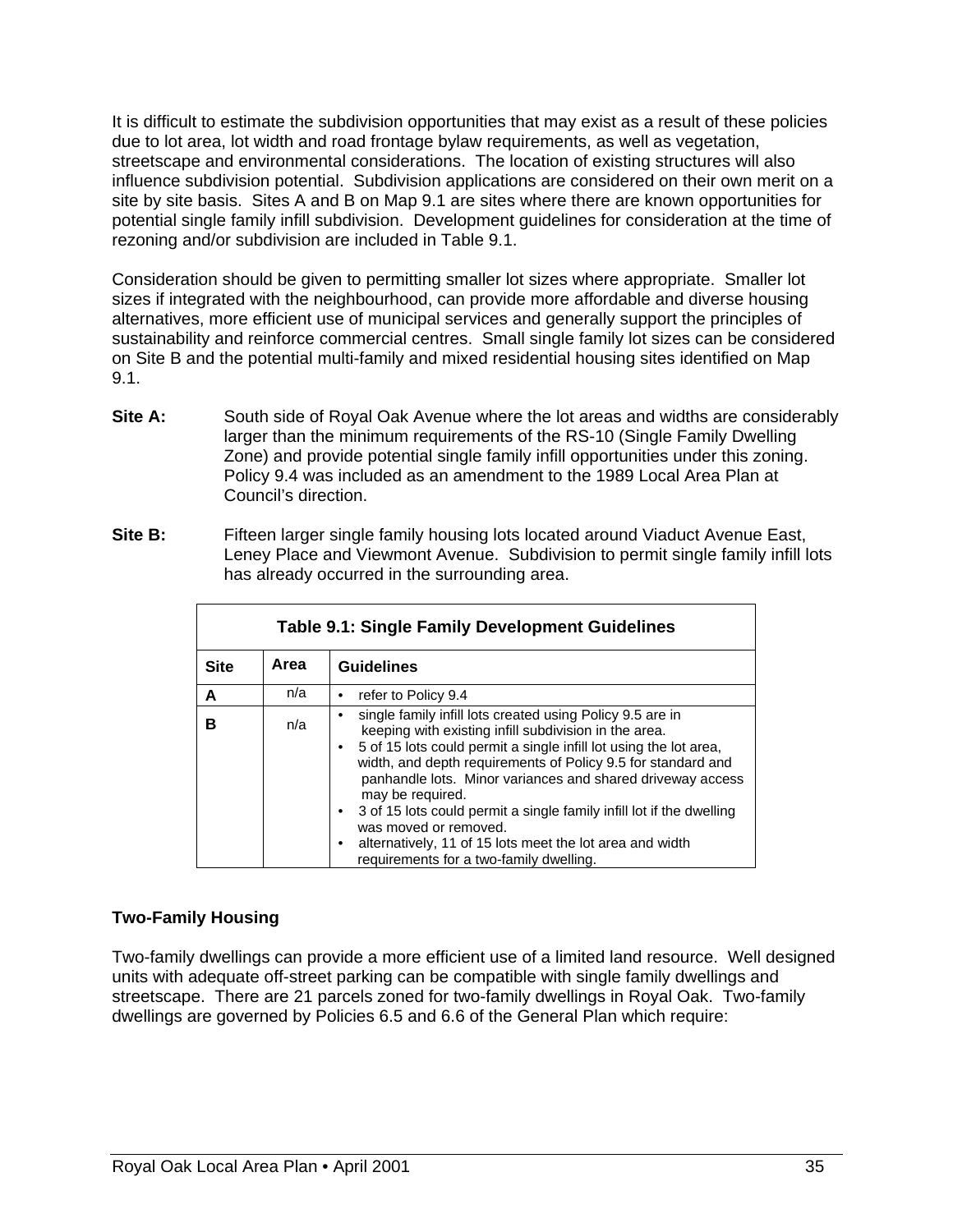# **MAP 9.1 HOUSING POTENTIAL**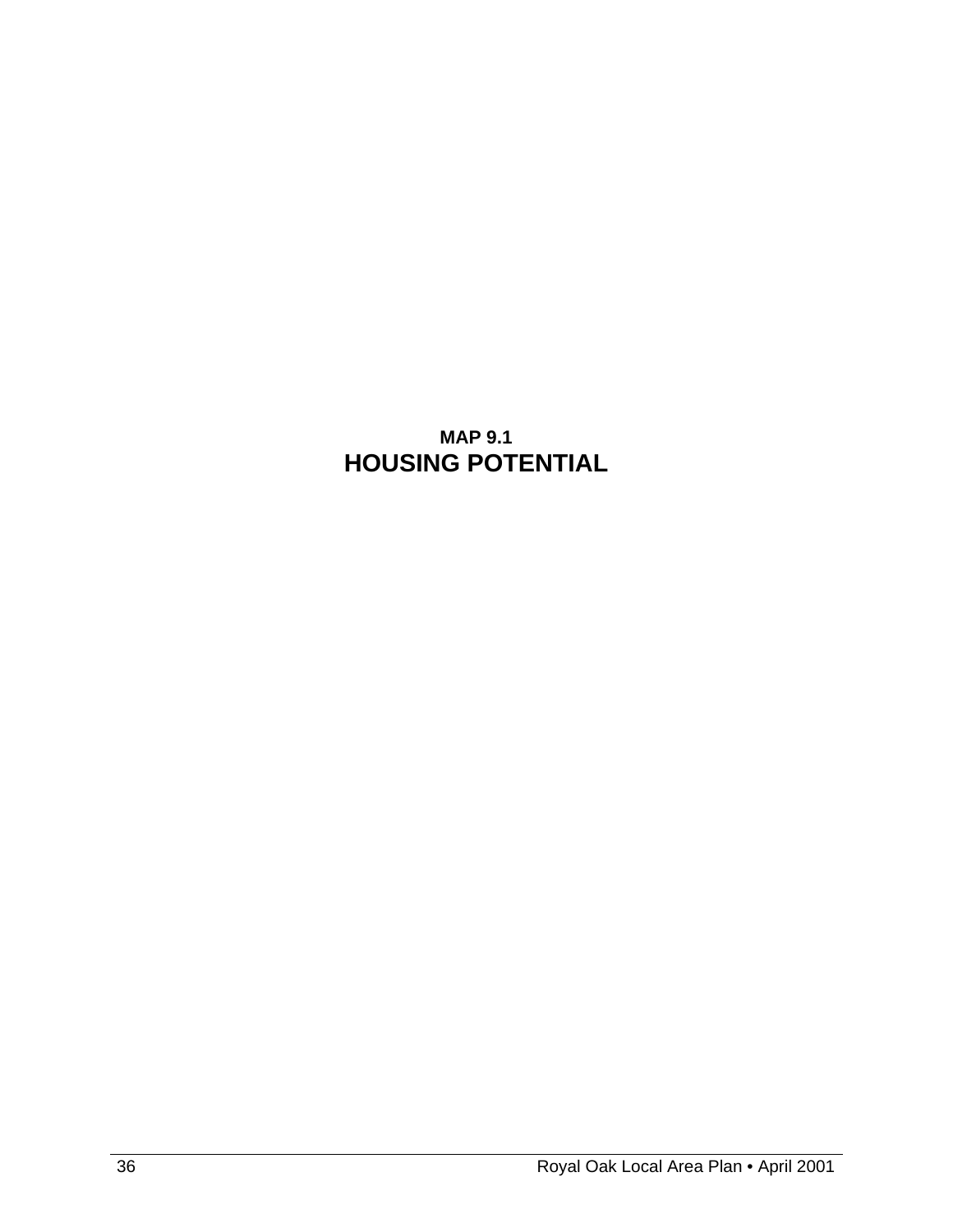- a larger lot area than adjacent lots (1.3 times);
- a slightly wider lot than adjacent lots (20 m or 1.3 times);
- consideration of neighbourhood context and lot size, and building scale and design, access and parking.

Neighbourhood context, the quality of the proposal and community support will impact the acceptance of two-family dwelling development. A parcel must be rezoned and a development permit approved that addresses site and building design before a two-family dwelling can be constructed.

There are properties in Royal Oak that meet the lot area and width criteria for two-family dwellings. An example is Site B on Map 9.1 which consists of the larger single family housing lots located around Viaduct Avenue East, Leney Place and Viewmont Avenue. Site B is also identified as having potential for single family infill housing. Alternately, 11 of 15 lots meet the lot area and width requirements necessary to consider a two-family dwelling. The three of 15 lots that require the moving or removal of the dwelling unit to facilitate single family infill subdivision should be considered for a two family dwelling if the building and site design is appropriate. Development guidelines for consideration at the time of rezoning and development permit for two-family dwellings in Site B are included in Table 9.2.

| <b>Table 9.2: Two-Family Development Guidelines</b> |                           |                                                                                                                                                                                                                                                                                                                           |  |  |  |  |
|-----------------------------------------------------|---------------------------|---------------------------------------------------------------------------------------------------------------------------------------------------------------------------------------------------------------------------------------------------------------------------------------------------------------------------|--|--|--|--|
| <b>Site</b>                                         | <b>Guidelines</b><br>Area |                                                                                                                                                                                                                                                                                                                           |  |  |  |  |
| в                                                   | n/a                       | • 11 of 15 lots meet the lot area and width requirements for a<br>two-family dwelling.<br>design should replicate a single family streetscape that<br>$\bullet$<br>would have been created if single family infill subdivision<br>had occurred.<br>a front and rear unit would be appropriate, except for corner<br>lots. |  |  |  |  |

### **Multi-Family Housing**

Multi-family housing consisting of apartment buildings and townhouses are located throughout Royal Oak and account for 45% of the dwelling units in the area. This type of housing provides for a wider choice of housing types and can offer more affordable accommodation for young people and couples, as well as for empty nesters and seniors wishing to reduce their home and yard size. It also provides a more efficient use of limited developable land, infrastructure and energy. Vegetation, environmental features and open space can be maximized through site design and its form can be integrated with adjacent uses, including single family housing, through appropriate building and site design.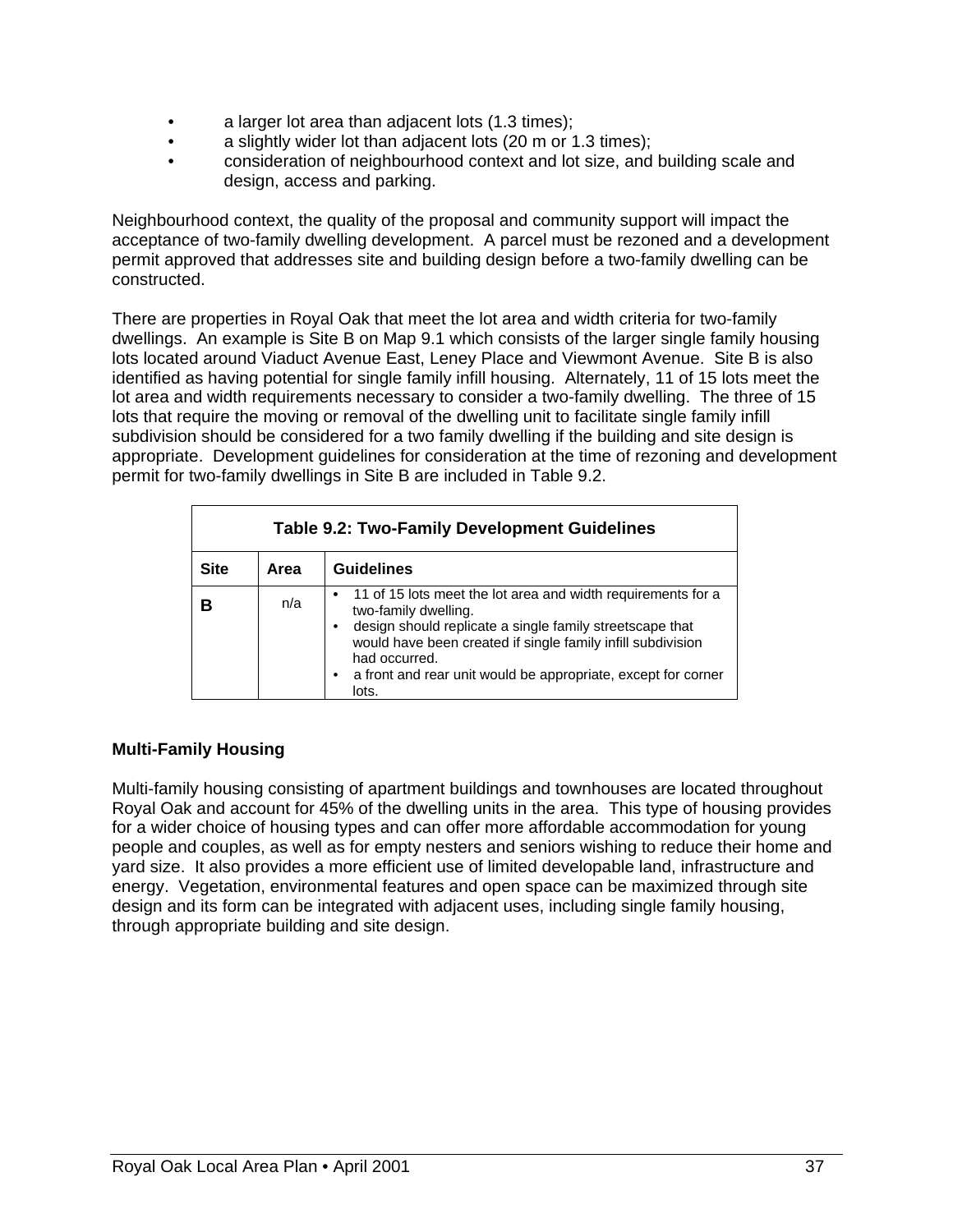The planning approach has been to develop healthy and complete communities by locating multi-family dwellings in and near existing service centres. Healthy and complete communities promote residents being able to walk to shopping, employment, entertainment and transit. This approach is symbiotic as the residents support the services and the services support the residents. A convenient walking distance is 400 metres which is about a five minute walk. Map 12.1 identifies a 400 metre walking distance from commercial zoned properties in Royal Oak. Sites 2 and 3 are located within 400 metres of the West Saanich Road Village Centre.

Residential dwellings are an important component of any village centre. The development of commercial uses in the Village Centre along West Saanich Road should be encouraged to be mixed commercial-residential use (commercial use of the first storey and residential use above).

There is one undeveloped site zoned for multi-family housing and two sites that could be considered for potential multi-family housing that are identified on Map 9.1. Development guidelines for consideration at the time of rezoning and/or development permit are included in Table 9.3.

- **Site 1:** The 1.25 ha site is zoned for apartment use. It comprises three parcels fronting the west side of Elk Lake Drive north of Marsett Place. Elk-Beaver Lake Regional Park is located to the north, attached housing to the west and south, apartments to the south, and Pat Bay Highway to the east.
- **Site 2:** The 0.65 ha parcel is located at 4335 Viewmont Avenue. To the north and west, across Viewmont Avenue, is single family residential. To the east is the BC Hydro property that is zoned industrial and to the south are the BC Hydro tennis courts.
- **Site 3:** The 0.58 ha site is located at 4583 and 4591 Wilkinson Road. To the north is a commercial retail property and attached housing, to the east and south is the Royal Oak Middle School and to the west is Wilkinson Road with rural single family residential beyond.

| <b>Table 9.3: Multi-Family Development Guidelines</b> |           |                                                                                                                                                                                                                                                                                                                                                                                                                                                                                                                                                             |  |  |  |  |
|-------------------------------------------------------|-----------|-------------------------------------------------------------------------------------------------------------------------------------------------------------------------------------------------------------------------------------------------------------------------------------------------------------------------------------------------------------------------------------------------------------------------------------------------------------------------------------------------------------------------------------------------------------|--|--|--|--|
| <b>Site</b>                                           | Area      | <b>Guidelines</b>                                                                                                                                                                                                                                                                                                                                                                                                                                                                                                                                           |  |  |  |  |
|                                                       | $1.25$ ha | zoned RA-3 (Apartment Zone), but is undeveloped<br>$\bullet$<br>development permit is approved for 98 units<br>٠                                                                                                                                                                                                                                                                                                                                                                                                                                            |  |  |  |  |
| 2                                                     | .65 ha    | attached housing or a small apartment building, maximum three stories<br>٠<br>ensure pedestrian opportunities on Viewmont Avenue<br>٠<br>consider retaining pedestrian circulation opportunities to BC Hydro site<br>٠<br>on-site parking on the east side of the lot adjacent to the BC Hydro property<br>$\bullet$<br>do not overshadow the single family dwellings to the north and west<br>landscape screening to the north and south<br>٠<br>maintain or redevelop the existing landscape screening along the Viewmont<br>$\bullet$<br>Avenue frontage |  |  |  |  |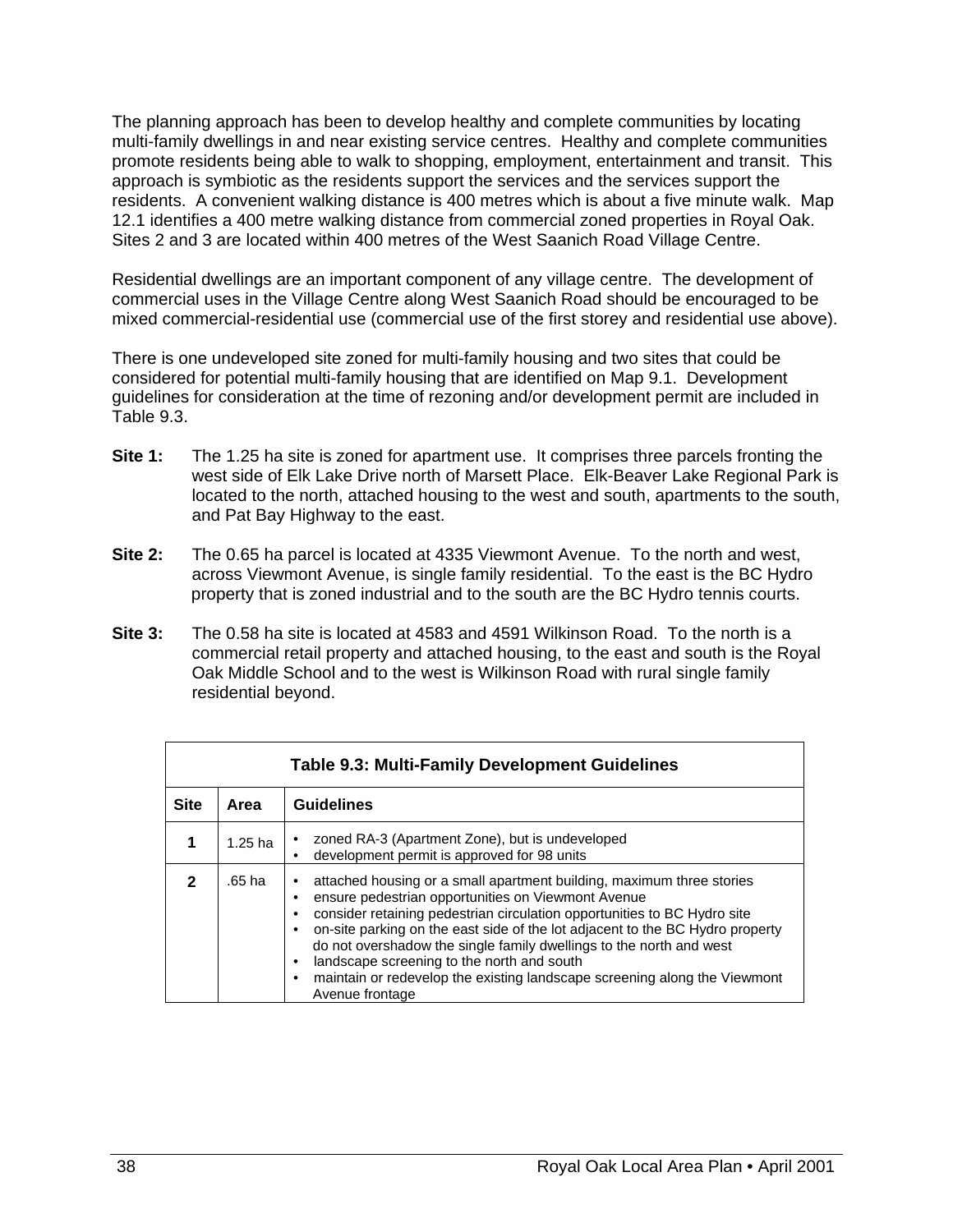| <b>Site</b> | Area   | <b>Guidelines</b>                                                                                                                                                                                                                                                                                   |
|-------------|--------|-----------------------------------------------------------------------------------------------------------------------------------------------------------------------------------------------------------------------------------------------------------------------------------------------------|
| 3           | .58 ha | attached housing<br>site design needs to incorporated Garry oaks and rock outcrops<br>difficult site access from Wilkinson Road<br>joint access agreement with Royal Oak Middle School would reduce<br>$\bullet$<br>driveway accesses near the busy Wilkinson and West Saanich Road<br>intersection |

#### **Mixed Residential Housing**

Mixed residential housing designation provides for a reasonable balance between a variety of housing types (e.g. single family, attached housing and apartments) and/or a variety of single family lot sizes to allow design flexibility, protection of important natural features and unit clustering to protect views and trees on the site. The benefits of small lot single family and multi-family housing apply. Sites II and IV are located within 400 metres and Site I and III are located within 500 metres of the West Saanich Road Village Centre.

The five sites to be considered for potential mixed residential housing are shown on Map 9.1. Development guidelines for consideration at the time of rezoning and/or subdivision and/or development permit are included in Table 9.4.

- **Site I:** The 1.3 ha site is the west part of 500 Royal Oak Drive. The east part of the site is a vacant rural single family property located to the east across Royal Oak Drive that is identified as Site IV. Rural single family residential is located to the north and west and single family residential is located to the east.
- **Site II:** The 3.4 ha site comprises four parcels between West Saanich Road and Royal Oak Drive. Attached housing is located to the west and south across West Saanich Road. The West Saanich Road Village Centre is located to the south. Single family residential is located to the east across Elk Lake Drive and to the north across Royal Oak Drive. The BC Transit exchange is located adjacent to the site at the intersection of Elk Lake Drive and Royal Oak Drive.
- **Site III:** The 4.0 ha parcel is located at 4657 Pipeline Road. A golf course is located to the north, rural single family residential to the west, single family residential to the south, and Saanich Commonwealth Place to the east.
- **Site IV:** The 0.68 ha site is the east part of 500 Royal Oak Drive. The west part of the site is a rural single family property located to the west across Royal Oak Drive , which is identified as Site I. Attached housing is located across Pipeline Road to the north and across West Saanich to the south and a single family residence is located to the east.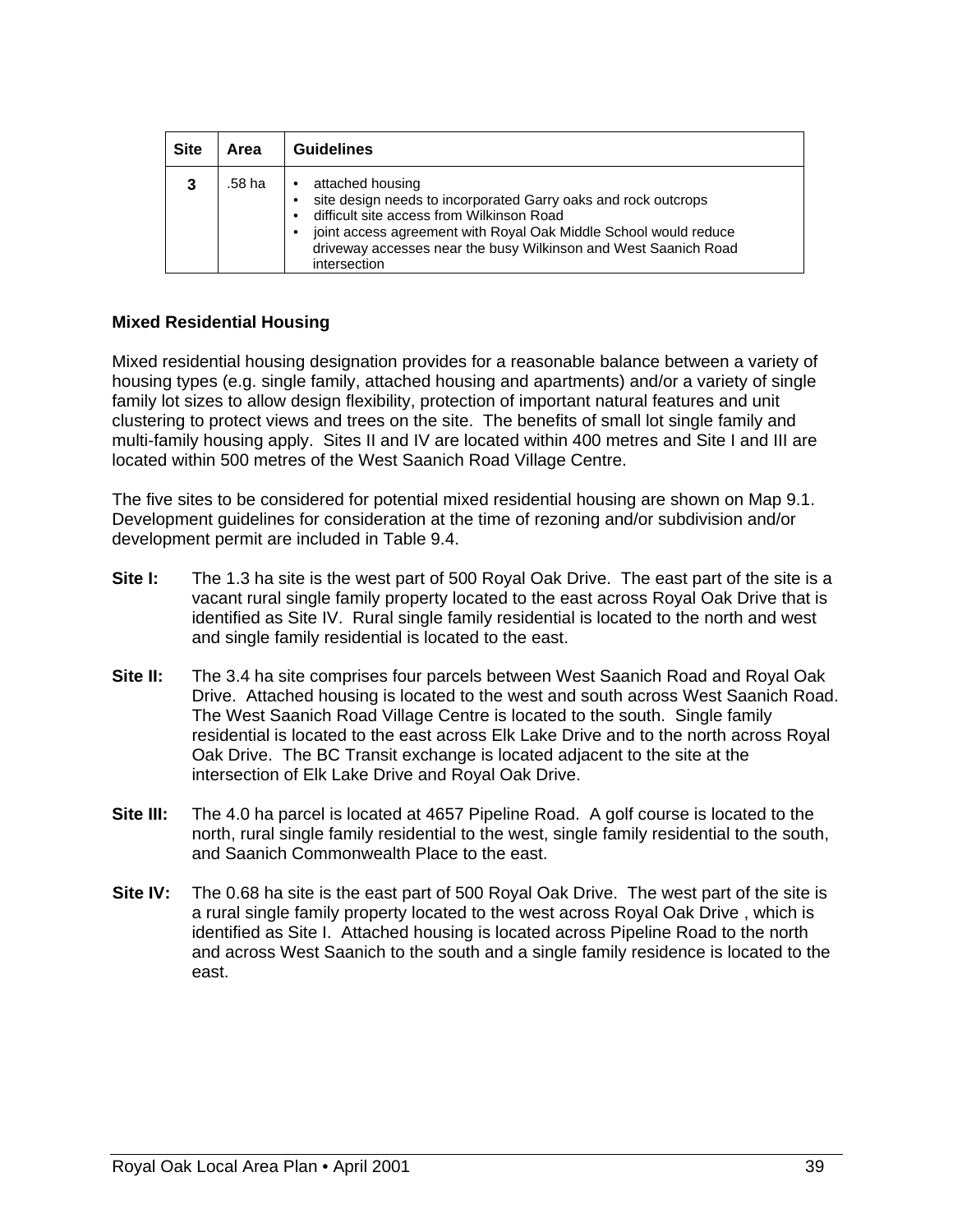**Site V:** This 0.51 has parcel is located north of Royal Oak Drive, south of Normandy Drive, west of Elk Lake Drive and the east of Pipeline Road. Single family residential is located to the north, east and west, and attached housing is located to the south across Royal Oak Drive. It is zoned A-1 (Rural Zone) and located within the Urban Containment Boundary. It could be rezoned to RS-8 (Single Family Dwelling Zone) and subdivided in accordance with Local Area Plan Policy 9.5.

| <b>Table 9.4: Mixed Residential Development Guidelines</b> |                   |                                                                                                                                                                                                                                                                                                                                                                                                                                                                                                                                                                                                                                                                                                                                                                                                                                                                                                                                                                                                        |  |  |  |
|------------------------------------------------------------|-------------------|--------------------------------------------------------------------------------------------------------------------------------------------------------------------------------------------------------------------------------------------------------------------------------------------------------------------------------------------------------------------------------------------------------------------------------------------------------------------------------------------------------------------------------------------------------------------------------------------------------------------------------------------------------------------------------------------------------------------------------------------------------------------------------------------------------------------------------------------------------------------------------------------------------------------------------------------------------------------------------------------------------|--|--|--|
| <b>Site</b>                                                | Area              | <b>Guidelines</b>                                                                                                                                                                                                                                                                                                                                                                                                                                                                                                                                                                                                                                                                                                                                                                                                                                                                                                                                                                                      |  |  |  |
| Т                                                          | 1.3 <sub>ha</sub> | small single family lots and/or attached housing<br>$\bullet$<br>road access from Pipeline Road<br>$\bullet$<br>requires subdivision from east part of lot<br>$\bullet$<br>stormwater management concerns to the Colquitz River<br>$\bullet$<br>tree retention and maintenance of the urban forest is a priority<br>$\bullet$<br>landscape screening along the Royal Oak Drive frontage in keeping with the<br>$\bullet$<br>boulevard street designation                                                                                                                                                                                                                                                                                                                                                                                                                                                                                                                                               |  |  |  |
| Ш                                                          | 3.4 ha            | attached housing and/or apartments<br>$\bullet$<br>consider congregate care and assembly uses<br>$\bullet$<br>encourage consolidation and a comprehensive development proposal to avoid<br>$\bullet$<br>isolated parcels or undevelopable land packages<br>orientate the site design toward Elk Lake Drive and West Saanich Road<br>$\bullet$<br>maximum building height three stories<br>$\bullet$<br>vehicle access from West Saanich Road and Elk Lake Drive<br>$\bullet$<br>on-site parking to be located at the interior of the site or underground<br>$\bullet$<br>require pedestrian access through the site<br>$\bullet$<br>incorporate existing vegetation into site design<br>$\bullet$<br>landscape screening along the Royal Oak Drive frontage in keeping with the<br>$\bullet$<br>boulevard street designation<br>refer to the West Saanich Road Streetscape Study recommendations<br>$\bullet$<br>provide landscape screening adjacent to the attached housing to the west<br>$\bullet$ |  |  |  |
| III                                                        | 4.0 ha            | small single family lots and/or attached housing<br>$\bullet$<br>access to the site needs to be resolved prior to development being considered.<br>$\bullet$<br>Access options to consider include Pipeline Road and/or the east-west park strip<br>at the north side of Saanich Commonwealth Place. An impact study of either<br>access option will be required.<br>obtain pedestrian access through the site to the park strip to the north and Saanich<br>$\bullet$<br>Commonwealth Place to the east<br>ensure adequate buffers and quality of the stormwater discharge to Normandy<br>$\bullet$<br>Creek, its tributary and wetland<br>Policy 10.5 identifies the east portion of this parcel as a proposed addition to<br>$\bullet$<br>Saanich Commonwealth Place                                                                                                                                                                                                                                |  |  |  |
| IV                                                         | .68 ha            | small single family lots and/or attached housing<br>$\bullet$<br>access from Pipeline Road<br>$\bullet$<br>requires subdivision from west part of lot<br>$\bullet$<br>tree retention and maintenance of the urban forest is a priority<br>$\bullet$<br>landscape screening along the Royal Oak Drive frontage in keeping with the<br>$\bullet$<br>boulevard street designation<br>refer to the West Saanich Road Streetscape Study recommendations<br>$\bullet$                                                                                                                                                                                                                                                                                                                                                                                                                                                                                                                                        |  |  |  |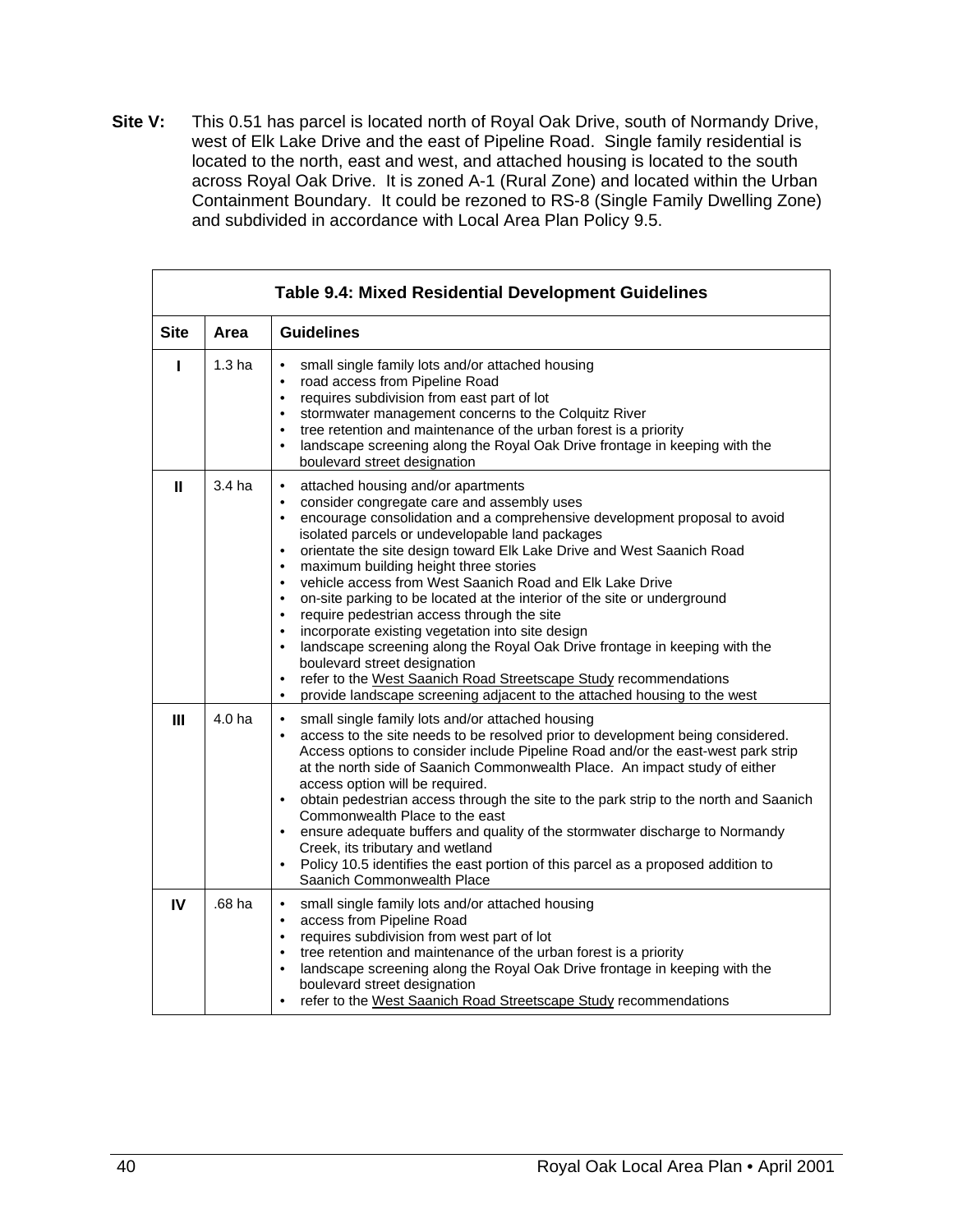|  | .51 ha | preferred road access to Normandy Road, but other options will be considered<br>such as a right turn in and right turn out to Royal Oak Drive<br>consider small single family lots to permit creative site planning to deal with the<br>awkward lot line<br>consider privacy issues of adjacent residential properties<br>landscape screening along the Royal Oak Drive frontage in keeping with the<br>boulevard street designation<br>consider limiting the height of buildings to integrate with the building heights<br>in the surrounding neighbourhood |
|--|--------|--------------------------------------------------------------------------------------------------------------------------------------------------------------------------------------------------------------------------------------------------------------------------------------------------------------------------------------------------------------------------------------------------------------------------------------------------------------------------------------------------------------------------------------------------------------|
|--|--------|--------------------------------------------------------------------------------------------------------------------------------------------------------------------------------------------------------------------------------------------------------------------------------------------------------------------------------------------------------------------------------------------------------------------------------------------------------------------------------------------------------------------------------------------------------------|

### **Seniors and Special Care Housing**

Seniors' housing in Royal Oak includes St. Andrew Victoria Housing Society at 4353 and 4383 West Saanich Road, Capital Region Housing Corporation at 4450 Viewmont Avenue and the Victoria Christian Retirement Society at 4535 Viewmont Avenue. The Lodge at Broadmead is a residential care facility and is discussed in Chapter 13.0 – Institutions and Public Assembly. Condominiums and townhouses in Royal Oak have a large senior's population. Consideration should be given to additional seniors housing in Royal Oak, so that special needs residents and long time residents can remain in the area as their housing needs change. While specific sites for seniors and special care housing have not been identified in the plan, these facilities should be located close to transit, have a network of sidewalks in the area to allow for safe walking and wheelchair/scooter routes and if possible, be near commercial services.

#### **Housing Unit Potential**

Table 9.5 identifies the numbers of single family and multi-family units in Royal Oak, as well as the number of potential housing units which could result as a result of the development of the sites identified on Map 9.1.

| <b>Table 9.5: Housing Unit Potential</b>                                                                                                                                                                                                                                                        |      |       |             |                |       |       |
|-------------------------------------------------------------------------------------------------------------------------------------------------------------------------------------------------------------------------------------------------------------------------------------------------|------|-------|-------------|----------------|-------|-------|
| % of<br>$%$ of<br><b>Potential</b><br>Total<br>%<br><b>Housing</b><br><b>Existing</b><br><b>Total</b><br><b>Total</b><br>Projected<br><b>New</b><br><b>Units</b><br><b>Existing</b><br>Projected<br>Growth<br><b>Type</b><br>Units <sup>A</sup><br><b>Units</b><br><b>Units</b><br><b>Units</b> |      |       |             |                |       |       |
| Single<br>family                                                                                                                                                                                                                                                                                | 1765 | 54.6% | $\mathbf 0$ | $1752^{\circ}$ | 48.7% | $-7%$ |
| Multi-<br>family                                                                                                                                                                                                                                                                                | 1469 | 45.4% | $378^B$     | 1847           | 51.3% | 25.7% |
| <b>TOTAL</b>                                                                                                                                                                                                                                                                                    | 3234 | 100%  | 378         | 3599           | 100%  | 11.3% |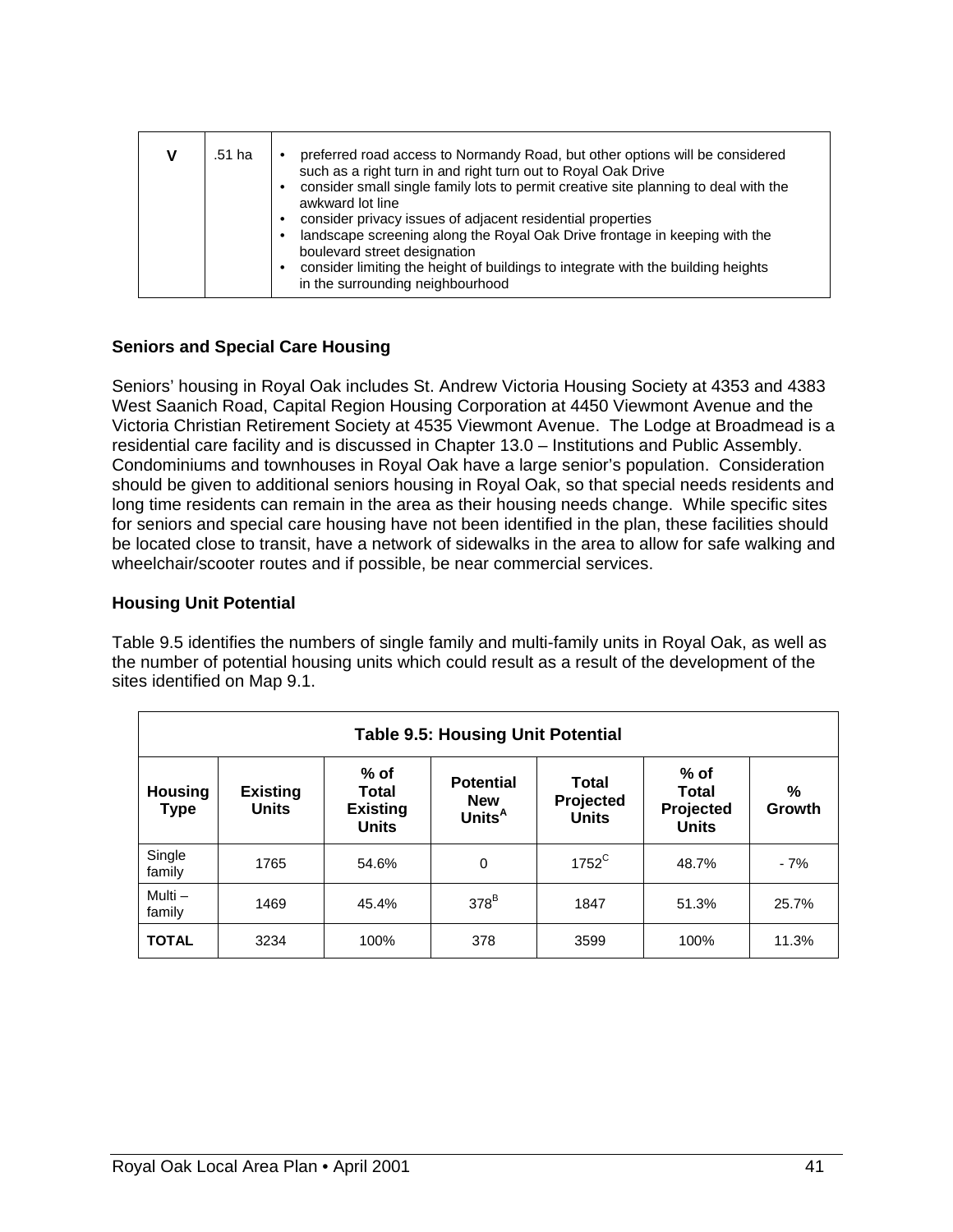- **A** Potential single family infill, two-family dwellings and institutional site not estimated
- **B** Total potential multi-family and mixed residential housing site area; 50% at one unit / 400 m<sup>2</sup> and 50% at one unit / 275  $m<sup>2</sup>$
- **C** Reduced by 13 units to account for single family dwelling units that will be removed when potential multi-family and mixed residential housing sites are developed. Some sites do not have single family dwellings.

## **POLICIES**

- 9.1 Maintain single family housing as the predominant land use and promote appropriately located and designed small lot single family, multi-family and mixed residential housing.
- 9.2 Consider rezoning and subdivision for single family infill development in established neighbourhoods that is compatible with and contributes to the character and quality of the community and preserves the privacy of dwellings.
- 9.3 Establish an average lot area of 780 m<sup>2</sup> in Falaise provided no lot is less than 655 m<sup>2</sup>.
- 9.4 Consider relaxing the 10% frontage requirement for subdivision applications, for those lots on the south side of Royal Oak Avenue identified as Site A on Map 9.1, having regard to house location, tree retention, slope and impact on adjoining amenities.
- 9.5 Continue to support the subdivision of lots in Viewmont based upon a minimum lot size of 655 m<sup>2</sup> except that rezoning to permit smaller infill lots may be considered where they would be comparable with the neighbourhood and the subdivider is willing to commit to an acceptable/compatable dwelling design.
- 9.6 Consider applications for two-family dwellings in accordance with General Plan 1993 Policies 6.5 and 6.6.
- 9.7 Apply the development guidelines in Table 9.2 when considering rezoning and development permit applications for two-family dwellings on Site B identified on Map 9.1.
- 9.8 Consider single family, multi-family or mixed residential housing for the potential housing sites identified on Map 9.1.
- 9.9 Apply the development guidelines in Tables 9.1, 9.3 and 9.4 when considering rezoning and/or subdivision and/or development permit applications for the potential housing sites identified on Map 9.1.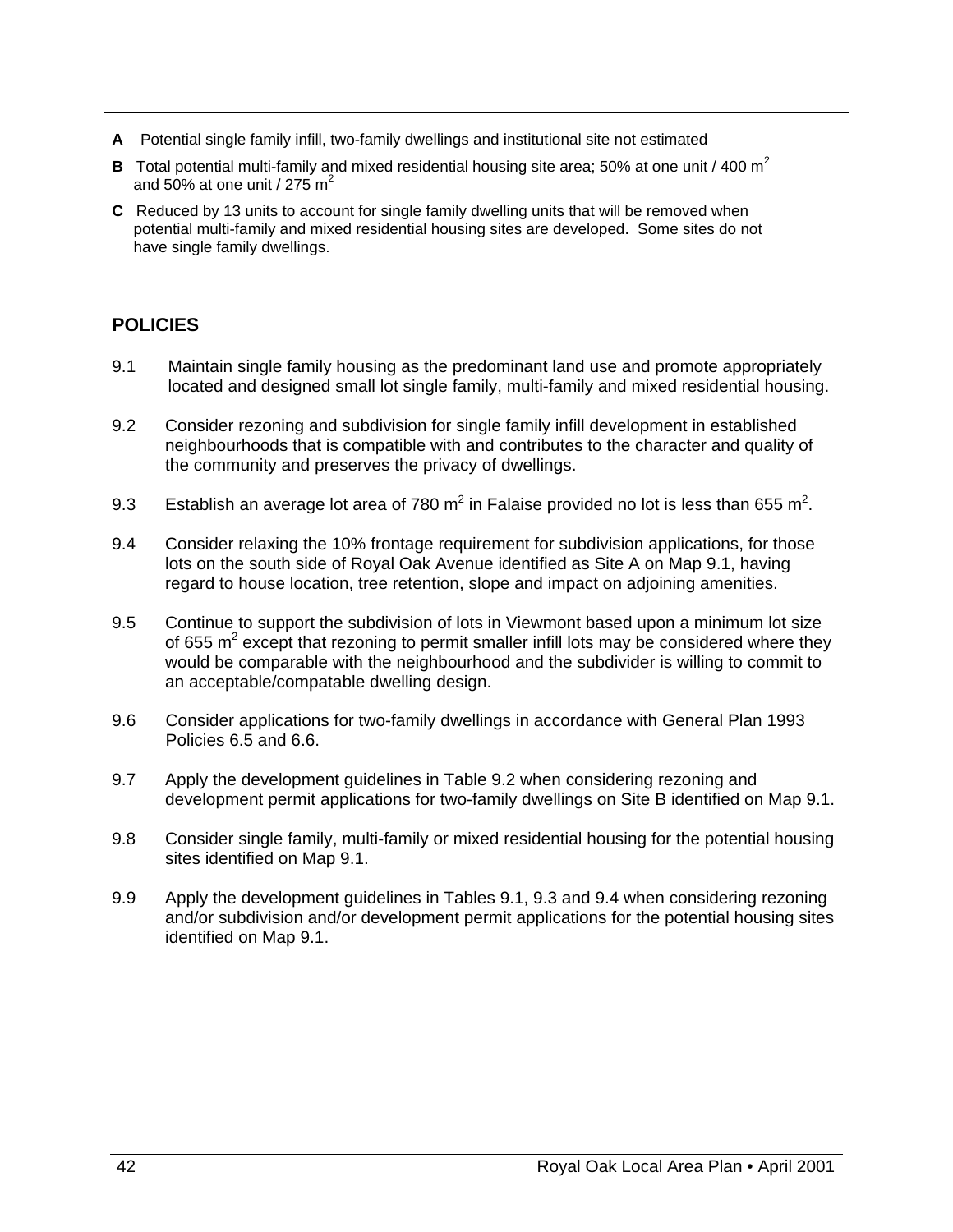- 9.10 Consider applications for seniors and special care housing on:
	- a) multi-family zoned properties;
	- b) sites identified for potential multi-family and mixed residential housing;
	- c) commercially zoned properties that permit residential uses; and,
	- d) institutionally zoned properties.
- 9.11 Give regard to the following locational criteria when considering proposals for seniors or special care housing:
	- a) proximity to transit service;
	- b) condition of sidewalks that can accommodate wheelchairs and scooters;
	- c) access to retail commercial and medical services; and
	- d) access to social services such as libraries and recreation centres.
- 9.12 Encourage mixed commercial-residential use (commercial use of the first storey and residential use above) on commercially zoned parcels shown on May 12.1:
	- a) adjacent to West Saanich Road between Elk Lake Drive and Quadra Street; and,
	- b) adjacent to Elk Lake Drive between Marsett Place and Normandy Road.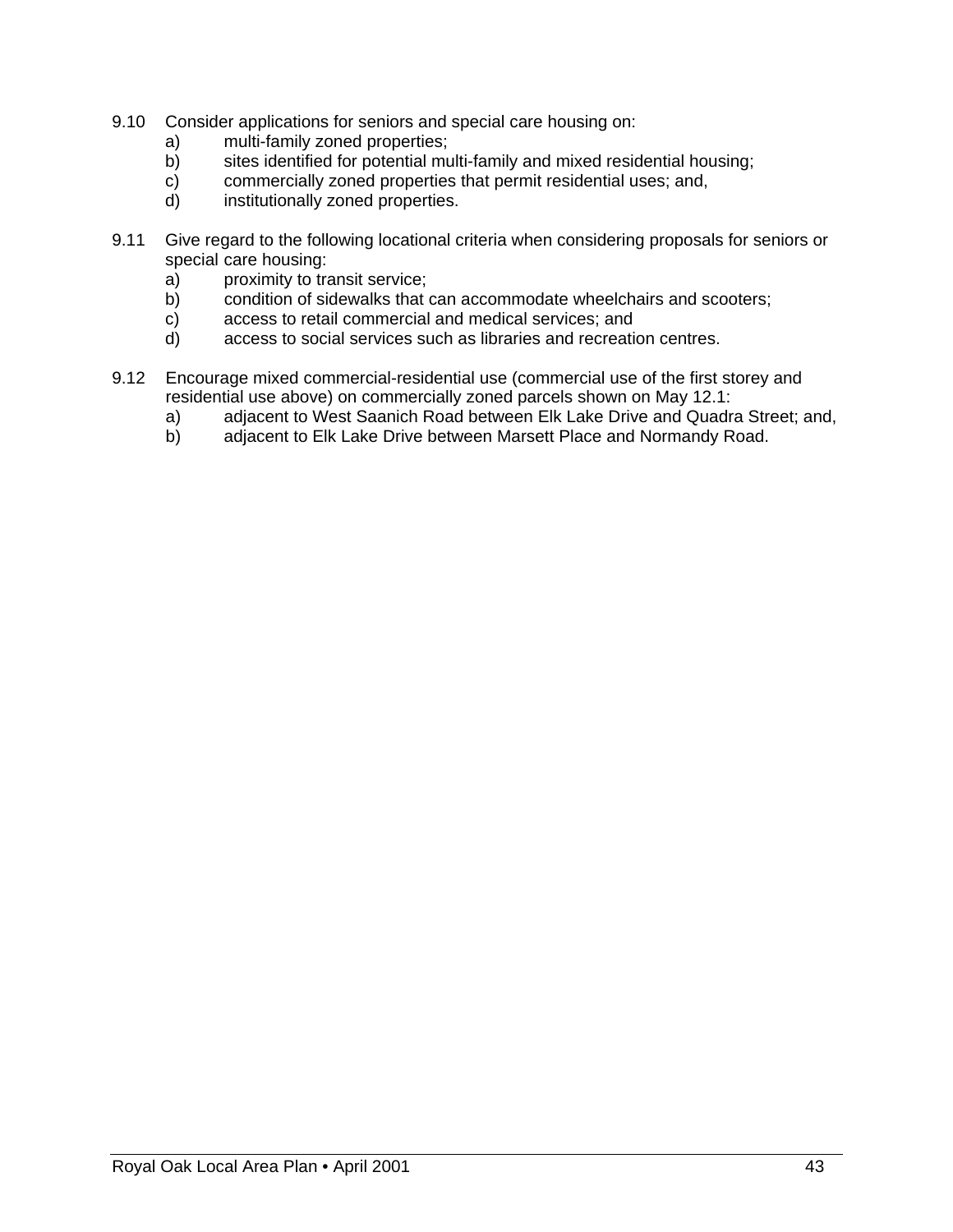## **10.0 OPEN SPACE AND PARKS**

#### **Goal:** Protect and enhance the system of open space and parks.

Open spaces and parks create opportunities for informal and organized outdoor recreational experiences and significant natural features and habitat. Linear open spaces allow for pedestrian, bicycle, equestrian and wildlife corridors.

The Parks Priority Study, 1994 identifies and prioritizes park acquisitions and guides public open space acquisitions. Parks in the Municipality are classified into three categories; municipal, community and neighbourhood. Municipal parks serve the entire municipality and are the largest and most diverse in terms of amenities and attractions offered. Community parks serve a number of neighbourhoods. Neighbourhood parks serve a small catchment zone within walking distance of the people they serve. Parks are also described qualitatively in terms of their nature and function.

The municipal, community and neighbourhood parks in Royal Oak are identified on Map 10.1 and Table 10.2. Table 10.1 compares the minimum open space standards in Saanich to the open space categories of Royal Oak in 1991 and 1996.

| Table 10.1: Comparison of Municipal Open Space Standards and<br><b>Royal Oak Open Space</b>                      |                                                                                    |                                                                                  |                                                                    |  |  |
|------------------------------------------------------------------------------------------------------------------|------------------------------------------------------------------------------------|----------------------------------------------------------------------------------|--------------------------------------------------------------------|--|--|
| <b>Open Space Categories</b>                                                                                     | <b>Recommended</b><br><b>Municipality</b><br><b>Standards</b><br>(ha/1000 persons) | <b>Royal Oak</b><br><b>Open Space</b><br>1991<br>(ha/1000 persons <sup>#</sup> ) | <b>Royal Oak</b><br><b>Open Space</b><br>2000<br>(ha/1000 persons) |  |  |
| Municipal                                                                                                        | 2.4                                                                                | 0.89                                                                             | 6.89                                                               |  |  |
| Community                                                                                                        | 1.4                                                                                | 1.58                                                                             | 1.36                                                               |  |  |
| Neighbourhood                                                                                                    | 1.2                                                                                | 3.27                                                                             | 3.96                                                               |  |  |
| 5<br>Combined<br>5.74<br>12.21                                                                                   |                                                                                    |                                                                                  |                                                                    |  |  |
| # Royal Oak Area 1991 Census Statistics (6061 persons)<br>* Royal Oak Area 1006 Canaus Statistics (7010 personal |                                                                                    |                                                                                  |                                                                    |  |  |

Royal Oak Area 1996 Census Statistics (7010 persons)

The Royal Oak area is well served by each of the three categories of parks. The area has an abundance of neighbourhood and municipal parks. The community park area is only slightly below the municipal standard. Park area is further enhanced by the Capital Regional District's Elk-Beaver Lake Regional Park that is located to the north of Royal Oak.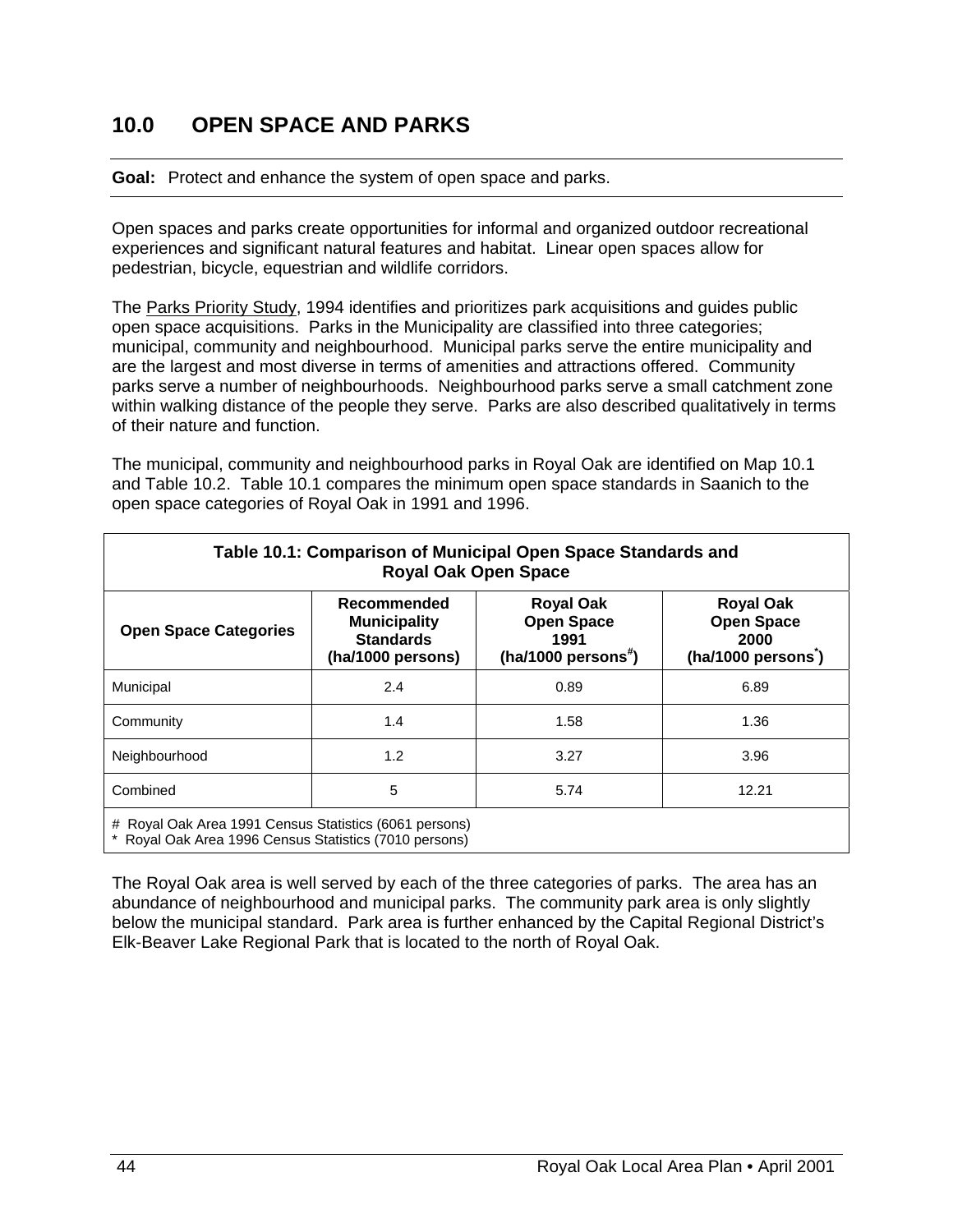# **MAP 10.1 OPEN SPACE & PARKS**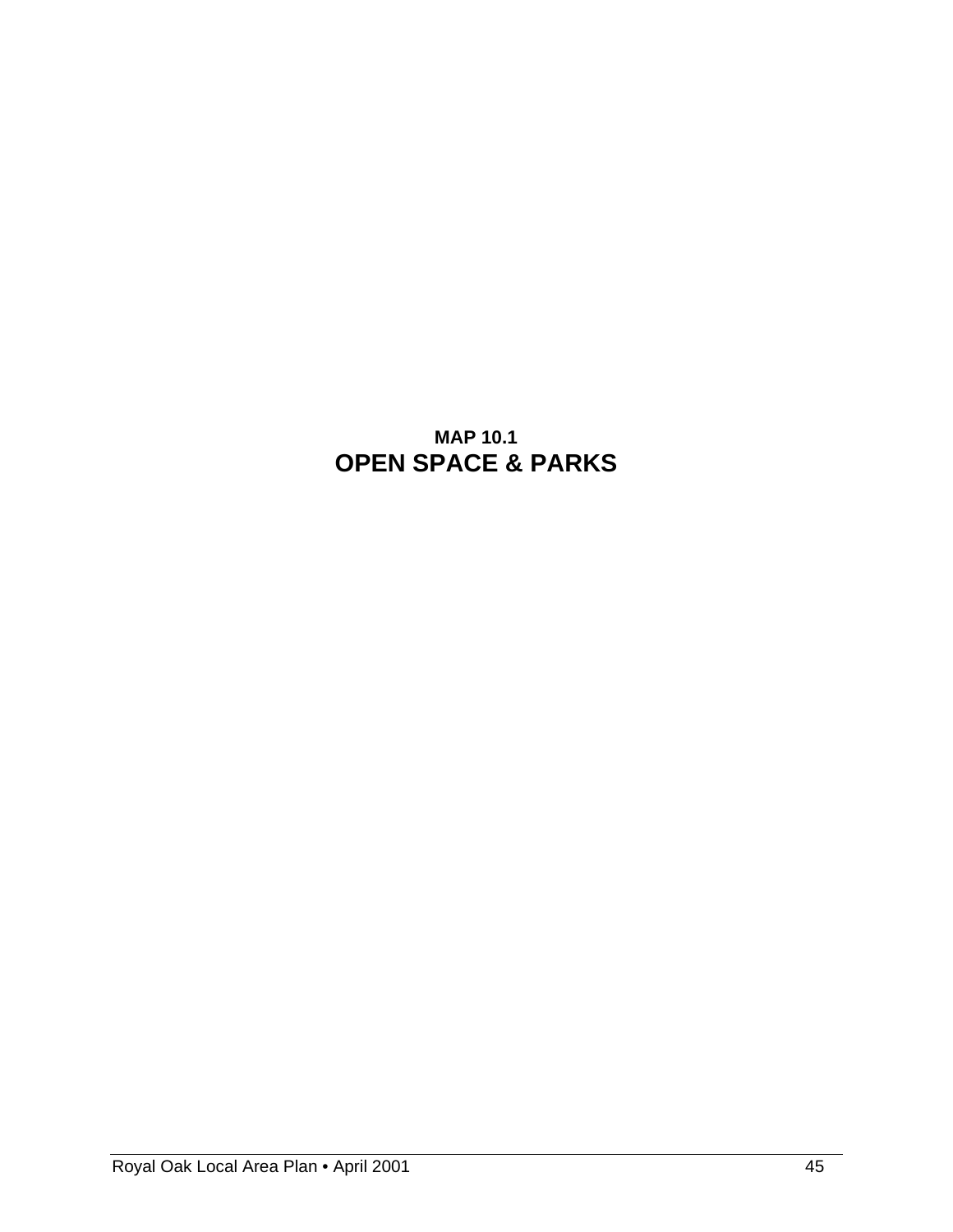| Table 10.2 Royal Oak Park Summary                         |                                        |                        |                                                 |  |  |  |
|-----------------------------------------------------------|----------------------------------------|------------------------|-------------------------------------------------|--|--|--|
| Category                                                  | Park                                   | <b>Total Area (ha)</b> | <b>Park Type</b>                                |  |  |  |
| <b>Neighbourhood Parks</b>                                | Autumnwood                             | 0.357                  | Natural                                         |  |  |  |
|                                                           | <b>Boulderwood Hill</b>                | 7.492                  | Natural                                         |  |  |  |
|                                                           | <b>Broadmead</b>                       | 1.320                  | Natural, Unstructured<br>recreation             |  |  |  |
|                                                           | <b>Brydon</b>                          | 1.837                  | Unstructured recreation                         |  |  |  |
|                                                           | <b>Chatterton Hill</b>                 | 0.801                  | Natural                                         |  |  |  |
|                                                           | <b>Emily Carr</b>                      | 1.850                  | Natural, Unstructured<br>recreation             |  |  |  |
|                                                           | Faithwood                              | 0.170                  | Natural                                         |  |  |  |
|                                                           | Falaise                                | 0.720                  | Unstructured recreation                         |  |  |  |
|                                                           | Kentwood                               | 0.815                  | Natural                                         |  |  |  |
|                                                           | McMinn (south part)                    | 1.590                  | Natural                                         |  |  |  |
|                                                           | Maltwood                               | 0.903                  | Unstructured recreation                         |  |  |  |
|                                                           | Normandy                               | 0.186                  | Unstructured recreation                         |  |  |  |
|                                                           | Parkwood                               | 0.615                  | Natural, Unstructured<br>recreation             |  |  |  |
|                                                           | Perez Park                             | 0.350                  | Natural, Unstructured<br>recreation             |  |  |  |
|                                                           | Pondwood                               | 0.400                  | Natural, Unstructured<br>recreation             |  |  |  |
|                                                           | <b>Rithet Reservoir</b>                | 0.609                  | Natural, Unstructured<br>recreation             |  |  |  |
|                                                           | Rithetwood                             | 0.570                  | Natural                                         |  |  |  |
|                                                           | Shadywood                              | 4.190                  | Natural                                         |  |  |  |
|                                                           | Stoneywood                             | 0.336                  | Natural                                         |  |  |  |
|                                                           | Valewood                               | 1.603                  | Natural                                         |  |  |  |
|                                                           | Wildflower                             | 0.083                  | Natural                                         |  |  |  |
|                                                           | <b>TOTAL</b><br>Neighbourhood Parks    | 26.797                 |                                                 |  |  |  |
| <b>Community Parks</b>                                    | Saanich<br>Commonwealth Place          | 5.241                  | Special                                         |  |  |  |
|                                                           | Royal Oak Middle<br>School *           | 2.445                  | Structured athletic,<br>Unstructured recreation |  |  |  |
|                                                           | <b>TOTAL</b><br><b>Community Parks</b> | 7.686                  |                                                 |  |  |  |
| <b>Municipal Parks</b>                                    | Colquitz                               | 5.601                  | Natural                                         |  |  |  |
|                                                           | Rithet's Bog                           | 42.735                 | Nature sanctuary                                |  |  |  |
|                                                           | <b>TOTAL</b><br><b>Municipal Parks</b> | 48.336                 |                                                 |  |  |  |
|                                                           | <b>TOTAL ALL PARKS</b>                 | 82.819                 |                                                 |  |  |  |
| * half of the school site is defined to be community park |                                        |                        |                                                 |  |  |  |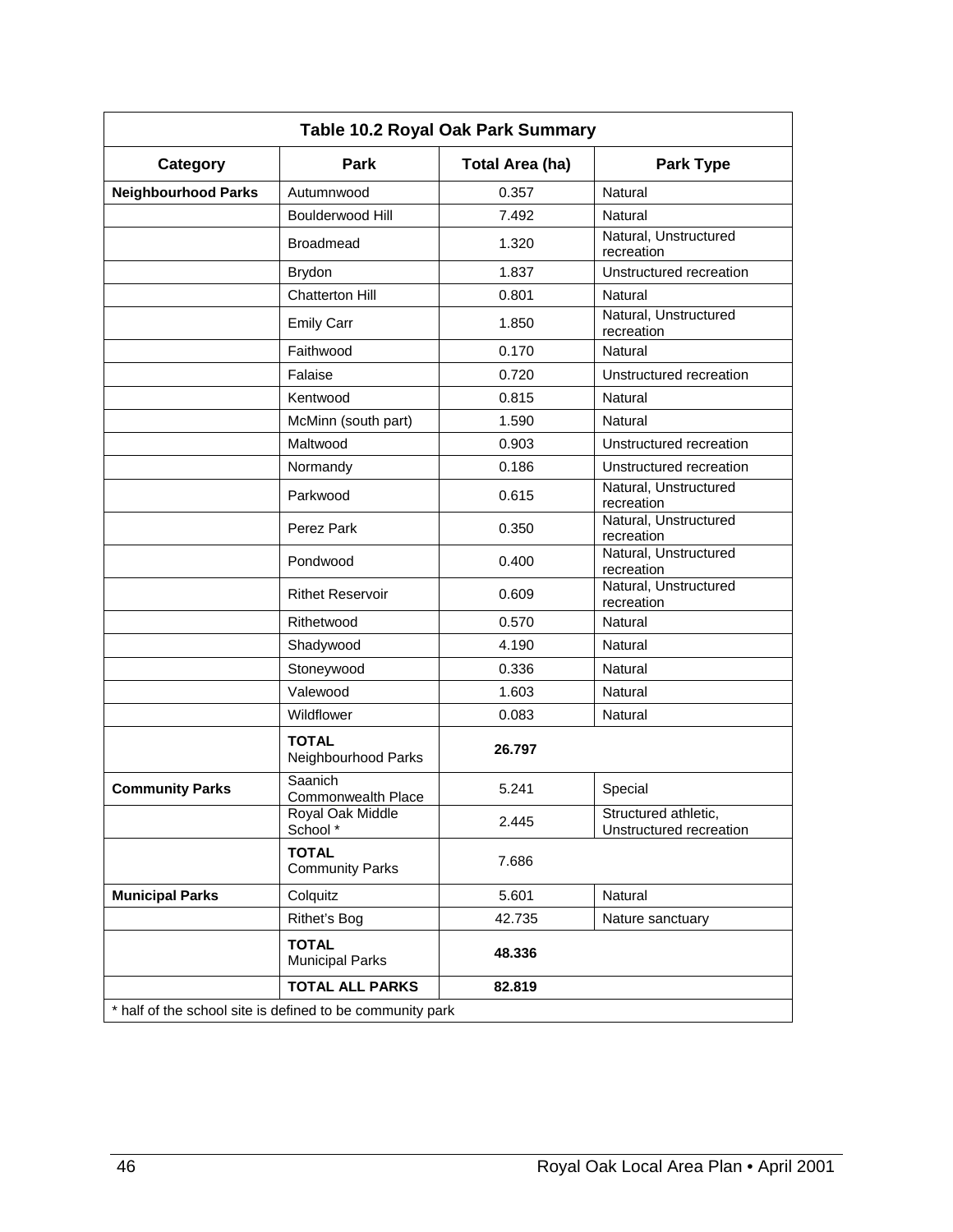### **Acquisition Priorities**

Map 10.1 and the Parks Priority Study, 1994 identify park acquisitions priorities in Royal Oak. Rithet's Bog has been acquired, but additions to Brydon Park and Colquitz River Park have not been completed.

Brydon Park is an undeveloped open space classified as unstructured recreational. It should be developed as a neighbourhood park to provide activities such as tennis, playground, trails and open space. The proposed Brydon Park addition identifies the acquisition of the tennis courts and trail located on the BC Hydro property. This acquisition would consolidate park facilities and remove any uncertainties related to the BC Hydro Land Use Contract. The trail is particularly important as part of the East/West Regional Trail.

The vision for the Colquitz River Park is to create a continuous park corridor and trail from Beaver Lake to Portage Inlet. The municipality has acquired property over the past 30 years. Much of the lands remaining to be acquired are within Royal Oak between West Saanich Road and Pipeline Road and one parcel on Lindsey Street.

Opportunities for future expansion at Saanich Commonwealth Place (SCP) exist at the rear of the site. Acquisition of the eastern portion of 4657 Pipeline Road would be desirable to provide for future park and recreational needs. Opportunities should be considered relative to the long term needs of SCP.

An administration priority is to rezone the municipally owned Rithet Reservoir. The land surrounding the reservoir structure has been identified for neighbourhood park use.

#### **Trails**

The existing and proposed trails in Royal Oak are identified on Map 10.2. Broadmead contains an extensive system of trails and linear parks. This system was a significant component of the initial planning of Broadmead. Trails in Viewmont are located in Colquitz River Park and the BC Hydro property and the proposed trails will create parts of a circular network within the neighbourhood. The trail connection with Boulderwood Hill is the only trail in Falaise, except for a proposed trail located along the Royal Oak Burial Park frontage as a pedestrian link between Falaise Drive and Cherry Tree Bend.

Trails provide pedestrian routes, opportunities for outdoor recreation and ideally form a circular network. The hills of Broadmead may provide opportunities to develop viewpoints as part of the trail system. Trail surfaces include dirt, wood chips and asphalt. The Parks Department expects to upgrade the dirt and chip trails, over time, to compacted gravel.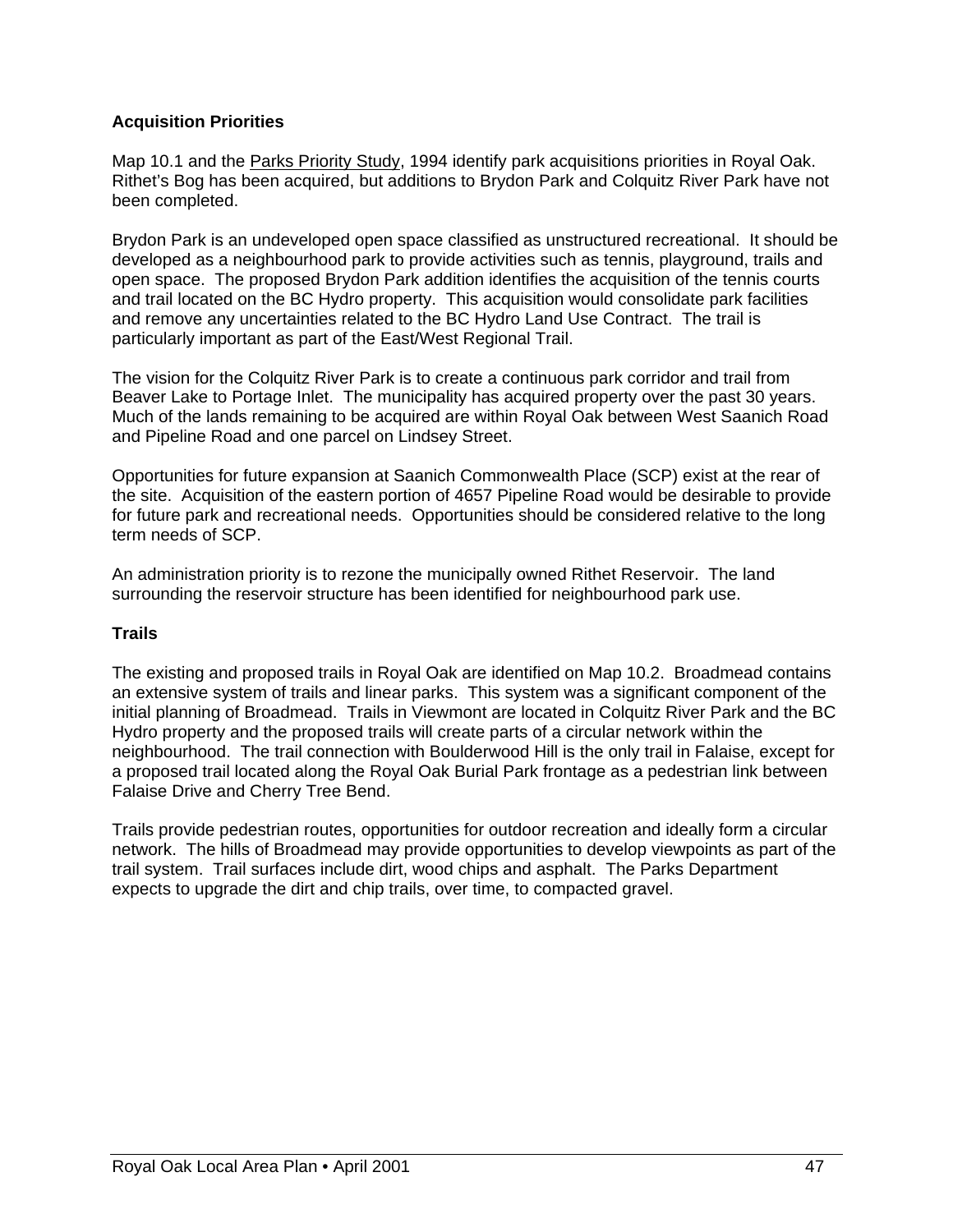**MAP 10.2 TRAILS**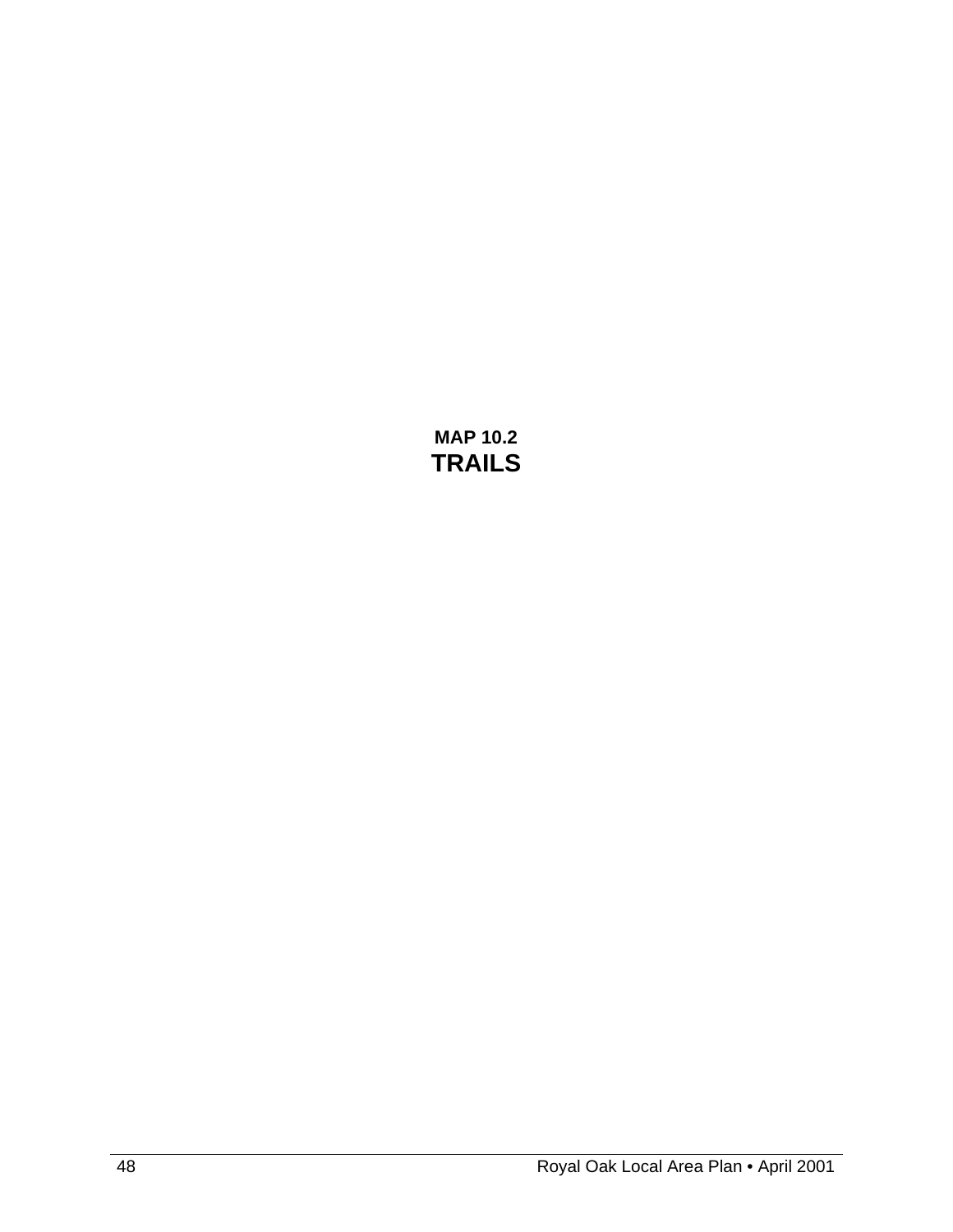#### **Greenways and Boulevard Streets**

Royal Oak has a foundation for a greenway system on both sides of Pat Bay Highway; the Colquitz River Park to the west and the trail and linear park system in Broadmead to the east. Map 10.3 identifies proposed greenways and boulevard streets. The proposed greenways are an opportunity to link existing trails. The boulevard streets recognize existing levels of landscaping and acknowledge opportunities for streetscape improvements, such as boulevard tree planting in defined areas.

The Saanich Green/Blue Spaces Strategy identifies green/blue spaces linkages in the municipality and each of  Greenways are significant linear green corridors that link natural areas, scenic views, coastal areas, parks, and important destinations. Greenways can be on both public and private lands and may include remnant natural areas, beaches, pathways, streets, and bikeways. They provide opportunities for fish and wildlife habitat, outdoor recreation and enhance the experience of nature in urban areas.

Boulevard streets are major and collector streets that create a pleasant environment for walking, bicycling, and driving. The primary feature are trees planted along one or both sides of the street. The trees can be planted between the road and the sidewalk to provide a safety feature and a visual screen from the street.

the local areas, to provide a framework for an integrated greenway system. The trails in Royal Oak are an important part of this system. The proposed greenway between Lochside Trail and Colquitz River Park via Rithet's Bog, Royal Oak Avenue pedestrian/bicycle underpass and proposed BC Hydro trail, forms part of the East/West Regional Trail. The Royal Oak Avenue pedestrian/bicycle underpass is an important link in the proposed greenway. It requires improved accessibility, safety and aesthetics.

### **Highway Scenic Access**

The Royal Oak area contains the suburban portion of the Pat Bay Highway scenic access corridor. The Scenic Access Corridor Study, 1984 includes both general and specific policies along Pat Bay and Trans Canada Highways that deal with scenic access elements and viewscapes. Policies include eliminating overhead wiring adjacent to the highway, developing a formal landscape plan applicable to both private and public lands and the use of native vegetation. Specific policies include landscape screening between Pat Bay Highway and Elk Lake Drive and retaining the open paddock setting south of the Thatch/Maltwood property. The study identified the following landscape and visual amenities in Royal Oak.

### **Structured Athletics**

Structured athletic facilities are open spaces designed for relatively formalized activities and include sport fields and tennis courts. Structured athletic facilities in Royal Oak include tennis courts, McMinn Park and Royal Oak Middle School. Additional facilities are located nearby outside Royal Oak at Layritz and Beckwith Parks and Lochside Elementary School. Municipal tennis courts are located at Perez, Parkwood, Maltwood and McMinn neighbourhood parks, as well as the BC Hydro property. The BC Hydro Land Use Contract provided that tennis courts would be constructed by BC Hydro on their property for public use. The terms of the contract specify that the Municipality of Saanich is to operate and maintain them. Saanich Parks has leased the courts to the Saanich Tennis Club who are responsible for maintenance. The Club has constructed a small clubhouse and members have first priority on the courts. The courts are made available to the public during specific hours. Expansion of the facility by constructing two additional courts is being considered.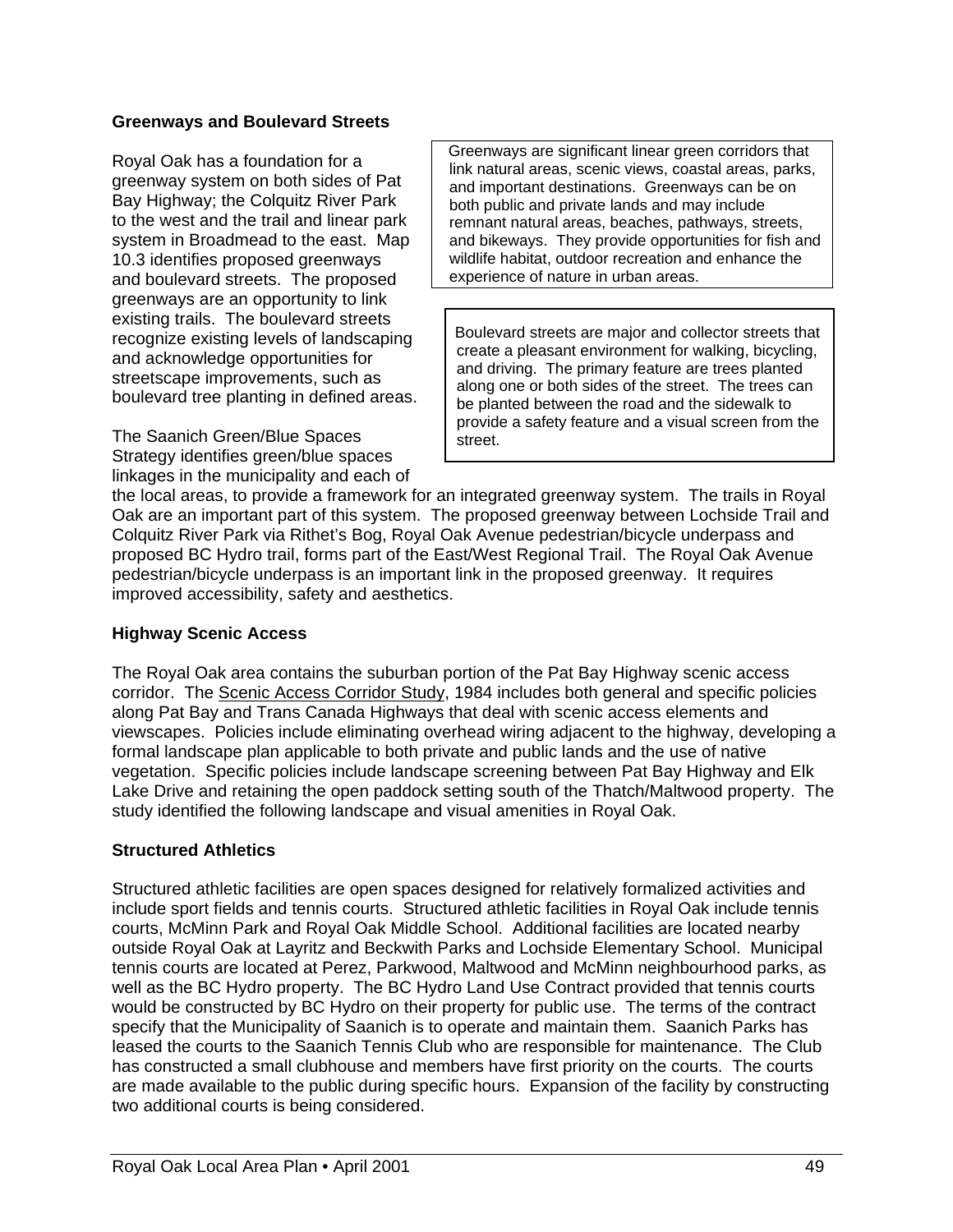# **MAP 10.3 GREENWAYS AND BOULEVARD STREETS**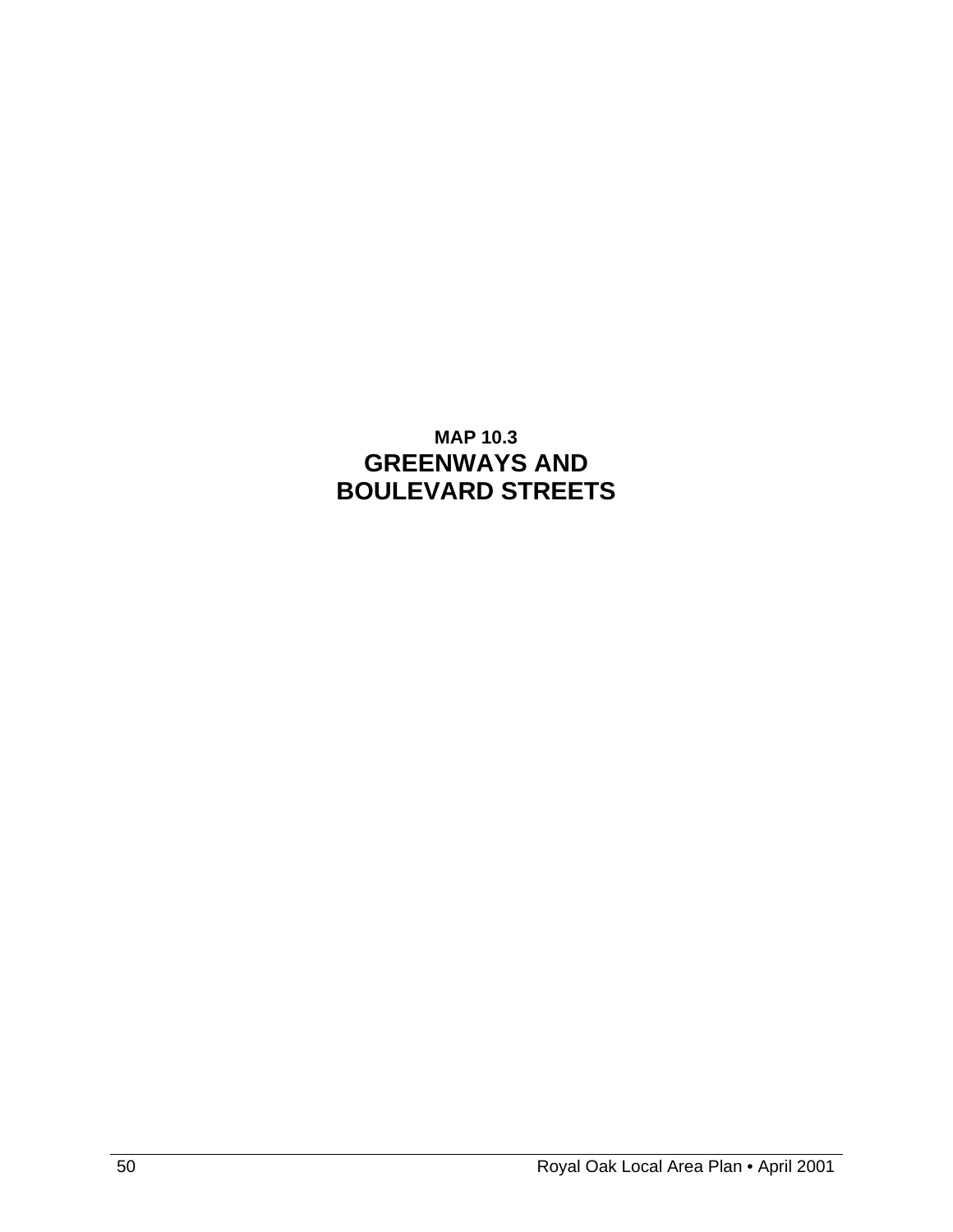McMinn Park, the south half is in Royal Oak and the north half is in Cordova Bay, is a neighbourhood park that serves both these local areas. There are two tennis courts, as well as a basketball/hockey court, playground and open playing fields.

The Royal Oak Middle School has a playing field that has been improved recently with new grading, grass and irrigation. There is also a wood chip jogging trail.

## **POLICIES**

- 10.1 Acquire and reserve land for neighbourhood, community and municipal parks, as shown on Map 10.1.
- 10.2 a) Assign high propriety to develop Brydon Park.
	- b) Prepare a concept plan in consultation with local residents.
- 10.3 Acquire the BC Hydro lands shown on Map 10.1 for public parks and trail purposes.
- 10.4 Continue to acquire land abutting the Colquitz River as shown on Map 10.1, as it becomes available, as part of the overall Colquitz River Park acquisition program.
- 10.5 Consider acquiring the eastern portion of 4657 Pipeline Road as identified on Map 10.1 for consolidation with Saanich Commonwealth Place.
- 10.6 Prioritize, acquire and complete the construction of the proposed trails identified on Map 10.2.
- 10.7 Designate the greenways identified on Map 10.3 as par of the East/West Regional Trail.
- 10.8 Continue to work with the Ministry of Transportation and Highways to improve accessibility, safety and aesthetics of the Royal Oak Avenue pedestrian/bicycle underpass, recognizing that it is an important link in the East/West Regional Trail.
- 10.9 Designate the boulevard streets identified on Map 10.3 and enhance the streetscape where required.
- 10.10 Work with the Ministry of Transportation and Highways and Royal Oak Burial Park to develop a trail between Falaise Drive and Cherry Tree Bend.
- 10.11 Retain unconstructed road rights-of-way to provide informal open spaces and trail linkages.
- 10.12 Petition the Province to raise title to the undeveloped portion of Casa Linda Drive between Mann Avenue and Lindsay Street and zone as park.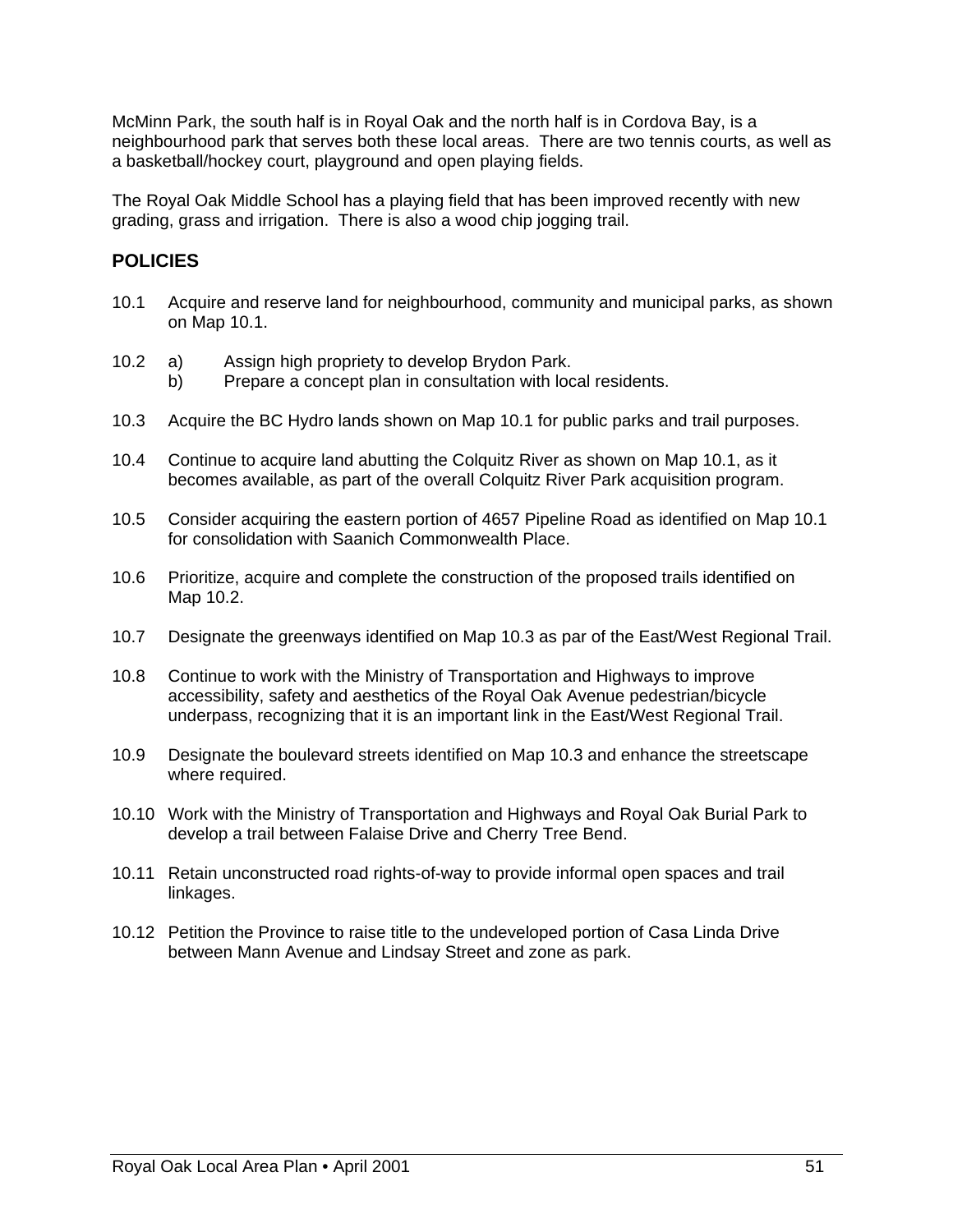- 10.13 Work with the Royal Oak Burial Park to complete a Master Plan within five years that includes the preservation of open space and construction of the proposed trails identified on Map 10.2.
- 10.14 Consider the recommendations of the Rithet's Bog Conservation Strategy, 1997 and the Rithet's Bog Conservation Society in the management of the bog.
- 10.15 Protect important viewscapes through land use policies, development permit area guidelines and consideration of land acquisition in conjunction with other government agencies.
- 10.16 Continue to endorse the Scenic Access Corridor Study, 1984 concept along Pat Bay Highway:
	- a) require a high standard of landscape design, including retaining natural vegetation, when considering approval of new land uses on adjoining properties.
	- b) co-operate with the Ministry of Transportation and Highways toward upgrading the highway boulevards, medians and noise attenuation features.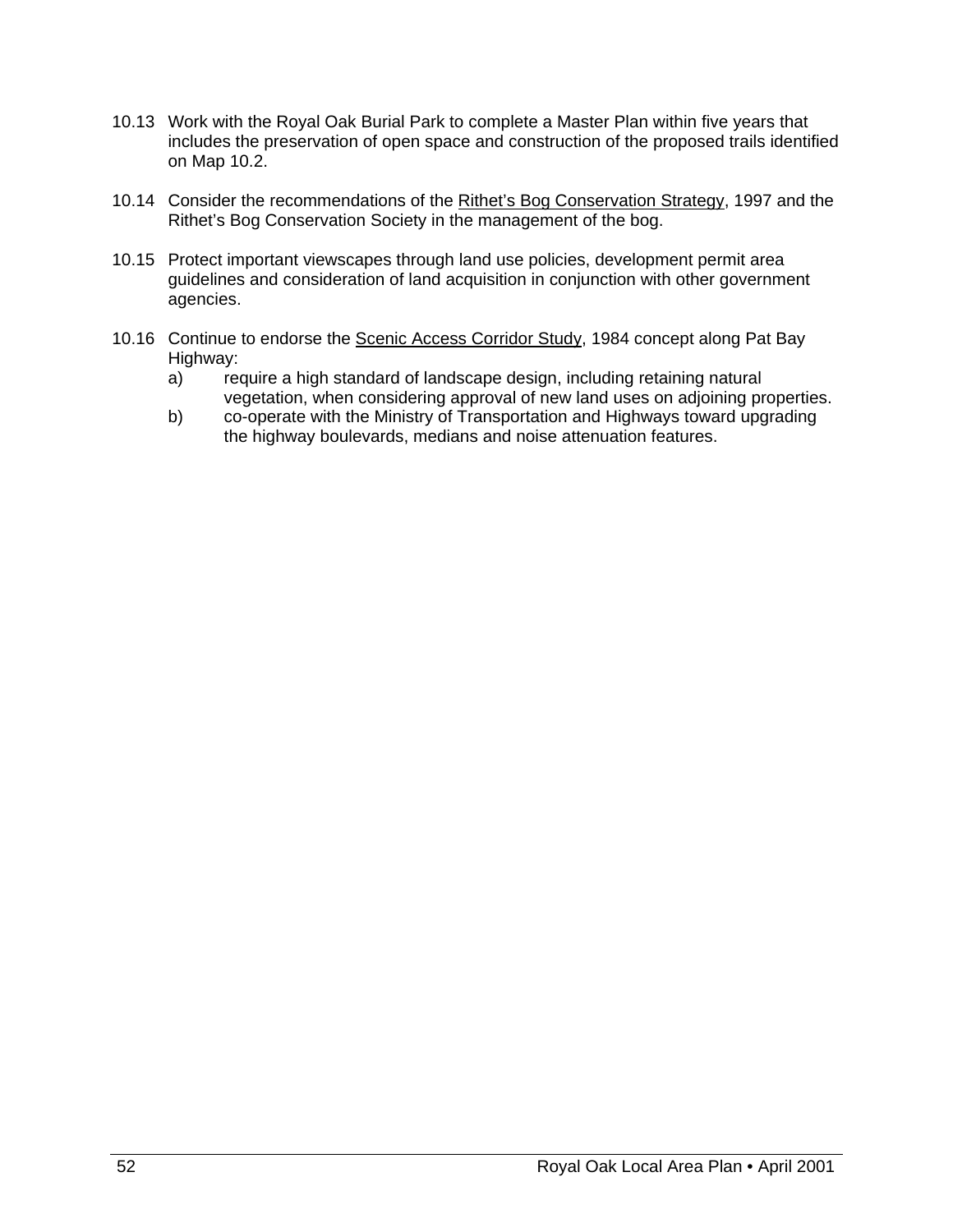## **11.0 MOBILITY**

**Goal:** Provide an aesthetic, convenient and safe mobility network that balances private automobiles, commercial trucks, transit, bicycles and pedestrian needs.

Mobility refers to private automobile, commercial truck, transit, bicycle and pedestrian trips. The public consultation process included considerable discussion about mobility issues. All modes need to be addressed by a balanced road and pedestrian network.

#### **Road Network**

Map 11.1 identifies highways, major roads, collector streets and residential streets in Royal Oak.

Pat Bay Highway is the primary access to Greater Victoria from Saanich peninsula, Swartz Bay ferry terminal and Victoria International Airport. The Provincial Ministry of Transportation and Highways has a long term goal to upgrade Pat Bay Highway to freeway status with grade separated interchanges from McKenzie Avenue to Swartz Bay ferry terminal. In Royal Oak, motor vehicle access is limited to the Royal Oak Drive and Quadra Street overpasses. There is also a pedestrian/bicycle underpass beneath the highway at the west end of Royal Oak Avenue that connects to the West Saanich Road Village Centre. The highway restricts mobility between the Viewmont and Falaise/Broadmead neighbourhoods.

The Falaise Crescent Community Association is interested in mitigating the noise in its neighbourhood from the traffic volumes of Pat Bay Highway. The Association has proposed the construction of a noise attenuation barrier along the Falaise Drive frontage between their neighbourhood and Pat Bay Highway to resolve these concerns. Residents of the apartments at Marsett Place and Royal Oak Avenue/Chatterton Way have also expressed interest in noise attenuation barriers between their developments and the highway. The construction of noise attenuation barriers is within the jurisdiction of the Ministry of Transportation and Highways. The Ministry's policy states that "noise mitigation will only be considered during new construction or substantial upgrading of a freeway". Therefore, the Ministry will not pay for construction of these barriers, but it is not opposed to the construction of these barriers. The Municipality of Saanich will not pay for the construction of barriers on provincial highways, but can coordinate the creation of a Local Improvement Area or Specified Area charge. These can be created through the *Local Government Act* by which those residents who benefit from the noise attenuation barriers would collectively pay for their construction.

Royal Oak Drive is one of the primary east-west routes in the municipality. The community has raised concerns about the Royal Oak Drive overpass. It is difficult to turn left onto Royal Oak Drive when traveling southbound on Pat Bay Highway and to turn left from Royal Oak Drive to travel southbound on Pat Bay Highway. At peak times there are long delays using these ramps.

Motorists often use Elk Lake Drive to access Royal Oak Drive as there is a traffic signal which facilitates left turns. The result is an increase in the volume of through traffic on Elk Lake Drive. Ministry of Transportation and Highways is aware of the community concerns at the overpass.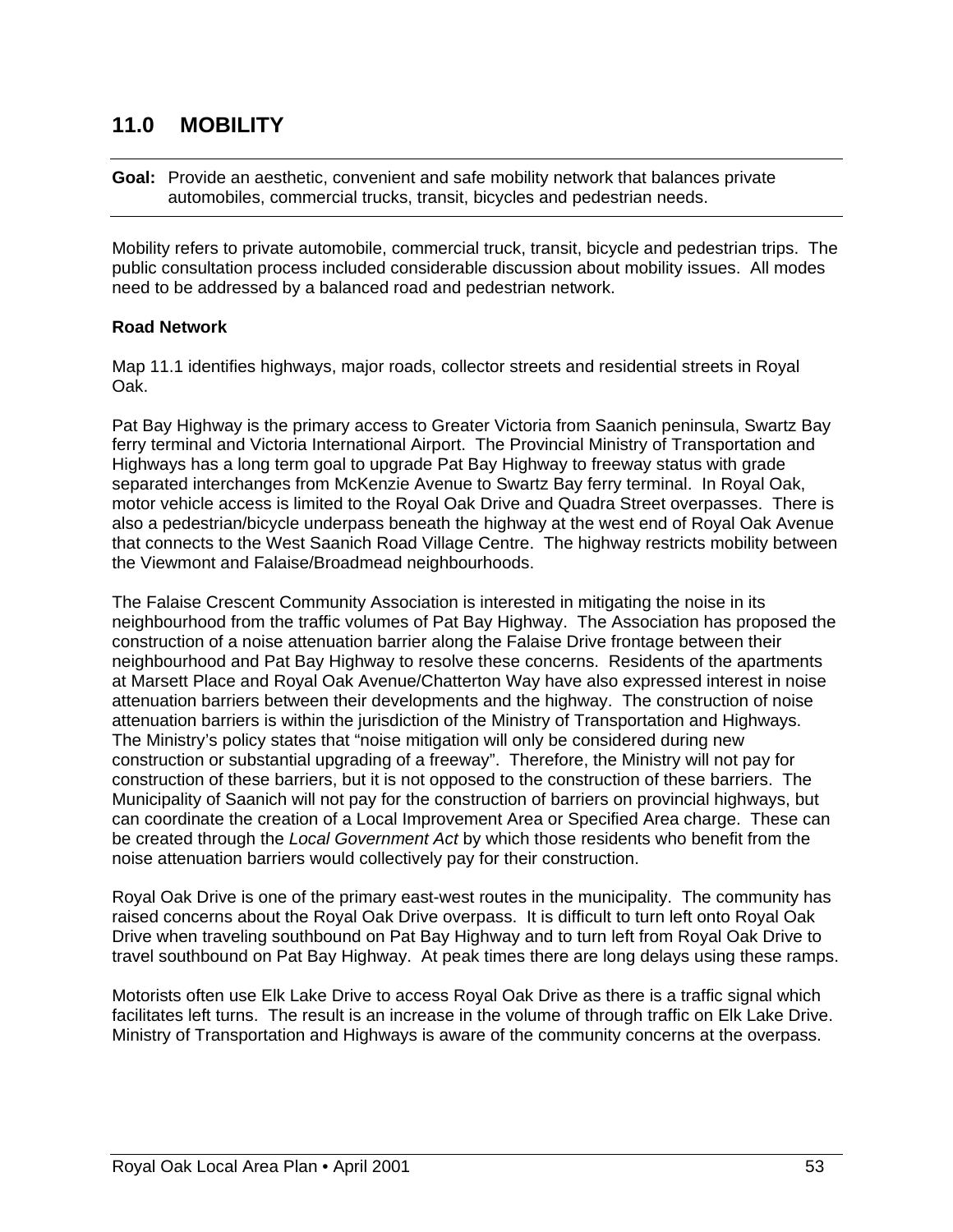# **MAP 11.1 ROAD NETWORK**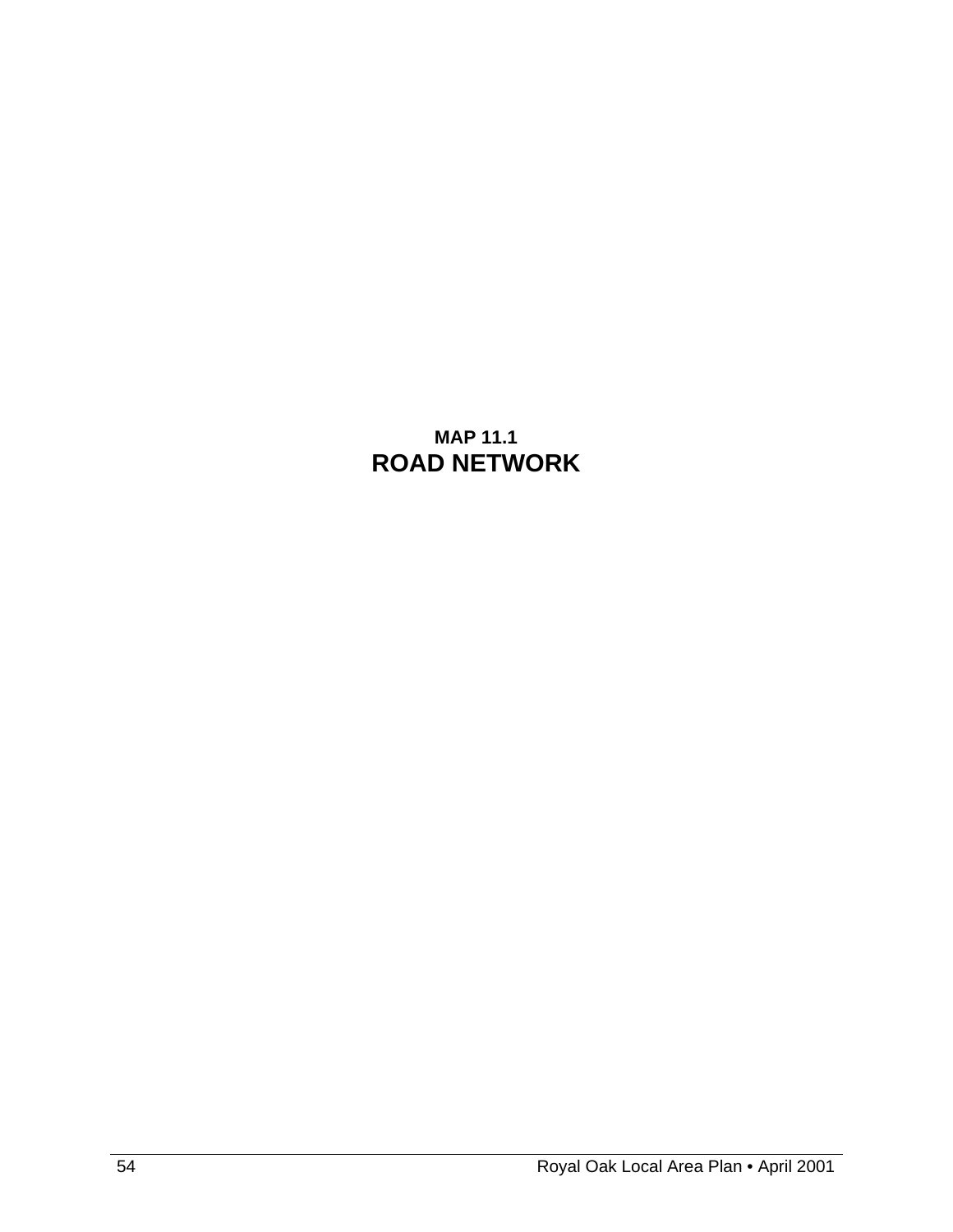Another concern is the difficulty of pedestrians and bicycles crossing the Royal Oak overpass because motor vehicles currently have priority. Pedestrians must cross four intersections at the locations of the on/off ramps at the overpass, where driver attention may be focused on motor vehicles and not pedestrians. Bicyclists using Royal Oak Drive do not find this route safe due to the lane configuration from Falasie Drive through to Elk Lake Drive. It is not clear where bicyclists should travel through this area. Children going to and from the Royal Oak Middle School use this overpass to cross between the east and west sides of the highway.

The 1989 Local Area Plan identified the need to investigate pedestrian safety to and from Royal Oak Middle School and Lochside Elementary School based on the model used at Cloverdale Elementary School. The issues were identified on an inset map. The pedestrian environment has been improved through sidewalk construction and further improvements will occur through the priority sidewalk construction identified on Map 11.5. Mobility across Pat Bay Highway, including safety issues associated with motor vehicle, bicycle and pedestrian conflicts at the Royal Oak Drive overpass remain a concern. The Royal Oak Drive overpass is under the jurisdiction of the Ministry of Transportation and Highways, therefore any improvements will need to be initiated and coordinated by the Ministry. Other road network issues that have been identified by the community in this area include access to Royal Oak Drive from Broadmead Village Shopping Centre and employee on-street parking in the vicinity of the Shopping Centre.

The 1989 Local Area Plan identified the opportunity to develop a frontage road along the east side of Pat Bay Highway as an extension of the Falaise Drive right-of-way to Cherry Tree Bend. This policy was included to maintain an access alternative should further access restrictions be implemented by closing some intersections and/or restricting turning movements onto and off of Pat Bay Highway as part of future highway upgrading to full freeway status with grade separated interchanges. Developing the frontage road would increase traffic volumes on Falaise Drive and the Royal Oak Drive overpass. This would add to the automobile traffic concerns of the residents on Adeline Place, Royal Wood Place and Falaise Drive which have expressed concern about pedestrian safety and emergency vehicle access resulting from funeral traffic on these residential streets. As discussed in the previous paragraph, there are safety issues at the Royal Oak Drive overpass and additional traffic using the overpass would only increase these problems. Therefore, the 1989 policy should be replaced by a new policy that does not support the construction of a frontage road in this location.

The West Saanich Road Streetscape Study addresses mobility issues between Wilkinson Road and Quadra Street. Concerns about automobile traffic volume and speed, the pedestrian and bicyclist environment, the intersection of West Saanich Road and Viewmont Avenue, the pick up/drop off by motor vehicle of Royal Oak Middle School students at the school's driveway access across from Pipeline Road and the school crosswalk across West Saanich Road at Elk Lake Drive is being addressed. West Saanich Road Village Centre will benefit from improved pedestrian, bicycle and transit access by reconfiguring road lanes, additional sidewalks and crosswalks and improved landscaping.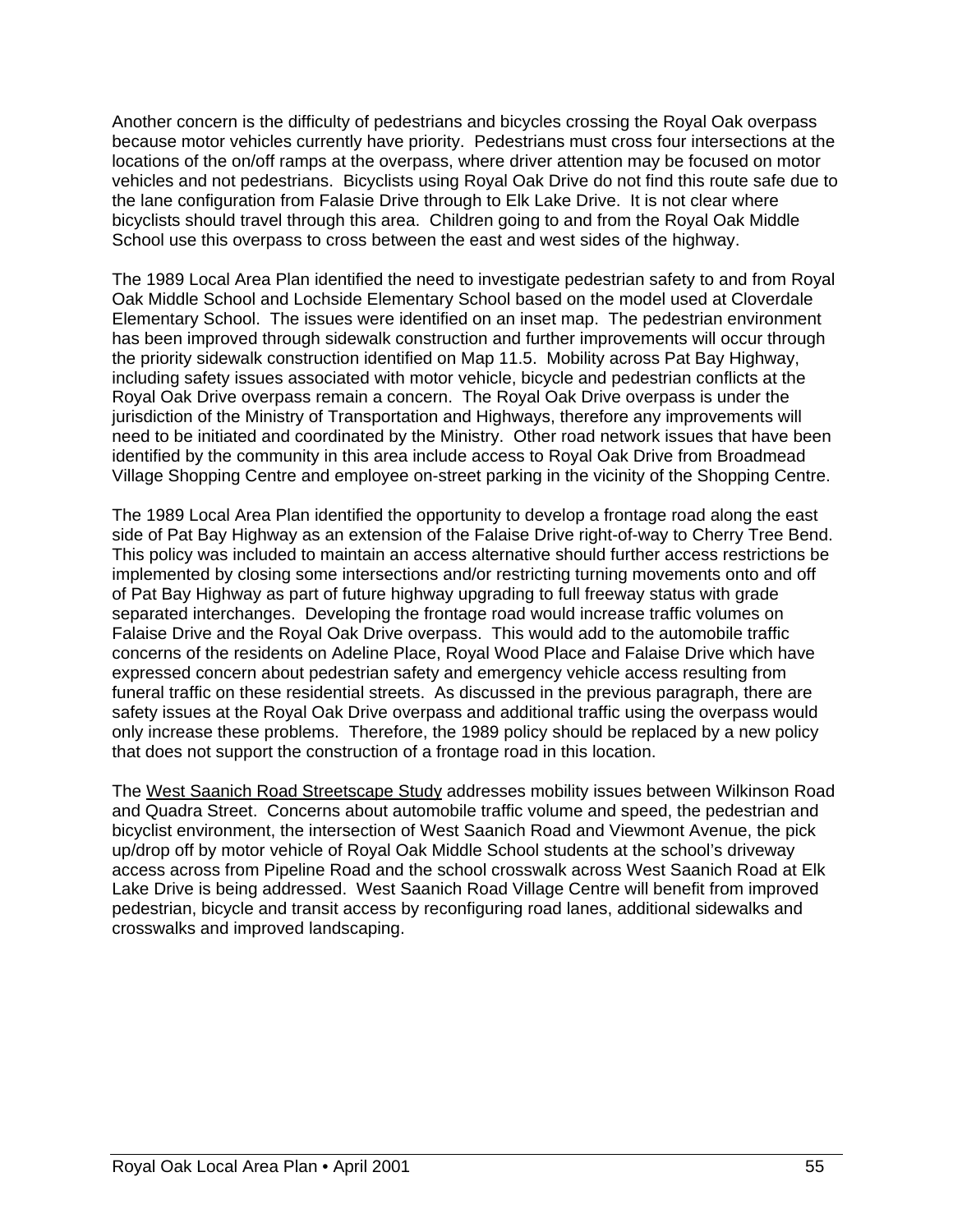The Wilkinson/Helmcken Road Pilot Project, April 1998 was a community planning project to develop social and environmental criteria for major roads. The project's concept plan was endorsed in principal by Council and the Engineering Department was directed to work with the community to address the plan and priority issues. The plan recommends retaining two lanes with limited left turn lanes, bike lanes on both sides, and where possible, have sidewalks on both sides.

### **Truck Routes**

Truck routes provide for the movement of goods and services within the community. That portion of the truck route in Royal Oak is shown on Map 11.2. Bylaw No. 6346 identifies routes that can be used by trucks over 5,500 kilograms gross vehicle weight. A truck that exceeds 5,500 kilograms can only use a non-designated street to access a specific delivery location. Designation of truck routes can provide a level of protection for adjacent collector and local residential streets from the safety and noise issues related to truck traffic. Members of the community have expressed concern over the size, speed and noise associated with trucks on Wilkinson Road and Royal Oak Drive.

The Truck Route Bylaw was amended May, 2000 to remove Wilkinson Road from the truck route network. A Truck Route Network Study is to be undertaken in the municipality to assess the overall truck route network, examine the removal of this and other roads from the truck route network and gross vehicle weight restrictions. There is a moratorium on requests to remove existing truck routes from the network until the study is completed. If problems susbsequently arise with local truck traffic, then there is a provision for the bylaw to be revisited and allow local truck traffic to use Wilkinson Road.

### **Transit Service**

BC Transit provides service to Royal Oak with connections to downtown Victoria, Victoria General Hospital and western communities, University of Victoria and Saanich Peninsula via a transit exchange. Map 11.3 identifies transit routes, transit exchange and a distance of 400 metres from the transit routes, which is considered to be a convenient walking distance to transit service.

The exchange, consisting of three bus stops, is located at Elk Lake Drive just south of Royal Oak Drive intersection. Due to the number of buses using this exchange, an off-street exchange or a more formal on-street pedestrian and traffic pattern should be established to improve safety and reduce neighbourhood conflicts. BC Transit has expressed interest in creating a more formal transit exchange in this area. They would like to remain close to the Saanich Commonwealth Place which they consider to be a major destination.

The south portion of Pipeline Road is a major access route for BC Transit as it provides a right turn onto Royal Oak Drive and access to Elk Lake Drive as buses cannot make the right turn at West Saanich Road onto Royal Oak Drive due to the roadway configuration. Local residents have asked BC Transit to stop using this portion of Pipeline Road. This cannot be done until a location for a transit exchange is finalized and Wilkinson Road/Royal Oak Drive/West Saanich Road intersection is improved.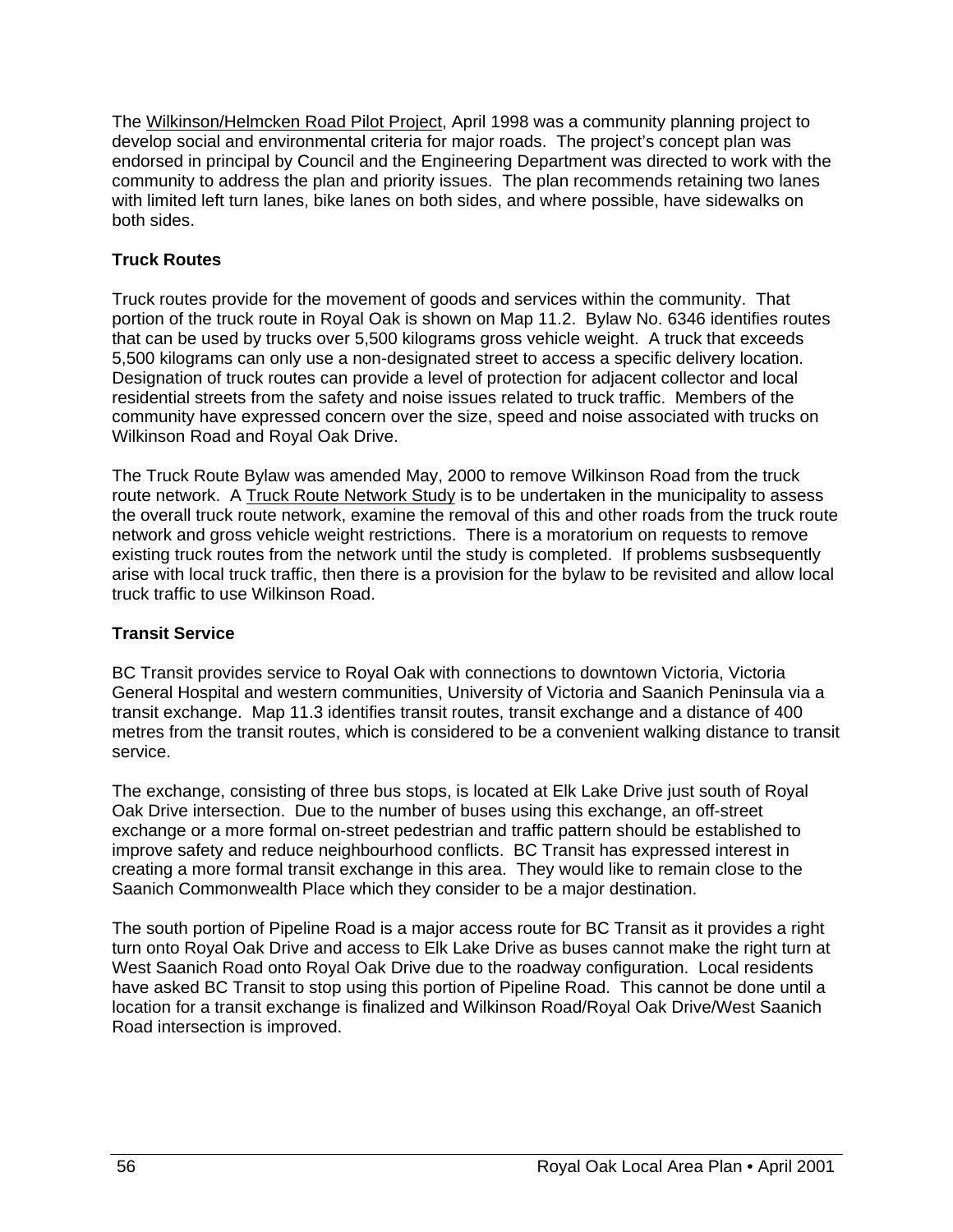# **MAP 11.2 TRUCK ROUTES**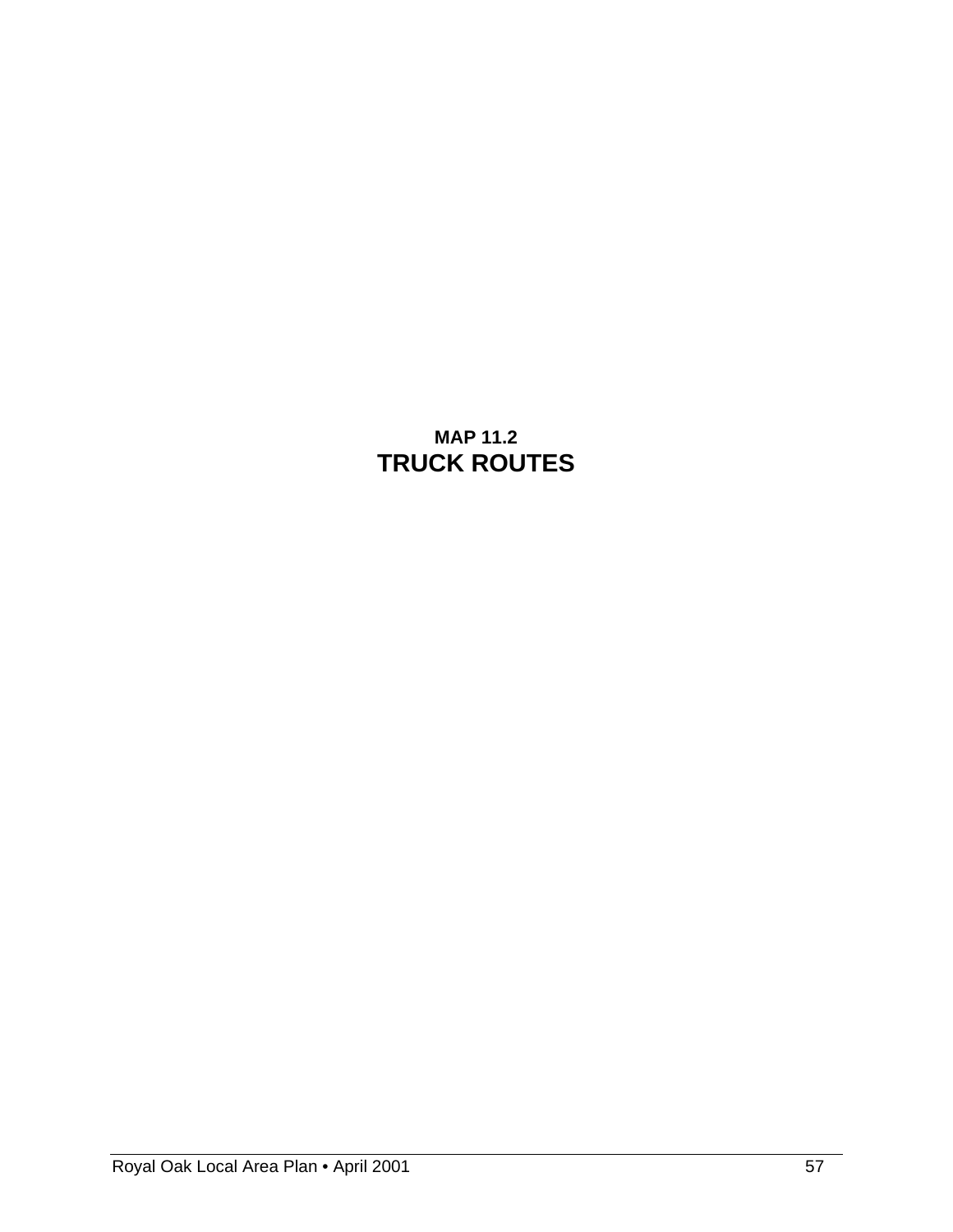# **MAP 11.3 TRANSIT SERVICE**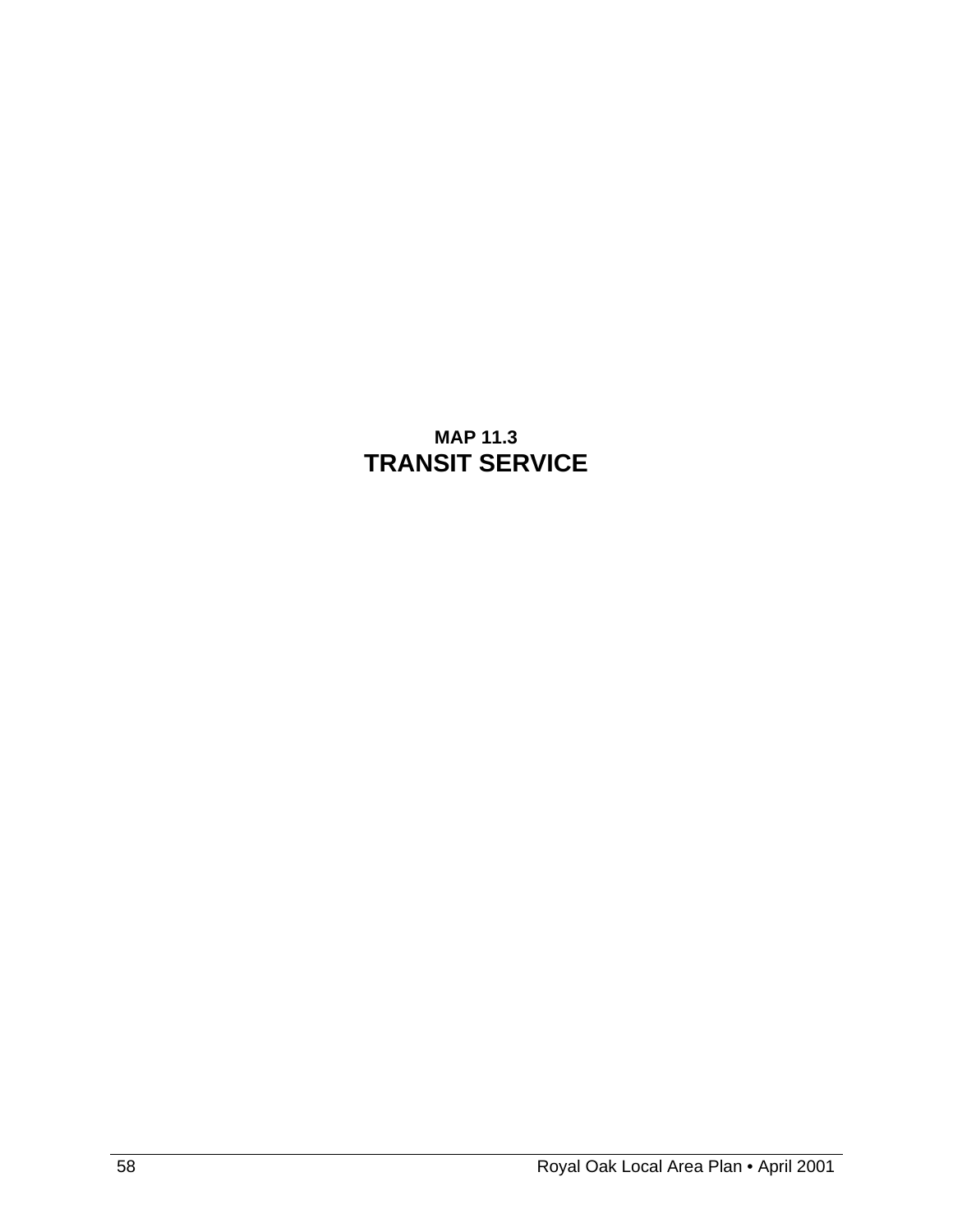There is an informal park and ride established across from the Elk-Beaver Lake Regional Park entrance on the east side of Elk Lake Drive in the Pat Bay Highway road right-of-way. Parking and access issues should be addressed by formalizing the parking layout, as well as the aesthetics associated with Highway Scenic Access (refer to Chapter 10.0 – Open Space and Parks), and the parking of commercial trucks in this location. Ideally, a park and ride would be included as part of a formalized transit exchange.

### **Bicycle Facilities**

Bicycle facilities include commuter and local connector bikeways of the bicycle network and bicycle parking at destinations. Commuter bikeways provide free flow direct links for commuter cyclists to major commercial, institutional and employment centre in Saanich and Greater Victoria. Local connector bikeways provide neighbourhood connections and connections to commuter bikeways. Bicycle parking is required as part of new multi-family, commercial, industrial, institutional, cultural and recreational developments in Saanich.

The designated and developed bikeways in Royal Oak are identified on Map 11.4. The Wilkinson Road commuter bikeway is to be constructed in accordance with the recommendations of the Wilkinson/Helmcken Road Pilot Project, April, 1998. The West Saanich Road commuter bikeway is to be constructed in accordance with the recommendations of the West Saanich Road Streetscape Study. The other designated commuter bikeway locations need to be assessed on a site by site basis, including road right-of-way width, to determine if an exclusive bike lane or shared motor vehicle/bicycle lane is most appropriate. The locations of designed local connector bikeways require these streets to become more bicycle friendly by displaying local connector bikeway signs and providing for minor infrastructure improvements.

### **Pedestrian Network**

Saanich Engineering specifications require sidewalks on both sides of major roads, on one side of collector streets, on one side of residential streets that are designated as a 'safe route' to an elementary school and along road frontages of multi-family developments. The type and quality of sidewalks varies from concrete to asphalt pathways. May 11.5 identifies sidewalks in Royal Oak and indicates high priority concrete sidewalk construction. Map 10.2 identifies trails and Map 10.3 identifies potential greenways and boulevard streets in Royal Oak. Where practicable and adequate right-of-way width exists, sidewalks are to be separated from the roadway.

The pedestrian/bicycle underpass beneath Pat Bay Highway at the west end of Royal Oak Avenue is an important linkage between the east and west sides of the highway, including commercial areas and access to local schools. It is also an important link in the proposed greenway on Map 10.3 which is part of the East/West Regional Trail. The community has identified concerns regarding access routes to and from the underpass, access through the underpass and security in its vicinity. If accessibility, safety and aesthetics are improved, it could be promoted as an alternative to the Royal Oak Drive overpass. The barriers, at each entrance designed to stop motorcycles from using it, are an inconvenience to bicyclists and restricts scooters and wheelchairs. Opportunities for improving safety include enhancing sight lines to and from the West Saanich Road entrance to create visual surveillance and upgrade lighting in and near the underpass. Improved maintenance, including garbage and graffiti removal, should also occur.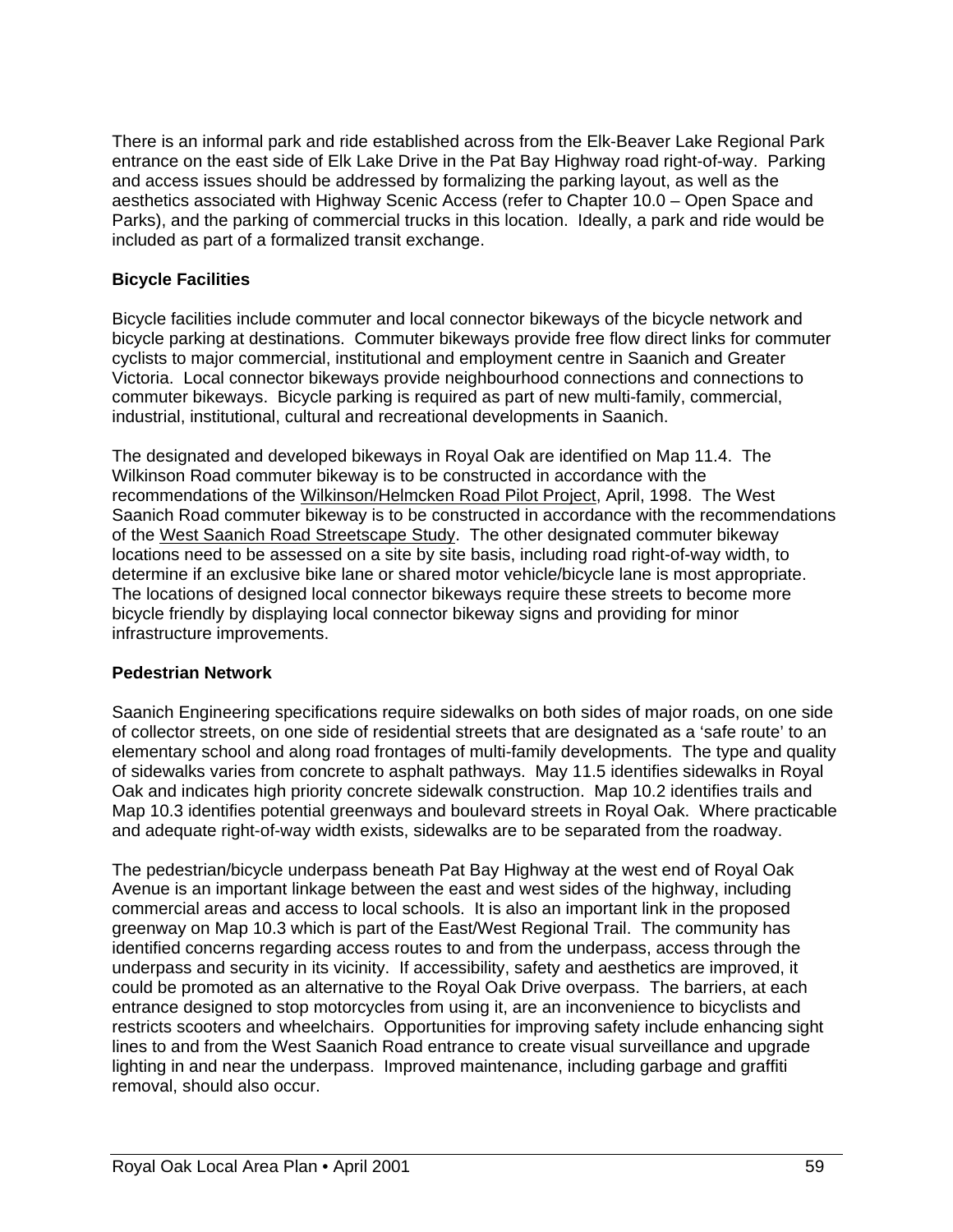# **MAP 11.4 BICYCLE FACILITIES**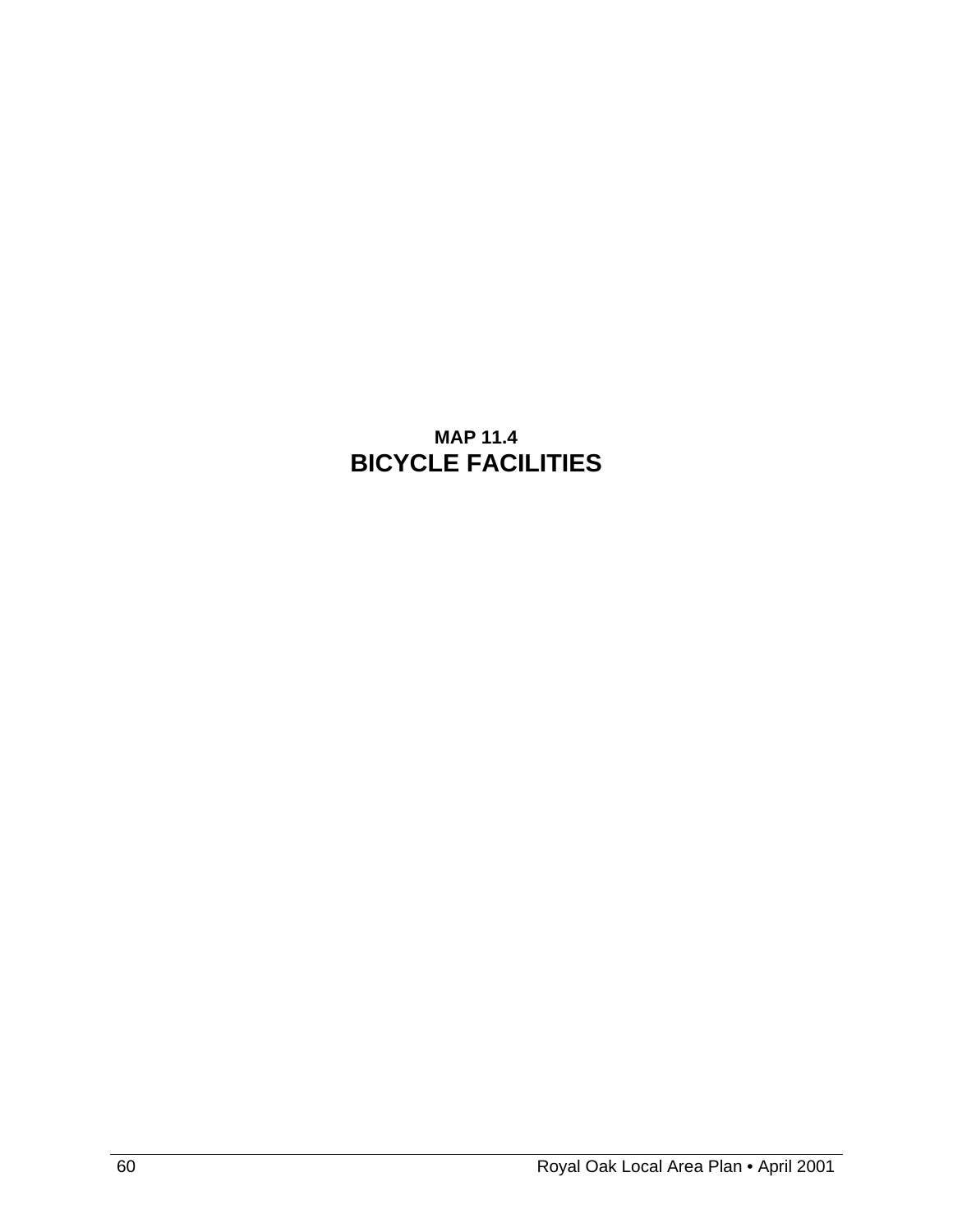There are safety concerns with students walking and bicycling to and from the Royal Oak Middle School on adjacent streets and crossing the Royal Oak Drive overpass. In response to these safety concerns, parents drop off/pick up their children by motor vehicle which increases traffic congestion and makes student walking and bicycling safety worse. Traffic congestion causes internal circulation problems on the school site and on surrounding streets that increase pedestrian and vehicle conflicts. The school, Parents Advisory Committee and ICBC have been working to develop a school safety program to identify key pedestrian routes which need improvements such as sidewalks and crosswalks, enhance student security on pedestrian routes such as the Royal Oak Avenue pedestrian/bicycle underpass, address motor vehicle drop off/pick up by parents and improve traffic circulation on the school site.

There are also safety concerns regarding students walking and bicycling to Claremont Secondary School from Royal Oak. Existing north-south routes include Pat Bay Highway, Boulderwood Drive and Amblewood Drive. For students from Viewmont and Falaise, the highway is not the safest option. Therefore, a trail is proposed as identified on Map 10.2, between Cherry Tree Bend and Falaise Drive to create a safer route to school.

Pedestrian safety concerns also exist on Falaise Drive caused by funeral traffic that creates traffic congestion and on-street parking problems. A portion of the street has been designated as a no parking area to ensure motor vehicles can access Adeline Place. There are concrete sidewalks in front of the Royal Oak Burial Park and McCall Bros. and a path exists in front of First Memorial. Council has requested that First Memorial install a concrete sidewalk on Falaise Drive and review their commitments to the Municipality concerning parking issues such as the promise to develop a 'valet' concept for parking.

Sidewalks are normally constructed by a developer as part of a new development or redevelopment and by the municipality as road improvements of 'safe route' to school initiative. In some cases a developer may be required to provide cash in lieu for future sidewalk construction if the municipality has not finalized the sidewalk plans. The Viewmont and the area-wide Development Cost Charge (DCC) bylaws provide for some sidewalk construction. (Refer to Chapter 14.0 – Development Cost Charge Areas for an explanation of the DCC areas.) Residents may also petition for a Local Improvement Program levy for sidewalks. A portion of the cost of the work is applied directly to benefiting properties and may be amortized over 15 years. Alternatively a Specified Area Charge can be created to find sidewalk construction. This would spread the cost over a larger number of parcels.

#### **Neighbourhood Transportation Management**

Residents are concerned about the volume and speed of automobile traffic on major, collector and residential streets and its conflict with pedestrians and bicycles. Map 11.6 identifies traffic and pedestrian concern locations in Royal Oak. Streets influence the character of a neighbourhood and should provide for safe pedestrian, bicycle and automobile mobility. Problems often arise when residential streets accommodate traffic with both origins and destinations outside of the neighbourhood. This 'through' or 'short cutting traffic' often uses the residential streets to avoid traffic signals and delays on major and collector roads. Short-cutting does not appear to be a major problem in Royal Oak because of the major and collector road network. A Manual on Policy and Procedures for Traffic Calming in Saanich can be used by residents, community associations and the Engineering Department to identify, evaluate, prioritize and create solutions to transportation problems in Royal Oak.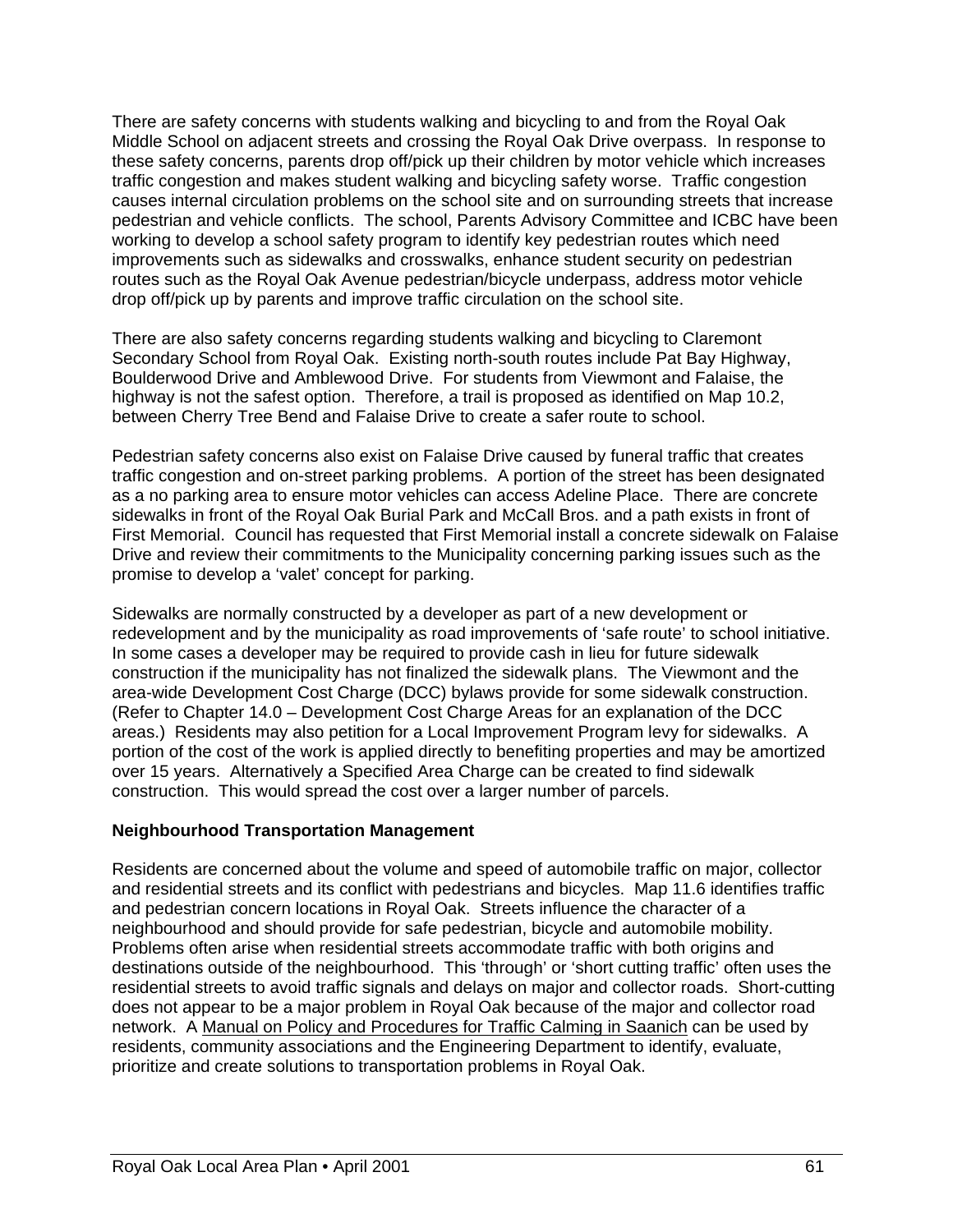## **MAP 11.5 SIDEWALKS**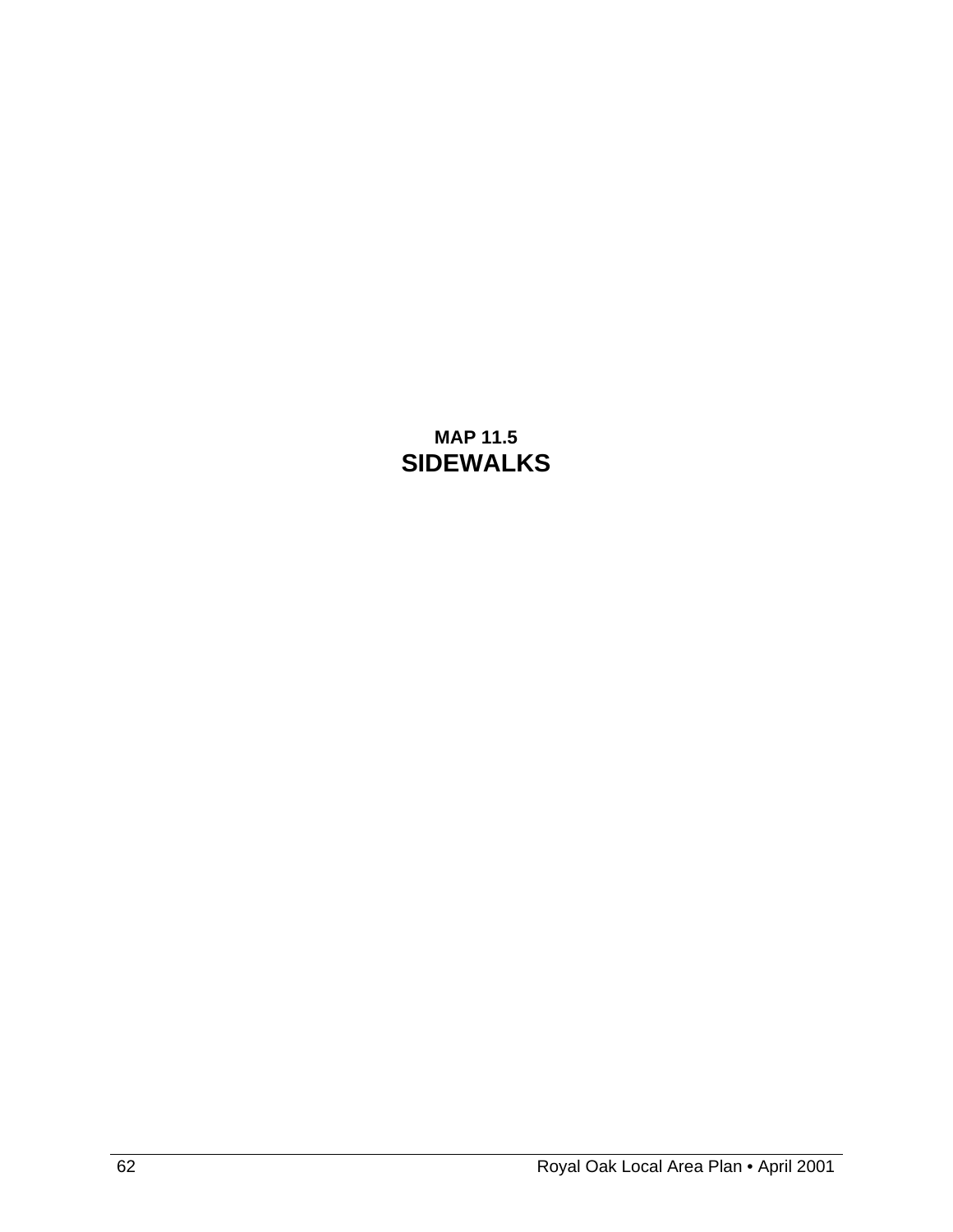## **POLICIES**

- 11.1 Adopt the traffic circulation network and road classification shown on Map 11.1.
- 11.2 Request the Ministry of Transportation and Highways to:
	- a) Address the safety and access issues associated with the Royal Oak Drive overpass, especially the southbound on/off ramps and pedestrian and bicycling environments.
	- b) Formalize off-street parking, access and Highway Scenic Access issues of the informal park and ride on the east side of Elk Lake Drive across from the Elk-Beaver Lake Regional Park entrance.
	- c) Improve access to and safety of the Royal Oak Avenue pedestrian/bicycle underpass, recognizing that it is an important link in the East/West Regional Trail.
	- d) Consider landscape screening and noise attenuation features along Pat Bay Highway when and where requested by the adjacent neighbourhood and the Municipality.
- 11.3 Continue to endorse the Highway Scenic Access Corridor Study, 1984 concept along Pat Bay Highway:
	- a) require a high standard of landscape design, including retaining natural vegetation when considering approval of new land uses on adjoining properties.
	- b) cooperate with the Ministry of Transportation and Highways toward upgrading the highway boulevards, medians and noise attenuation features.
- 11.4 Consider construction of noise attenuation features on a site by site basis, recognizing that funding may be required through Local Improvement Areas and Specified Area Charges.
- 11.5 Do not support the construction of a frontage road along the east side of Pat Bay Highway north of the Falaise Drive right-of-way to Cherry Tree Bend.
- 11.6 Ensure that changes to West Saanich Road between the Quadra Street overpass and Wilkinson Road conform to the committee goals, design principles and overall concept plan in the West Saanich Road Streetscape Study, April 2001.
- 11.7 Maintain a standard of two travel lanes on Wilkinson Road, except at major intersections or land uses where extra lanes may be necessary to accommodate turning movements.
- 11.8 Support the Engineering Department in developing an implementation strategy for Wilkinson Road in consultation with the community to address priority issues such as pedestrian access, the concept plan (from the Wilkinson/Helmcken Road Pilot Project, April 1998) and the rural streetscape.
- 11.9 Petition the Province to raise title to the undeveloped portion of Casa Linda Drive between Mann Avenue and Lindsay Street that is shown on Map 10.2 and zone as park.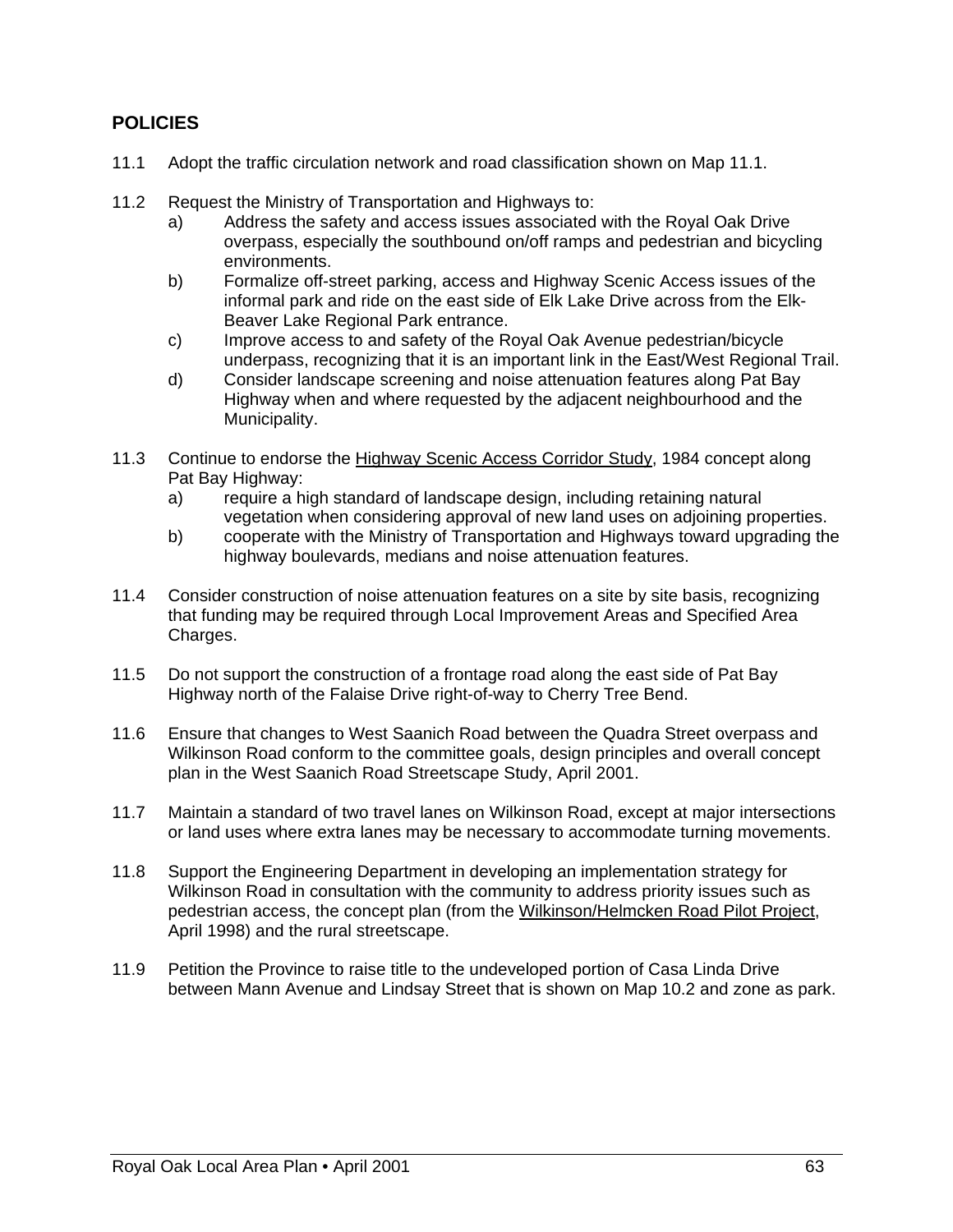# **MAP 11.6 TRAFFIC & PEDESTRIAN CONCERN LOCATION**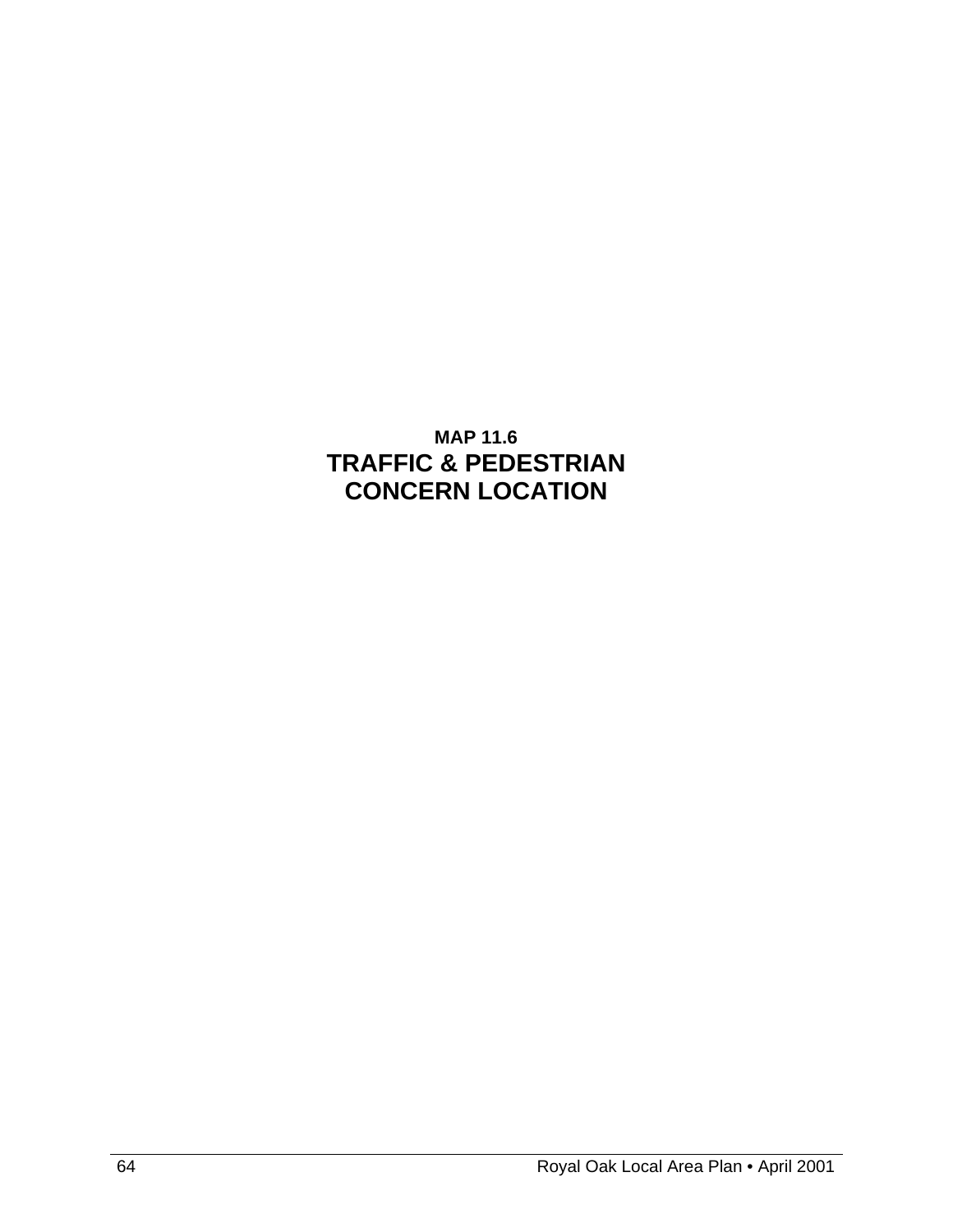- 11.10 Amend the Local Area Plan to incorporate the recommendations of the Truck Route Network Study when endorsed by Council.
- 11.11 Work with BC Transit to improve the interaction of transit buses, pedestrians, motor vehicles and the neighbourhood at the transit exchange located on Elk Lake Drive and Royal Oak Drive.
- 11.12 Support the establishment of a formal transit exchange in the vicinity of Saanich Commonwealth Place.
- 11.13 Support the removal of transit buses from the south part of Pipeline Road when an alternative route is identified.
- 11.14 Support the development of the commuter and local connector bikeways designated on Map 11.4.
- 11.15 Support transit, bicycling and pedestrian initiatives of institutions and businesses, such as Camosun College Interurban Campus as a means to reduce motor vehicle traffic in Royal Oak.
- 11.16 Assign a high priority to the construction of the concrete sidewalks identified on Map 11.5.
- 11.17 Continue to work with First Memorial to rectify the automobile traffic congestion and onstreet parking problems on Falaise Drive caused by funeral traffic.
- 11.18 Continue to work with School District No. 63, Parents Advisory Committees of the Royal Middle School and Lochside Elementary School, ICBC, Citizens Advisory Committee and Advisory Traffic Committee to identify opportunities to develop safe routes to school, improve bicycle parking facilities at schools and address student drop off/pick up by motor vehicles.
- 11.19 Acquire rights-of-way for footpaths, sidewalks, bikeways and greenways, particularly at the time of subdivision or development and require construction by the developer where applicable, to ensure convenient access to schools, bus stops, shopping, parks and to provide circular pedestrian recreation routes.
- 11.20 Use the Manual on Policy and Procedure for Traffic Calming in Saanich to identify, evaluate, prioritize and create solutions to transportation problems in Royal Oak.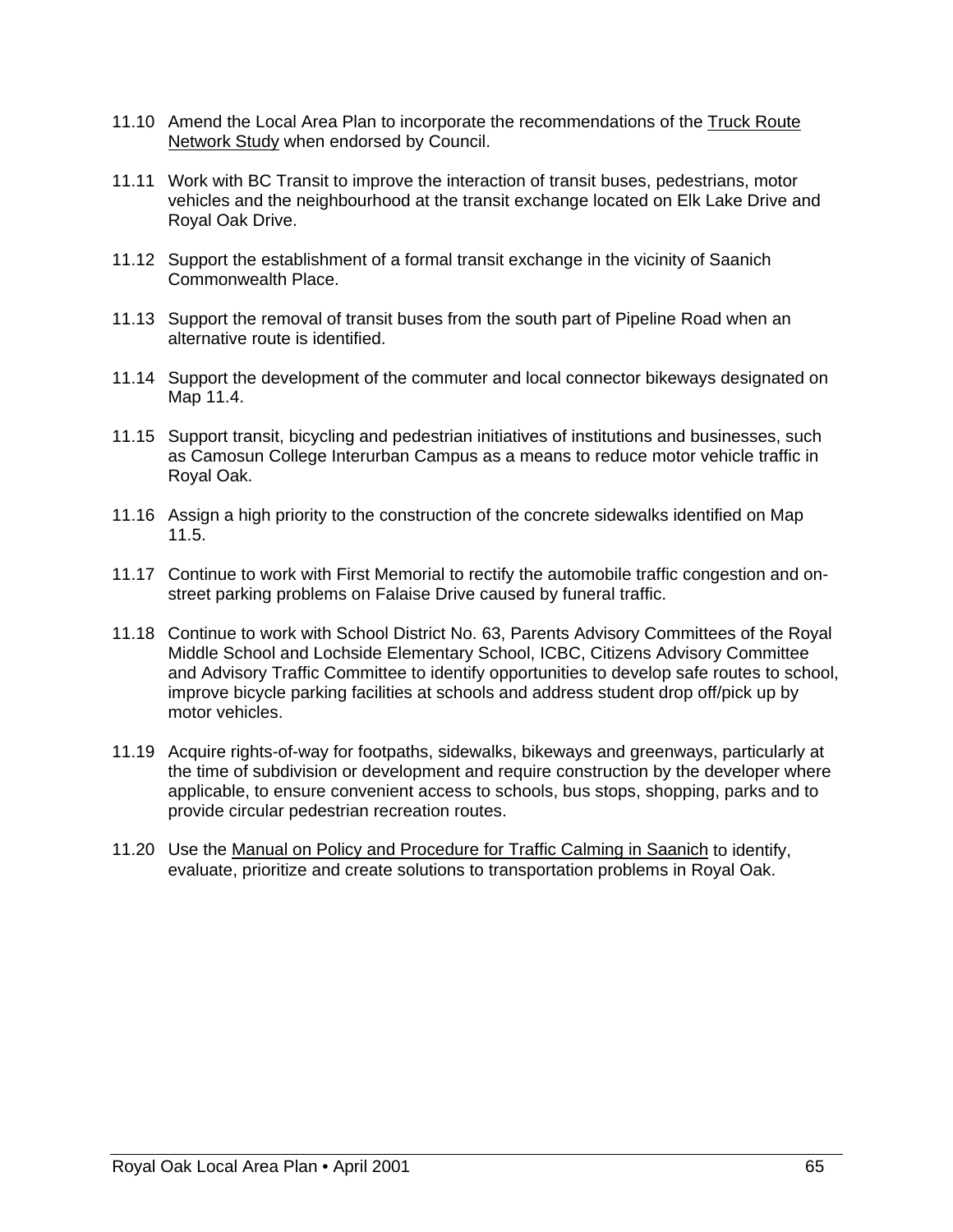# **12.0 COMMERCIAL AND INDUSTRIAL**

**Goal:** Maintain the range of commercial services and shopping opportunities.

Royal Oak includes commercial sites located at Broadmead Village Shopping Centre, Royal Oak Shopping Centre and along Chatterton Way, Falaise Drive, West Saanich Road and Elk Lake Drive. The only industrial site is the BC Hydro properties. Commercial and industrial uses are shown on Map 12.1. The variety of commercial activities and the area's proximity to transportation routes enable these uses to provide services to surrounding neighbourhoods and adjacent local area.

### **Commercial Uses**

The Broadmead Village Shopping Centre is at the south-east corner of the Royal Oak Drive and Pat Bay Highway intersection. It is designated in Saanich General Plan 1993 as a Neighbourhood Centre. Broadmead also contains three concentrations of office buildings adjacent to Chatterton Way.

Falaise includes two funeral homes and a cemetery at Falaise Drive. While these are commercial operations, they are primarily considered to be institutional uses and are discussed in Chapter 13.0 – Institutions and Public Assembly.

Viewmont includes the West Saanich Road and Elk Lake Drive commercial areas. West Saanich Road between Wilkinson Road and Quadra Street is the historical Village Centre in Saanich. This area includes several of the heritage sites discussed in Chapter 4.0 – Heritage Resources. West Saanich Road, between the Royal Oak Shopping Centre and Elk Lake Drive, is designated in Saanich General Plan 1993 as a Village Centre. In 1999, a development permit was approved to allow redevelopment of the Royal Oak Shopping Centre, including moving the grocery store to the rear of the property, construction of additional floor space and improvements to on-site circulation and landscaping.

There are two commercially zoned properties adjacent to West Saanich Road west of the Elk Lake Drive intersection and a concentration of commercial uses along the west side of Elk Lake Drive between Normandy Road and Marsett Place. The Royal Oak Golf Course located at Marsett Place is a nine-hole public course with clubhouse facilities. The former Royal Oak Inn and Royal Oak Motel site located on 4680 Elk Lake Drive is zoned for school / commercial use and tourist accommodation use. A residential and/or office use on the school site may be appropriate. A development permit has been approved to redevelop the motel site. The garden centre located on Elk Lake Drive is zoned A-3 (Rural Zone) and is within the Agricultural Land Reserve. The use on the site has evolved from its agricultural origins to a major retail use that includes greenhouses, a nursery, a florist and a paved parking lot. An application to exclude this property from the Agricultural Land Reserve is discussed in Chapter 7.0 – Agriculture.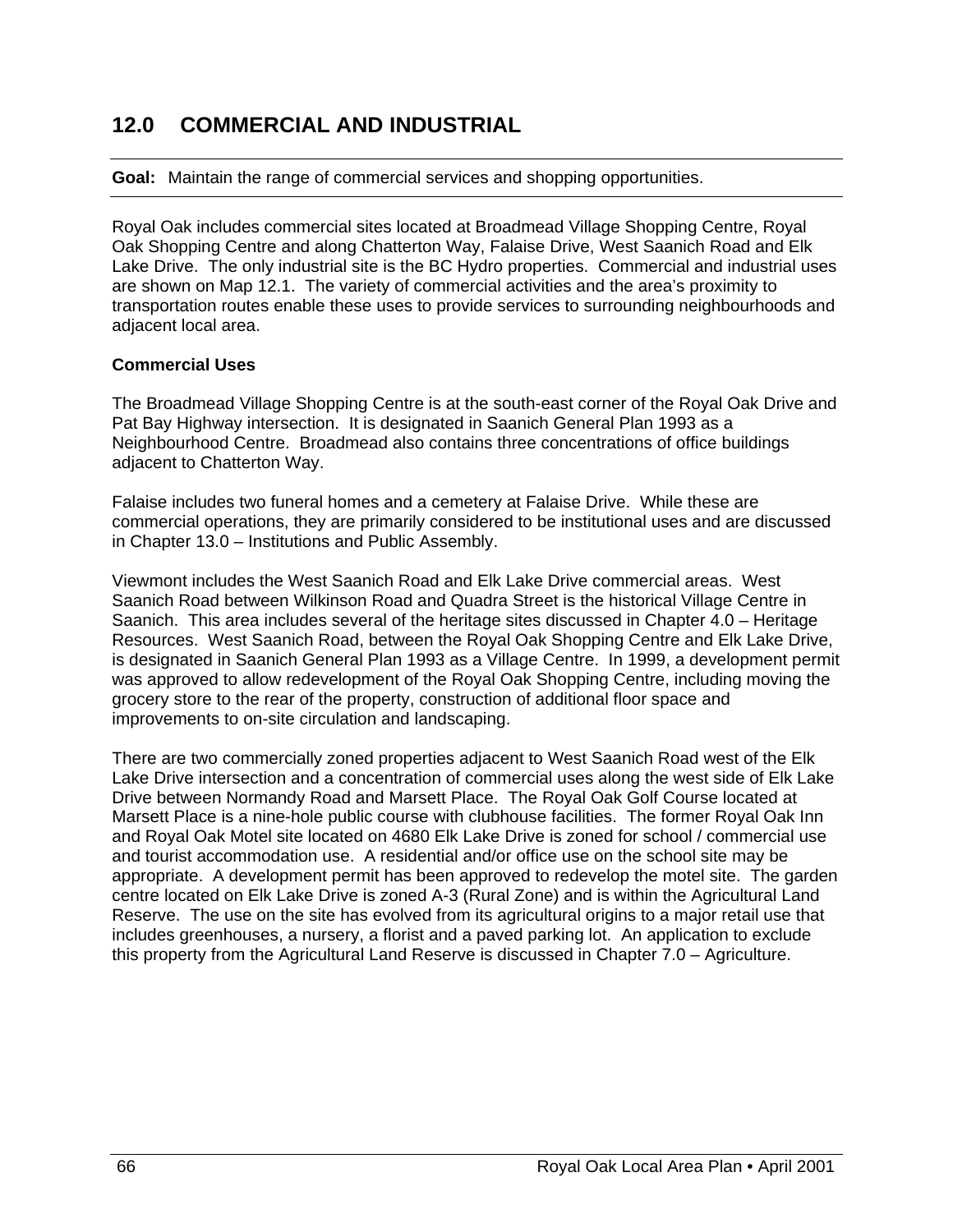# **MAP 12.1 COMMERCIAL AND INDUSTRIAL LAND USE**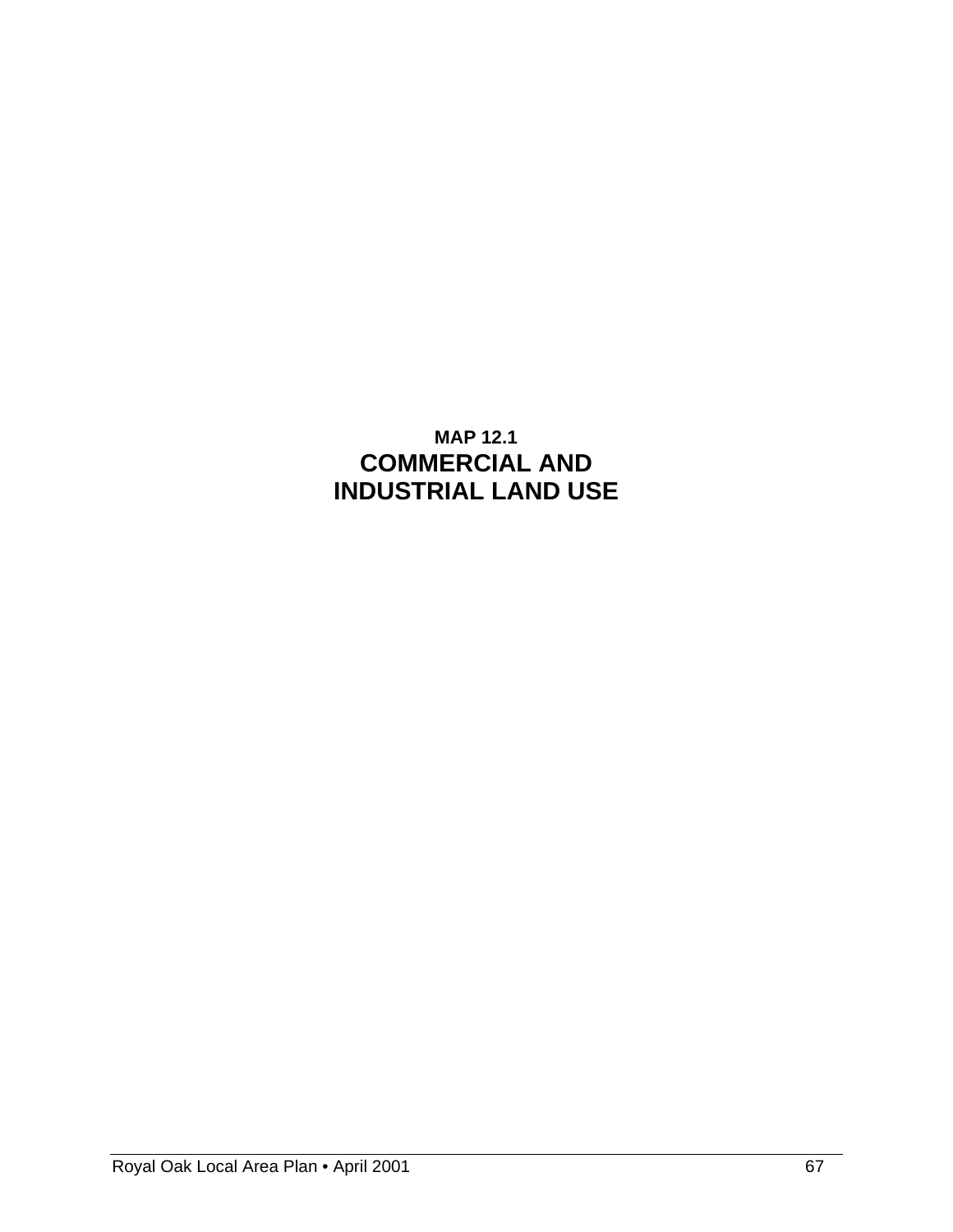#### **Industrial Uses**

The one industrial site in Royal Oak is the BC Hydro properties located at 4400/4396 West Saanich Road. The site is zoned M-2 (Wholesale, Warehouse and Office zone) and is subject to a Land Use Contact. The Land Use Contract specifies the use of the property and the configuration of the structures and facilities. Changes to the uses on the site require an amendment of the Land Use Contract.

BC Hydro's operation at this location is changing, resulting in excess office space and land. BC Hydro has subdivided the parcel into two lots; Lot A containing the office building adjacent to West Saanich Road and Lot B containing the warehouse buildings at the rear. The community has concerns regarding the existing and future uses of this site and does not support more intensive or disruptive industrial land uses.

### **Potential Commercial Development**

Commercial uses should be in keeping with the definitions of the Village Centre and Neighbourhood Centre designations of Saanich General Plan 1993.

The potential commercial site shown on Map 12.1 is a municipally owned property at the corner of West Saanich Road and Elk Lake Drive. Appropriate commercial development of this property will anchor the north end of the West Saanich Road Village Centre. The property includes a designated heritage structure that is to be incorporated as part of the development of the site or moved to an appropriate site for preservation.

Royal Oak, especially the Viewmont neighbourhood, is concerned about the potential for drive throughs associated with fast food and drive-in restaurants in their community. The neighbourhood perceives that traffic generated by drive throughs would be detrimental to the development of the West Saanich Road Village Centre. Recognizing that there are many properties within the Municipality zoned to permit fast food and drive-in restaurants, Council referred these concerns in November, 2000 to the Development Process Review Committee and Citizens Advisory Transportation Committee for consideration.

Of particular interest in the Village Centre is the Thatch/Maltwood property, which includes the Chantecler building and the municipality owned properties to the south. In 1998, the Royal Oak Design Charrette was undertaken to determine appropriate uses for the site. The Charrette proposed a combination of public open space and amenities, commercial uses and live/work residences. Council considered the recommendation of the Royal Oak Task Force in January, 1999 and endorsed the following motion:

#### **That:**

**The** basic concept outlined in the Charette of the Village Green, commercial and/or mixed use of the Chantecler building and its environs, multi-family housing along the north and east boundaries be endorsed as the basis for future discussions and future land sales;

**The** suggested changes to the form and alignment and intersections along West Saanich Road be referred to the streetscape project and not be considered as part of the Royal Oak land sale; **That** the schoolhouse be moved from its current site to free up the sale of the property and that a call for Development Proposals be initiated;

**The** Chantecler building and the area immediately around it be sold or leased immediately and that any proposal from a potential purchase that requires additional uses be considered in light of the overall content of the Charette design; and;

**The** Task Force be restructured to tackle the Streetscape Project.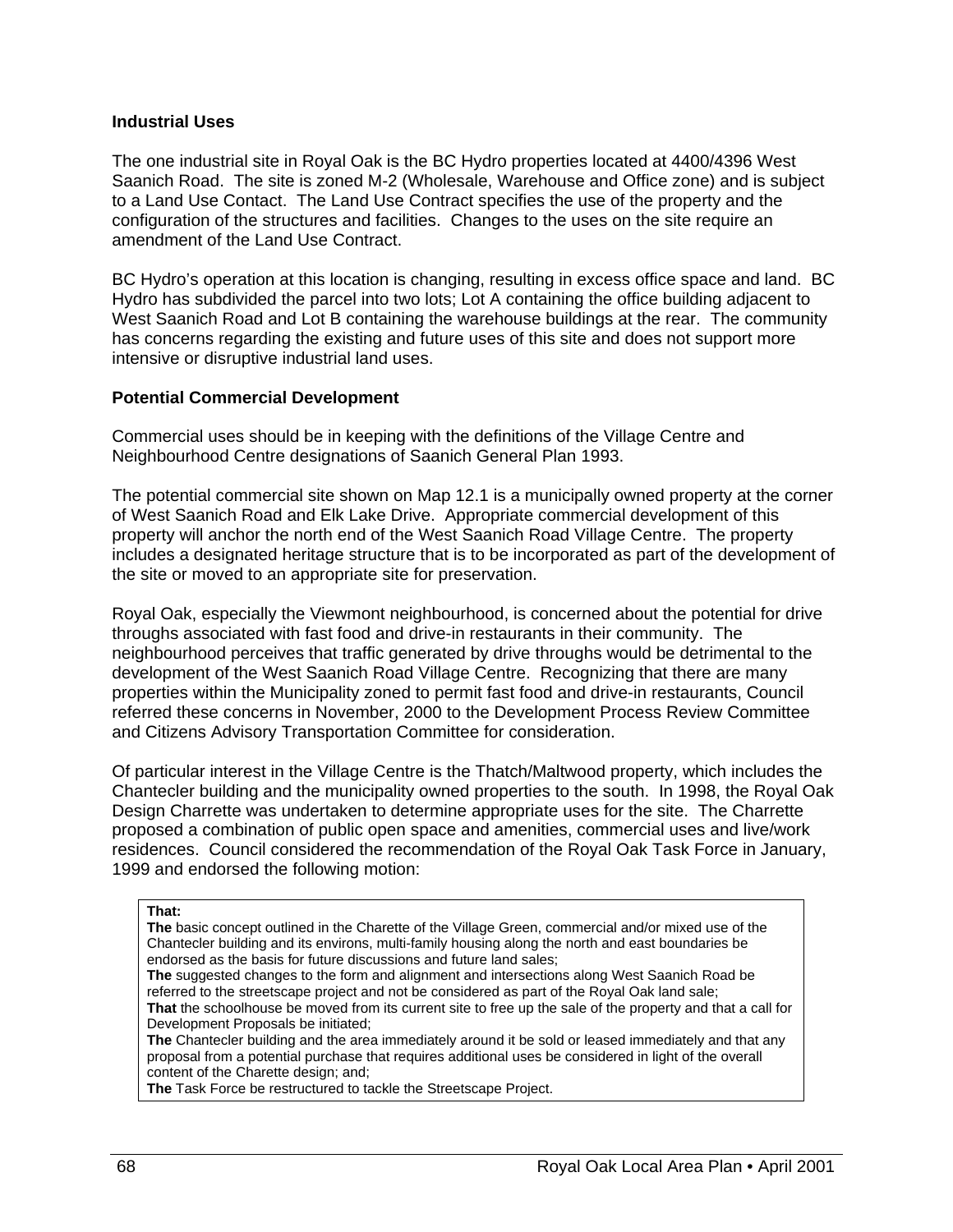In November, 1999 the Thatch/Maltwood (Chantecler) building and surrounding property was sold and a Heritage Revitalization Agreement was approved for the heritage building to be used as a restaurant. The remaining municipal owned properties to the south should follow the basic concept outlined in the Charette of the Village Green, complement the design of the redeveloped restaurant to the north, maintain elements of the open space and consider the Highway Scenic Access that is discussed in Chapter 10.0 – Open Space and Parks.

The West Saanich Road Streetscape Study, completed by a committee of citizens, staff, Councillors and business representative, includes policies and guidelines for future redevelopment in this corridor, including vehicular traffic, parking, pedestrian walkways, bicycle lanes and landscaping.

Residential dwellings are an important component of any village centre. The development of commercial uses in the Village Centre is encouraged to be mixed commercial-residential use (commercial use of the first storey and residential use above). The creation of mixed commercial-residential use developments support the Healthy Community and Sustainable Community concepts that promote residents being able to walk or cycle to local retail shopping and/or employment opportunities. Map 12.1 identifies a 400 metre walking distance from commercial zoned properties in Royal Oak. It indicates that the majority of Broadmead and parts of Falaise and Viewmont are beyond the most convenient walking distances. The Royal Oak Avenue pedestrian/bicycle underpass beneath Pat Bay Highway is an important linkage between the east and west sides of the highway, including commercial areas.

# **POLICIES**

- 12.1 Consider rezoning the potential commercial site identified on Map 12.1.
- 12.2 Encourage mixed commercial-residential use (commercial use of the first storey and residential use above) on commercial parcels shown on Map 12.1:
	- a) adjacent to West Saanich Road between Elk Lake Drive and Quadra Street; and,
	- b) adjacent to Elk Lake Drive between Marsett Place and Normandy Road.
- 12.3 Do not support rezoning of new industrial sites.
- 12.4 Consider any change to the Land Use Contract on the BC Hydro site within the context of the West Saanich Road Village Centre and potential community impacts.
- 12.5 Support commercial uses that are in keeping with the definitions of the Village Centre and Neighbourhood Centre designations of Saanich General Plan 1993.
- 12.6 Support the development of the West Saanich Road Village Centre based on the recommendations of the Royal Oak Design Charette, the Royal Oak Task Force study, and the West Saanich Road Streetscape Study.
- 12.7 Consider incorporating the recommendations of the West Saanich Road Streetscape Study in the West Saanich Road Development Permit Area guidelines.
- 12.8 Consider the village green concept of the Royal Oak Design Charette in evaluating development proposals for the southern portion of the Thatch/Maltwood property that is identified on Map 12.1.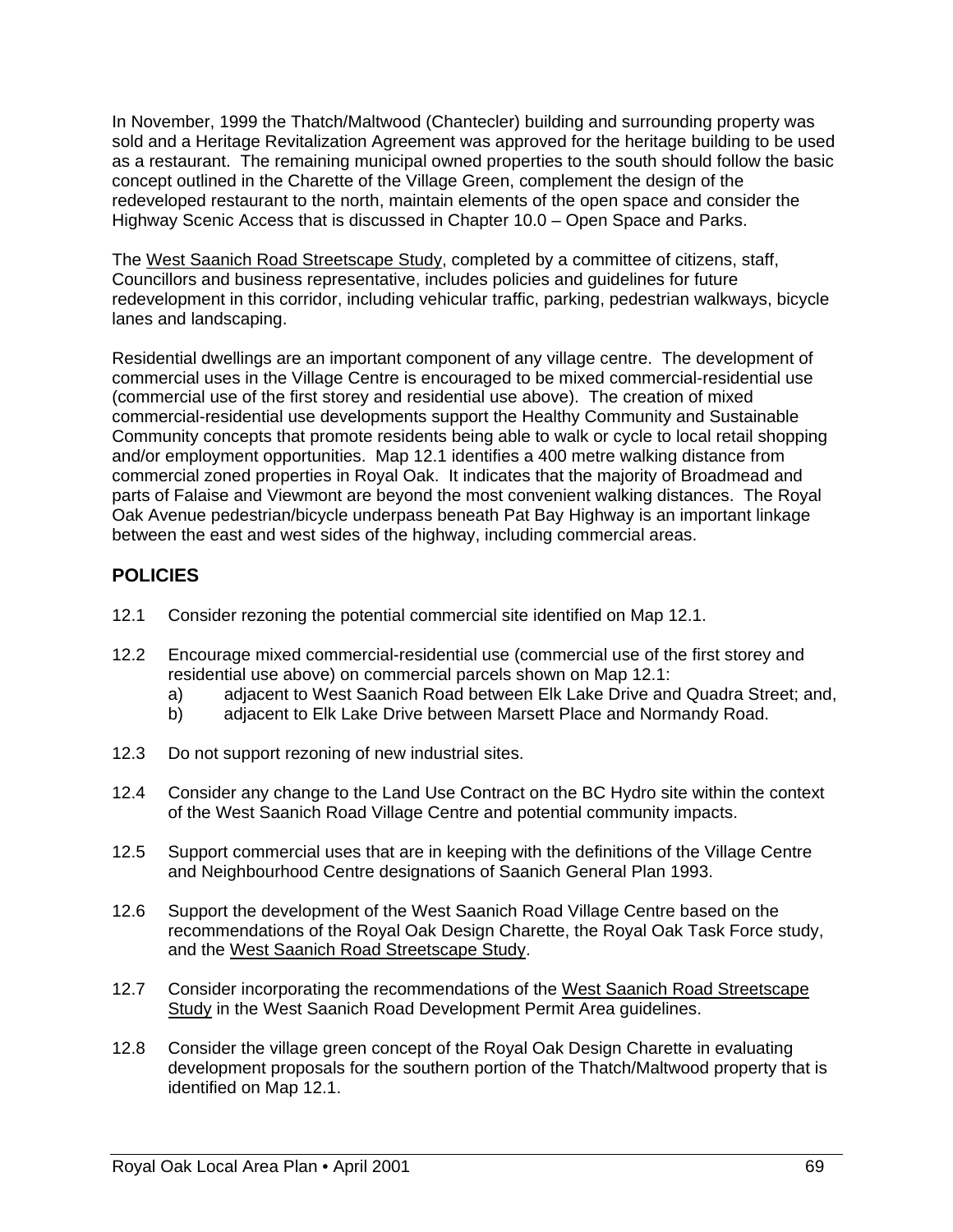# **13.0 INSTITUTIONS AND PUBLIC ASSEMBLY**

**Goal:** Support community based institutional uses and services that respond to resident needs and respect neighbourhood character.

Institutional uses generally refer to schools, churches, cemeteries and day care centres, as well as residential care facilities. These uses can improve the quality of life in a neighbourhood if they are well integrated. On the other hand they have the potential to negatively impact a neighbourhood, particularly as a result of increases in traffic. Potential social and locational impacts should be considered when new institutional uses are proposed. Rezoning applications for institutional uses should be reviewed on the basis of use, access, traffic generation, transit routes, lot size, scale, neighbourhood context and environmental considerations.

Map 13.1 identifies the institutional uses in Royal Oak. These include four churches, a middle school, a cemetery, two funeral homes and one residential care facility. Saanich Commonwealth Place, Royal Oak School House, Royal Oak Woman's Institute and the St. Vincent de Paul Society Ozanam Sheltered Workshops are assembly uses and are discussed in Chapter 3.0 – Social and Cultural Services.

### **Churches**

Royal Oak is sought after for church sites because of its central location in Greater Victoria and its proximity to major transportation routes. There are four church sites in Royal Oak. The churches are Royal Oak Baptist Church, Saanich Community Church Mennonite Bretheren, Greek Orthodox Church and Our Lady of Fatima Catholic Church. The Victoria Baptist Church site is located outside and adjacent to Royal Oak in the North Quadra local area at the south entrance to Broadmead. Development of the site should respect the character of Broadmead.

The Faith Congregational Church has recently purchased a property (Lot A, Plan 45835) north of Royal Oak Drive, south of Normandy Road, west of Elk Lake Drive and east of Pipeline Road. The parcel will need to be rezoned to permit a church. Development guidelines for consideration at the time of rezoning are included in Table 13.1. This property is also identified for potential single family housing as Site B in Chapter 9.0 – Housing.

| Table 13.1: Development Guidelines Lot A, Plan 45835 (Royal Oak Drive) |        |                                                                                                                                                                                                                                                                                                                                                                                                                                                                                |  |  |  |
|------------------------------------------------------------------------|--------|--------------------------------------------------------------------------------------------------------------------------------------------------------------------------------------------------------------------------------------------------------------------------------------------------------------------------------------------------------------------------------------------------------------------------------------------------------------------------------|--|--|--|
| <b>Site</b>                                                            | Area   | <b>Guidelines</b>                                                                                                                                                                                                                                                                                                                                                                                                                                                              |  |  |  |
| Lot A, Plan 45835<br>Royal Oak Drive                                   | .51 ha | preferred access to Normandy Road, but other options will be considered<br>such as a right turn in and right turn out to Royal Oak Drive<br>due to the awkward lot line configuration, creative site planning is required<br>consider privacy issues of adjacent residential properties<br>landscape screening along the north side of Royal Oak Drive<br>consider limiting the height of buildings to integrate with the building<br>heights in the surrounding neighbourhood |  |  |  |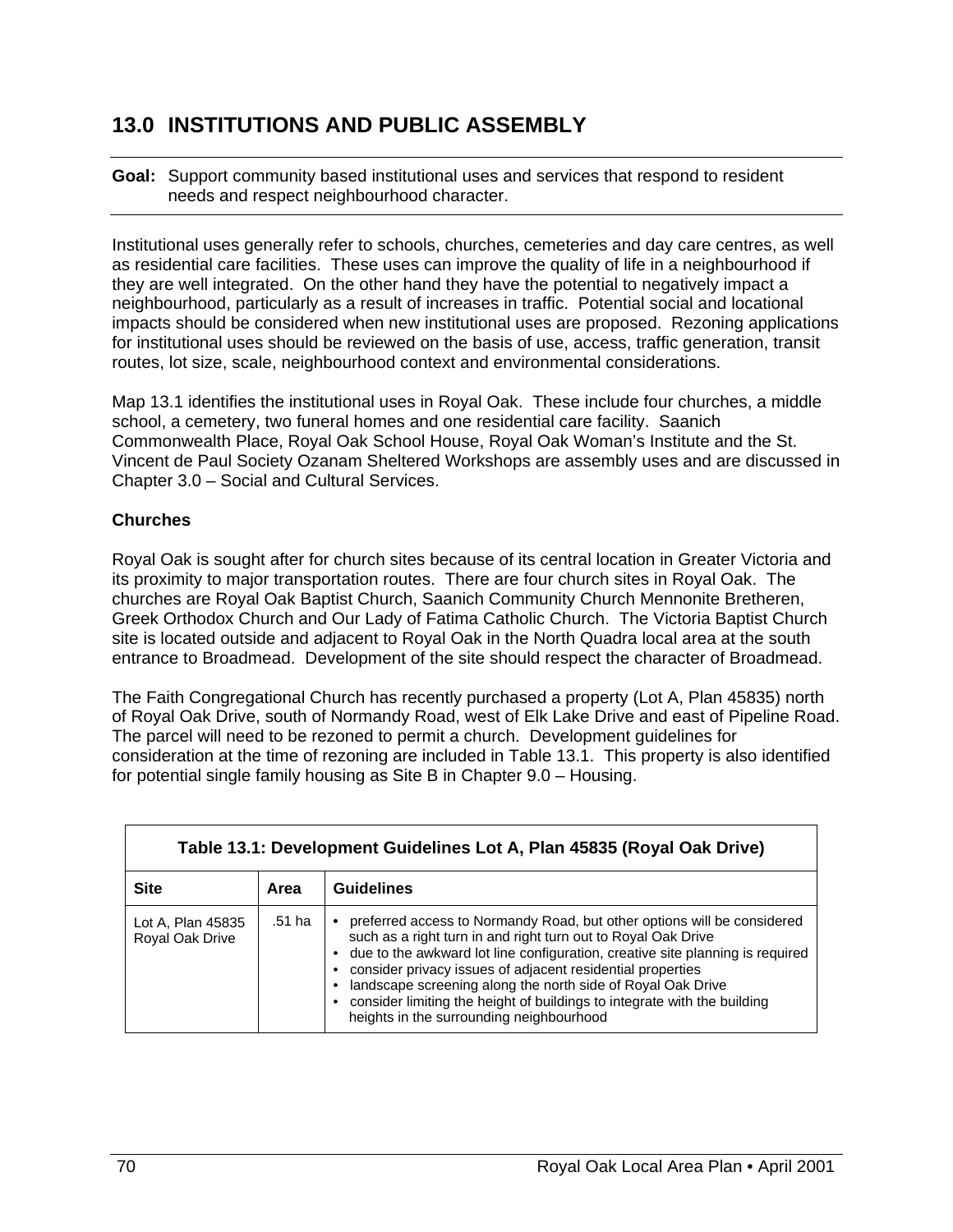# **MAP 13.1 INSTITUTIONAL LAND USE**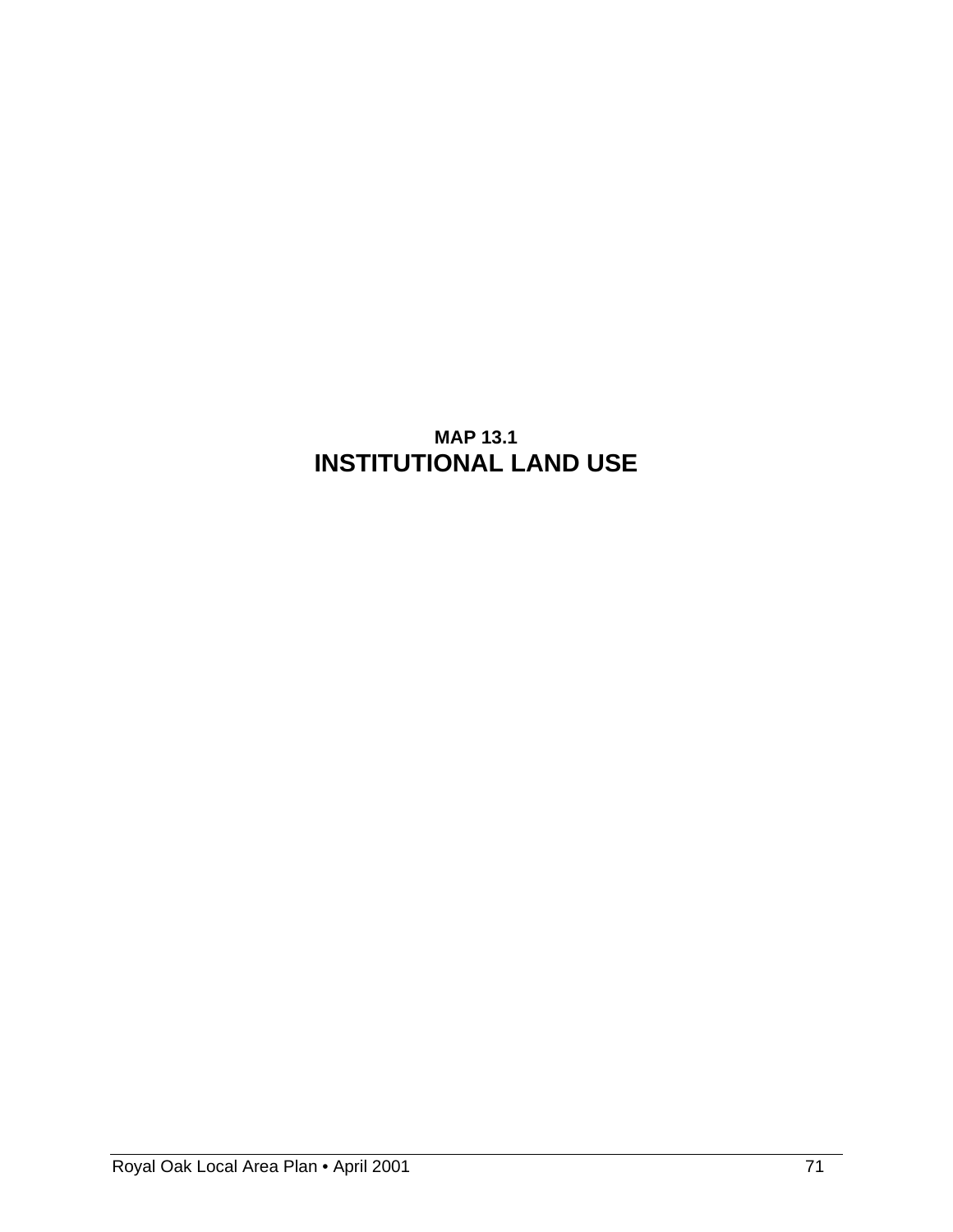### **Schools**

Royal Oak is within the catchment area of School District No. 63. Royal Oak Middle school is the only school located in the local area. Children residing in Royal Oak may also attend schools located outside of the area. Table 13.2 provides capacity and enrolment of each school.

| <b>Table 13.2: School Capacity</b>                                                 |                                                    |                      |                                      |  |  |
|------------------------------------------------------------------------------------|----------------------------------------------------|----------------------|--------------------------------------|--|--|
| <b>Schools</b>                                                                     | Grade<br><b>Ministry Capacity</b><br>Configuration |                      | <b>Enrollment</b><br>September, 1999 |  |  |
| Beaver Lake Elementary                                                             | 3 to 5                                             | 175 Elementary       | 173                                  |  |  |
| Cordova Bay Elementary                                                             | $K$ to 5                                           | 50 K, 325 Elementary | 315                                  |  |  |
| Durrance Elementary                                                                | $K$ to 5                                           | 50 K, 75 Elementary  | 99                                   |  |  |
| Elk Lake Elementary                                                                | Special                                            | 50 Elementary        |                                      |  |  |
| Lochside Elementary                                                                | $K$ to 5                                           | 50 K, 325 Elementary | 432                                  |  |  |
| <b>Prospect Lake Elementary</b>                                                    | $K$ to 2                                           | 50 K, 150 Elementary | 142                                  |  |  |
| <b>Claremont Senior Secondary</b>                                                  | 9 to 12                                            | 925                  | 1103                                 |  |  |
| Royal Oak Middle School                                                            | 6 to 8                                             | 600                  | 677                                  |  |  |
| (Source: School District No. 63, 1999 Facilities Inventory and Student Capacities) |                                                    |                      |                                      |  |  |

Royal Oak Middle school is concerned about the pedestrian environment around the school. Concerns include the Pipeline Road and West Saanich Road intersection, as well as the lack of raised sidewalks on the north side of West Saanich Road and along Wilkinson Road. There are also safety concerns about children from Falaise and Broadmead using the Royal Oak Drive overpass and the Royal Oak Avenue pedestrian/bicycle underpass. These concerns are discussed in Chapter 11.0 – Mobility.

### **Cemetery**

The Royal Oak Burial Park is accessed by Falaise Drive. It includes an administration building, mausoleum, crematorium, columbaria and internment plots. It is operated by the Board of Cemetery Trustees of Greater Victoria which is a non-profit organization working on behalf of the District of Saanich and the City of Victoria. It is responsible for the maintenance, operation and development of the Royal Oak Burial Park. The six member Board is comprised of three Mayoral appointees from each Municipality.

The District of Saanich and City of Victoria created the Royal Oak Burial Park in the 1920's as the capacity of the Ross Bay Cemetery would be reached by 1960. The original land inventory of the Burial Park had a 150 year capacity and additional land has been acquired as it has become available. It is projected that there is 75 to 100 years of land available for traditional internment practices and over 200 years available for cremation memorials.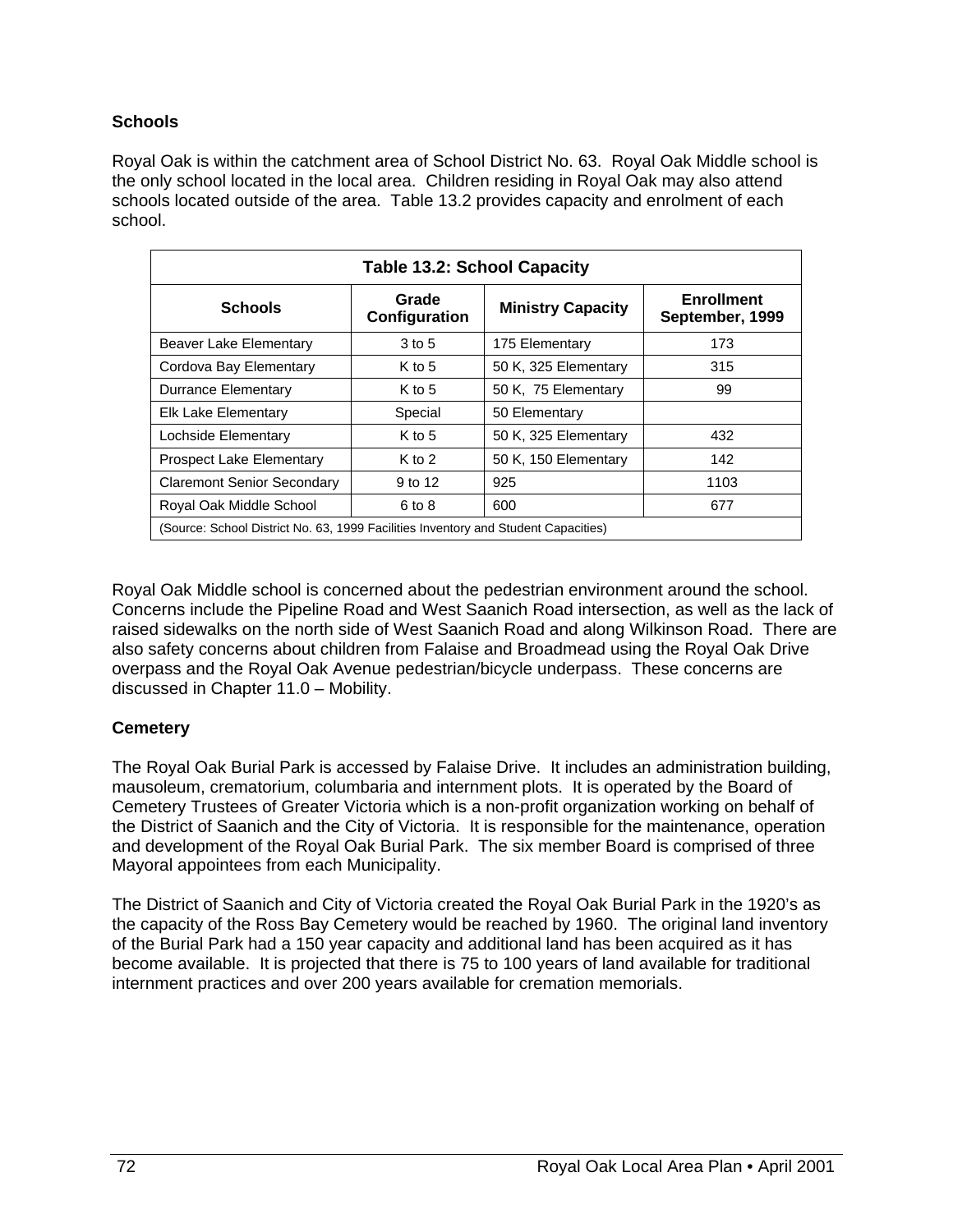The current land inventory is 54.64 ha; 26.30 ha have been developed, 18.22 ha have development potential and 10.11 ha are undevelopable due to rock outcrops, steep slopes and its use as a vegetation buffer between neighbouring residences.

The Board of Cemetery Trustees of Greater Victoria Plan is committed to finalizing a Master Plan for the Burial Park within five years. The Master Plan will outline a vision of future development that will meet the service needs of the community, be environmentally sensitive and maintain the natural setting of the Burial Park as much as possible. It will be a comprehensive future development plan that is to include an environmental assessment and be completed by a cemetery architect.

### **Funeral Homes**

First Memorial Funeral Services and Crematorium and McColl Bros. Funeral Directors and Sequoia Gardens Memorial are accessed by Falaise Drive. First Memorial has an administration and chapel building, columbaria and crematorium. McCall Bros. has a funeral chapel.

Development of the First Memorial crematorium in 1998 raised local residents' concerns about the impacts of the facility's emissions on air quality, in particular the proximity of the facility to their homes. Crematoria are operated pursuant to the requirements of the provincial *Cemetery and Funeral Services Act*. This Act enables the establishment of standards that govern the design of and emissions from crematoria. The provincial *Waste Management Act* regulates the disposal of waste, including air emissions. Residents of Adeline Place, Royal Wood Place and Falaise Drive have expressed concerns about pedestrian safety and emergency vehicle access resulting from funeral traffic on these residential streets. These concerns are discussed in Chapter 11.0 – Mobility.

### **Residential Care Facilities**

Residential Care Facilities provide housing and support services for seniors and special needs clients. These facilities are considered to be an institutional use, but their services include a significant housing component. Therefore, expansion and new developments should be evaluated using institutional and housing policies of the plan and Saanich General Plan 1993. Institutional sites, as well as existing and potential multi-family and mixed residential housing sites and commercial sites that permit residential uses, such as congregate housing, can also be considered.

The Lodge at Broadmead, a 225 bed extended and intermediate care facility, is the only residential care facility located in Royal Oak. Expansion of The Lodge is being considered by The Lodge Board in response to the demand created by an aging population in the Capital Regional District and Royal Oak. A development permit amendment is required. Development guidelines for consideration at the time of application are included in Table 13.3.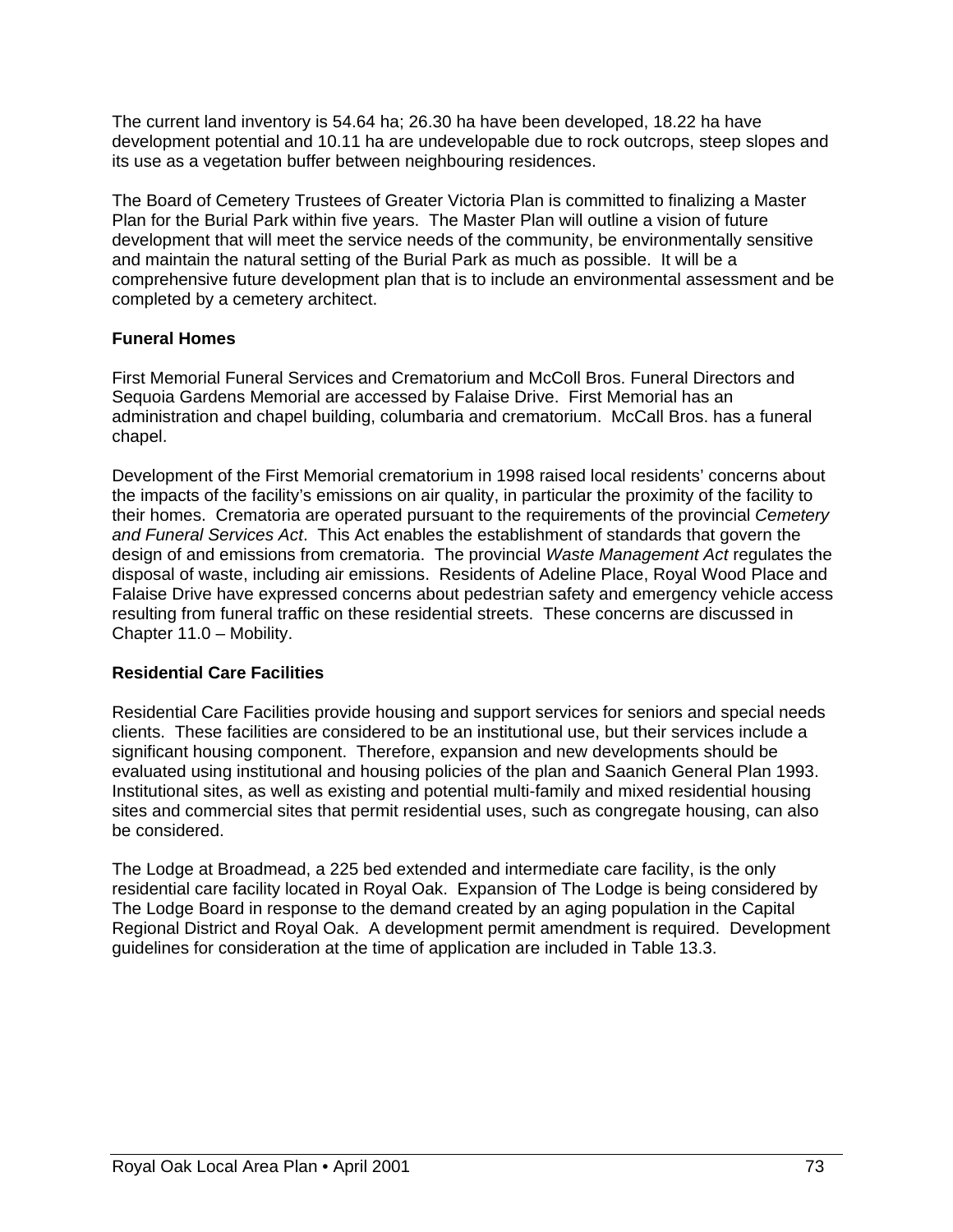### **Table 13.3: Development Guidelines for The Lodge at Broadmead**

| <b>Site</b>         | Area      | <b>Guidelines</b>                                                                                                                                                                                                                                                                                                                                                                                                                                          |
|---------------------|-----------|------------------------------------------------------------------------------------------------------------------------------------------------------------------------------------------------------------------------------------------------------------------------------------------------------------------------------------------------------------------------------------------------------------------------------------------------------------|
| 4579 Chatterton Way | $2.69$ ha | no vehicle access from Royal Oak Avenue<br>$\bullet$<br>ensure adequate on-site parking for employees and visitors<br>minimize development impacts on the Garry oak ecosystem<br>minimize impervious surfaces<br>maximize the use of the building footprints before expansion of<br>The building footprint is considered<br>provide landscape screening adjacent to residential properties<br>consider the viewscapes and view planes of upland residences |

### **POLICES**

- 13.1 Evaluate access and egress when considering development or redevelopment of a site for institutional use and where possible, direct it to major and collector roads.
- 13.2 Consider the development guidelines identified in Table 13.1 when evaluating a rezoning application for an institutional use at Lot 1, Plan 45835 Royal Oak Drive.
- 13.3 Work with the Royal Oak Burial Park to complete a Master Plan within five years.
- 13.4 Consider applications for residential care facilities on:
	- a) institutionally zoned properties;
	- b) multi-family zoned properties;
	- c) sites identified for potential multi-family and mixed residential housing;
	- d) commercially zoned properties that permit residential uses; and,
	- e) potential commercial sites.
- 13.5 Consider applications for new and expanded Residential Care Facilities having regard to the proximity of commercial uses, recreational facilities and public transit.
- 13.6 Consider the development guidelines identified in Table 13.3 when assessing a development permit amendment application for The Lodge at Broadmead.
- 13.7 Development within Royal Oak Burial Park shall generally conform with the Royal Oak Burial Park Master Plan, June 30, 2005.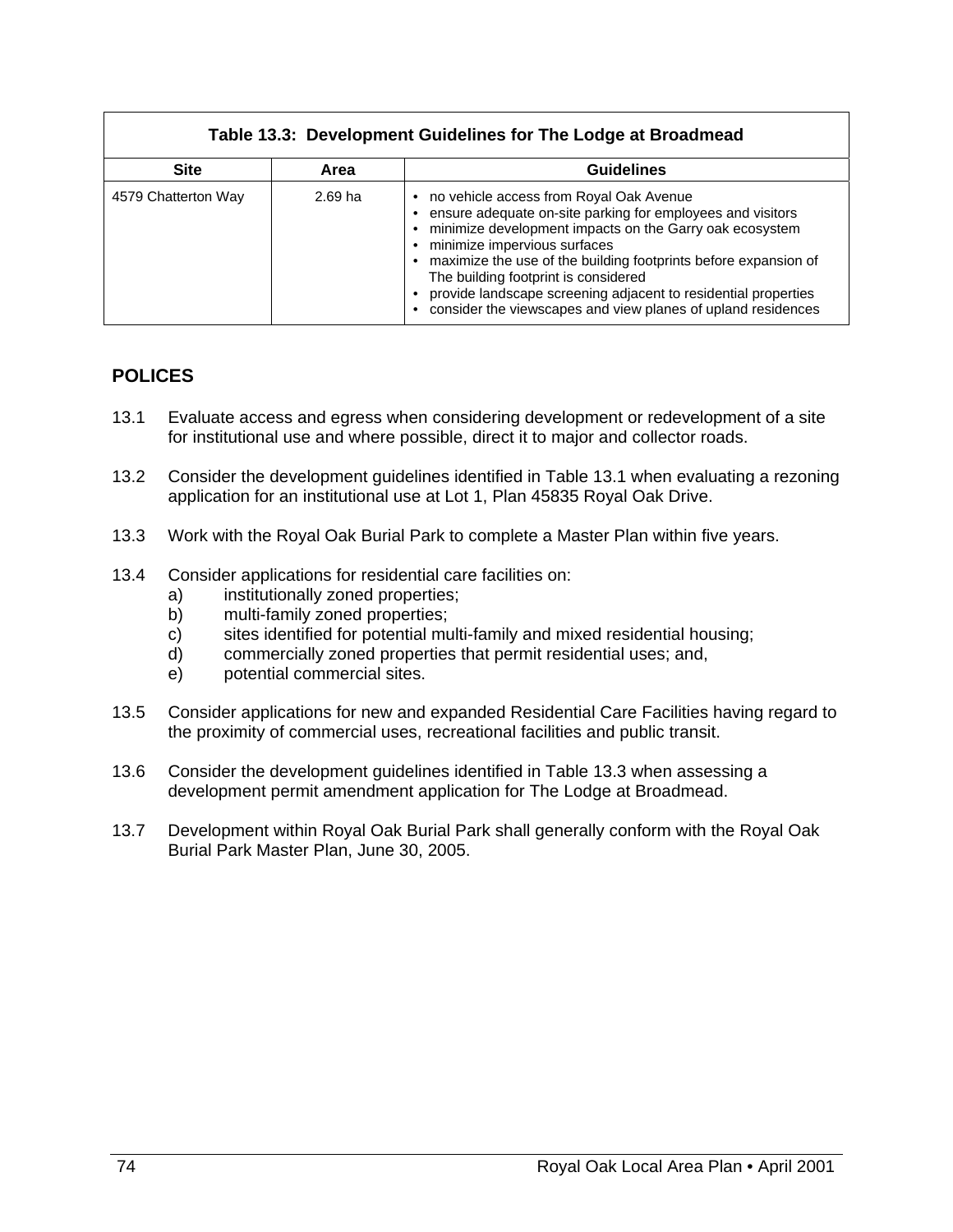# **14.0 DEVELOPMENT COST CHARGE AREA**

Council may, through a bylaw, set and impose Development Cost Charges (DCC) for the purpose of providing funds to assist the municipality in paying the capital costs of providing, constructing, altering or expanding sewage, water, drainage, highway facilities other than offstreet parking facilities, and providing and improving parkland.

The intent is to obtain funding from new development to offset some of the servicing costs. Servicing costs within specific DCC areas are divided by the total number of benefiting properties. However, only the portion attributed to new development is recovered. The DCC funds received are applied to specific engineering works to be completed in each area. Additional funds must be taken from either a Local Improvement Levy or general revenues to subsidize the full costs. As development progresses, a DCC area may become fully financed and the charges subsequently removed.

| <b>Table 14.1: Development Cost Charge Summary</b> |                                  |  |  |
|----------------------------------------------------|----------------------------------|--|--|
| <b>DCC Area</b>                                    | <b>Purpose</b>                   |  |  |
| Viewmont A                                         | Drainage and roads               |  |  |
| Viewmont B                                         | Drainage and roads               |  |  |
| Viewmont C                                         | Drainage and roads               |  |  |
| Viewmont D                                         | Water, drainage and roads        |  |  |
| Viewmont E                                         | All works completed at this time |  |  |
| Falaise                                            | All works completed at this time |  |  |

Map 14.1 and Table 14.1 identify the DCC areas within Royal Oak.

The Royal Oak area is also subject to a municipal wide DCC for major roads, bikeways and parks.

# **POLICIES**

- 14.1 Continue to use Development Cost Charges to fund upgrades to underground servicing, street infrastructure, major roads, bikeways and parks.
- 14.2 Amend the Development Cost Charge Bylaw as required.
- 14.3 Work with the community to prioritize the projects identified for completion in the Viewmont DCC area.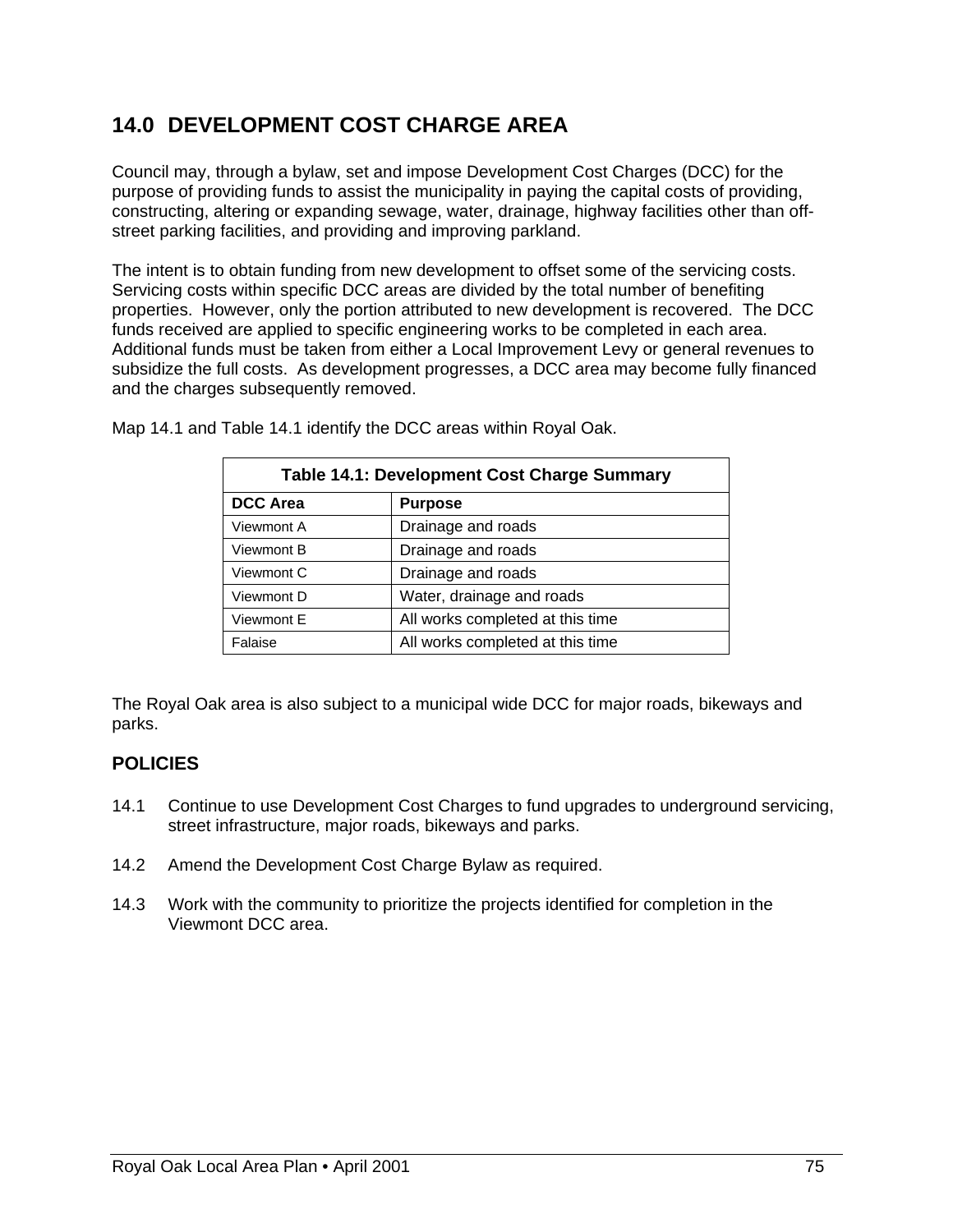# **MAP 14.1 DEVELOPMENT COST CHARGE AREAS**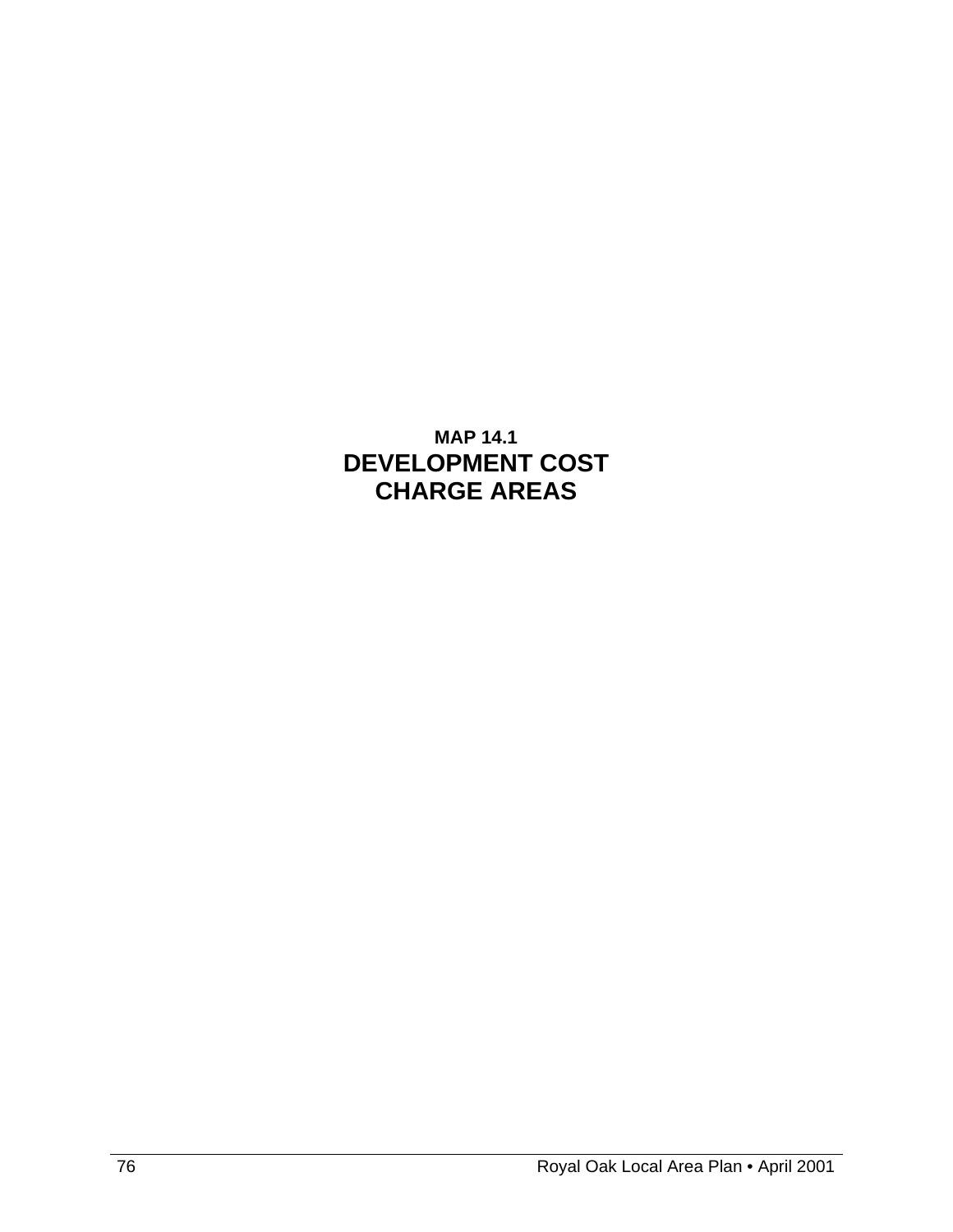# **15.0 DEVELOPMENT PERMIT AREAS**

Section 919.1 of the *Local Government Act* permits Council to designate development permit areas. Within a development permit area an owner must obtain a development permit before subdividing land or construction, adding to or altering a building or specification unless specifically exempted by the Official Community Plan. Council may issue a development permit which may vary or supplement a regulation of the Subdivision or Zoning Bylaw. A development permit cannot vary use, density or a floodplain specification.

The Official Community Plan may contain objectives and guidelines affecting the form and character of commercial, industrial or multi-family development within a designated development permit area. Development permit guidelines may also specify the means of protecting the natural environment and farming, as well as development from hazardous conditions.

The four specific development permit areas in Royal Oak are shown on Map 15.1. Scattered commercial, industrial and multi-family residential development that are not located within a specific development permit area are subject to the guidelines of the Saanich General development permit area.

# **POLICIES**

- 15.1 Require that new developments conform with the development permit guidelines contained in Appendix "N" to the Official Community Plan.
- 15.2 Consider designating additional site specific development permit areas through the zoning process.
- 15.3 Establish a development permit area to protect watercourse riparian zones, including Colquitz River, Normandy Creek, Mahon Brook, Gabo Creek, Grosbeak Creek, Haliburton Brook, Rithet's Bog and their tributaries.
- 15.4 Amend the Elk Lake development permit area as shown on Map 15.1 to designate 4657 Pipeline Road (Lot C of Part 2, Plan 3255).
- 15.5 Consider incorporating the recommendations of the West Saanich Road Streetscape Study into the West Saanich Road development permit area guidelines.
- 15.6 Amend the Broadmead development permit area as shown on Map 15.1 to designate all properties in the Broadmead neighbourhood where a form and character development permit is required.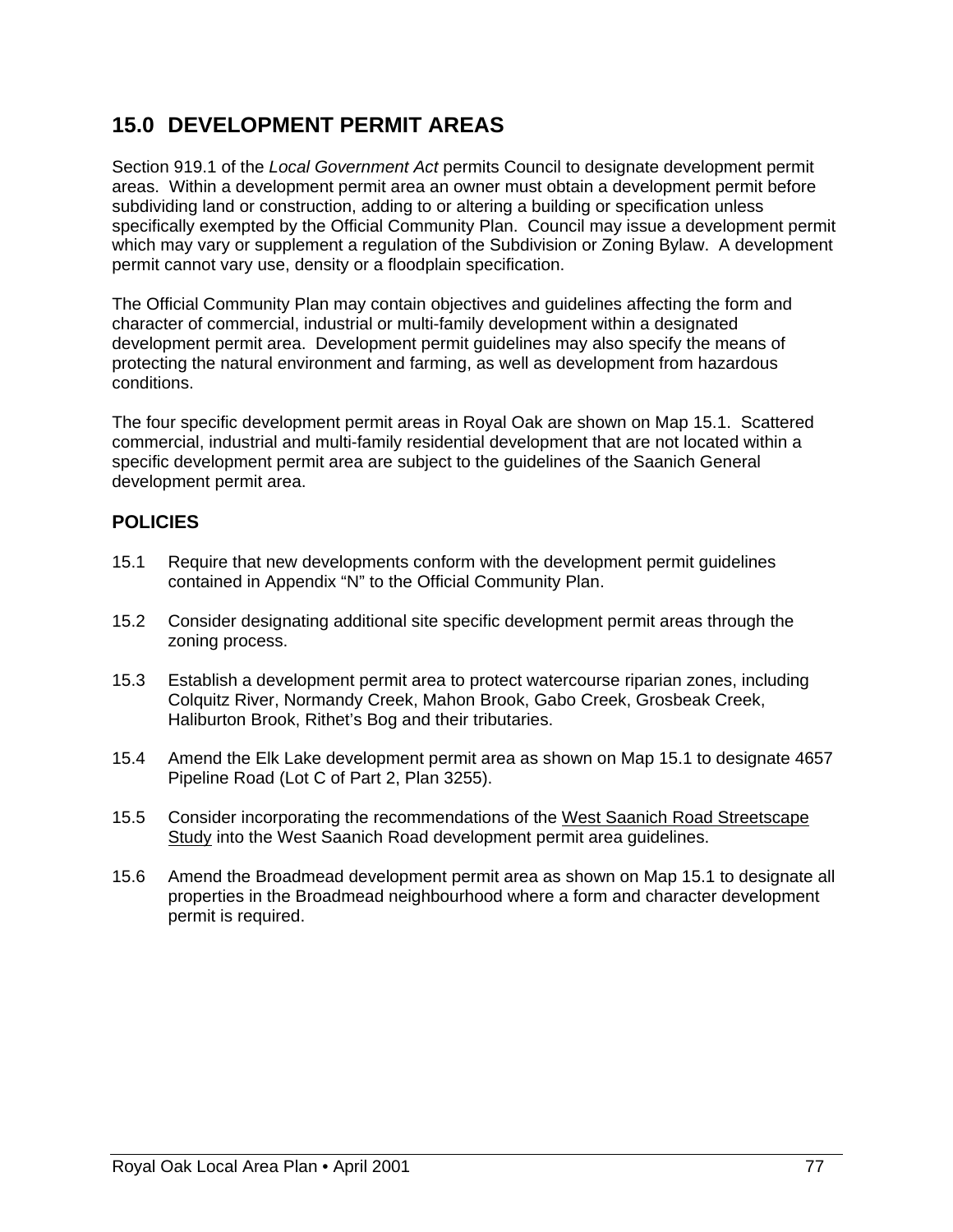# **MAP 15.1 DEVELOPMENT PERMIT AREAS**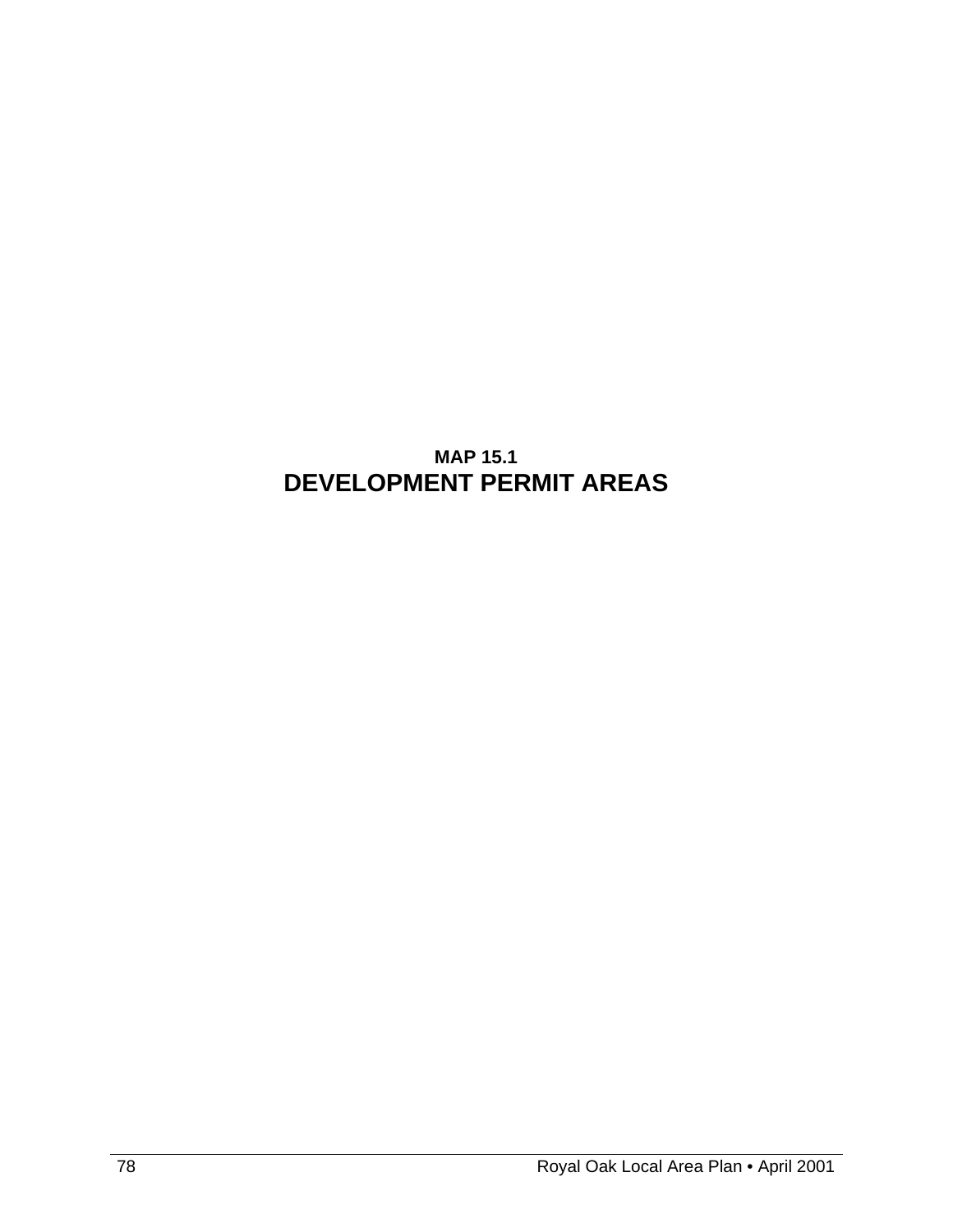# **16.0 STRUCTURE MAP**

The Local Area Plan includes policies which address specific issues in more detail than the Saanich General Plan. The structure map illustrates the comprehensive application of these policies within the local area. It shows general land use, the transportation network and major open space areas. It is not a zoning map and does not indicate density. It is for information only and does not form part of the plan.

The Local Area Plan must be considered in association with the General Plan. In the event, however, of a difference between the policy direction of the Local Area Plan and the General Plan, the Local Area Plan policy will apply. Where the Local Area Plan is silent on an issue, the policies in the General Plan provide the framework for decision making. (See back cover for Structure Map).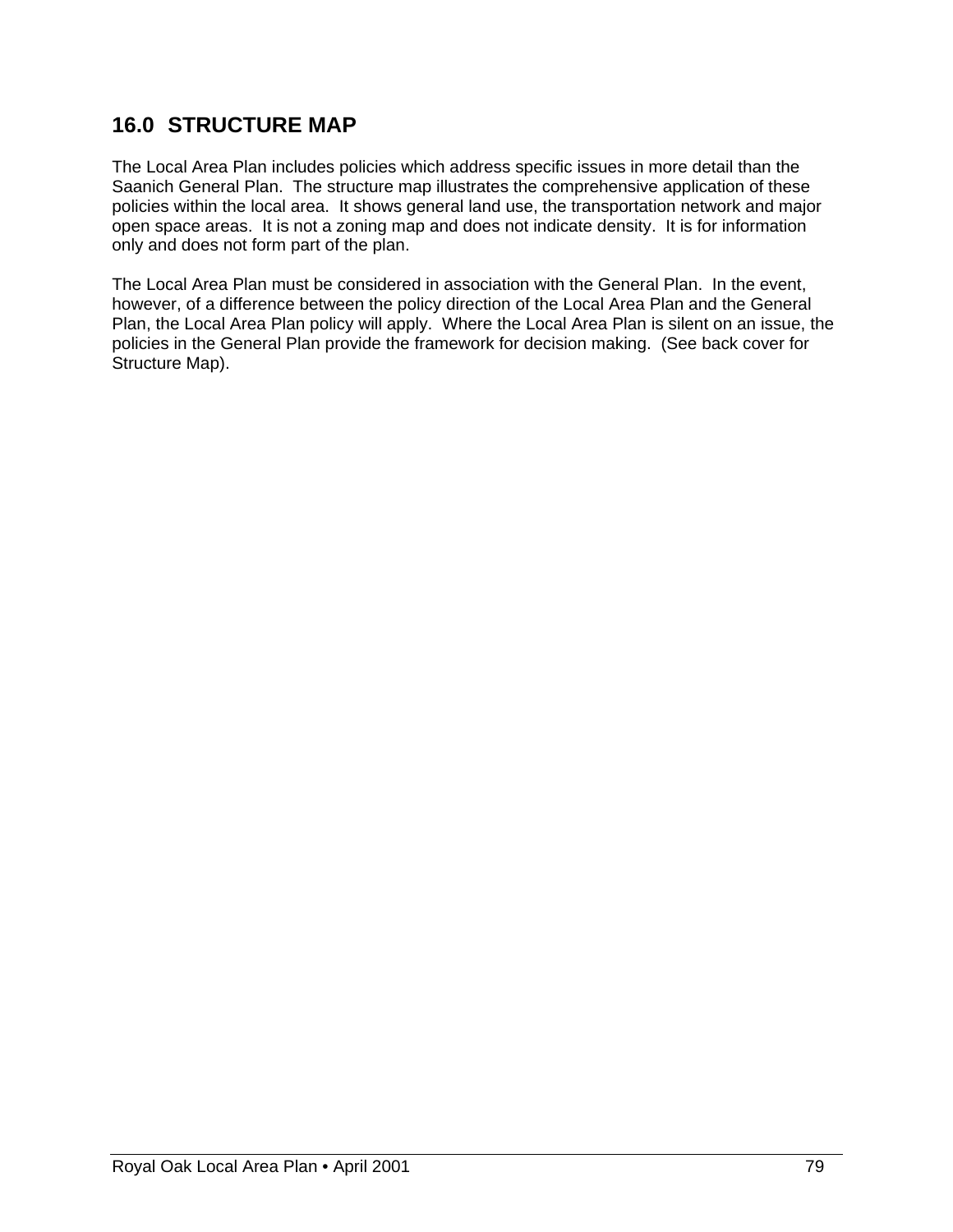# **ROYAL OAK STRUCTURE MAP**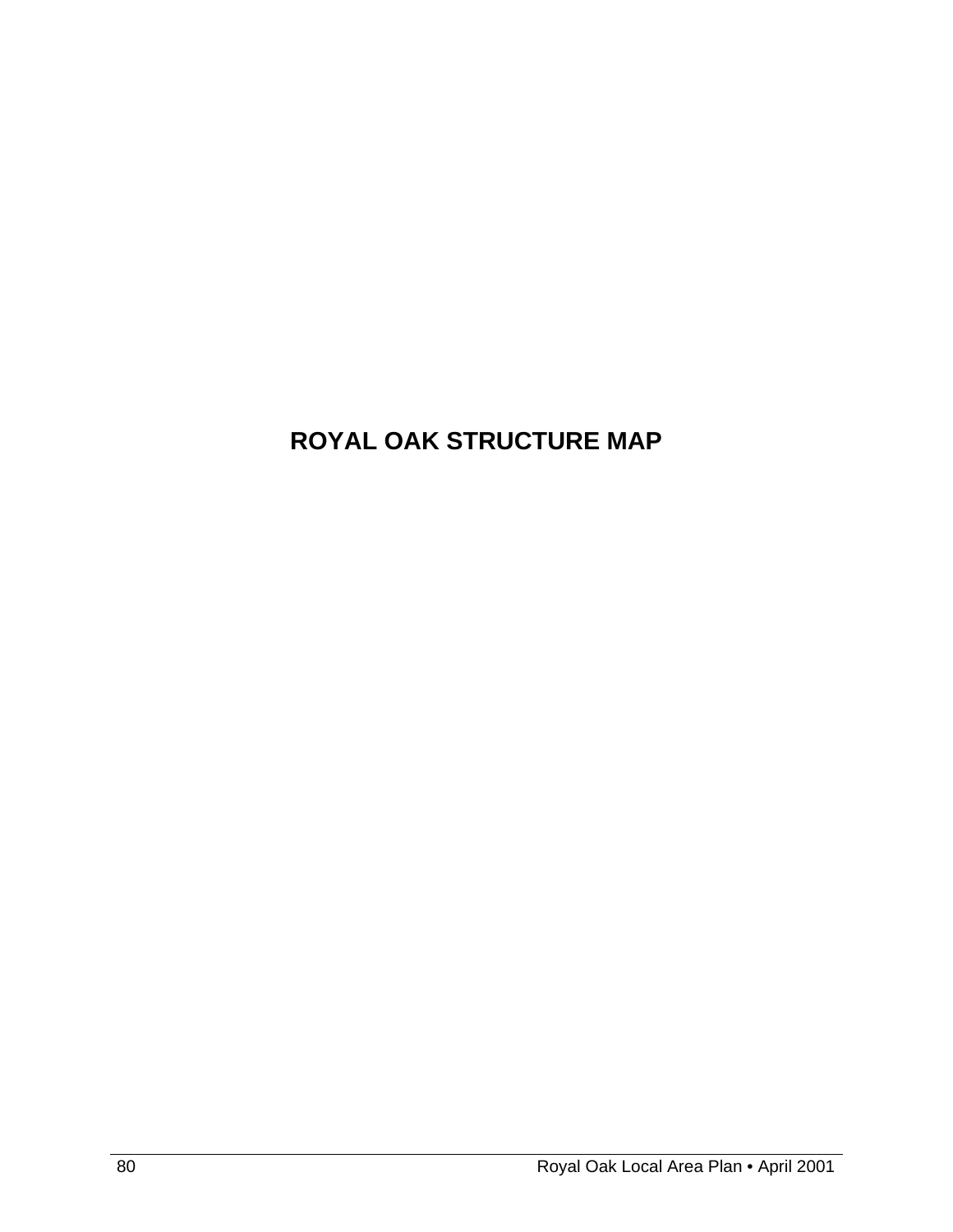### **DEFINITIONS**

The following definitions clarify the intent and content of each of the major components on the structure map, as well as the terms used throughout the plan. The Saanich General Plan 1993 contains a more comprehensive list of definitions.

**Arterial Highway** – a highway under the jurisdiction of the Ministry of Transportation and Highways.

**Boulevard Street** – a major or collector street containing vehicle lanes, bicycle lanes and pedestrian facilities and designated for special consideration with respect to planting/retention of trees and other vegetation to create a pleasant ambience.

**Collector Street** – a street which provides services to secondary traffic generators (i.e. neighbourhood commercial centre and parks) and distributes traffic between neighbourhoods, as well as providing direct access to residential properties. Transit service is permitted.

**Commercial** – an area developed or zoned for a variety of commercial activities including retail, service station, office, medical and assembly type uses.

**Community Parks** – spaces intended to serve several neighbourhoods. They vary in size from five to 20 hectares and will attract users from up to three kilometres away. These parks contain attractors such as higher quality play fields and courts, or special natural or horticultural features. Fifty percent of secondary school yards are considered to be community level open space.

**Commuter Bikeway** – an on-road cycling route designated in Saanich General Plan 1993, to be developed as a commuter cycling route. This can mean separate assigned bike lanes or wider outside lanes which permit automobile traffic to pass a cyclist without leaving the lane.

**Development Permit Area** – an area designated under Section 919.1 of the *Local Government Act*, requiring special consideration for the natural environment, hazardous conditions or the form and character of commercial, industrial or multi-family residential development.

**General Residential Area** – mainly single family dwellings on serviced, urban sized lots with duplexes, townhouses and apartment permitted on a specific zoning basis. It also includes schools, churches, local parks, convenience stores and small institutional uses.

**Greenway** – a linear system of open spaces that can protect habitat and ecologically sensitive areas, provide recreational opportunities and buffer adjacent uses.

**Infill Lot** – a vacant lot or a new lot created by subdivision within the built-up area.

**Institutional** – public and private establishments including educational, research, health, correctional, administrative and cultural facilities and services.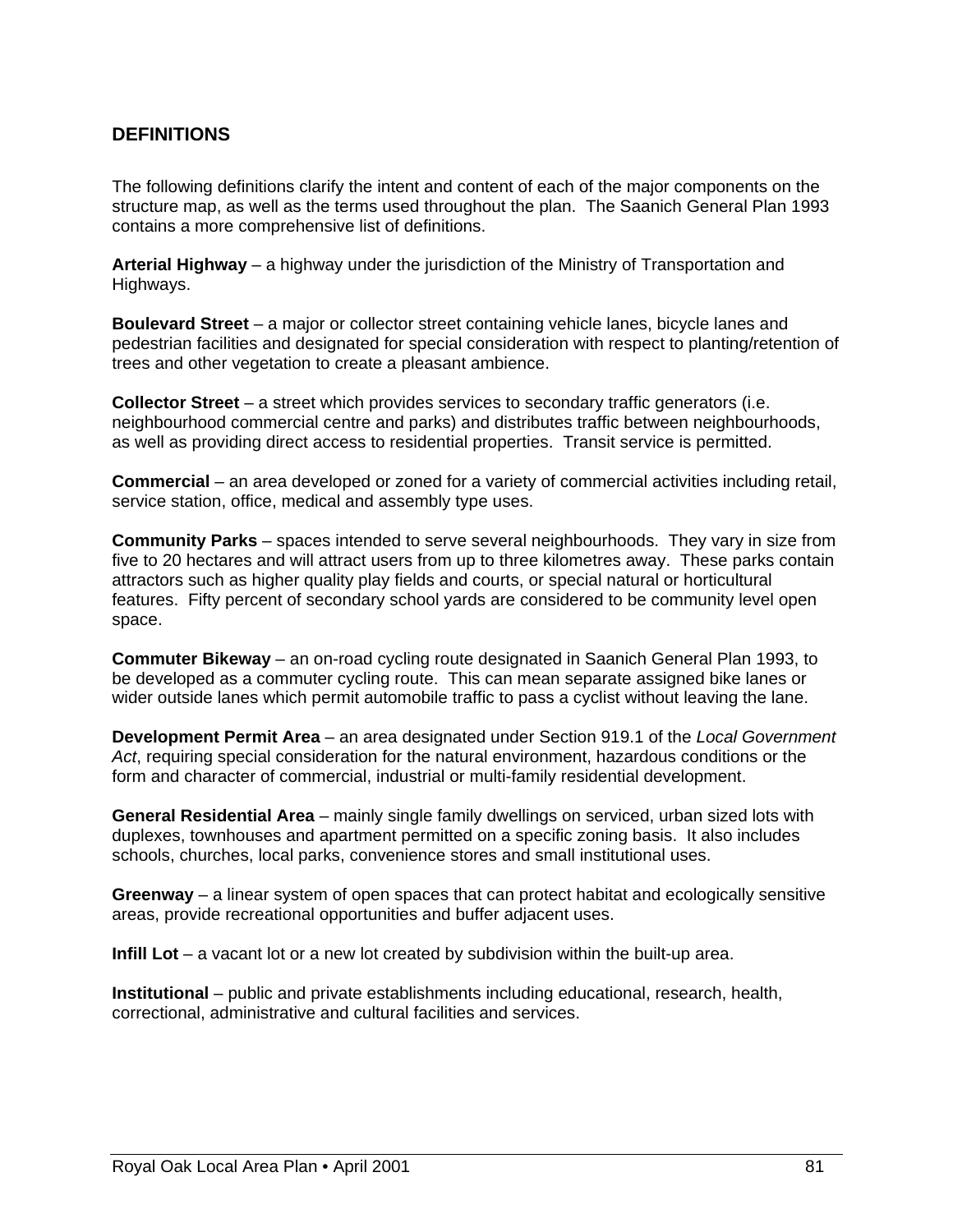**Major Road** – a highway, other than arterial, where direct access from abutting properties is limited to safeguard the flow of traffic and where major intersections are controlled by traffic lights.

**Multi-Family Housing** – a housing complex containing two or more dwelling units on a lot; includes townhouses and apartments.

**Municipal Parks** – parks that serve the entire municipality and are either large enough or contain unique or special amenities that will attract and serve individuals from the entire municipality.

**Neighbourhood Centre** – a commercial shopping area which provides for the sale of convenience good and personal services which meet the daily needs of an immediate neighbourhood trade area and includes a supermarket.

**Neighbourhood Parks** – a park that focuses on local use and attracts people within walking distance of up to 800 metres. These parks often provide play environments, unstructured open spaces and play fields for local use. Fifty percent of elementary school yards are included as neighbourhood open space.

**Regional Centre** – a commercial centre which has one or more full line department stores and provides shopping variety for general merchandise, food, apparel, furniture and home furnishings as well as those services supplied by district and neighbourhood centres.

**Residential Street** – a street designed to permit low speed travel within a neighbourhood and provides access to residential parcels.

**Residential Zones** – the classification under the Zoning Bylaw 6120 assigned to every residential parcel. The single family dwelling zones vary from RS-2 to RS-18, which reflects variations in lot width and area and building setbacks, height and size.

**Sewer Service Boundary** – a line defining the area approved by Council to be serviced or intended to be serviced with municipal sanitary sewers.

**Urban Containment Boundary** – a boundary established in the Saanich General Plan 1993 and/or the local area plans, to separate urban and rural development. Sewer service does not generally extend beyond the Urban Containment Boundary.

**Village Centre** – an identifiable centre based on factors of location, history, character and social considerations comprising residential, commercial, institutional and recreation components which cater to the neighbourhoods.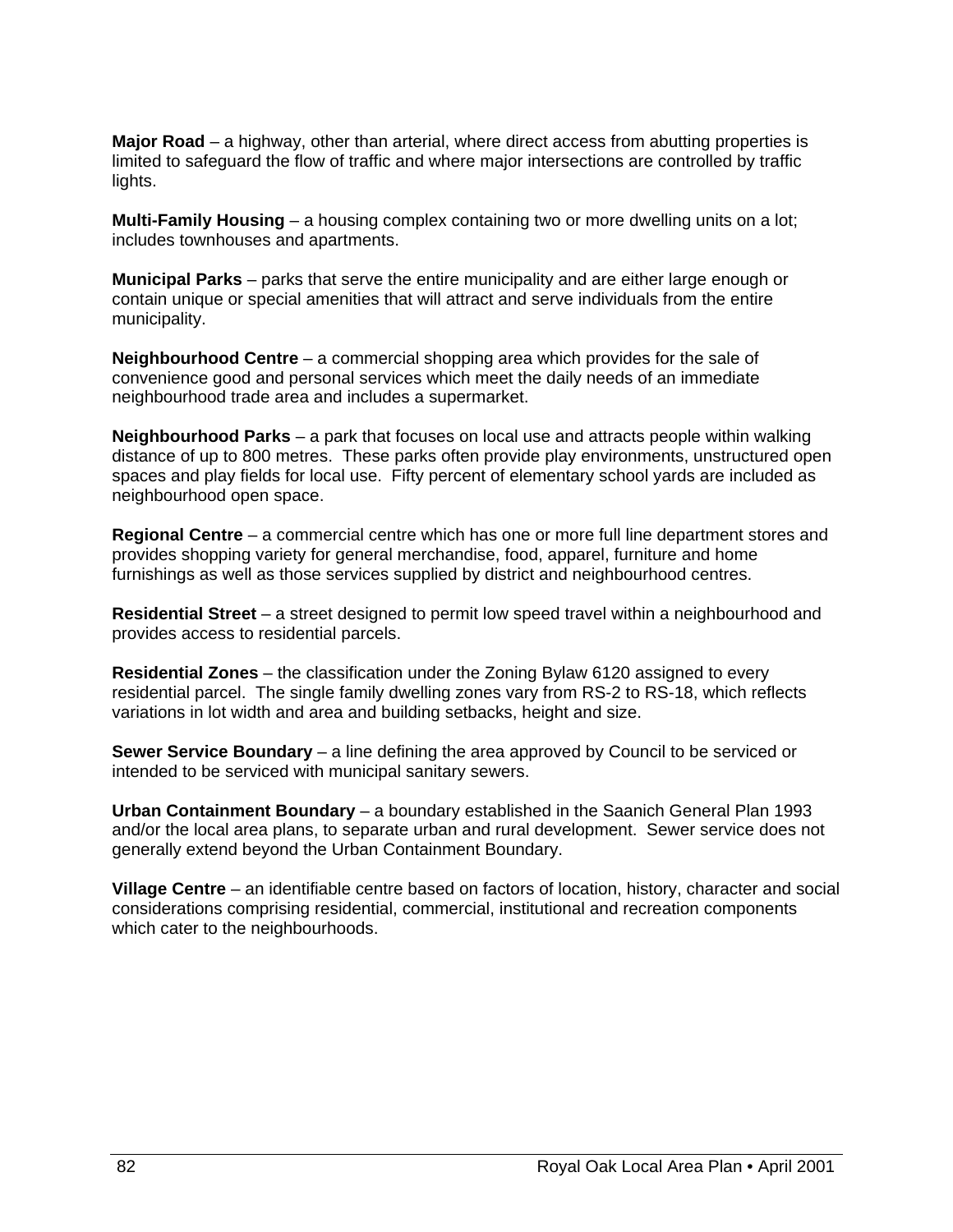### **APPENDIX 1**

#### **ROYAL OAK LOCAL AREA PLAN UPDATE COMMUNITY SURVEY RESPONSES March 1998**

- **1. Please indicate whether you agree or disagree with each of the following statements. (Please circle your choice)** 
	- **a) Natural features like trees, watercourses and open space contribute to the quality of life for residents.**

| Strongly | Somewhat | Uncertain | Somewhat        | Strongly        |
|----------|----------|-----------|-----------------|-----------------|
| Agree    | Agree    |           | <b>Disagree</b> | <b>Disagree</b> |
| 92%      | 7%       | $>1\%$    | $>1\%$          | 0               |

**b) There are a number of high quality trails, walkways and parks distributed throughout the Royal Oak area.** 

| Strongly | Somewhat   | Uncertain | Somewhat        | Strongly        |
|----------|------------|-----------|-----------------|-----------------|
| Agree    | Agree      |           | <b>Disagree</b> | <b>Disagree</b> |
| 63%      | <b>28%</b> | 6%        | 3%              | $>1\%$          |

**c) Playgrounds and playing fields in the Royal Oak area are adequate.** 

| Strongly | Somewhat | Uncertain | Somewhat        | Strongly        |
|----------|----------|-----------|-----------------|-----------------|
| Agree    | Aaree    |           | <b>Disagree</b> | <b>Disagree</b> |
| 23%      | 29%      | 35%       | 9%              | 4%              |

**d) The predominately single family homes, parks and topography contribute to the character of the Royal Oak area.** 

| Strongly | Somewhat |           | Somewhat        | Strongly |
|----------|----------|-----------|-----------------|----------|
| Agree    | Agree    | Uncertain | <b>Disagree</b> | Disagree |
| 74%      | 21%      | 3%        | 2%              | $>1\%$   |

**e) There is a good selection of housing (e.g. single family, two-family, townhouse and multi-storey apartment units) in the Royal Oak area.** 

| Strongly | Somewhat | Uncertain | Somewhat        | Strongly |
|----------|----------|-----------|-----------------|----------|
| Aaree    | Agree    |           | <b>Disagree</b> | Disagree |
| 53%      | 31%      | 8%        | 3%              | $>1\%$   |

**f) Additional multi-family development (e.g. townhouses and apartments) should be considered in the Royal Oak area in some suitable locations near major transportation routes and other amenities.** 

| Strongly | Somewhat | Uncertain | Somewhat        | Strongly        |
|----------|----------|-----------|-----------------|-----------------|
| Aaree    | Agree    |           | <b>Disagree</b> | <b>Disagree</b> |
| 7%       | 22%      | 18%       | 22%             | 31%             |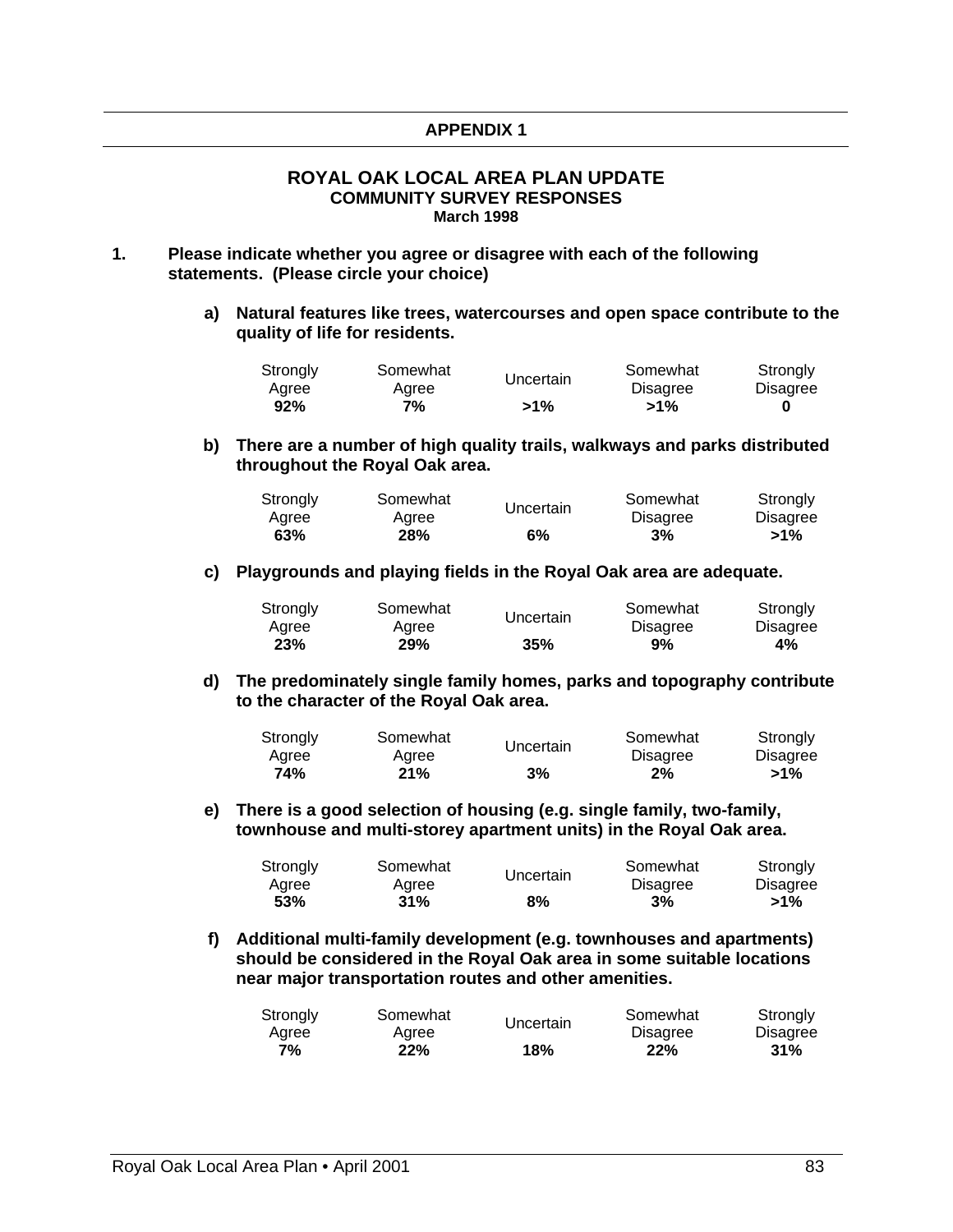**g) The Royal Oak area has adequate amenities to serve seniors and youth residents.** 

| Strongly | Somewhat | Uncertain | Somewhat        | Strongly |
|----------|----------|-----------|-----------------|----------|
| Aaree    | Aaree    |           | <b>Disagree</b> | Disagree |
| 22%      | 37%      | 22%       | 14%             | 5%       |

**h) Broadmead Mall and Royal Oak Shopping Centre meet most day-to-day needs.** 

| Strongly     | Somewhat     | Uncertain | Somewhat              | Strongly<br>Disagree |
|--------------|--------------|-----------|-----------------------|----------------------|
| Agree<br>70% | Agree<br>25% | $>1\%$    | <b>Disagree</b><br>4% | $>1\%$               |

#### **i) Pedestrian safety is a major concern in the Royal Oak area.**

| Strongly     | Somewhat     | Uncertain | Somewhat               | Strongly       |
|--------------|--------------|-----------|------------------------|----------------|
| Aaree<br>38% | Aaree<br>30% | 15%       | <b>Disagree</b><br>13% | Disagree<br>4% |
|              |              |           |                        |                |

#### **j) The Royal Oak area has a good network of sidewalks.**

| Strongly<br>Aaree | Somewhat<br>Uncertain<br>Agree |     | Somewhat<br><b>Disagree</b> | Strongly<br>Disagree |
|-------------------|--------------------------------|-----|-----------------------------|----------------------|
| 17%               | 39%                            | 11% | 21%                         | 12%                  |

#### **k) The Royal Oak area has enough facilities to make bicycling safe.**

| Strongly | Somewhat |     | Somewhat        | Strongly        |
|----------|----------|-----|-----------------|-----------------|
| Aaree    | Aaree    |     | <b>Disagree</b> | <b>Disagree</b> |
| 9%       | 19%      | 34% | 24%             | 13%             |

#### **l) The Royal Oak area is well served by public transit.**

| Strongly | Somewhat   | Uncertain | Somewhat        | Strongly        |
|----------|------------|-----------|-----------------|-----------------|
| Aaree    | Agree      |           | <b>Disagree</b> | <b>Disagree</b> |
| 33%      | <b>34%</b> | 20%       | 8%              | 4%              |

#### **m) The Royal Oak area is well served by the road system.**

| Strongly | Somewhat   | Uncertain | Somewhat        | Strongly        |
|----------|------------|-----------|-----------------|-----------------|
| Agree    | Aaree      |           | <b>Disagree</b> | <b>Disagree</b> |
| 54%      | <b>34%</b> | 3%        | 7%              | $2\%$           |

#### **n) A major issue for Royal Oak residents is traffic volume and speed on local residential streets.**

| Strongly   | Somewhat | Uncertain | Somewhat        | Strongly        |
|------------|----------|-----------|-----------------|-----------------|
| Aaree      | Aaree    |           | <b>Disagree</b> | <b>Disagree</b> |
| <b>54%</b> | 26%      | 10%       | 7%              | 2%              |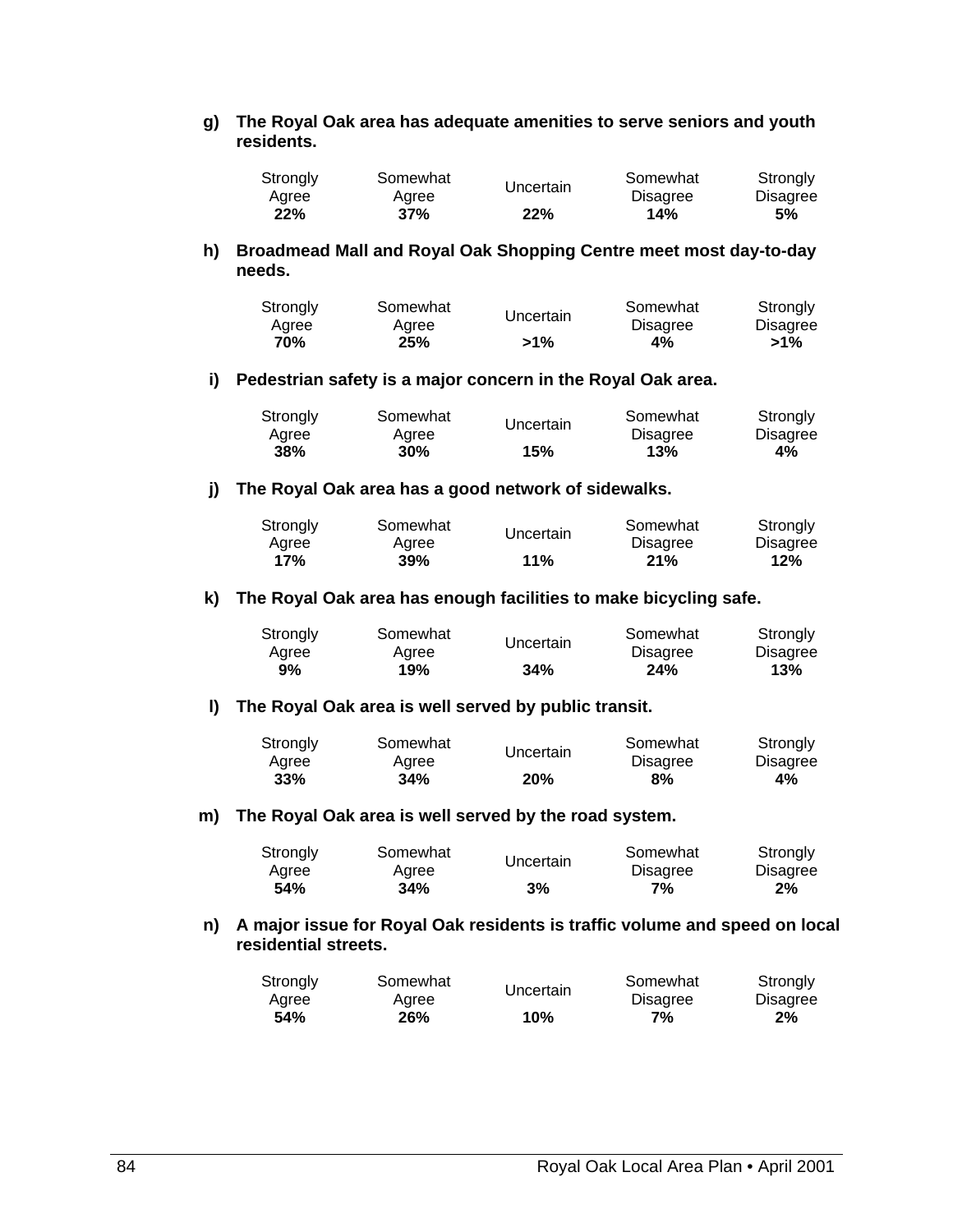### **o) A major issue for Royal Oak residents is traffic volume and speed on West Saanich Road and Royal Oak Drive.**

| Strongly | Somewhat | Uncertain | Somewhat        | Strongly |
|----------|----------|-----------|-----------------|----------|
| Aaree    | Agree    |           | <b>Disagree</b> | Disagree |
| 54%      | 26%      | 10%       | 8%              | 2%       |

### **p) Truck traffic on Royal Oak Drive and West Saanich Road is an issue.**

| Strongly | Somewhat | Uncertain | Somewhat        | Strongly |
|----------|----------|-----------|-----------------|----------|
| Agree    | Agree    |           | <b>Disagree</b> | Disagree |
| 37%      | 22%      | 27%       | 11%             | $2\%$    |

### **q) Non-resident on-street parking near the shopping centres is an issue.**

| Strongly | Somewhat |     | Somewhat        | Strongly        |
|----------|----------|-----|-----------------|-----------------|
| Agree    | Agree    |     | <b>Disagree</b> | <b>Disagree</b> |
| 31%      | 21%      | 35% | 11%             | 3%              |

### **2. What do you like the most about living in the Royal Oak area that should be preserved in the Local Area Plan?**

- Natural setting wildlife, open space, trees, Elk/Beaver Lake, Rithet's Bog, walking trails
- Single family character semi-rural, mix of housing, low density, peace and quiet, safe
- Proximity to shops, services, parks, rural areas, ferries, downtown Victoria
- $\bullet$  Broadmead restrictive covenants quality of buildings and landscaping
- Services in area Royal Oak Shopping Centre, Broadmead Village, banks, medical offices, Commonwealth Pool
- Access good roadway access, trails and transit

### **3. What do you dislike the most about living in the Royal Oak area that should be addressed in the Local Area Plan?**

- Proposed Chantecler development
- Too much multi-family development and commercial development
- Loss of green spaces
- Traffic volume and speed especially Wilkinson Road, Emily Carr Drive, Royal Oak Drive and West Saanich Road
- Difficult turn at Royal Oak Drive southbound to Pat Bay Highway on overpass
- Intersection improvements to Royal Oak Drive/Pat Bay Highway, Royal Oak Avenue/Elk Lake Drive, Royal Oak Drive/Boulderwood Drive, West Saanich Road/Royal Oak Drive, West Saanich Road/Viewmont Avenue, Emily Carr Drive/Chatterton Way, Royal Oak Drive/Amblewood Drive, Royal Oak Drive/Emily Carr Drive
- Truck traffic Wilkinson Road, West Saanich Road, Royal Oak Drive
- Pedestrian safety especially lack of sidewalks Wilkinson Road and from Falaise Drive to Royal Oak Middle School and Commonwealth Pool
- Broadmead covenants too restrictive